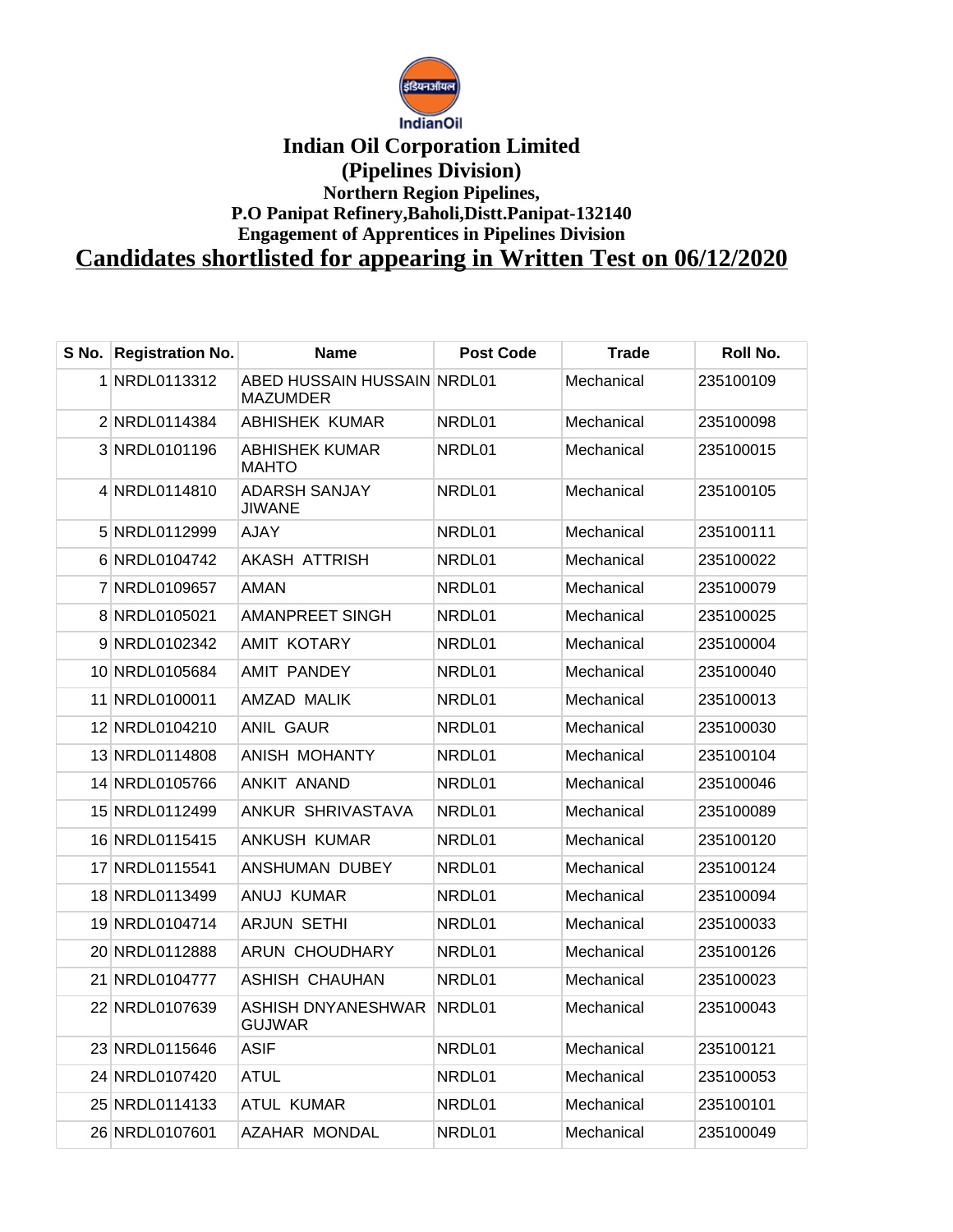| 27 NRDL0113086 | <b>BABLU</b>                          | NRDL01 | Mechanical | 235100116 |
|----------------|---------------------------------------|--------|------------|-----------|
| 28 NRDL0102885 | <b>BHUPESH</b>                        | NRDL01 | Mechanical | 235100029 |
| 29 NRDL0109589 | <b>CHANDAN KUMAR</b>                  | NRDL01 | Mechanical | 235100066 |
| 30 NRDL0101629 | <b>CHANDAN KUMAR</b>                  | NRDL01 | Mechanical | 235100003 |
| 31 NRDL0102406 | CHIRAG SHARMA                         | NRDL01 | Mechanical | 235100083 |
| 32 NRDL0108697 | <b>DEBASISH RAJKHOWA</b>              | NRDL01 | Mechanical | 235100081 |
| 33 NRDL0114562 | DEEPANSHU RAJ                         | NRDL01 | Mechanical | 235100100 |
| 34 NRDL0105228 | DEEPANSHU SHOKEEN                     | NRDL01 | Mechanical | 235100035 |
| 35 NRDL0115331 | DIVYANSHU TRIPATHI                    | NRDL01 | Mechanical | 235100123 |
| 36 NRDL0110337 | <b>GYASUDDIN</b>                      | NRDL01 | Mechanical | 235100076 |
| 37 NRDL0110716 | <b>HARSHIT RAJ OJHA</b>               | NRDL01 | Mechanical | 235100077 |
| 38 NRDL0100320 | <b>HEMANT NOHRIA</b>                  | NRDL01 | Mechanical | 235100019 |
| 39 NRDL0101502 | <b>ISHWAR SHARMA</b>                  | NRDL01 | Mechanical | 235100008 |
| 40 NRDL0100384 | <b>JYOTI TYAGI</b>                    | NRDL01 | Mechanical | 235100018 |
| 41 NRDL0111132 | JYOTIRADITYA PANDEY                   | NRDL01 | Mechanical | 235100093 |
| 42 NRDL0101133 | JYOTIRADITYA PANDEY                   | NRDL01 | Mechanical | 235100002 |
| 43 NRDL0111138 | KAIF AHMAD                            | NRDL01 | Mechanical | 235100057 |
| 44 NRDL0110379 | <b>KARAN</b>                          | NRDL01 | Mechanical | 235100091 |
| 45 NRDL0100613 | KARNAL KUMAR                          | NRDL01 | Mechanical | 235100010 |
| 46 NRDL0108715 | <b>KARTIKAEY</b>                      | NRDL01 | Mechanical | 235100068 |
| 47 NRDL0102917 | <b>KIRANPAL SINGH</b>                 | NRDL01 | Mechanical | 235100028 |
| 48 NRDL0112061 | <b>KISHAN PAL</b>                     | NRDL01 | Mechanical | 235100054 |
| 49 NRDL0108894 | <b>KISHAN PAL</b>                     | NRDL01 | Mechanical | 235100059 |
| 50 NRDL0107650 | KISHLAY TIWARI                        | NRDL01 | Mechanical | 235100045 |
| 51 NRDL0112964 | <b>KRISHAN KUMAR</b>                  | NRDL01 | Mechanical | 235100097 |
| 52 NRDL0111961 | <b>KRUSHNA DATTU</b><br><b>SASANE</b> | NRDL01 | Mechanical | 235100087 |
| 53 NRDL0110700 | <b>KULDEEP</b>                        | NRDL01 | Mechanical | 235100064 |
| 54 NRDL0108986 | <b>KUNDAN KUMAR</b>                   | NRDL01 | Mechanical | 235100071 |
| 55 NRDL0110434 | LAV ABHINANDAN                        | NRDL01 | Mechanical | 235100065 |
| 56 NRDL0106827 | LAXMAN                                | NRDL01 | Mechanical | 235100036 |
| 57 NRDL0109040 | LOKESH DIWAKER                        | NRDL01 | Mechanical | 235100072 |
| 58 NRDL0115665 | MANAV KUMAR                           | NRDL01 | Mechanical | 235100128 |
| 59 NRDL0108165 | <b>MANISH KUMAR SONI</b>              | NRDL01 | Mechanical | 235100074 |
| 60 NRDL0101667 | <b>MD AAQUIB</b>                      | NRDL01 | Mechanical | 235100011 |
| 61 NRDL0108835 | <b>MD SHAHID</b>                      | NRDL01 | Mechanical | 235100067 |
| 62 NRDL0110945 | <b>MD FAIZAL EQUBAL</b>               | NRDL01 | Mechanical | 235100056 |
| 63 NRDL0109909 | <b>MD NAZRUL ISLAM</b>                | NRDL01 | Mechanical | 235100069 |
| 64 NRDL0105283 | <b>MILAN PANWAR</b>                   | NRDL01 | Mechanical | 235100125 |
| 65 NRDL0112337 | <b>MOHAN SINGH</b>                    | NRDL01 | Mechanical | 235100080 |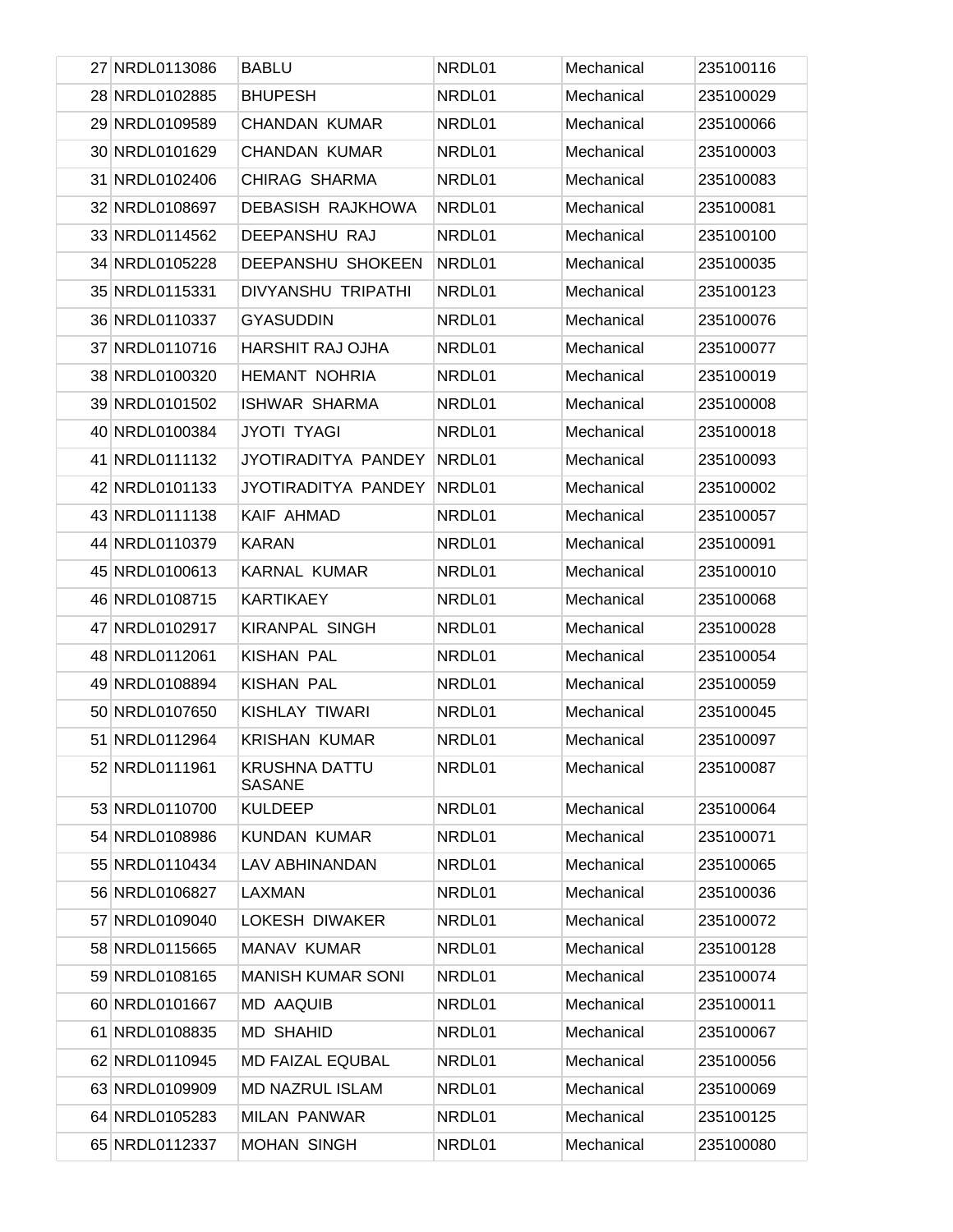| 66 NRDL0111380  | <b>MOHD SHAHRUKH</b>                        | NRDL01 | Mechanical | 235100061 |
|-----------------|---------------------------------------------|--------|------------|-----------|
| 67 NRDL0114847  | <b>NADEEM</b>                               | NRDL01 | Mechanical | 235100102 |
| 68 NRDL0101709  | NAKUL KUMAR                                 | NRDL01 | Mechanical | 235100012 |
| 69 NRDL0100138  | NAMIT DANG                                  | NRDL01 | Mechanical | 235100001 |
| 70 NRDL0112769  | <b>NAND KUMAR</b>                           | NRDL01 | Mechanical | 235100106 |
| 71 NRDL0103835  | NEHA VERMA                                  | NRDL01 | Mechanical | 235100024 |
| 72 NRDL0104321  | NIKHIL GUPTA                                | NRDL01 | Mechanical | 235100037 |
| 73 NRDL0115649  | NIRBHAY SINGH                               | NRDL01 | Mechanical | 235100118 |
| 74 NRDL0113214  | <b>NITIN KUMAR</b>                          | NRDL01 | Mechanical | 235100117 |
| 75 NRDL0111781  | NITISH KUMAR SHARMA                         | NRDL01 | Mechanical | 235100052 |
| 76 NRDL0106633  | PAPPU KUMAR                                 | NRDL01 | Mechanical | 235100050 |
| 77 NRDL0112998  | PARDHUMAN                                   | NRDL01 | Mechanical | 235100113 |
| 78 NRDL0112110  | PAWAN KUMAR                                 | NRDL01 | Mechanical | 235100084 |
| 79 NRDL0107531  | <b>PAWAN KUMAR</b>                          | NRDL01 | Mechanical | 235100044 |
| 80 NRDL0107170  | PEETAM SINGH                                | NRDL01 | Mechanical | 235100042 |
| 81 NRDL0103866  | PIYUSH PANDEY                               | NRDL01 | Mechanical | 235100039 |
| 82 NRDL0102517  | <b>PRABHAT KUMAR</b><br><b>MAHTO</b>        | NRDL01 | Mechanical | 235100020 |
| 83 NRDL0115109  | PRADEEP KUMAR                               | NRDL01 | Mechanical | 235100119 |
| 84 NRDL0106213  | PRAJJWAL RAWAT                              | NRDL01 | Mechanical | 235100047 |
| 85 NRDL0111676  | <b>PRAMOD</b>                               | NRDL01 | Mechanical | 235100092 |
| 86 NRDL0105764  | PRAVEEN YADAV                               | NRDL01 | Mechanical | 235100051 |
| 87 NRDL0106665  | PRITAM SHARMA                               | NRDL01 | Mechanical | 235100034 |
| 88 NRDL0105232  | PRIYANKA NEOG                               | NRDL01 | Mechanical | 235100027 |
| 89 NRDL0111429  | <b>PUNIT KUMAR</b>                          | NRDL01 | Mechanical | 235100055 |
| 90 NRDL0104960  | RAHUL MADHUKAR                              | NRDL01 | Mechanical | 235100021 |
| 91 NRDL0111686  | RAJA VISHAL CHAUHAN                         | NRDL01 | Mechanical | 235100085 |
| 92 NRDL0115594  | <b>RAJAT DIWAKAR</b><br><b>RAKHADE</b>      | NRDL01 | Mechanical | 235100122 |
| 93 NRDL0101877  | <b>RAKESH</b>                               | NRDL01 | Mechanical | 235100017 |
| 94 NRDL0109781  | RANJEET KUMAR                               | NRDL01 | Mechanical | 235100063 |
| 95 NRDL0110009  | RAVI KUMAR                                  | NRDL01 | Mechanical | 235100070 |
| 96 NRDL0113407  | RAVI SHANKAR TIWARI                         | NRDL01 | Mechanical | 235100095 |
| 97 NRDL0114275  | RISHABH SHARMA                              | NRDL01 | Mechanical | 235100108 |
| 98 NRDL0101821  | <b>RISHI BHUSHAN KUMAR</b><br><b>PANDEY</b> | NRDL01 | Mechanical | 235100009 |
| 99 NRDL0102982  | <b>RITESH</b>                               | NRDL01 | Mechanical | 235100026 |
| 100 NRDL0110484 | RITESH DNYANESHWAR<br><b>SHIRNATH</b>       | NRDL01 | Mechanical | 235100060 |
| 101 NRDL0110803 | SACHIN JOSHI                                | NRDL01 | Mechanical | 235100090 |
| 102 NRDL0100029 | <b>SACHIN KUMAR RAY</b>                     | NRDL01 | Mechanical | 235100014 |
| 103 NRDL0107110 | <b>SAMSUDDIN</b>                            | NRDL01 | Mechanical | 235100048 |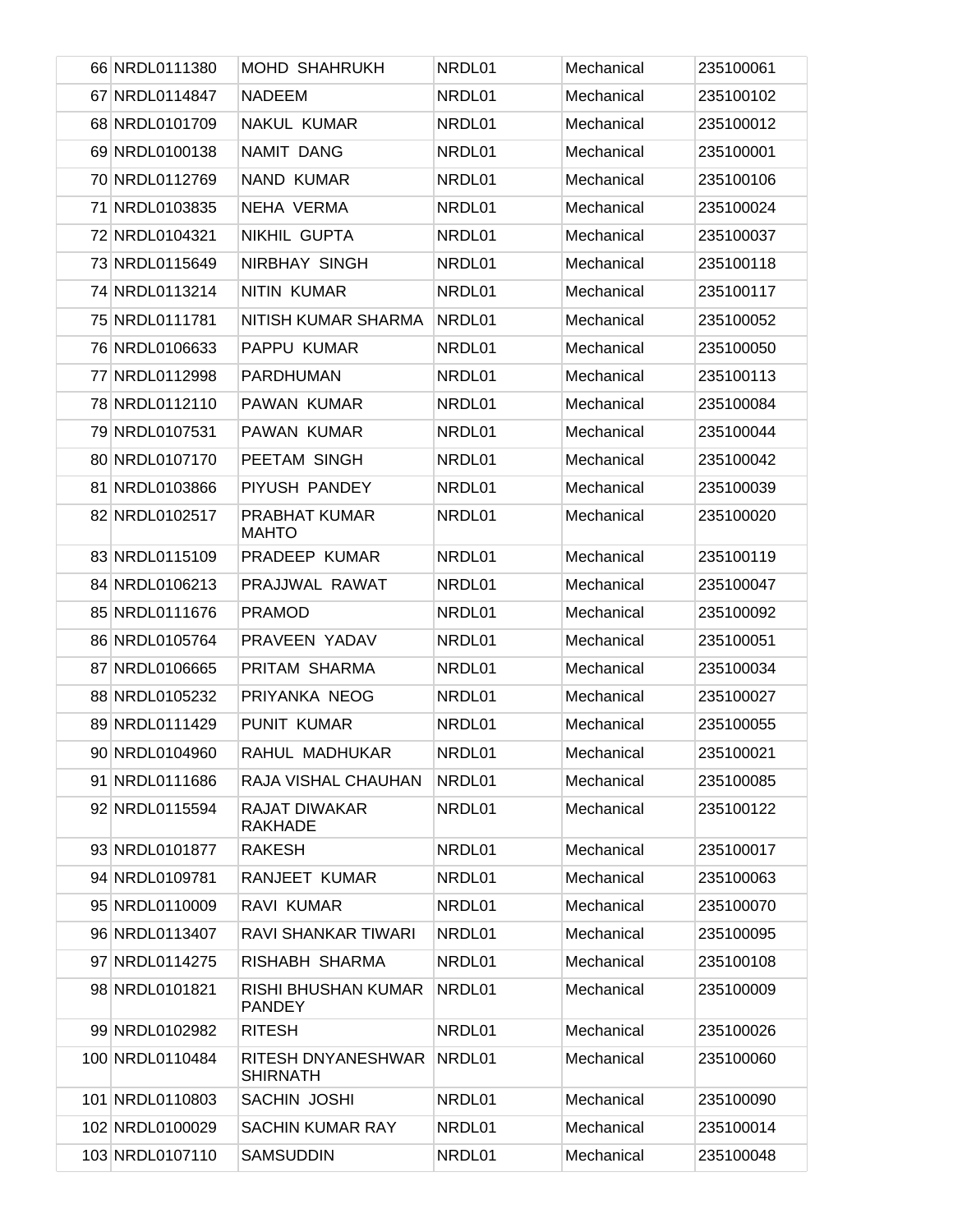| 104 NRDL0107103 | SANTOSH KUMAR                     | NRDL01 | Mechanical | 235100112 |
|-----------------|-----------------------------------|--------|------------|-----------|
| 105 NRDL0112729 | SAZAD ANSARI                      | NRDL01 | Mechanical | 235100103 |
| 106 NRDL0109357 | SHAFI AHMED                       | NRDL01 | Mechanical | 235100073 |
| 107 NRDL0115072 | <b>SHIVAM KUMAR RAI</b>           | NRDL01 | Mechanical | 235100096 |
| 108 NRDL0114759 | SHRI KRISHAN PAL                  | NRDL01 | Mechanical | 235100099 |
| 109 NRDL0113980 | SNEHA UPADHYAY                    | NRDL01 | Mechanical | 235100114 |
| 110 NRDL0109901 | SOMNATH CHOURASIA                 | NRDL01 | Mechanical | 235100078 |
| 111 NRDL0107271 | SONAL ANAND                       | NRDL01 | Mechanical | 235100038 |
| 112 NRDL0103152 | SOURAVH PATERIYA                  | NRDL01 | Mechanical | 235100031 |
| 113 NRDL0104046 | SUBHASH CHAND                     | NRDL01 | Mechanical | 235100032 |
| 114 NRDL0101654 | SUDHIR KUMAR                      | NRDL01 | Mechanical | 235100006 |
| 115 NRDL0101246 | SUDHIR KUMAR                      | NRDL01 | Mechanical | 235100016 |
| 116 NRDL0112982 | SUKHWINDER SINGH                  | NRDL01 | Mechanical | 235100110 |
| 117 NRDL0106918 | SUMEDH YASHWANT<br><b>TELGOTE</b> | NRDL01 | Mechanical | 235100041 |
| 118 NRDL0115488 | <b>SUNIL</b>                      | NRDL01 | Mechanical | 235100127 |
| 119 NRDL0102344 | <b>SUNIL</b>                      | NRDL01 | Mechanical | 235100005 |
| 120 NRDL0101655 | <b>SUNIL SINGH</b>                | NRDL01 | Mechanical | 235100007 |
| 121 NRDL0109234 | SWAROOP PAL                       | NRDL01 | Mechanical | 235100062 |
| 122 NRDL0112446 | <b>TARUN</b>                      | NRDL01 | Mechanical | 235100086 |
| 123 NRDL0110150 | <b>TARUN KUMAR BISHT</b>          | NRDL01 | Mechanical | 235100075 |
| 124 NRDL0111150 | <b>VAIBHAV BHATIA</b>             | NRDL01 | Mechanical | 235100058 |
| 125 NRDL0107610 | <b>VIJAY SHARAN</b>               | NRDL01 | Mechanical | 235100082 |
| 126 NRDL0111945 | <b>VIVEK KUMAR</b>                | NRDL01 | Mechanical | 235100115 |
| 127 NRDL0113305 | YOGESH KUMAR                      | NRDL01 | Mechanical | 235100107 |
| 128 NRDL0108555 | YUVRAJ TAPASE                     | NRDL01 | Mechanical | 235100088 |
| 129 NRDL0201771 | <b>ABHISHEK DUBEY</b>             | NRDL02 | Electrical | 235200005 |
| 130 NRDL0204440 | <b>ABHISHEK KUMAR</b>             | NRDL02 | Electrical | 235200040 |
| 131 NRDL0203271 | ABHISHEK PRAJAPATI                | NRDL02 | Electrical | 235200018 |
| 132 NRDL0203734 | <b>ABHISHEK VINOD NAIR</b>        | NRDL02 | Electrical | 235200023 |
| 133 NRDL0206416 | ADIP NANAJI JILHARE               | NRDL02 | Electrical | 235200034 |
| 134 NRDL0215410 | ADITYA ANAND ZODPE                | NRDL02 | Electrical | 235200100 |
| 135 NRDL0213421 | AHMAD RAJA                        | NRDL02 | Electrical | 235200098 |
| 136 NRDL0215083 | AJEEM KHAN                        | NRDL02 | Electrical | 235200080 |
| 137 NRDL0201540 | AJEET KUMAR YADAV                 | NRDL02 | Electrical | 235200011 |
| 138 NRDL0201275 | AKASH GUPTA                       | NRDL02 | Electrical | 235200013 |
| 139 NRDL0215462 | <b>AMIT KUMAR</b>                 | NRDL02 | Electrical | 235200105 |
| 140 NRDL0213253 | ANUP KUMAR SAH                    | NRDL02 | Electrical | 235200078 |
| 141 NRDL0200302 | <b>ANURAG</b>                     | NRDL02 | Electrical | 235200006 |
| 142 NRDL0215377 | ANURAJ                            | NRDL02 | Electrical | 235200104 |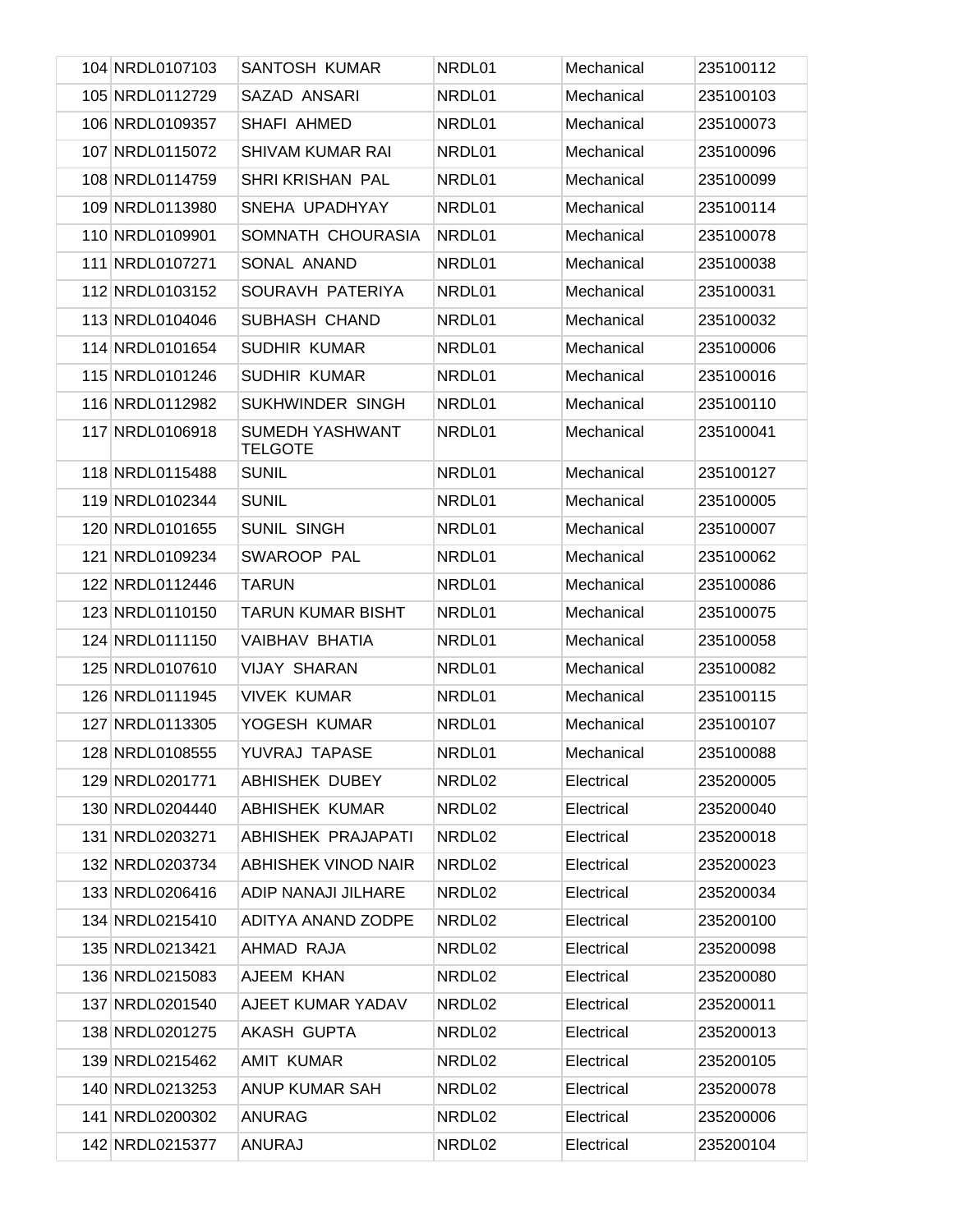| 143 NRDL0210348 | ARVIND KUMAR                                          | NRDL02 | Electrical | 235200071 |
|-----------------|-------------------------------------------------------|--------|------------|-----------|
| 144 NRDL0213240 | <b>ASHUTOSH KUMAR</b>                                 | NRDL02 | Electrical | 235200096 |
| 145 NRDL0212950 | <b>ATUL PAL</b>                                       | NRDL02 | Electrical | 235200084 |
| 146 NRDL0214806 | <b>ATUL PAL</b>                                       | NRDL02 | Electrical | 235200085 |
| 147 NRDL0203750 | AYUSH SAXENA                                          | NRDL02 | Electrical | 235200025 |
| 148 NRDL0210925 | <b>CHANDAN</b>                                        | NRDL02 | Electrical | 235200059 |
| 149 NRDL0201102 | DASHRATH SAH SAH                                      | NRDL02 | Electrical | 235200102 |
| 150 NRDL0211514 | DEEPAK NEGI                                           | NRDL02 | Electrical | 235200060 |
| 151 NRDL0214541 | <b>DEEPESH</b>                                        | NRDL02 | Electrical | 235200089 |
| 152 NRDL0203154 | DHRUV DEV                                             | NRDL02 | Electrical | 235200030 |
| 153 NRDL0208871 | <b>DILIP KUMAR</b>                                    | NRDL02 | Electrical | 235200070 |
| 154 NRDL0202005 | DINESH YADAV                                          | NRDL02 | Electrical | 235200003 |
| 155 NRDL0205704 | <b>DINESH CHAND</b>                                   | NRDL02 | Electrical | 235200041 |
| 156 NRDL0201309 | <b>GAURAV JHA</b>                                     | NRDL02 | Electrical | 235200008 |
| 157 NRDL0205382 | <b>GAURAV KUMAR</b>                                   | NRDL02 | Electrical | 235200042 |
| 158 NRDL0206135 | <b>GAURAV</b><br><b>CHANDRASHEKHAR</b><br><b>SUNE</b> | NRDL02 | Electrical | 235200036 |
| 159 NRDL0213879 | <b>HARGOVIND PRASAD</b><br><b>BHATT</b>               | NRDL02 | Electrical | 235200079 |
| 160 NRDL0214633 | <b>HARIOM</b>                                         | NRDL02 | Electrical | 235200093 |
| 161 NRDL0205321 | JITENDER KUMAR                                        | NRDL02 | Electrical | 235200043 |
| 162 NRDL0201521 | JITENDRA                                              | NRDL02 | Electrical | 235200010 |
| 163 NRDL0209259 | KAILASH CHANDRA                                       | NRDL02 | Electrical | 235200069 |
| 164 NRDL0204379 | KAMAL KUMAR YADAV                                     | NRDL02 | Electrical | 235200021 |
| 165 NRDL0209450 | KANHAIYA LAL                                          | NRDL02 | Electrical | 235200064 |
| 166 NRDL0202021 | KAPIL KASHYAP                                         | NRDL02 | Electrical | 235200004 |
| 167 NRDL0207082 | KARAN                                                 | NRDL02 | Electrical | 235200033 |
| 168 NRDL0203441 | <b>KM HIMANSHI</b>                                    | NRDL02 | Electrical | 235200019 |
| 169 NRDL0206352 | KRISHAN KUMAR                                         | NRDL02 | Electrical | 235200037 |
| 170 NRDL0210352 | <b>KRISHNA KANT</b>                                   | NRDL02 | Electrical | 235200052 |
| 171 NRDL0202267 | KULVEER THAKUR                                        | NRDL02 | Electrical | 235200012 |
| 172 NRDL0208316 | <b>MAHESH MANDAL</b>                                  | NRDL02 | Electrical | 235200062 |
| 173 NRDL0214891 | <b>MANIK GAHLOT</b>                                   | NRDL02 | Electrical | 235200083 |
| 174 NRDL0209915 | MANISH YADAV                                          | NRDL02 | Electrical | 235200068 |
| 175 NRDL0207396 | MANJEET SINGH                                         | NRDL02 | Electrical | 235200050 |
| 176 NRDL0202741 | <b>MAYANK KUMAR</b><br><b>DHUPAR</b>                  | NRDL02 | Electrical | 235200020 |
| 177 NRDL0201896 | MD OZAID                                              | NRDL02 | Electrical | 235200002 |
| 178 NRDL0215248 | <b>MD AMEER HASSAN</b>                                | NRDL02 | Electrical | 235200106 |
| 179 NRDL0212405 | <b>MD TAUSIF ALAM</b>                                 | NRDL02 | Electrical | 235200058 |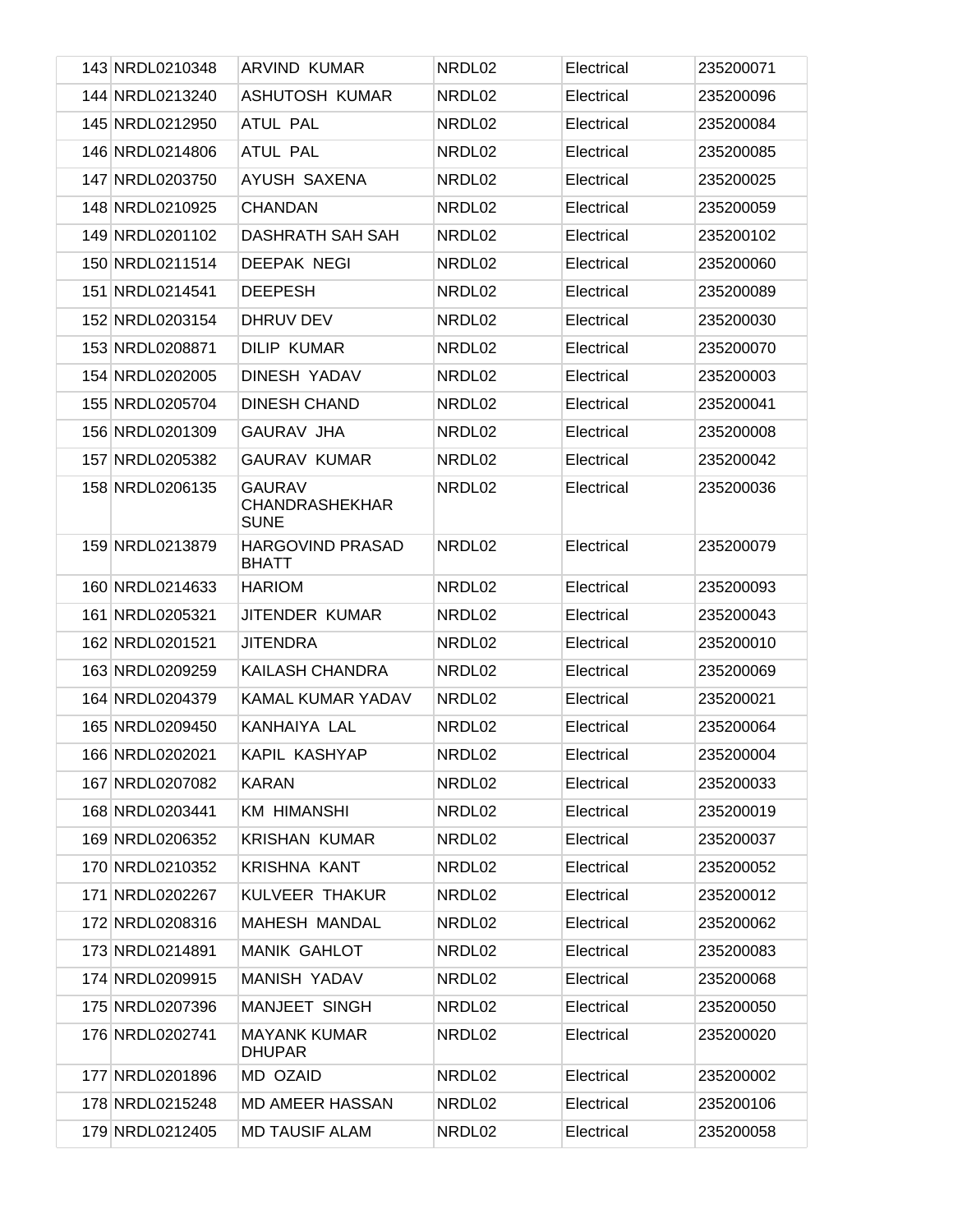| 180 NRDL0212480 | <b>MOHD ARISH</b>                    | NRDL02 | Electrical | 235200055 |
|-----------------|--------------------------------------|--------|------------|-----------|
| 181 NRDL0212491 | <b>MOHD SAJID</b>                    | NRDL02 | Electrical | 235200054 |
| 182 NRDL0206035 | <b>MOHD SHAHID</b>                   | NRDL02 | Electrical | 235200038 |
| 183 NRDL0212412 | <b>MOHD SHAHROJ</b>                  | NRDL02 | Electrical | 235200076 |
| 184 NRDL0202481 | <b>MOHIT SHARMA</b>                  | NRDL02 | Electrical | 235200001 |
| 185 NRDL0203506 | <b>MONU KUMAR</b>                    | NRDL02 | Electrical | 235200026 |
| 186 NRDL0213934 | <b>NACHIKETA</b>                     | NRDL02 | Electrical | 235200081 |
| 187 NRDL0207212 | NARAYAN THAKUR                       | NRDL02 | Electrical | 235200045 |
| 188 NRDL0202801 | NEERAJ GUPTA                         | NRDL02 | Electrical | 235200014 |
| 189 NRDL0213328 | <b>NEERAJ KUMAR</b>                  | NRDL02 | Electrical | 235200086 |
| 190 NRDL0213389 | NEERAJ SAINI                         | NRDL02 | Electrical | 235200091 |
| 191 NRDL0208295 | NISHANT KUMAR VERMA NRDL02           |        | Electrical | 235200066 |
| 192 NRDL0214800 | PANKAJ KAUSHIK                       | NRDL02 | Electrical | 235200082 |
| 193 NRDL0209550 | PAYAL SINGH                          | NRDL02 | Electrical | 235200077 |
| 194 NRDL0206836 | PRAMOD KUMAR                         | NRDL02 | Electrical | 235200039 |
| 195 NRDL0212529 | <b>PRAVEEN KUMAR</b>                 | NRDL02 | Electrical | 235200087 |
| 196 NRDL0204879 | PREM SHANKAR                         | NRDL02 | Electrical | 235200017 |
| 197 NRDL0208660 | PUSHKAR KUMAR                        | NRDL02 | Electrical | 235200067 |
| 198 NRDL0204153 | RAHUL KUMAR                          | NRDL02 | Electrical | 235200029 |
| 199 NRDL0206088 | RAHUL PATEL                          | NRDL02 | Electrical | 235200032 |
| 200 NRDL0200211 | RAJAKTA RAJU PATIL                   | NRDL02 | Electrical | 235200015 |
| 201 NRDL0215606 | RAJESH KUMAR                         | NRDL02 | Electrical | 235200099 |
| 202 NRDL0210808 | <b>RAJESH KUMAR</b><br><b>MAURYA</b> | NRDL02 | Electrical | 235200051 |
| 203 NRDL0206344 | <b>RAKESH KUMAR SAH</b>              | NRDL02 | Electrical | 235200047 |
| 204 NRDL0205444 | RAMPRAKASH RAI                       | NRDL02 | Electrical | 235200049 |
| 205 NRDL0209286 | <b>RAVI KUMAR</b>                    | NRDL02 | Electrical | 235200057 |
| 206 NRDL0200673 | ROHIT SHARMA                         | NRDL02 | Electrical | 235200016 |
| 207 NRDL0211837 | <b>ROOPBASANT</b>                    | NRDL02 | Electrical | 235200056 |
| 208 NRDL0206781 | <b>RUDRAKSHA</b><br><b>CHOUKSEY</b>  | NRDL02 | Electrical | 235200046 |
| 209 NRDL0203847 | <b>SACHIN KUMAR</b>                  | NRDL02 | Electrical | 235200027 |
| 210 NRDL0212582 | <b>SANA KHAN</b>                     | NRDL02 | Electrical | 235200075 |
| 211 NRDL0207596 | <b>SANDEEP BARDE</b><br><b>BARDE</b> | NRDL02 | Electrical | 235200048 |
| 212 NRDL0201967 | SANDEEP KUMAR SINGH NRDL02           |        | Electrical | 235200009 |
| 213 NRDL0203411 | SANJEEV KUMAR                        | NRDL02 | Electrical | 235200024 |
| 214 NRDL0209449 | SATYA PRAKASH                        | NRDL02 | Electrical | 235200063 |
| 215 NRDL0201950 | SHAHNAWAZ ALAM                       | NRDL02 | Electrical | 235200007 |
| 216 NRDL0214895 | <b>SHALINI GUPTA</b>                 | NRDL02 | Electrical | 235200090 |
| 217 NRDL0211252 | SHIVAM SINGH                         | NRDL02 | Electrical | 235200053 |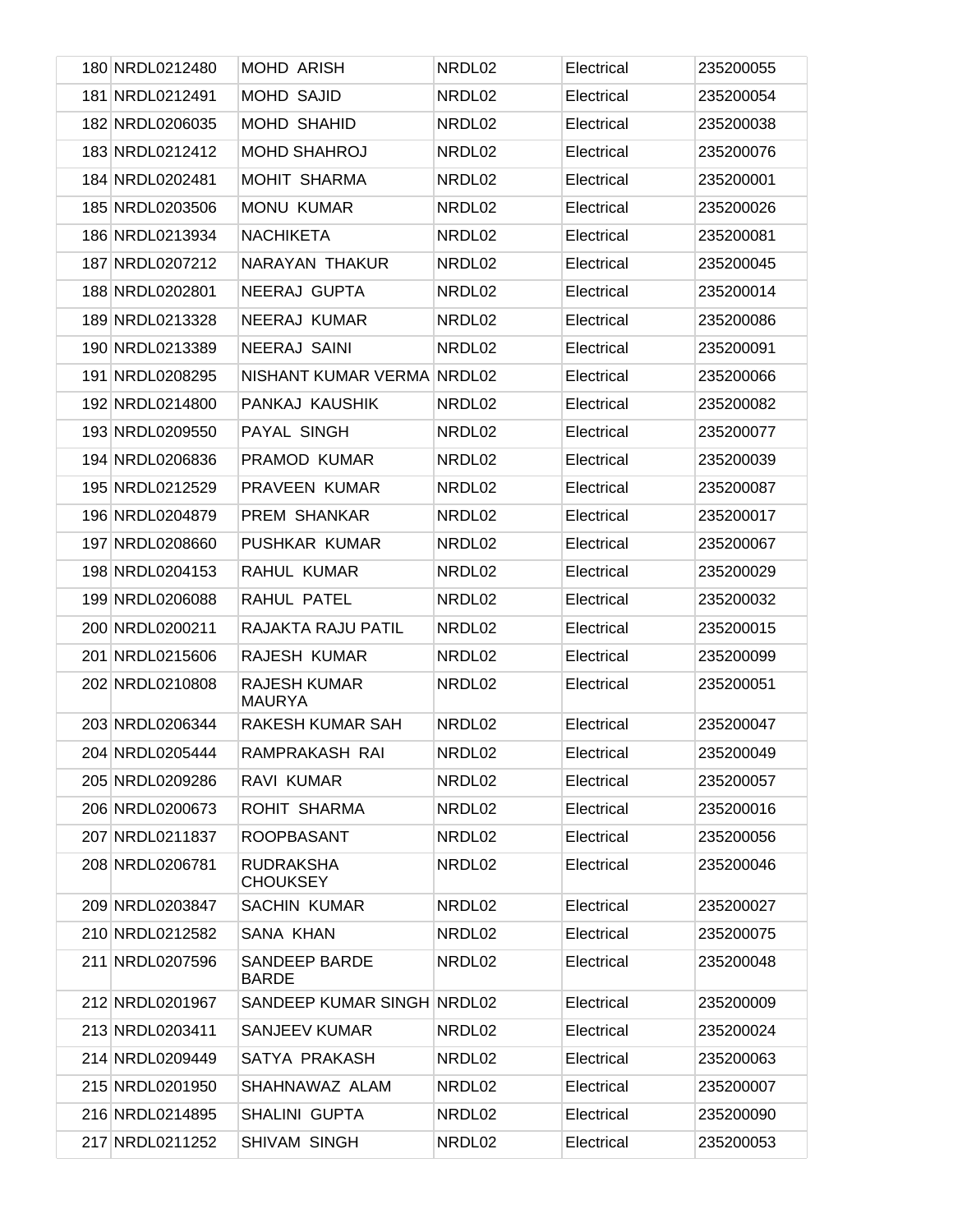| 218 NRDL0203922 | SHIVANI RAWAT                        | NRDL02 | Electrical                     | 235200031 |
|-----------------|--------------------------------------|--------|--------------------------------|-----------|
| 219 NRDL0213010 | SHUBHANGI VISHWAS<br><b>KAMBLE</b>   | NRDL02 | Electrical                     | 235200095 |
| 220 NRDL0206278 | SHWETANK KUSHWAHA NRDL02             |        | Electrical                     | 235200044 |
| 221 NRDL0209610 | <b>SHYAM SUNDAR</b><br><b>PASWAN</b> | NRDL02 | Electrical                     | 235200065 |
| 222 NRDL0211408 | SOMEN DAS                            | NRDL02 | Electrical                     | 235200072 |
| 223 NRDL0210698 | SUDHAKAR KUMAR                       | NRDL02 | Electrical                     | 235200074 |
| 224 NRDL0215503 | SUDHANSHU KUMAR                      | NRDL02 | Electrical                     | 235200101 |
| 225 NRDL0206039 | <b>SUMIT SINGH</b>                   | NRDL02 | Electrical                     | 235200035 |
| 226 NRDL0213017 | <b>SUSHIL</b>                        | NRDL02 | Electrical                     | 235200092 |
| 227 NRDL0207047 | <b>TARUN KUMAR</b>                   | NRDL02 | Electrical                     | 235200103 |
| 228 NRDL0211733 | <b>TEENU ANAND</b>                   | NRDL02 | Electrical                     | 235200061 |
| 229 NRDL0213434 | <b>TEJASVI CHAUHAN</b>               | NRDL02 | Electrical                     | 235200097 |
| 230 NRDL0204457 | UJJWAL DEEP SINGH                    | NRDL02 | Electrical                     | 235200028 |
| 231 NRDL0204350 | <b>VIKAS ARYA</b>                    | NRDL02 | Electrical                     | 235200022 |
| 232 NRDL0213437 | <b>VINOD KUMAR PASWAN</b>            | NRDL02 | Electrical                     | 235200088 |
| 233 NRDL0212177 | <b>VISHESH VASHISHTH</b>             | NRDL02 | Electrical                     | 235200073 |
| 234 NRDL0213827 | YOGESH KUMAR                         | NRDL02 | Electrical                     | 235200094 |
| 235 NRDL0307878 | AARIF                                | NRDL03 | Telecom and<br>Instrumentation | 235300021 |
| 236 NRDL0311044 | AHAMMED ROSHAN E                     | NRDL03 | Telecom and<br>Instrumentation | 235300022 |
| 237 NRDL0312983 | AMAN PATHAK                          | NRDL03 | Telecom and<br>Instrumentation | 235300035 |
| 238 NRDL0309403 | <b>ANKIT SINGH</b>                   | NRDL03 | Telecom and<br>Instrumentation | 235300024 |
| 239 NRDL0310295 | <b>BEHARI LAL SABLOK</b>             | NRDL03 | Telecom and<br>Instrumentation | 235300019 |
| 240 NRDL0302327 | <b>BHAVESH</b>                       | NRDL03 | Telecom and<br>Instrumentation | 235300007 |
| 241 NRDL0306894 | <b>CHAMAN SINGH</b>                  | NRDL03 | Telecom and<br>Instrumentation | 235300013 |
| 242 NRDL0314187 | DEVILAL YADAV                        | NRDL03 | Telecom and<br>Instrumentation | 235300028 |
| 243 NRDL0306338 | DHIRAJ KUMAR JHA                     | NRDL03 | Telecom and<br>Instrumentation | 235300012 |
| 244 NRDL0303995 | KAJAL CHANDRAKANT<br><b>PATOLE</b>   | NRDL03 | Telecom and<br>Instrumentation | 235300010 |
| 245 NRDL0311722 | <b>KARAN NEGI</b>                    | NRDL03 | Telecom and<br>Instrumentation | 235300016 |
| 246 NRDL0311456 | KHUSHBU MAURYA                       | NRDL03 | Telecom and<br>Instrumentation | 235300020 |
| 247 NRDL0300935 | <b>KSHITIZ</b>                       | NRDL03 | Telecom and<br>Instrumentation | 235300001 |
| 248 NRDL0302256 | LOKESH POKHRIYAL                     | NRDL03 | Telecom and<br>Instrumentation | 235300005 |
| 249 NRDL0303780 | MOHD AFZAL                           | NRDL03 | Telecom and<br>Instrumentation | 235300009 |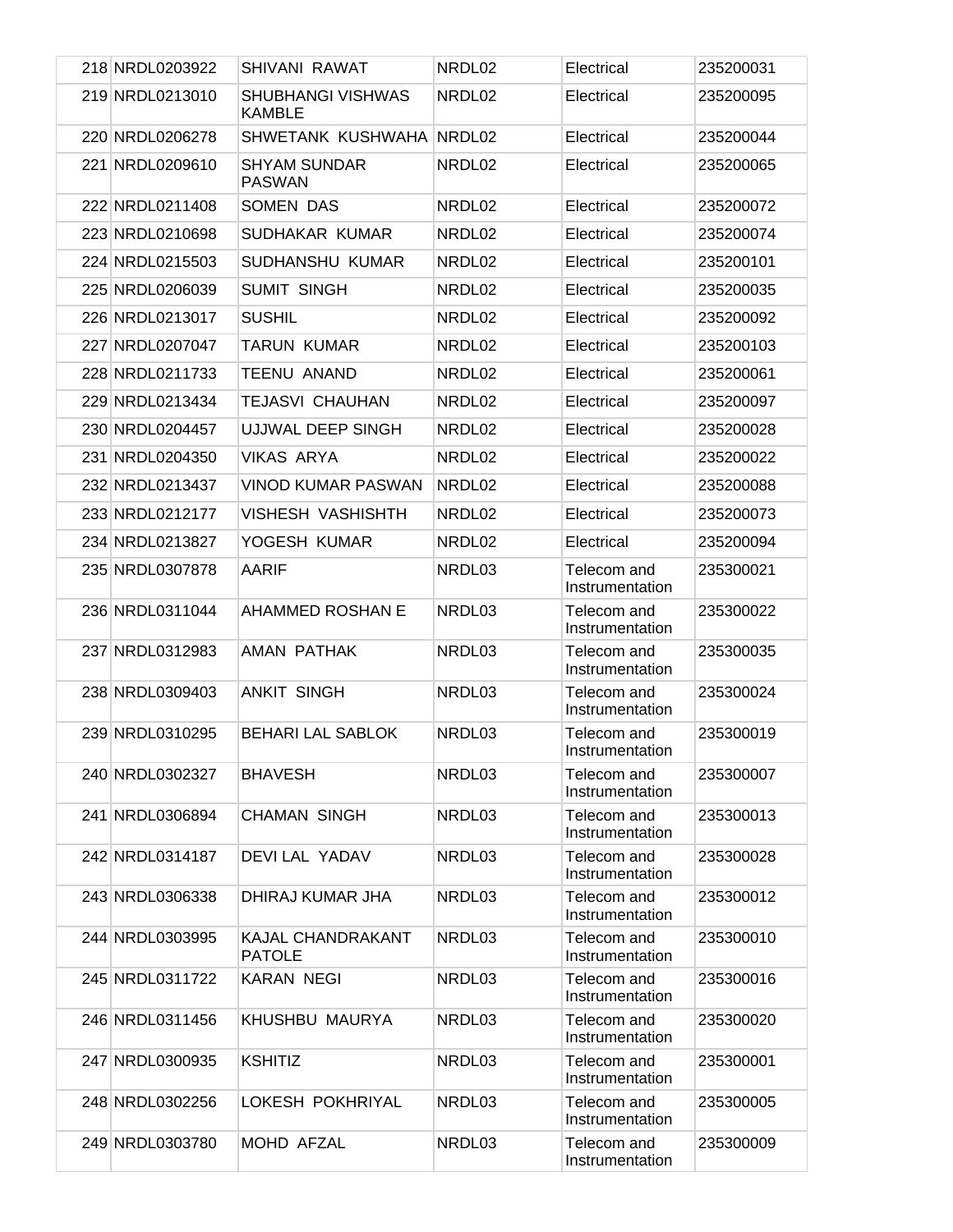| 250 NRDL0307562 | <b>MOHD KASHIF</b>                      | NRDL03 | Telecom and<br>Instrumentation | 235300015 |
|-----------------|-----------------------------------------|--------|--------------------------------|-----------|
| 251 NRDL0313699 | <b>MOHD JAVED</b>                       | NRDL03 | Telecom and<br>Instrumentation | 235300031 |
| 252 NRDL0302013 | <b>MS. ANKITA TIWARI</b>                | NRDL03 | Telecom and<br>Instrumentation | 235300006 |
| 253 NRDL0301960 | NEERAJ BHANDRAL                         | NRDL03 | Telecom and<br>Instrumentation | 235300008 |
| 254 NRDL0302190 | <b>NIKITA SINGH</b>                     | NRDL03 | Telecom and<br>Instrumentation | 235300003 |
| 255 NRDL0314639 | <b>OM PRAKASH</b>                       | NRDL03 | Telecom and<br>Instrumentation | 235300030 |
| 256 NRDL0315339 | PANKAJ YADAV                            | NRDL03 | Telecom and<br>Instrumentation | 235300037 |
| 257 NRDL0309814 | PAWAN KUMAR                             | NRDL03 | Telecom and<br>Instrumentation | 235300026 |
| 258 NRDL0302235 | PRAKHAR TYAGI                           | NRDL03 | Telecom and<br>Instrumentation | 235300004 |
| 259 NRDL0309164 | PRANAT JAIN                             | NRDL03 | Telecom and<br>Instrumentation | 235300023 |
| 260 NRDL0306109 | <b>PRINCE</b>                           | NRDL03 | Telecom and<br>Instrumentation | 235300014 |
| 261 NRDL0303726 | RAHUL KUMAR                             | NRDL03 | Telecom and<br>Instrumentation | 235300011 |
| 262 NRDL0301142 | RAJ DHIMAN                              | NRDL03 | Telecom and<br>Instrumentation | 235300002 |
| 263 NRDL0309903 | <b>RAVI KUMAR</b><br><b>VISHWAKARMA</b> | NRDL03 | Telecom and<br>Instrumentation | 235300025 |
| 264 NRDL0311368 | RITISH NEGI                             | NRDL03 | Telecom and<br>Instrumentation | 235300033 |
| 265 NRDL0312091 | ROHIT SHARMA                            | NRDL03 | Telecom and<br>Instrumentation | 235300017 |
| 266 NRDL0312114 | <b>SANDEEP KUMAR</b>                    | NRDL03 | Telecom and<br>Instrumentation | 235300018 |
| 267 NRDL0313018 | SHUBH GARG                              | NRDL03 | Telecom and<br>Instrumentation | 235300036 |
| 268 NRDL0307481 | SURYAPAL SINGH                          | NRDL03 | Telecom and<br>Instrumentation | 235300032 |
| 269 NRDL0315099 | <b>TASLIM KHAN</b>                      | NRDL03 | Telecom and<br>Instrumentation | 235300029 |
| 270 NRDL0314483 | <b>WAQUAR HAFEEZ</b>                    | NRDL03 | Telecom and<br>Instrumentation | 235300034 |
| 271 NRDL0307899 | <b>YOGITA</b>                           | NRDL03 | Telecom and<br>Instrumentation | 235300027 |
| 272 NRDL0605968 | ABDUL KADIR                             | NRDL06 | Human Resource                 | 235600057 |
| 273 NRDL0606962 | ABHISHEK KATIYA                         | NRDL06 | Human Resource                 | 235600067 |
| 274 NRDL0609018 | ABHISHEK UPADHYAY                       | NRDL06 | Human Resource                 | 235600123 |
| 275 NRDL0611617 | <b>ADITI BANSAL</b>                     | NRDL06 | Human Resource                 | 235600115 |
| 276 NRDL0615207 | ADITYA KUMAR                            | NRDL06 | Human Resource                 | 235600157 |
| 277 NRDL0606841 | <b>ADITYA SINGH NEGI</b>                | NRDL06 | Human Resource                 | 235600050 |
| 278 NRDL0614127 | <b>AELISH KUMARI</b><br><b>SHARMA</b>   | NRDL06 | Human Resource                 | 235600133 |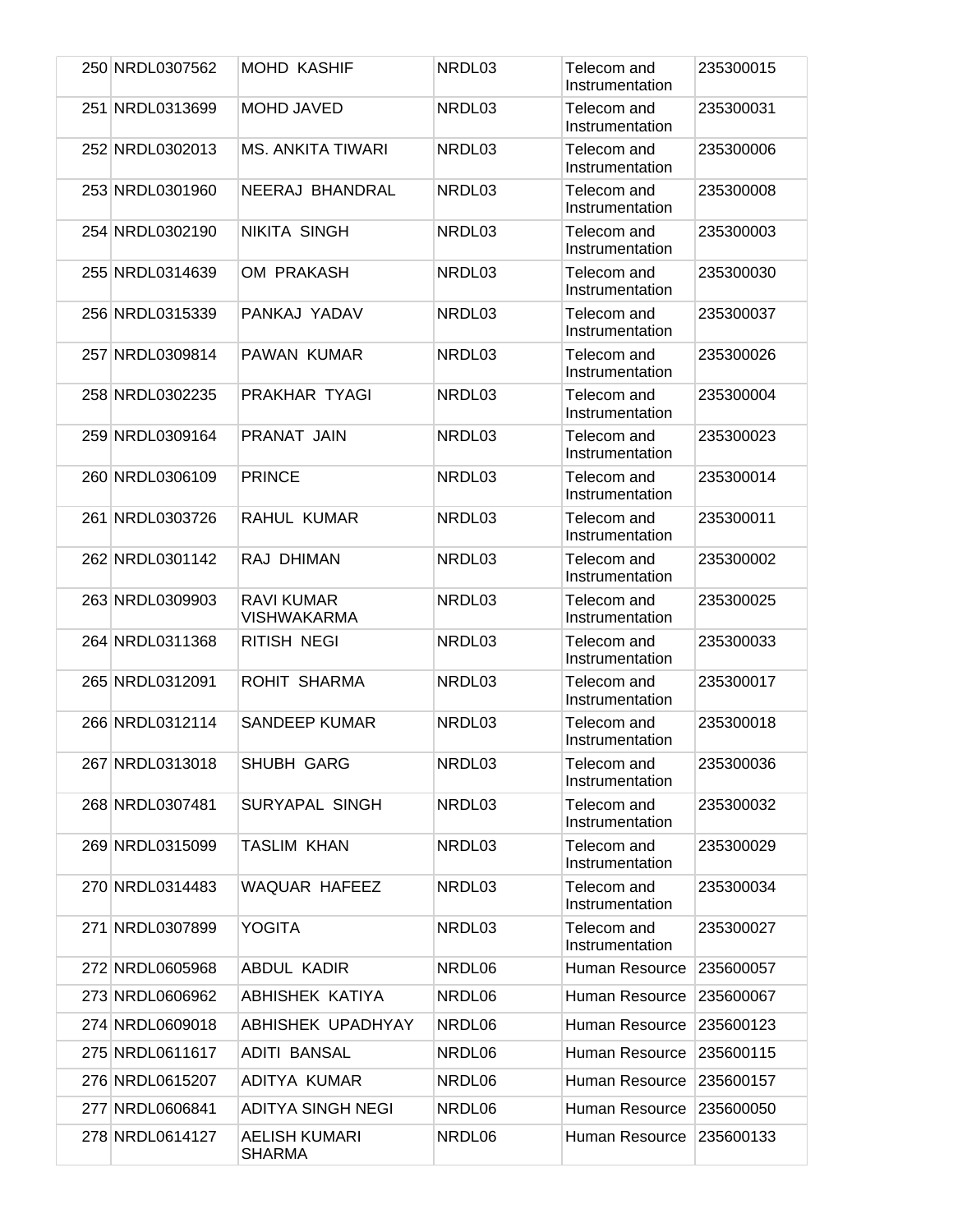| 279 NRDL0612271 | AFTAB ALAM                                                | NRDL06 | Human Resource | 235600127 |
|-----------------|-----------------------------------------------------------|--------|----------------|-----------|
| 280 NRDL0610996 | <b>AJAY DEV SINGH</b>                                     | NRDL06 | Human Resource | 235600117 |
| 281 NRDL0609889 | AKANKSHA SINGH                                            | NRDL06 | Human Resource | 235600114 |
| 282 NRDL0600168 | AKASH BABU BABU<br><b>BABU</b>                            | NRDL06 | Human Resource | 235600151 |
| 283 NRDL0604130 | <b>AKHILESH KUMAR</b><br><b>KUMAR KANAJIA</b>             | NRDL06 | Human Resource | 235600048 |
| 284 NRDL0603596 | <b>ALOK KUMAR</b>                                         | NRDL06 | Human Resource | 235600041 |
| 285 NRDL0605437 | <b>AMAN SONI</b>                                          | NRDL06 | Human Resource | 235600056 |
| 286 NRDL0601925 | AMAR PASWAN                                               | NRDL06 | Human Resource | 235600027 |
| 287 NRDL0614376 | AMIT SHAKYA                                               | NRDL06 | Human Resource | 235600155 |
| 288 NRDL0610046 | ANAM ARSHAD ANSARI                                        | NRDL06 | Human Resource | 235600121 |
| 289 NRDL0603043 | ANJALI BHARDWAJ                                           | NRDL06 | Human Resource | 235600039 |
| 290 NRDL0611419 | ANJALI TRIPATHI                                           | NRDL06 | Human Resource | 235600113 |
| 291 NRDL0600764 | ANKIT CHAUDHARY                                           | NRDL06 | Human Resource | 235600015 |
| 292 NRDL0613277 | <b>ANKIT MATHUR</b>                                       | NRDL06 | Human Resource | 235600143 |
| 293 NRDL0611278 | ANKUSH SARKAR                                             | NRDL06 | Human Resource | 235600073 |
| 294 NRDL0600790 | ANSHIKA BAJAJ                                             | NRDL06 | Human Resource | 235600030 |
| 295 NRDL0610605 | ANUBHAV SHUKLA                                            | NRDL06 | Human Resource | 235600093 |
| 296 NRDL0605509 | ANUBHAV SRIVASTAVA<br><b>SRIVASTAVA</b>                   | NRDL06 | Human Resource | 235600069 |
| 297 NRDL0611241 | ANUJ SHARMA                                               | NRDL06 | Human Resource | 235600112 |
| 298 NRDL0600339 | ANUPAM ARORA                                              | NRDL06 | Human Resource | 235600019 |
| 299 NRDL0606390 | <b>ARJUN SINGH</b>                                        | NRDL06 | Human Resource | 235600062 |
| 300 NRDL0614776 | ARMAN KHAN                                                | NRDL06 | Human Resource | 235600130 |
| 301 NRDL0610049 | ARPANA DUTTA                                              | NRDL06 | Human Resource | 235600080 |
| 302 NRDL0600564 | ARPIT PATHAK                                              | NRDL06 | Human Resource | 235600018 |
| 303 NRDL0611707 | ASHISH KUMAR GUPTA                                        | NRDL06 | Human Resource | 235600083 |
| 304 NRDL0613239 | ASHISH KUMAR VERMA                                        | NRDL06 | Human Resource | 235600145 |
| 305 NRDL0611491 | ASMITA CHAURASIA                                          | NRDL06 | Human Resource | 235600089 |
| 306 NRDL0610146 | <b>ASWATHY T NAIR</b>                                     | NRDL06 | Human Resource | 235600107 |
| 307 NRDL0609954 | AYUSH KUMAR                                               | NRDL06 | Human Resource | 235600072 |
| 308 NRDL0607273 | AYUSHI SHARMA                                             | NRDL06 | Human Resource | 235600065 |
| 309 NRDL0612430 | <b>BHANWAR SINGH</b>                                      | NRDL06 | Human Resource | 235600153 |
| 310 NRDL0612947 | <b>BHARAT BHOOSHAN</b><br><b>MISHRA</b>                   | NRDL06 | Human Resource | 235600131 |
| 311 NRDL0610478 | <b>BHUPINDER PAL SINGH</b>                                | NRDL06 | Human Resource | 235600079 |
| 312 NRDL0607525 | <b>CHANDRASHEKHAR</b><br><b>SHEKHAR SINGH</b>             | NRDL06 | Human Resource | 235600060 |
| 313 NRDL0602049 | <b>DATTATRAY</b><br><b>HARISHCHANDRA</b><br><b>JADHAV</b> | NRDL06 | Human Resource | 235600016 |
| 314 NRDL0607679 | <b>DEEPAK PRAJAPATI</b>                                   | NRDL06 | Human Resource | 235600091 |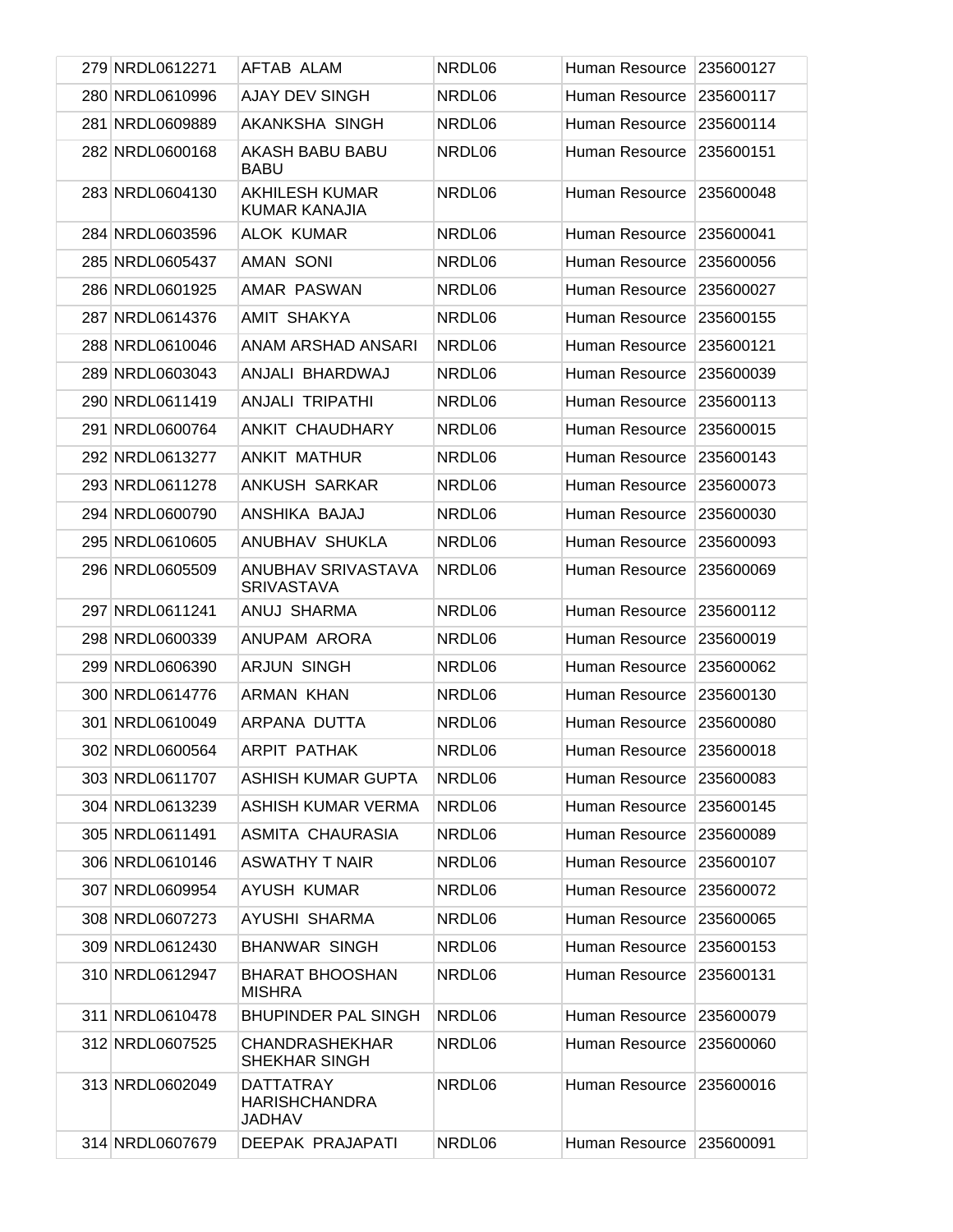| 315 NRDL0609406 | DEEPAK VISHWAKARMA NRDL06               |        | Human Resource | 235600111 |
|-----------------|-----------------------------------------|--------|----------------|-----------|
| 316 NRDL0607743 | <b>DEEPANSHU SAHU</b>                   | NRDL06 | Human Resource | 235600120 |
| 317 NRDL0606921 | <b>DEEPTI SINGH</b>                     | NRDL06 | Human Resource | 235600049 |
| 318 NRDL0601090 | DIVYA RAI                               | NRDL06 | Human Resource | 235600014 |
| 319 NRDL0612952 | DIVYANK SHARMA                          | NRDL06 | Human Resource | 235600140 |
| 320 NRDL0602766 | EKTA BINJOLA                            | NRDL06 | Human Resource | 235600028 |
| 321 NRDL0602494 | GAGANDEEP SHARMA                        | NRDL06 | Human Resource | 235600029 |
| 322 NRDL0612644 | <b>GAURAV ARORA</b>                     | NRDL06 | Human Resource | 235600147 |
| 323 NRDL0608728 | <b>GAURAV CHATURVEDI</b>                | NRDL06 | Human Resource | 235600090 |
| 324 NRDL0601247 | GINCY MP                                | NRDL06 | Human Resource | 235600020 |
| 325 NRDL0613419 | <b>GITANJALI</b><br>RAJESHSINGH RAWAT   | NRDL06 | Human Resource | 235600135 |
| 326 NRDL0604201 | <b>GOVIND SINGH</b><br><b>KUSHWAHA</b>  | NRDL06 | Human Resource | 235600047 |
| 327 NRDL0613487 | <b>GURCHARAN SINGH</b>                  | NRDL06 | Human Resource | 235600146 |
| 328 NRDL0604706 | HARSH SHARMA                            | NRDL06 | Human Resource | 235600045 |
| 329 NRDL0600231 | <b>HARSHIT SINGH ATRI</b>               | NRDL06 | Human Resource | 235600004 |
| 330 NRDL0608076 | <b>HARSHITA</b>                         | NRDL06 | Human Resource | 235600119 |
| 331 NRDL0602151 | HIMANSHI KAUSHIK                        | NRDL06 | Human Resource | 235600031 |
| 332 NRDL0603160 | HIMANSHU PANDEY                         | NRDL06 | Human Resource | 235600046 |
| 333 NRDL0615299 | HIMANSHU TANEJA                         | NRDL06 | Human Resource | 235600148 |
| 334 NRDL0600432 | <b>JAGAT VEER</b>                       | NRDL06 | Human Resource | 235600023 |
| 335 NRDL0603519 | <b>JAGDISH CHANDRA</b><br><b>PANDEY</b> | NRDL06 | Human Resource | 235600044 |
| 336 NRDL0610513 | <b>JERIPOTHULA BAVYA</b>                | NRDL06 | Human Resource | 235600085 |
| 337 NRDL0609256 | <b>JHALAK ROHILLA</b>                   | NRDL06 | Human Resource | 235600124 |
| 338 NRDL0608684 | JYOTI                                   | NRDL06 | Human Resource | 235600102 |
| 339 NRDL0611410 | KAJAL VERMA                             | NRDL06 | Human Resource | 235600074 |
| 340 NRDL0609770 | KANIKA BHATNAGAR                        | NRDL06 | Human Resource | 235600094 |
| 341 NRDL0608184 | <b>KARAN PREET SINGH</b>                | NRDL06 | Human Resource | 235600100 |
| 342 NRDL0604997 | KAUSHAMBI SHARMA                        | NRDL06 | Human Resource | 235600036 |
| 343 NRDL0614292 | KAWAL PREET SINGH                       | NRDL06 | Human Resource | 235600139 |
| 344 NRDL0601999 | <b>KIRANJOT KAUR</b>                    | NRDL06 | Human Resource | 235600017 |
| 345 NRDL0600100 | KOSHINDRA KUMAR                         | NRDL06 | Human Resource | 235600002 |
| 346 NRDL0600033 | <b>KRISHN PAL SHARMA</b>                | NRDL06 | Human Resource | 235600011 |
| 347 NRDL0610679 | KUSHAGRI GUPTA                          | NRDL06 | Human Resource | 235600101 |
| 348 NRDL0605220 | LAKHAN TIWARI                           | NRDL06 | Human Resource | 235600051 |
| 349 NRDL0601508 | MANISH MANDAL                           | NRDL06 | Human Resource | 235600026 |
| 350 NRDL0605884 | <b>MINI NIRANJAN</b>                    | NRDL06 | Human Resource | 235600064 |
| 351 NRDL0615583 | MOHD ANAS                               | NRDL06 | Human Resource | 235600149 |
| 352 NRDL0609019 | MOHD HANIFA                             | NRDL06 | Human Resource | 235600103 |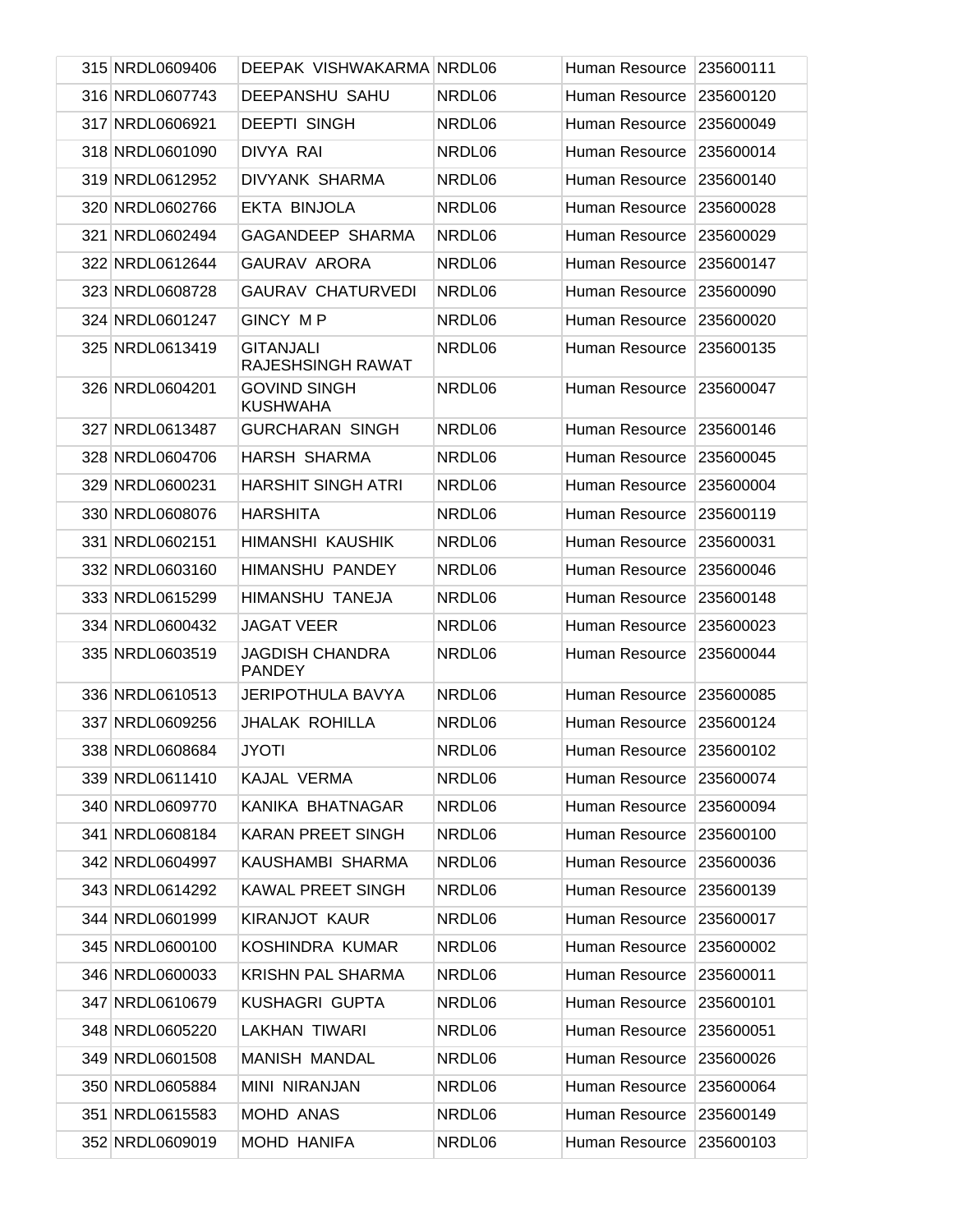| 353 NRDL0611306 | <b>MOHD KHALID</b>                         | NRDL06 | Human Resource | 235600116 |
|-----------------|--------------------------------------------|--------|----------------|-----------|
| 354 NRDL0600408 | <b>MOHD RIZWAN</b>                         | NRDL06 | Human Resource | 235600007 |
| 355 NRDL0611315 | MRIGANKA JYOTI KALITA NRDL06               |        | Human Resource | 235600122 |
| 356 NRDL0604743 | <b>MUKESH GUPTA</b>                        | NRDL06 | Human Resource | 235600043 |
| 357 NRDL0609149 | NAGESH CHANDRAKANT NRDL06<br><b>KUNWAR</b> |        | Human Resource | 235600104 |
| 358 NRDL0610481 | NAKKALAPALLI MAHESH<br><b>BABU</b>         | NRDL06 | Human Resource | 235600084 |
| 359 NRDL0612643 | <b>NALIN KAKKAR</b>                        | NRDL06 | Human Resource | 235600128 |
| 360 NRDL0611110 | <b>NANDANI</b>                             | NRDL06 | Human Resource | 235600154 |
| 361 NRDL0600067 | NASIR JAVED MALIK                          | NRDL06 | Human Resource | 235600001 |
| 362 NRDL0614993 | NAVNEET KUMAR SINGH NRDL06                 |        | Human Resource | 235600138 |
| 363 NRDL0609167 | NIKHIL KUMAR                               | NRDL06 | Human Resource | 235600098 |
| 364 NRDL0610385 | NIRBHAY BATHAM                             | NRDL06 | Human Resource | 235600087 |
| 365 NRDL0603138 | <b>NISHU</b>                               | NRDL06 | Human Resource | 235600040 |
| 366 NRDL0610261 | PANCHAM LAL KEWAT                          | NRDL06 | Human Resource | 235600086 |
| 367 NRDL0607545 | PANKAJ YADAV                               | NRDL06 | Human Resource | 235600061 |
| 368 NRDL0605306 | PAWAN KUMAR                                | NRDL06 | Human Resource | 235600066 |
| 369 NRDL0602534 | <b>PINKI</b>                               | NRDL06 | Human Resource | 235600034 |
| 370 NRDL0600585 | PRACHI BALGONDA<br><b>PATIL</b>            | NRDL06 | Human Resource | 235600024 |
| 371 NRDL0601111 | PRADEEP RAWAT                              | NRDL06 | Human Resource | 235600012 |
| 372 NRDL0605603 | PRAMOD KUMAR RAY                           | NRDL06 | Human Resource | 235600054 |
| 373 NRDL0607243 | PRASHANT SHUKLA                            | NRDL06 | Human Resource | 235600070 |
| 374 NRDL0611844 | <b>PRAVEEN KUMAR</b>                       | NRDL06 | Human Resource | 235600082 |
| 375 NRDL0612923 | PREETI SINGH                               | NRDL06 | Human Resource | 235600141 |
| 376 NRDL0605497 | <b>PRERNA</b>                              | NRDL06 | Human Resource | 235600052 |
| 377 NRDL0611461 | PRIYAM PAL                                 | NRDL06 | Human Resource | 235600071 |
| 378 NRDL0601450 | PRIYANKA ARORA                             | NRDL06 | Human Resource | 235600025 |
| 379 NRDL0602506 | RAFI AHMAD                                 | NRDL06 | Human Resource | 235600033 |
| 380 NRDL0605599 | RAGHWENDRA KUMAR                           | NRDL06 | Human Resource | 235600055 |
| 381 NRDL0611075 | RAHUL DOGRA                                | NRDL06 | Human Resource | 235600096 |
| 382 NRDL0603472 | <b>RAJAN KUMAR</b>                         | NRDL06 | Human Resource | 235600042 |
| 383 NRDL0601077 | RAJEEV CHAUDHARY                           | NRDL06 | Human Resource | 235600013 |
| 384 NRDL0607287 | <b>RAJENDRA</b>                            | NRDL06 | Human Resource | 235600058 |
| 385 NRDL0608602 | RAJESH KUMAR                               | NRDL06 | Human Resource | 235600075 |
| 386 NRDL0612907 | RIYA CHAUHAN                               | NRDL06 | Human Resource | 235600142 |
| 387 NRDL0615184 | <b>ROHAN SINGH TOMAR</b>                   | NRDL06 | Human Resource | 235600150 |
| 388 NRDL0600419 | SAGAR VERMA                                | NRDL06 | Human Resource | 235600008 |
| 389 NRDL0611047 | SAHIL BHATIANI                             | NRDL06 | Human Resource | 235600118 |
| 390 NRDL0612084 | SAMRIDHI SINDHU                            | NRDL06 | Human Resource | 235600126 |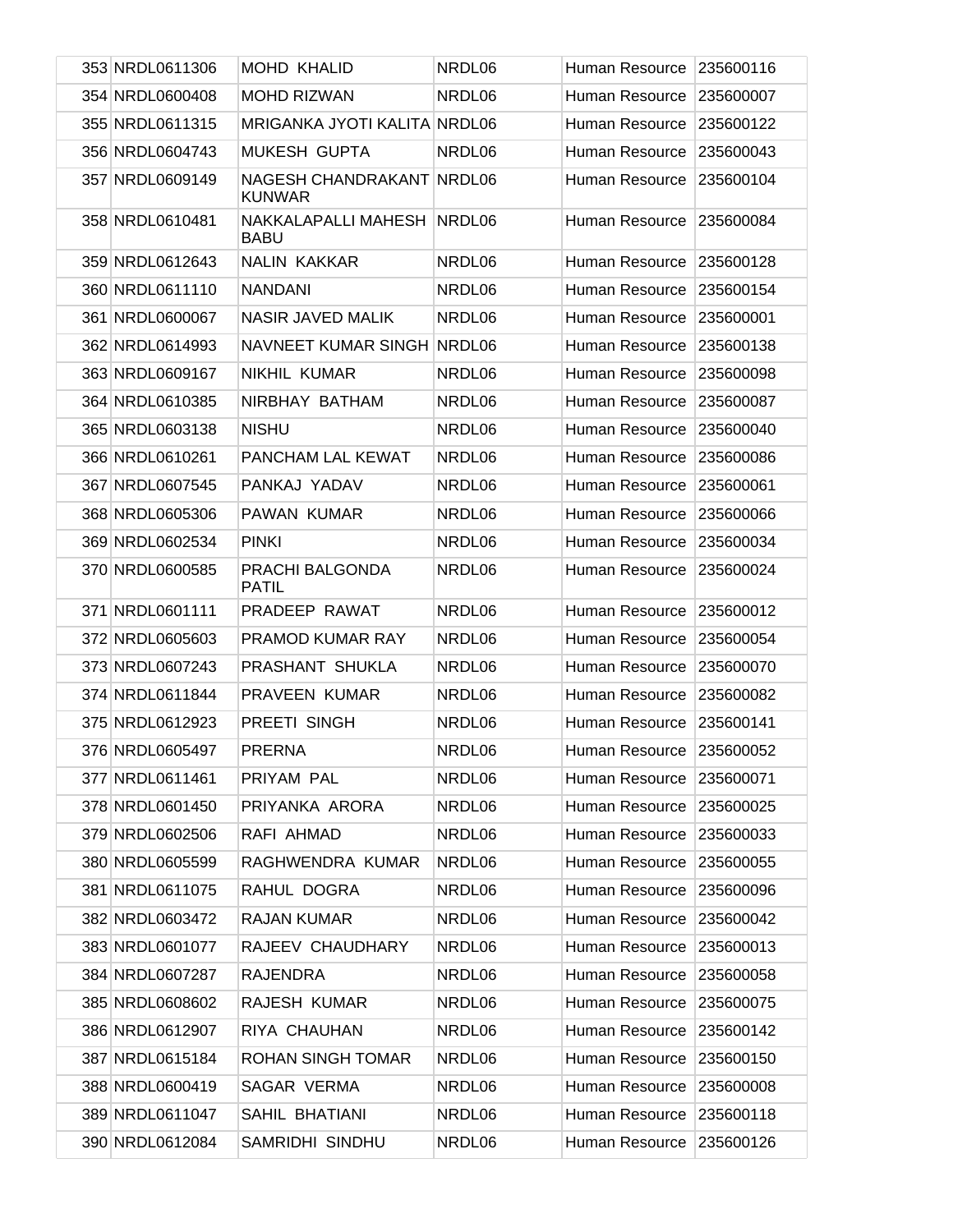| 391 NRDL0608392 | SANJAY KUMAR<br><b>KUSHWAHA</b>        | NRDL06 | Human Resource        | 235600099 |
|-----------------|----------------------------------------|--------|-----------------------|-----------|
| 392 NRDL0606008 | <b>SANJEEV KUMAR</b><br><b>SAHANI</b>  | NRDL06 | Human Resource        | 235600053 |
| 393 NRDL0601887 | <b>SANTOSH</b>                         | NRDL06 | <b>Human Resource</b> | 235600022 |
| 394 NRDL0615445 | <b>SAPNA</b>                           | NRDL06 | Human Resource        | 235600156 |
| 395 NRDL0611521 | <b>SHARVAN</b>                         | NRDL06 | Human Resource        | 235600076 |
| 396 NRDL0609063 | <b>SHASHI KANT SINGH</b>               | NRDL06 | Human Resource        | 235600081 |
| 397 NRDL0611981 | SHIBSANKAR BOUL                        | NRDL06 | Human Resource        | 235600077 |
| 398 NRDL0600888 | SHIVAM SINGH                           | NRDL06 | Human Resource        | 235600009 |
| 399 NRDL0614039 | SHIVANSH CHAUHAN                       | NRDL06 | Human Resource        | 235600129 |
| 400 NRDL0611994 | <b>SHIVANSHU SINGH</b><br><b>BISHT</b> | NRDL06 | Human Resource        | 235600125 |
| 401 NRDL0605042 | SHRIYANSH RAJPUT                       | NRDL06 | Human Resource        | 235600035 |
| 402 NRDL0614042 | SHUBHAM DEOL                           | NRDL06 | Human Resource        | 235600137 |
| 403 NRDL0601890 | SHUBHAM KUMAR                          | NRDL06 | Human Resource        | 235600006 |
| 404 NRDL0614529 | <b>SHUBHAM</b><br><b>MAHESHWARI</b>    | NRDL06 | Human Resource        | 235600132 |
| 405 NRDL0610500 | SHUBHAM KUMAR JHA                      | NRDL06 | Human Resource        | 235600078 |
| 406 NRDL0614448 | <b>SHUBHI TIWARI</b>                   | NRDL06 | Human Resource        | 235600136 |
| 407 NRDL0606571 | <b>SHWETA THAKUR</b>                   | NRDL06 | Human Resource        | 235600059 |
| 408 NRDL0600229 | SIMRAN TUTEJA                          | NRDL06 | Human Resource        | 235600003 |
| 409 NRDL0603824 | <b>SOHAN LAL ARORA</b>                 | NRDL06 | Human Resource        | 235600037 |
| 410 NRDL0607806 | <b>SUJIT KUMAR</b>                     | NRDL06 | Human Resource        | 235600092 |
| 411 NRDL0609268 | <b>SUMAN BISHT</b>                     | NRDL06 | Human Resource        | 235600110 |
| 412 NRDL0601263 | <b>SUMIT KSHIRSAGAR</b>                | NRDL06 | Human Resource        | 235600021 |
| 413 NRDL0606399 | <b>SUNIL KUMAR</b>                     | NRDL06 | Human Resource        | 235600063 |
| 414 NRDL0613562 | SURAJ PAL CHANDEL                      | NRDL06 | Human Resource        | 235600134 |
| 415 NRDL0600454 | SURENDAR SHARMA                        | NRDL06 | Human Resource        | 235600152 |
| 416 NRDL0609722 | <b>SURENDRA KUMAR</b><br>BAGRI         | NRDL06 | Human Resource        | 235600105 |
| 417 NRDL0613357 | <b>TARUN SINGH</b>                     | NRDL06 | Human Resource        | 235600144 |
| 418 NRDL0606940 | TARUN TUSHAR RANJAN NRDL06             |        | Human Resource        | 235600068 |
| 419 NRDL0600474 | TAUFEEQ AHMAD                          | NRDL06 | Human Resource        | 235600010 |
| 420 NRDL0609009 | UTKARSH SRIVASTAVA                     | NRDL06 | Human Resource        | 235600097 |
| 421 NRDL0609689 | <b>VED VIKASH SHARMA</b>               | NRDL06 | Human Resource        | 235600106 |
| 422 NRDL0603538 | VIJAY KUMAR                            | NRDL06 | Human Resource        | 235600038 |
| 423 NRDL0611149 | <b>VIKASH KUMAR</b>                    | NRDL06 | Human Resource        | 235600088 |
| 424 NRDL0609817 | <b>VIPIN KUMAR YADAV</b>               | NRDL06 | Human Resource        | 235600108 |
| 425 NRDL0609493 | <b>VIPUL</b>                           | NRDL06 | Human Resource        | 235600109 |
| 426 NRDL0601805 | <b>VISHAL SINGH</b>                    | NRDL06 | Human Resource        | 235600005 |
| 427 NRDL0610307 | <b>VIVEK KANDWAL</b>                   | NRDL06 | Human Resource        | 235600095 |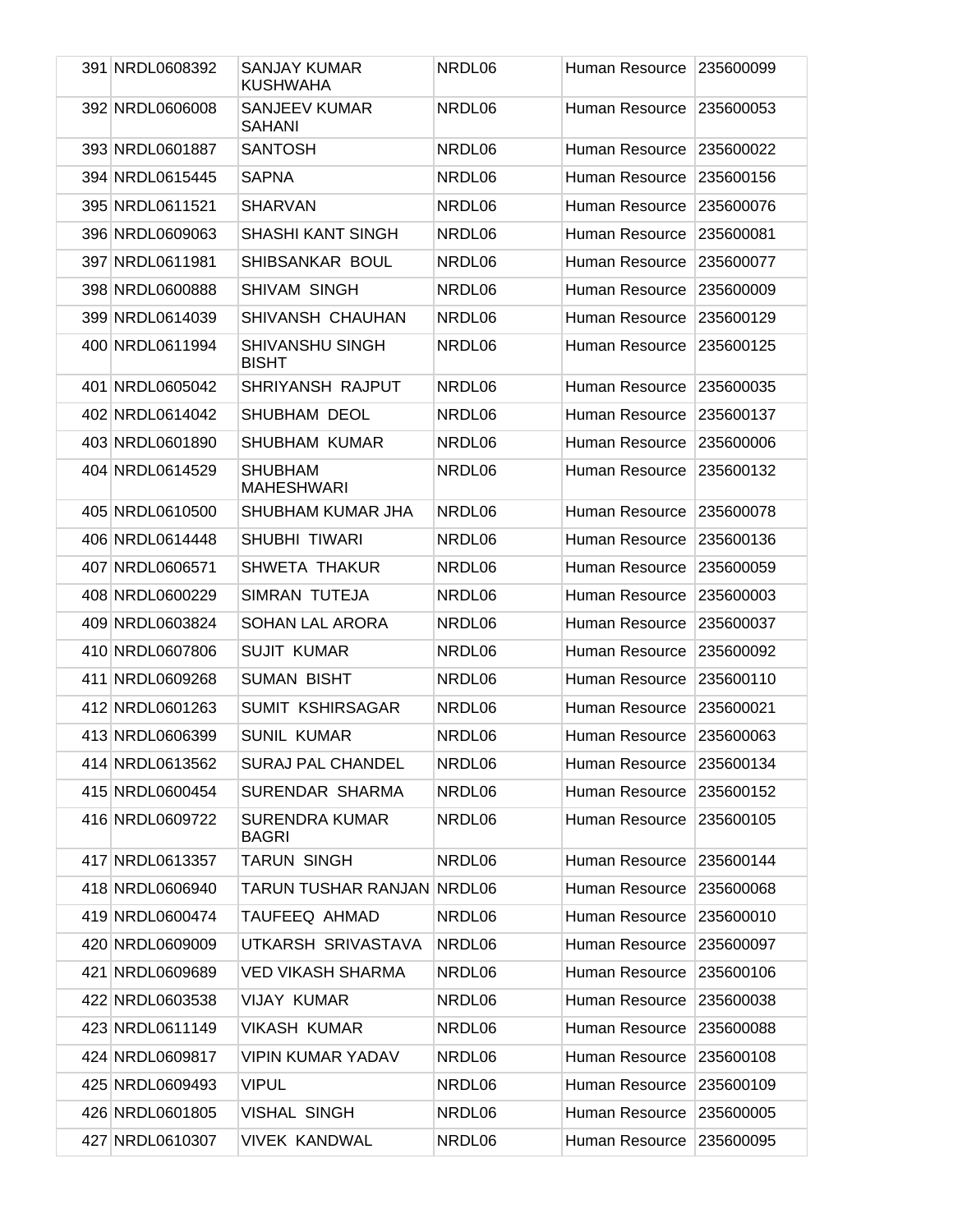| 428 NRDL0602281 | YOGENDER KUMAR                          | NRDL06 | Human Resource             | 235600032 |
|-----------------|-----------------------------------------|--------|----------------------------|-----------|
| 429 NRDL0701863 | AADISH JAIN                             | NRDL07 | Accounts/Finance 235700002 |           |
| 430 NRDL0700392 | <b>ABHISHEK SINGH</b>                   | NRDL07 | Accounts/Finance 235700005 |           |
| 431 NRDL0714763 | <b>AKANKSHA</b>                         | NRDL07 | Accounts/Finance           | 235700065 |
| 432 NRDL0707728 | AKASH KUMAR                             | NRDL07 | Accounts/Finance 235700036 |           |
| 433 NRDL0709305 | <b>ALISHA</b>                           | NRDL07 | Accounts/Finance           | 235700056 |
| 434 NRDL0708496 | <b>AMIT KUMAR</b>                       | NRDL07 | Accounts/Finance 235700032 |           |
| 435 NRDL0704390 | <b>AMIT SAXENA</b>                      | NRDL07 | Accounts/Finance           | 235700022 |
| 436 NRDL0706675 | ANKIT BARMAN                            | NRDL07 | Accounts/Finance 235700026 |           |
| 437 NRDL0702798 | <b>ANKITA ASHOK PANDEY</b>              | NRDL07 | Accounts/Finance           | 235700009 |
| 438 NRDL0708941 | ANUSHA VERMA                            | NRDL07 | Accounts/Finance 235700042 |           |
| 439 NRDL0711510 | ASMITA CHAURASIA                        | NRDL07 | Accounts/Finance           | 235700031 |
| 440 NRDL0710592 | AYUSH AGARWAL                           | NRDL07 | Accounts/Finance 235700035 |           |
| 441 NRDL0713100 | <b>BHANVI CHOUDHARY</b>                 | NRDL07 | Accounts/Finance           | 235700064 |
| 442 NRDL0705747 | DEVANSH SRIVASTAVA                      | NRDL07 | Accounts/Finance 235700028 |           |
| 443 NRDL0705569 | <b>DHEERAJ</b>                          | NRDL07 | Accounts/Finance           | 235700033 |
| 444 NRDL0702461 | <b>GOURAV MURALI</b>                    | NRDL07 | Accounts/Finance           | 235700008 |
| 445 NRDL0706189 | <b>GULAB KUMAR</b>                      | NRDL07 | Accounts/Finance           | 235700025 |
| 446 NRDL0707941 | <b>HEMANT KUMAR</b>                     | NRDL07 | Accounts/Finance           | 235700040 |
| 447 NRDL0702777 | HIMANSHU MALHOTRA                       | NRDL07 | Accounts/Finance           | 235700015 |
| 448 NRDL0708581 | <b>JAY KUMAR DEWANGAN</b>               | NRDL07 | Accounts/Finance           | 235700044 |
| 449 NRDL0701010 | <b>JYOTHIMOL ANNIE</b><br><b>MATHEW</b> | NRDL07 | Accounts/Finance 235700004 |           |
| 450 NRDL0707711 | <b>JYOTI NAGAR</b>                      | NRDL07 | Accounts/Finance 235700039 |           |
| 451 NRDL0712426 | <b>K KIRTI</b>                          | NRDL07 | Accounts/Finance 235700052 |           |
| 452 NRDL0714435 | MONIKA BANSAL                           | NRDL07 | Accounts/Finance 235700062 |           |
| 453 NRDL0704444 | NISHTHA GAUNIYAL                        | NRDL07 | Accounts/Finance 235700018 |           |
| 454 NRDL0706205 | OM YADAV                                | NRDL07 | Accounts/Finance 235700023 |           |
| 455 NRDL0703851 | PANKAJ MOTWANI                          | NRDL07 | Accounts/Finance 235700019 |           |
| 456 NRDL0709628 | PRAMOD KUMAR GUPTA                      | NRDL07 | Accounts/Finance           | 235700048 |
| 457 NRDL0709957 | PRIYA DHAWAN                            | NRDL07 | Accounts/Finance           | 235700045 |
| 458 NRDL0712304 | PUNIT KUMAR                             | NRDL07 | Accounts/Finance           | 235700047 |
| 459 NRDL0709684 | <b>RAKHI</b>                            | NRDL07 | Accounts/Finance           | 235700034 |
| 460 NRDL0701555 | RAM MOTILAL GUPTA                       | NRDL07 | Accounts/Finance           | 235700010 |
| 461 NRDL0709697 | RAMU                                    | NRDL07 | Accounts/Finance           | 235700029 |
| 462 NRDL0700586 | RATAN PAL                               | NRDL07 | Accounts/Finance           | 235700001 |
| 463 NRDL0711273 | <b>RAUNAK</b>                           | NRDL07 | Accounts/Finance           | 235700051 |
| 464 NRDL0712863 | REEMA SHARMA                            | NRDL07 | Accounts/Finance           | 235700061 |
| 465 NRDL0709411 | <b>RENU</b>                             | NRDL07 | Accounts/Finance           | 235700046 |
| 466 NRDL0712258 | ROHIT RAMRATAN<br><b>SINGH</b>          | NRDL07 | Accounts/Finance           | 235700049 |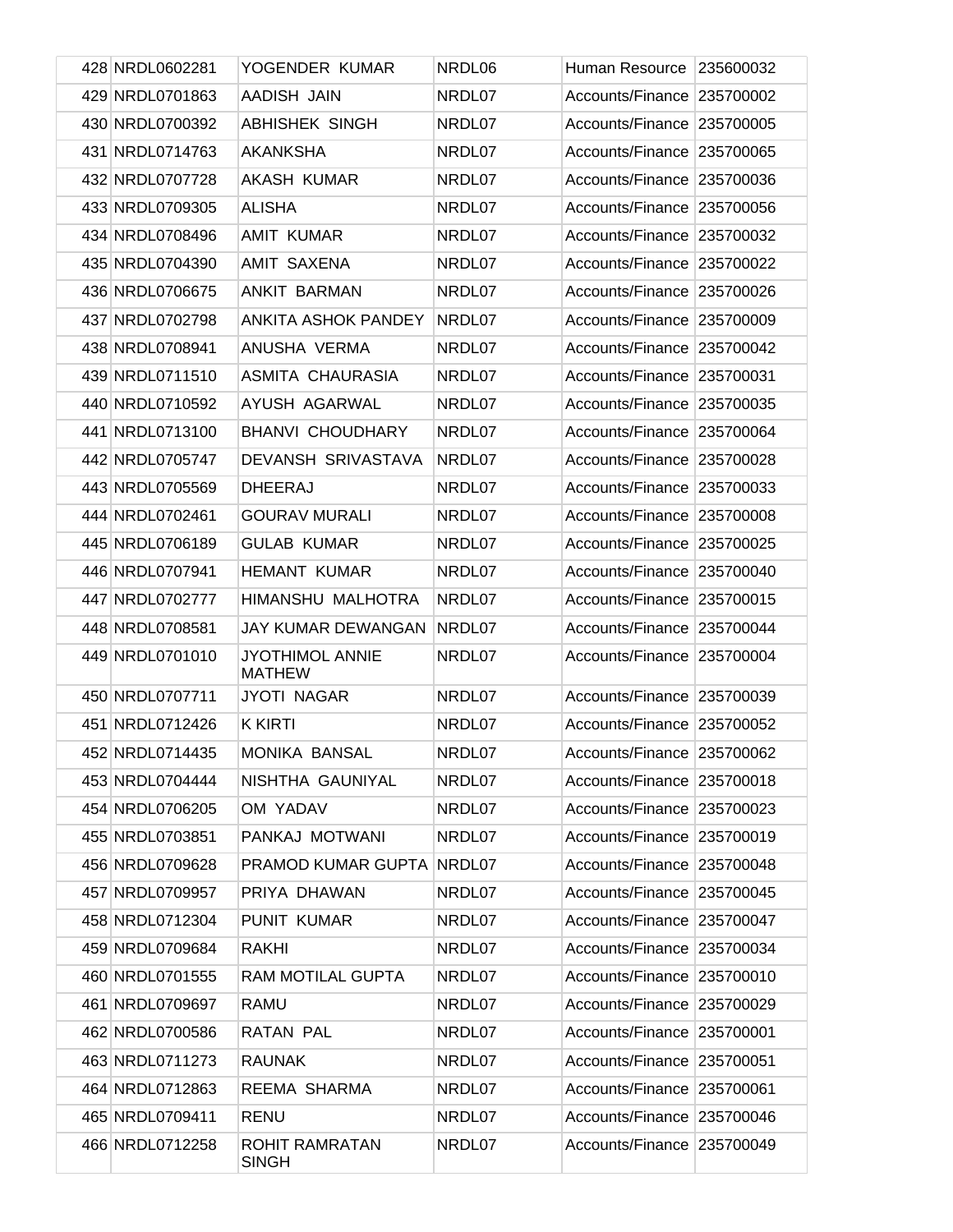| 467 NRDL0712111 | <b>SACHIN KUMAR</b><br><b>MAURYA</b>  | NRDL07 | Accounts/Finance   235700050 |           |
|-----------------|---------------------------------------|--------|------------------------------|-----------|
| 468 NRDL0706121 | <b>SANGAM LAL</b>                     | NRDL07 | Accounts/Finance             | 235700053 |
| 469 NRDL0702507 | SANJEEV KUMAR                         | NRDL07 | Accounts/Finance             | 235700014 |
| 470 NRDL0704466 | SANTOSH KUMAR SINGH NRDL07            |        | Accounts/Finance             | 235700021 |
| 471 NRDL0702243 | <b>SARTHAK</b>                        | NRDL07 | Accounts/Finance             | 235700003 |
| 472 NRDL0712731 | <b>SATISH KUMAR</b>                   | NRDL07 | Accounts/Finance             | 235700057 |
| 473 NRDL0704639 | SAVALASANG<br><b>MALLIKARJUN</b>      | NRDL07 | Accounts/Finance             | 235700016 |
| 474 NRDL0709424 | SHAHRUKH KHAN                         | NRDL07 | Accounts/Finance             | 235700043 |
| 475 NRDL0700394 | SHAKSHI SRIVASTAVA                    | NRDL07 | <b>Accounts/Finance</b>      | 235700012 |
| 476 NRDL0714676 | <b>SHARAD KUMAR</b>                   | NRDL07 | Accounts/Finance             | 235700058 |
| 477 NRDL0712107 | SHIKSHA RAWAT                         | NRDL07 | <b>Accounts/Finance</b>      | 235700055 |
| 478 NRDL0701622 | <b>SHREE KRISHAN</b>                  | NRDL07 | Accounts/Finance             | 235700006 |
| 479 NRDL0702575 | SHREYA BHANDULA                       | NRDL07 | <b>Accounts/Finance</b>      | 235700011 |
| 480 NRDL0711056 | SHUBHAM RAWAT                         | NRDL07 | Accounts/Finance             | 235700041 |
| 481 NRDL0703997 | <b>SHUBHANGI</b><br><b>SRIVASTAVA</b> | NRDL07 | Accounts/Finance             | 235700020 |
| 482 NRDL0710678 | SHWETA SHARMA                         | NRDL07 | Accounts/Finance             | 235700037 |
| 483 NRDL0711483 | <b>SUBHAM KANOJIYA</b>                | NRDL07 | Accounts/Finance             | 235700030 |
| 484 NRDL0701097 | <b>SUMIT SHARMA</b>                   | NRDL07 | Accounts/Finance             | 235700007 |
| 485 NRDL0715017 | SWARN PRIYA                           | NRDL07 | Accounts/Finance             | 235700060 |
| 486 NRDL0707320 | <b>SWATI SINGH</b>                    | NRDL07 | Accounts/Finance             | 235700024 |
| 487 NRDL0715146 | <b>TAMANNA CHHIKARA</b>               | NRDL07 | Accounts/Finance             | 235700066 |
| 488 NRDL0703174 | <b>UMANG PANDEY</b>                   | NRDL07 | Accounts/Finance             | 235700017 |
| 489 NRDL0713826 | UTKARSH AGARWAL                       | NRDL07 | Accounts/Finance 235700063   |           |
| 490 NRDL0714774 | VIJAY PUNJA KHEMNAR                   | NRDL07 | Accounts/Finance 235700059   |           |
| 491 NRDL0710124 | <b>VIKAS MALIK</b>                    | NRDL07 | Accounts/Finance 235700054   |           |
| 492 NRDL0706922 | <b>VIMAL KUMAR SHUKLA</b>             | NRDL07 | Accounts/Finance 235700027   |           |
| 493 NRDL0702764 | <b>VINAY SHARMA</b>                   | NRDL07 | Accounts/Finance 235700013   |           |
| 494 NRDL0715301 | <b>VIVEK BHATIA</b>                   | NRDL07 | Accounts/Finance 235700067   |           |
| 495 NRDL0711455 | YASHWANI NEHRA                        | NRDL07 | Accounts/Finance 235700038   |           |
| 496 NRHP0111601 | AJAY RANA                             | NRHP01 | Mechanical                   | 209100002 |
| 497 NRHP0110403 | ANKAJ KAUSHAL                         | NRHP01 | Mechanical                   | 209100001 |
| 498 NRHP0112429 | AYUSH GULERIA                         | NRHP01 | Mechanical                   | 209100004 |
| 499 NRHP0108428 | SHUBHAM PARASHAR                      | NRHP01 | Mechanical                   | 209100003 |
| 500 NRHP0202038 | AMIT KUMAR                            | NRHP02 | Electrical                   | 209200002 |
| 501 NRHP0211551 | ROHIT CHAUHAN                         | NRHP02 | Electrical                   | 209200005 |
| 502 NRHP0206978 | <b>SEETU KUMAR</b>                    | NRHP02 | Electrical                   | 209200006 |
| 503 NRHP0201175 | SHIVANI MATHUR                        | NRHP02 | Electrical                   | 209200003 |
| 504 NRHP0201215 | SUKUMAR ORAON                         | NRHP02 | Electrical                   | 209200001 |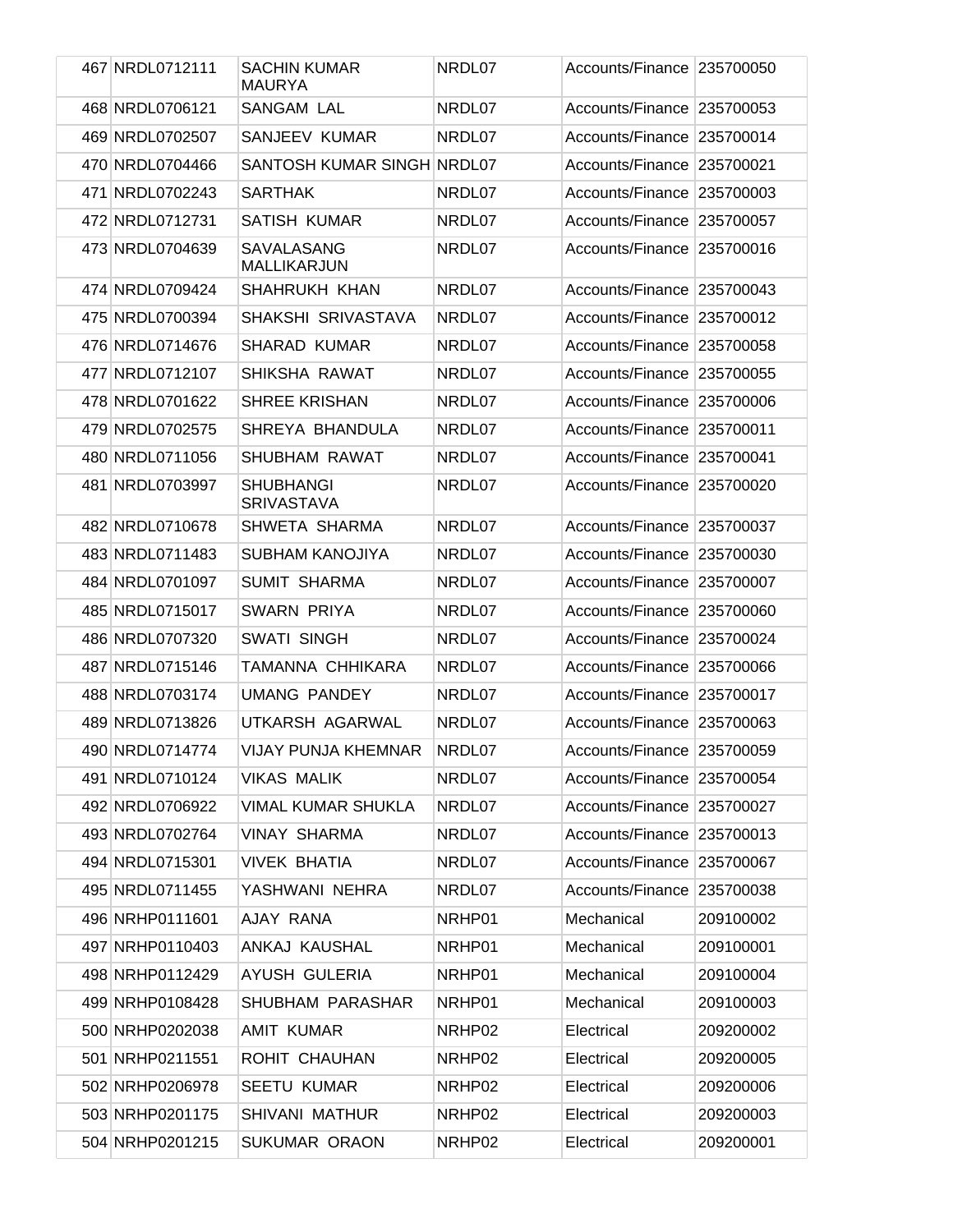| 505 NRHP0202695 | <b>VIKASH KUMAR</b>                      | NRHP02 | Electrical                     | 209200004 |
|-----------------|------------------------------------------|--------|--------------------------------|-----------|
| 506 NRHP0306814 | <b>NARESH KUMAR</b>                      | NRHP03 | Telecom and<br>Instrumentation | 209300001 |
| 507 NRHP0308082 | <b>VISHAL KUMAR</b>                      | NRHP03 | Telecom and<br>Instrumentation | 209300002 |
| 508 NRHP0308312 | <b>VISHAL SINGH</b>                      | NRHP03 | Telecom and<br>Instrumentation | 209300003 |
| 509 NRHR0113602 | <b>AAKASH</b>                            | NRHR01 | Mechanical                     | 208100088 |
| 510 NRHR0113641 | ABHIMANU                                 | NRHR01 | Mechanical                     | 208100085 |
| 511 NRHR0111484 | ABHINAV KHETARPAL                        | NRHR01 | Mechanical                     | 208100056 |
| 512 NRHR0100516 | <b>ABHISHEK CHHABRA</b>                  | NRHR01 | Mechanical                     | 208100002 |
| 513 NRHR0106715 | ABHISHEK SHARMA                          | NRHR01 | Mechanical                     | 208100031 |
| 514 NRHR0112062 | ABHISHEK ABHISHEK<br><b>ABHISHEK</b>     | NRHR01 | Mechanical                     | 208100045 |
| 515 NRHR0108976 | <b>ABHISHEK KUMAR</b><br>YADAV           | NRHR01 | Mechanical                     | 208100062 |
| 516 NRHR0112198 | <b>ADARSH BUDHAPPA</b><br><b>KAMBALE</b> | NRHR01 | Mechanical                     | 208100074 |
| 517 NRHR0111439 | ADITYA SAMBHARIA                         | NRHR01 | Mechanical                     | 208100051 |
| 518 NRHR0108895 | <b>AJAY</b>                              | NRHR01 | Mechanical                     | 208100055 |
| 519 NRHR0109363 | <b>AKASH BABU</b>                        | NRHR01 | Mechanical                     | 208100066 |
| 520 NRHR0101157 | <b>AKHILESH SAINI</b>                    | NRHR01 | Mechanical                     | 208100012 |
| 521 NRHR0108719 | AMAN KUMAR PASWAN                        | NRHR01 | Mechanical                     | 208100079 |
| 522 NRHR0101688 | AMARDEEP                                 | NRHR01 | Mechanical                     | 208100008 |
| 523 NRHR0104699 | AMARJEET YADAV                           | NRHR01 | Mechanical                     | 208100025 |
| 524 NRHR0107274 | ANAND MOHAN GUPTA                        | NRHR01 | Mechanical                     | 208100030 |
| 525 NRHR0107419 | <b>ANIKET KUMAR</b>                      | NRHR01 | Mechanical                     | 208100077 |
| 526 NRHR0100937 | <b>ANIL</b>                              | NRHR01 | Mechanical                     | 208100003 |
| 527 NRHR0110221 | <b>ANKIT</b>                             | NRHR01 | Mechanical                     | 208100061 |
| 528 NRHR0111951 | <b>ANKIT SHARMA</b>                      | NRHR01 | Mechanical                     | 208100081 |
| 529 NRHR0104852 | <b>ANKIT KUMAR</b>                       | NRHR01 | Mechanical                     | 208100017 |
| 530 NRHR0113939 | ANKUSH SHARMA                            | NRHR01 | Mechanical                     | 208100103 |
| 531 NRHR0100369 | <b>ANSHLA</b>                            | NRHR01 | Mechanical                     | 208100006 |
| 532 NRHR0100089 | ANURAG AMIT                              | NRHR01 | Mechanical                     | 208100007 |
| 533 NRHR0114249 | ARPIT KUMAR YADAV                        | NRHR01 | Mechanical                     | 208100092 |
| 534 NRHR0110992 | <b>ARUN</b>                              | NRHR01 | Mechanical                     | 208100053 |
| 535 NRHR0107618 | <b>ARUN KUMAR</b>                        | NRHR01 | Mechanical                     | 208100044 |
| 536 NRHR0100082 | <b>ASHWANI KUMAR</b>                     | NRHR01 | Mechanical                     | 208100013 |
| 537 NRHR0112609 | <b>AYUSH</b>                             | NRHR01 | Mechanical                     | 208100093 |
| 538 NRHR0101557 | CHHOTOO PRAJAPATI                        | NRHR01 | Mechanical                     | 208100014 |
| 539 NRHR0106370 | DEEPAK KUMAR                             | NRHR01 | Mechanical                     | 208100027 |
| 540 NRHR0101935 | DEEPAK PAL                               | NRHR01 | Mechanical                     | 208100015 |
| 541 NRHR0108154 | DHANANAJAY GUPTA                         | NRHR01 | Mechanical                     | 208100064 |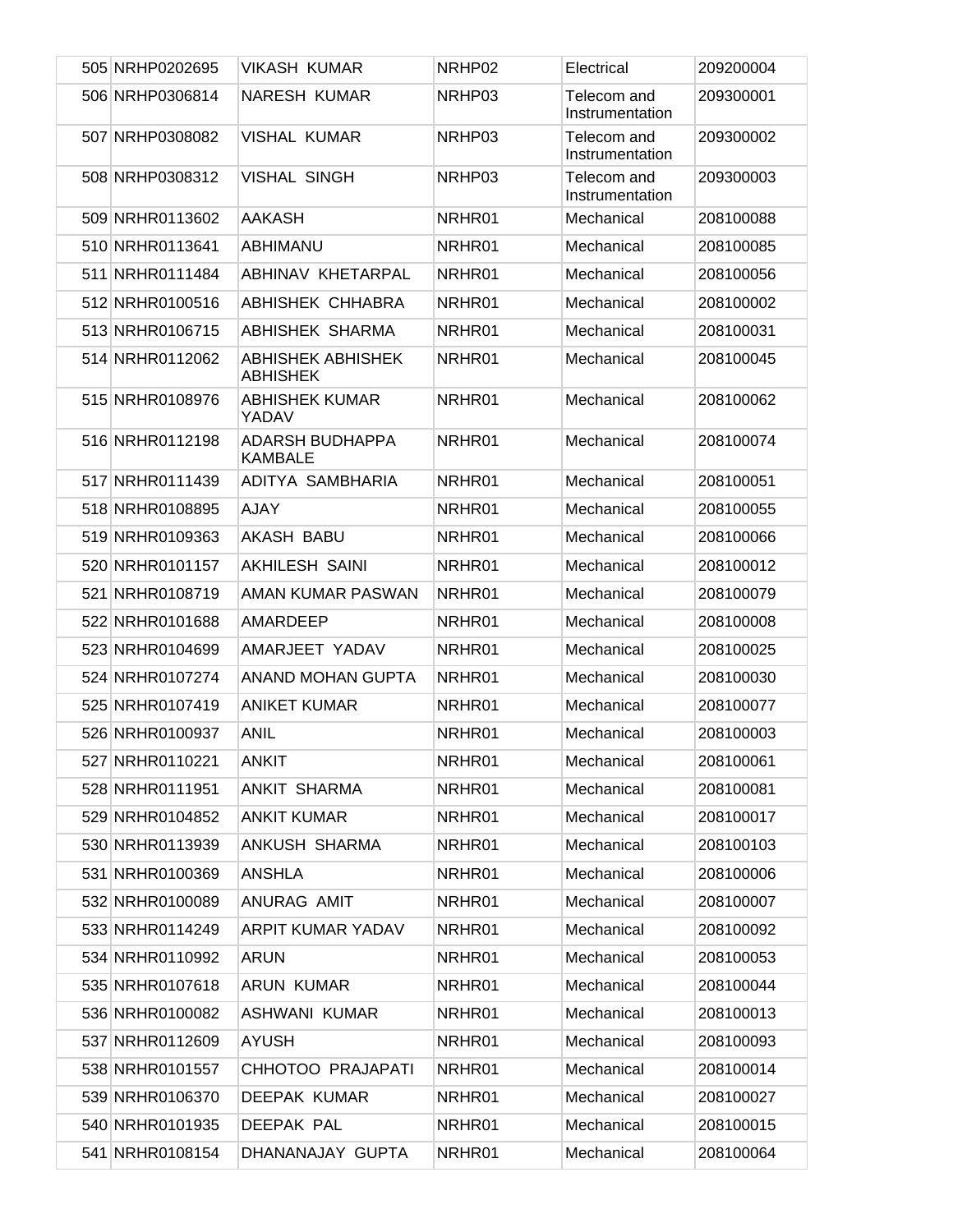| 542 NRHR0108491 | <b>DIPAK KUMAR PAL</b>                | NRHR01 | Mechanical | 208100060 |
|-----------------|---------------------------------------|--------|------------|-----------|
| 543 NRHR0101195 | <b>GAJENDRA SINGH</b>                 | NRHR01 | Mechanical | 208100001 |
| 544 NRHR0109755 | <b>GAURAV KUMAR</b><br><b>KUMAR</b>   | NRHR01 | Mechanical | 208100059 |
| 545 NRHR0105426 | <b>GULSHAN</b>                        | NRHR01 | Mechanical | 208100034 |
| 546 NRHR0108425 | <b>HARIKESH SINGH</b>                 | NRHR01 | Mechanical | 208100068 |
| 547 NRHR0112948 | <b>HARISH KUMAR</b>                   | NRHR01 | Mechanical | 208100083 |
| 548 NRHR0101613 | HITANSH KUMAR                         | NRHR01 | Mechanical | 208100004 |
| 549 NRHR0112213 | HITESH KUMAR                          | NRHR01 | Mechanical | 208100076 |
| 550 NRHR0113636 | <b>JAYSINGH</b>                       | NRHR01 | Mechanical | 208100084 |
| 551 NRHR0114542 | KAMAAL PASHA                          | NRHR01 | Mechanical | 208100096 |
| 552 NRHR0105484 | <b>KUNAL</b>                          | NRHR01 | Mechanical | 208100036 |
| 553 NRHR0111054 | <b>MAAN SINGH</b>                     | NRHR01 | Mechanical | 208100078 |
| 554 NRHR0114439 | <b>MAHBOOB</b>                        | NRHR01 | Mechanical | 208100086 |
| 555 NRHR0112565 | <b>MANISH</b>                         | NRHR01 | Mechanical | 208100075 |
| 556 NRHR0113115 | MANISH KUSHWAHA                       | NRHR01 | Mechanical | 208100099 |
| 557 NRHR0103207 | <b>MOHD NAIM</b>                      | NRHR01 | Mechanical | 208100026 |
| 558 NRHR0104151 | <b>MOHIT</b>                          | NRHR01 | Mechanical | 208100020 |
| 559 NRHR0108105 | MONU MEHTO                            | NRHR01 | Mechanical | 208100070 |
| 560 NRHR0112081 | NANDAN KUMAR                          | NRHR01 | Mechanical | 208100052 |
| 561 NRHR0113869 | NAVEEN KUMAR                          | NRHR01 | Mechanical | 208100087 |
| 562 NRHR0114628 | NIHAL SINGH                           | NRHR01 | Mechanical | 208100095 |
| 563 NRHR0113006 | <b>NIPUN</b>                          | NRHR01 | Mechanical | 208100090 |
| 564 NRHR0111666 | NIRANJAN SINGH                        | NRHR01 | Mechanical | 208100082 |
| 565 NRHR0106615 | <b>NITIN</b>                          | NRHR01 | Mechanical | 208100035 |
| 566 NRHR0100512 | OBC SAVITA                            | NRHR01 | Mechanical | 208100010 |
| 567 NRHR0105537 | PANKAJ KUMAR VERMA                    | NRHR01 | Mechanical | 208100028 |
| 568 NRHR0112012 | <b>PARVEEN</b>                        | NRHR01 | Mechanical | 208100046 |
| 569 NRHR0104327 | PARVEEN KUMAR                         | NRHR01 | Mechanical | 208100022 |
| 570 NRHR0108997 | PAWAN KUMAR THAKUR                    | NRHR01 | Mechanical | 208100063 |
| 571 NRHR0112704 | PRADEEP KUMAR<br><b>BHARTI</b>        | NRHR01 | Mechanical | 208100089 |
| 572 NRHR0109368 | <b>PRADEEP KUMAR</b><br><b>SHARMA</b> | NRHR01 | Mechanical | 208100067 |
| 573 NRHR0102899 | PREETAM                               | NRHR01 | Mechanical | 208100024 |
| 574 NRHR0106988 | PRINCE SHARMA                         | NRHR01 | Mechanical | 208100043 |
| 575 NRHR0104307 | RAHUL GUPTA                           | NRHR01 | Mechanical | 208100102 |
| 576 NRHR0111852 | RAHUL JANGRA                          | NRHR01 | Mechanical | 208100048 |
| 577 NRHR0110795 | RAHUL KUMAR                           | NRHR01 | Mechanical | 208100058 |
| 578 NRHR0104411 | RAJU                                  | NRHR01 | Mechanical | 208100023 |
| 579 NRHR0109976 | <b>RAKESH</b>                         | NRHR01 | Mechanical | 208100065 |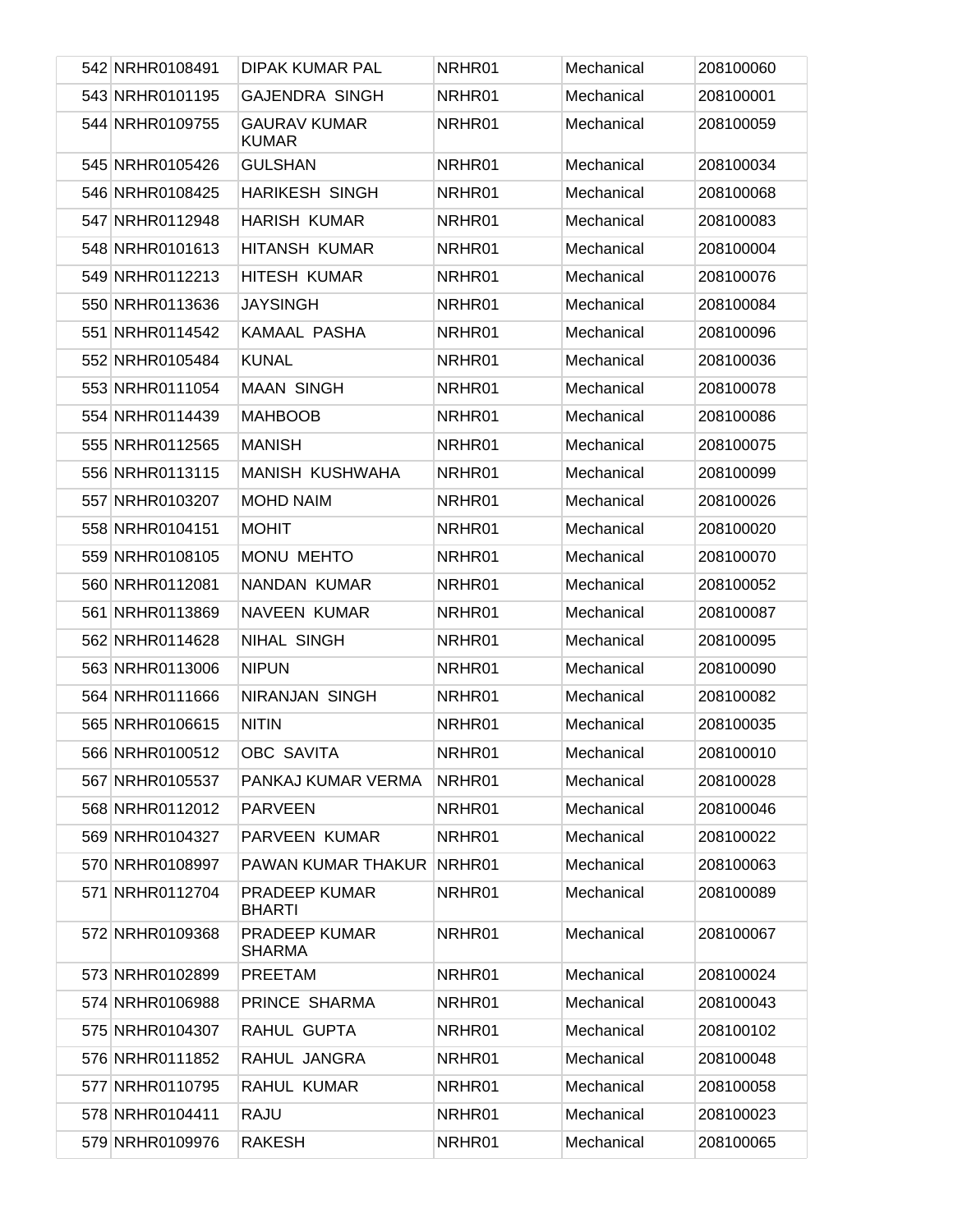| 580 NRHR0108552  | RAKESH KUMAR                           | NRHR01  | Mechanical                             | 208100080 |
|------------------|----------------------------------------|---------|----------------------------------------|-----------|
| 581 NRHR0110156  | <b>RAVI</b>                            | NRHR01  | Mechanical                             | 208100069 |
| 582 NRHR0100360  | RAVI RAJ                               | NRHR01  | Mechanical                             | 208100005 |
| 583 NRHR0111896  | <b>RISHAV KUMAR</b>                    | NRHR01  | Mechanical                             | 208100049 |
| 584 NRHR0114518  | RISHI PAL                              | NRHR01  | Mechanical                             | 208100094 |
| 585 NRHR0110017  | <b>ROHAN</b>                           | NRHR01  | Mechanical                             | 208100047 |
| 586 NRHR0106905  | SABBAN ALAM                            | NRHR01  | Mechanical                             | 208100042 |
| 587 NRHR0110141  | SAHIL KUMAR                            | NRHR01  | Mechanical                             | 208100054 |
| 588 NRHR0106257  | SANDEEP                                | NRHR01  | Mechanical                             | 208100041 |
| 589 NRHR0106792  | SANDEEP                                | NRHR01  | Mechanical                             | 208100038 |
| 590 NRHR0115045  | SANDEEP KUMAR                          | NRHR01  | Mechanical                             | 208100098 |
| 591 NRHR0110715  | SANDEEP RAJ                            | NRHR01  | Mechanical                             | 208100073 |
| 592 NRHR0107873  | SANJAY YADAV                           | NRHR01  | Mechanical                             | 208100057 |
| 593 NRHR0110948  | <b>SANKET KUMAR</b>                    | NRHR01  | Mechanical                             | 208100071 |
| 594 NRHR0102972  | <b>SATISH KUMAR</b>                    | NRHR01  | Mechanical                             | 208100019 |
| 595 NRHR0114760  | SHISHIR PATEL                          | NRHR01  | Mechanical                             | 208100097 |
| 596 NRHR0103598  | SHIVAM PAL                             | NRHR01  | Mechanical                             | 208100018 |
| 597 NRHR0106755  | SHIVANSHU PAL                          | NRHR01  | Mechanical                             | 208100037 |
| 598 NRHR0101570  | <b>SHRAVAN KUMAR</b><br><b>MAURYA</b>  | NRHR01  | Mechanical                             | 208100009 |
| 599 NRHR0115673  | <b>SHUBAM</b>                          | NRHR01  | Mechanical                             | 208100101 |
| 600 NRHR0114284  | SOHAN SINGH                            | NRHR01  | Mechanical                             | 208100100 |
| 601 NRHR0106303  | <b>SUDHIR KUMAR</b>                    | NRHR01  | Mechanical                             | 208100033 |
| 602 NRHR0106116  | <b>SUJEET</b>                          | NRHR01  | Mechanical                             | 208100039 |
| 603 NRHR0100549  | <b>SURENDRA KUMAR</b><br><b>MAURYA</b> | NRHR01  | Mechanical                             | 208100016 |
| 604 NRHR0106718  | <b>TARUN SAINI</b>                     | NRHR01  | Mechanical                             | 208100032 |
| 605 NRHR0106418  | <b>TARUN KUMAR</b><br><b>PRAJAPATI</b> | NRHR01  | Mechanical                             | 208100029 |
| 606 NRHR0109854  | <b>TOSHAR</b>                          | NRHR01  | Mechanical                             | 208100050 |
| 607 NRHR0104760  | <b>VINIT CHAUHAN</b>                   | NRHR01  | Mechanical                             | 208100021 |
| 608 NRHR0109884  | <b>VIRENDER KUMAR</b>                  | NRHR01  | Mechanical                             | 208100072 |
| 609 NRHR0114204  | <b>VISHAL</b>                          | NRHR01  | Mechanical                             | 208100091 |
| 610 NRHR0100553  | <b>VISHAL SAINI</b>                    | NRHR01  | Mechanical                             | 208100011 |
| 611 NRHR0105591  | YOGESH YADAV                           | NRHR01  | Mechanical                             | 208100040 |
| 612 NRHR01004622 | <b>AAKASH</b>                          | NRHR010 | Domestic Data<br><b>Entry Operator</b> | 208100093 |
| 613 NRHR01011809 | <b>ABHINAV KUMAR</b>                   | NRHR010 | Domestic Data<br><b>Entry Operator</b> | 208100070 |
| 614 NRHR01001174 | <b>ABHISEK GUPTA</b>                   | NRHR010 | Domestic Data<br><b>Entry Operator</b> | 208100011 |
| 615 NRHR01004258 | <b>ABHISHEK PAL</b>                    | NRHR010 | Domestic Data<br><b>Entry Operator</b> | 208100028 |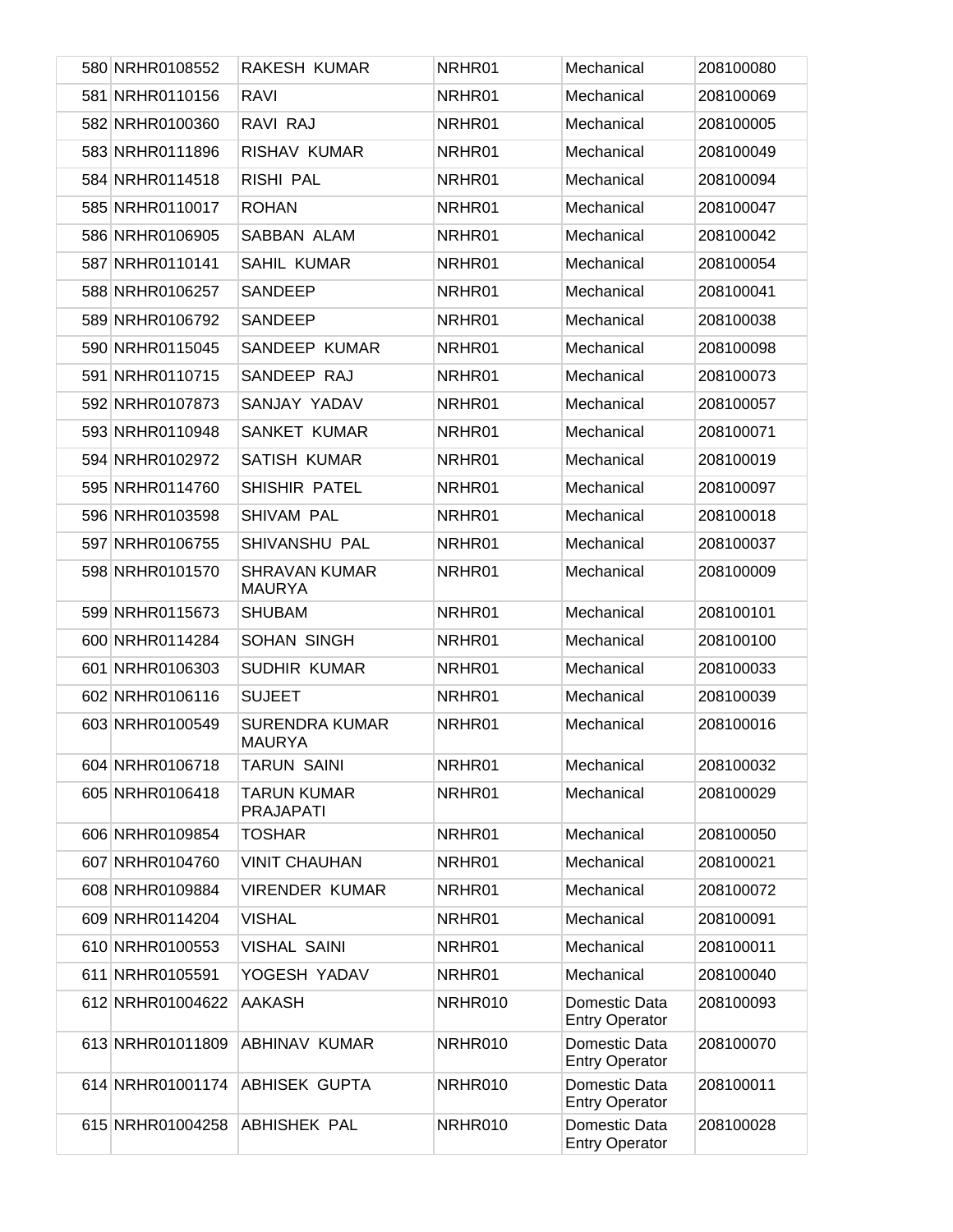| 616 NRHR01008706 | <b>ABHISHEK RAMDAS</b><br><b>NARAD</b>     | NRHR010 | Domestic Data<br><b>Entry Operator</b> | 208100056 |
|------------------|--------------------------------------------|---------|----------------------------------------|-----------|
| 617 NRHR01001595 | <b>ABHIT ANAND</b>                         | NRHR010 | Domestic Data<br><b>Entry Operator</b> | 208100006 |
| 618 NRHR01001840 | AMAN NAGAR                                 | NRHR010 | Domestic Data<br><b>Entry Operator</b> | 208100004 |
| 619 NRHR01006510 | <b>AMIT THAKUR</b>                         | NRHR010 | Domestic Data<br><b>Entry Operator</b> | 208100037 |
| 620 NRHR01013661 | ANIKET SHARMA                              | NRHR010 | Domestic Data<br><b>Entry Operator</b> | 208100078 |
| 621 NRHR01015237 | <b>ANKIT</b>                               | NRHR010 | Domestic Data<br><b>Entry Operator</b> | 208100089 |
| 622 NRHR01010793 | <b>ANKIT KUMAR SINGH</b>                   | NRHR010 | Domestic Data<br><b>Entry Operator</b> | 208100062 |
| 623 NRHR01013351 | <b>ANSHIKA</b>                             | NRHR010 | Domestic Data<br><b>Entry Operator</b> | 208100077 |
| 624 NRHR01004314 | <b>ANUJ KUMAR SONI</b>                     | NRHR010 | Domestic Data<br><b>Entry Operator</b> | 208100026 |
| 625 NRHR01011677 | <b>ASHVINEE KUMAR</b><br><b>JAISWAL</b>    | NRHR010 | Domestic Data<br><b>Entry Operator</b> | 208100050 |
| 626 NRHR01008957 | <b>BABLU</b>                               | NRHR010 | Domestic Data<br><b>Entry Operator</b> | 208100066 |
| 627 NRHR01001636 | <b>BABUL KUMAR</b><br><b>CHOUDHARY</b>     | NRHR010 | Domestic Data<br><b>Entry Operator</b> | 208100003 |
| 628 NRHR01008587 | <b>BISWAJIT KUMAR RANA</b>                 | NRHR010 | Domestic Data<br><b>Entry Operator</b> | 208100064 |
| 629 NRHR01008930 | <b>CHANDAN KUMAR</b>                       | NRHR010 | Domestic Data<br><b>Entry Operator</b> | 208100051 |
| 630 NRHR01006367 | CHANDRAKANT<br>SAMBHAJI WARULE             | NRHR010 | Domestic Data<br><b>Entry Operator</b> | 208100044 |
| 631 NRHR01007817 | <b>DEEPAK</b>                              | NRHR010 | Domestic Data<br><b>Entry Operator</b> | 208100063 |
| 632 NRHR01007518 | <b>DEEPALI ROJWAL</b>                      | NRHR010 | Domestic Data<br><b>Entry Operator</b> | 208100035 |
| 633 NRHR01014238 | <b>DULENDER SAINI</b>                      | NRHR010 | Domestic Data<br><b>Entry Operator</b> | 208100084 |
| 634 NRHR01001049 | <b>GAUTAM RANA</b>                         | NRHR010 | Domestic Data<br><b>Entry Operator</b> | 208100001 |
| 635 NRHR01003800 | <b>GOURAV</b>                              | NRHR010 | Domestic Data<br><b>Entry Operator</b> | 208100023 |
| 636 NRHR01001319 | <b>HARSH PRATAP PRATAP</b><br><b>SINGH</b> | NRHR010 | Domestic Data<br><b>Entry Operator</b> | 208100015 |
| 637 NRHR01004621 | <b>HENIL PATEL</b>                         | NRHR010 | Domestic Data<br><b>Entry Operator</b> | 208100025 |
| 638 NRHR01006992 | HIMANSHU TYAGI TYAGI NRHR010               |         | Domestic Data<br><b>Entry Operator</b> | 208100040 |
| 639 NRHR01004042 | JASPREET SINGH                             | NRHR010 | Domestic Data<br><b>Entry Operator</b> | 208100024 |
| 640 NRHR01005634 | KAUSHAL JAYSWAL                            | NRHR010 | Domestic Data<br><b>Entry Operator</b> | 208100043 |
| 641 NRHR01001597 | KESHRAJ YADUWANSHI                         | NRHR010 | Domestic Data<br><b>Entry Operator</b> | 208100002 |
| 642 NRHR01010566 | <b>KISHAN DEKA</b>                         | NRHR010 | Domestic Data<br><b>Entry Operator</b> | 208100057 |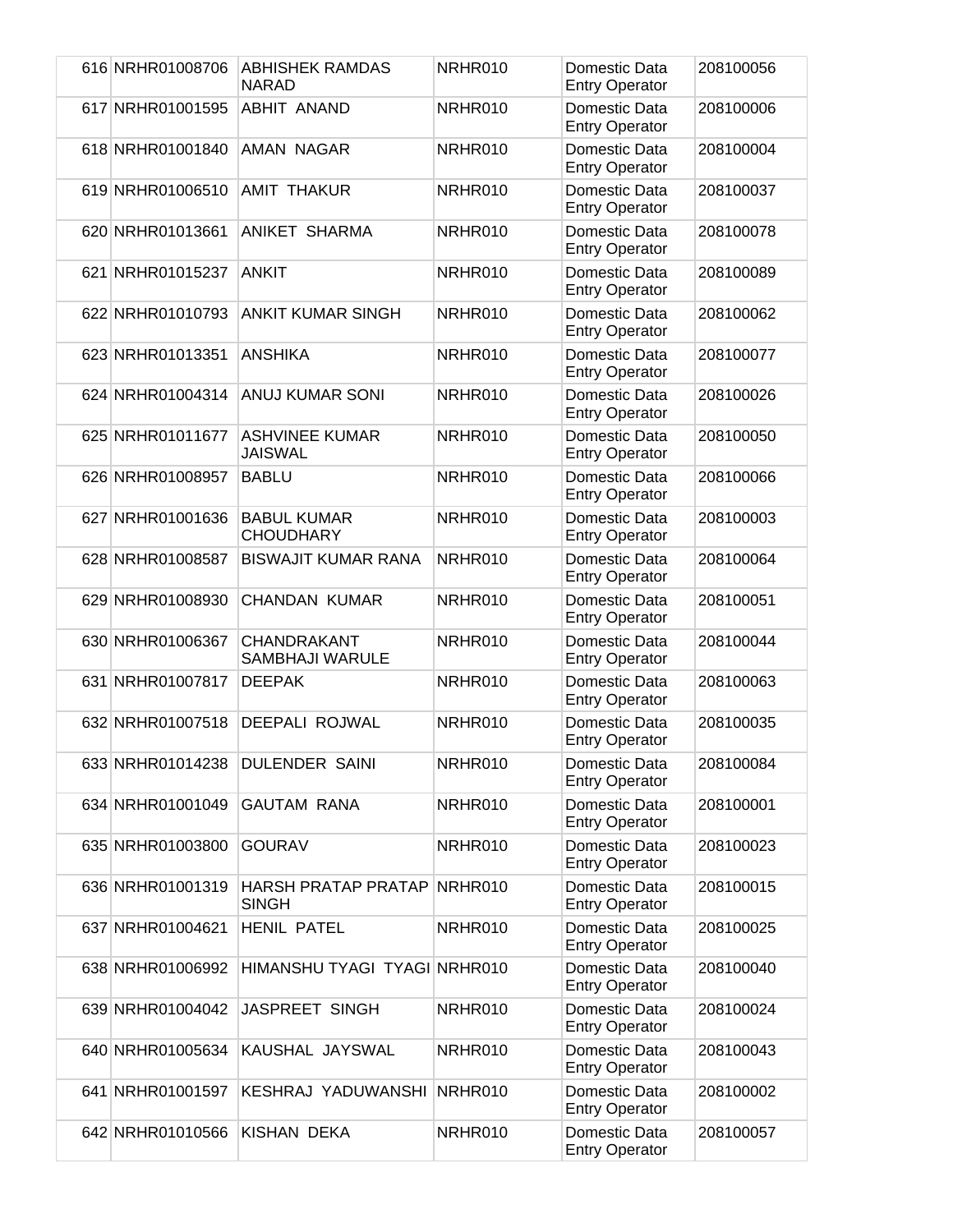| 643 NRHR01000986 | <b>KULDEEP</b>                        | NRHR010 | Domestic Data<br><b>Entry Operator</b> | 208100007 |
|------------------|---------------------------------------|---------|----------------------------------------|-----------|
| 644 NRHR01013382 | <b>LALIT LODHI</b>                    | NRHR010 | Domestic Data<br><b>Entry Operator</b> | 208100083 |
| 645 NRHR01009795 | <b>MADAN LAL LOHAR</b>                | NRHR010 | Domestic Data<br><b>Entry Operator</b> | 208100052 |
| 646 NRHR01003280 | <b>MANISH</b>                         | NRHR010 | Domestic Data<br><b>Entry Operator</b> | 208100029 |
| 647 NRHR01001620 | <b>MANJIT SINGH</b>                   | NRHR010 | Domestic Data<br><b>Entry Operator</b> | 208100009 |
| 648 NRHR01007989 | <b>MD WASIM</b>                       | NRHR010 | Domestic Data<br><b>Entry Operator</b> | 208100073 |
| 649 NRHR01008041 | <b>MD ATAULLAH ANSARI</b>             | NRHR010 | Domestic Data<br><b>Entry Operator</b> | 208100054 |
| 650 NRHR01006961 | <b>MD ISTIYAK ALAM</b>                | NRHR010 | Domestic Data<br><b>Entry Operator</b> | 208100041 |
| 651 NRHR01004651 | <b>MEER HASAN</b>                     | NRHR010 | Domestic Data<br><b>Entry Operator</b> | 208100019 |
| 652 NRHR01006867 | MOHAMMAD IQBAL<br><b>LONE</b>         | NRHR010 | Domestic Data<br><b>Entry Operator</b> | 208100038 |
| 653 NRHR01004193 | <b>MOHD BILAL</b>                     | NRHR010 | Domestic Data<br><b>Entry Operator</b> | 208100030 |
| 654 NRHR01000480 | <b>MOHIT</b>                          | NRHR010 | Domestic Data<br><b>Entry Operator</b> | 208100076 |
| 655 NRHR01000811 | <b>MOHIT KUMAR</b>                    | NRHR010 | Domestic Data<br><b>Entry Operator</b> | 208100005 |
| 656 NRHR01009108 | <b>MONU MONU</b>                      | NRHR010 | Domestic Data<br><b>Entry Operator</b> | 208100047 |
| 657 NRHR01007276 | <b>MR VIPAN SINGH</b>                 | NRHR010 | Domestic Data<br><b>Entry Operator</b> | 208100042 |
| 658 NRHR01010003 | <b>NAVEEN</b>                         | NRHR010 | Domestic Data<br><b>Entry Operator</b> | 208100048 |
| 659 NRHR01001844 | <b>NEETU KUMARI</b>                   | NRHR010 | Domestic Data<br><b>Entry Operator</b> | 208100014 |
| 660 NRHR01009365 | <b>NIKITESH</b>                       | NRHR010 | Domestic Data<br><b>Entry Operator</b> | 208100067 |
| 661 NRHR01008308 | <b>NILESH</b>                         | NRHR010 | Domestic Data<br><b>Entry Operator</b> | 208100059 |
| 662 NRHR01011957 | <b>NITU</b>                           | NRHR010 | Domestic Data<br><b>Entry Operator</b> | 208100075 |
| 663 NRHR01009468 | <b>OMPRAKASH</b>                      | NRHR010 | Domestic Data<br><b>Entry Operator</b> | 208100069 |
| 664 NRHR01009524 | PAPPU KUMAR                           | NRHR010 | Domestic Data<br><b>Entry Operator</b> | 208100065 |
| 665 NRHR01007677 | <b>PARMESHWAR</b><br>JALINDAR SHEKADE | NRHR010 | Domestic Data<br><b>Entry Operator</b> | 208100061 |
| 666 NRHR01001337 | PRABHAT BANSAL                        | NRHR010 | Domestic Data<br><b>Entry Operator</b> | 208100013 |
| 667 NRHR01005485 | <b>PREETI</b>                         | NRHR010 | Domestic Data<br><b>Entry Operator</b> | 208100045 |
| 668 NRHR01012326 | <b>PRINCE</b>                         | NRHR010 | Domestic Data<br><b>Entry Operator</b> | 208100049 |
| 669 NRHR01013921 | <b>PRIYA</b>                          | NRHR010 | Domestic Data<br><b>Entry Operator</b> | 208100088 |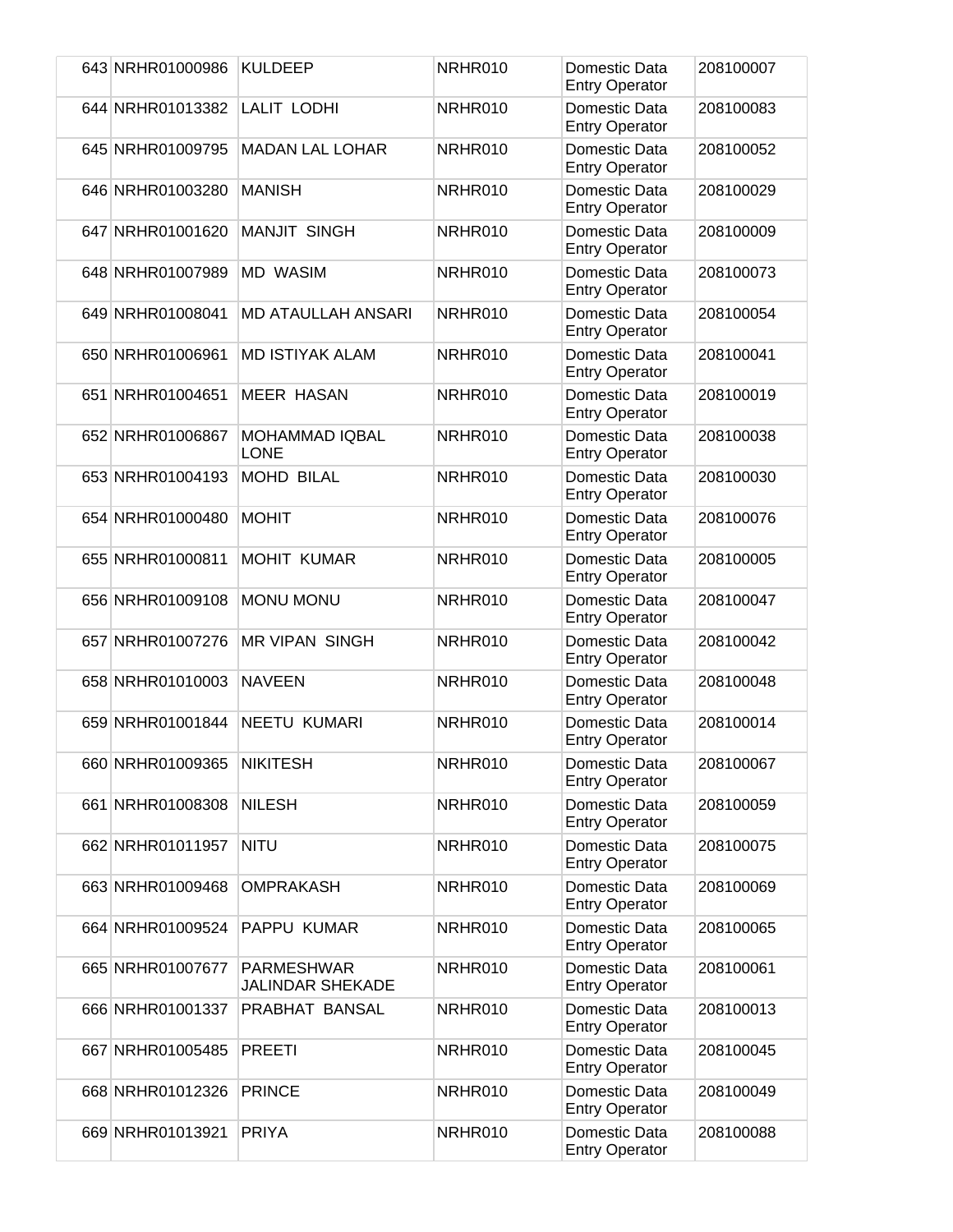| 670 NRHR01002884 | <b>PUNIT</b>                  | NRHR010 | Domestic Data<br><b>Entry Operator</b> | 208100027 |
|------------------|-------------------------------|---------|----------------------------------------|-----------|
| 671 NRHR01001644 | RAHUL KUMAR                   | NRHR010 | Domestic Data<br><b>Entry Operator</b> | 208100008 |
| 672 NRHR01012904 | <b>RAI SINGH</b>              | NRHR010 | Domestic Data<br><b>Entry Operator</b> | 208100087 |
| 673 NRHR01013938 | <b>RAJAT</b>                  | NRHR010 | Domestic Data<br><b>Entry Operator</b> | 208100081 |
| 674 NRHR01015506 | <b>RAJAT</b>                  | NRHR010 | Domestic Data<br><b>Entry Operator</b> | 208100092 |
| 675 NRHR01000365 | RAJAT KUMAR                   | NRHR010 | Domestic Data<br><b>Entry Operator</b> | 208100017 |
| 676 NRHR01010226 | RAJESH KUMAR                  | NRHR010 | Domestic Data<br><b>Entry Operator</b> | 208100068 |
| 677 NRHR01001797 | RAJKUMAR MAURYA               | NRHR010 | Domestic Data<br><b>Entry Operator</b> | 208100016 |
| 678 NRHR01003312 | RATNADIP DAS                  | NRHR010 | Domestic Data<br><b>Entry Operator</b> | 208100018 |
| 679 NRHR01009433 | RAVEENDRA KUMAR<br>YADAV      | NRHR010 | Domestic Data<br><b>Entry Operator</b> | 208100053 |
| 680 NRHR01008450 | <b>REENA</b>                  | NRHR010 | Domestic Data<br><b>Entry Operator</b> | 208100060 |
| 681 NRHR01009805 | <b>RENU</b>                   | NRHR010 | Domestic Data<br><b>Entry Operator</b> | 208100055 |
| 682 NRHR01007198 | RISHABH YADAV                 | NRHR010 | Domestic Data<br><b>Entry Operator</b> | 208100039 |
| 683 NRHR01003604 | RITESH GAUTAM                 | NRHR010 | Domestic Data<br><b>Entry Operator</b> | 208100022 |
| 684 NRHR01006928 | <b>ROHIT KUMAR</b>            | NRHR010 | Domestic Data<br><b>Entry Operator</b> | 208100036 |
| 685 NRHR01005319 | <b>ROHIT ROHIT</b>            | NRHR010 | Domestic Data<br><b>Entry Operator</b> | 208100071 |
| 686 NRHR01004209 | RONIT JASROTIA                | NRHR010 | Domestic Data<br><b>Entry Operator</b> | 208100031 |
| 687 NRHR01015602 | ROSHAN KATARIA                | NRHR010 | Domestic Data<br><b>Entry Operator</b> | 208100091 |
| 688 NRHR01005663 | S DHEERAJ CHOWDARY            | NRHR010 | Domestic Data<br><b>Entry Operator</b> | 208100094 |
| 689 NRHR01011993 | SADGI SRIVASTAV               | NRHR010 | Domestic Data<br><b>Entry Operator</b> | 208100046 |
| 690 NRHR01005621 | <b>SAHIL KUMAR</b>            | NRHR010 | Domestic Data<br><b>Entry Operator</b> | 208100033 |
| 691 NRHR01003643 | <b>SAMUN KHAN</b>             | NRHR010 | Domestic Data<br><b>Entry Operator</b> | 208100021 |
| 692 NRHR01000845 | SANDEEP KUMAR<br><b>VERMA</b> | NRHR010 | Domestic Data<br><b>Entry Operator</b> | 208100012 |
| 693 NRHR01009677 | SANJAY KUMAR TYAGI            | NRHR010 | Domestic Data<br><b>Entry Operator</b> | 208100058 |
| 694 NRHR01005658 | <b>SEGU SHANKER</b>           | NRHR010 | Domestic Data<br><b>Entry Operator</b> | 208100034 |
| 695 NRHR01013325 | SOHIL KHAN                    | NRHR010 | Domestic Data<br><b>Entry Operator</b> | 208100079 |
| 696 NRHR01004077 | SUKHBEER SINGH                | NRHR010 | Domestic Data<br><b>Entry Operator</b> | 208100032 |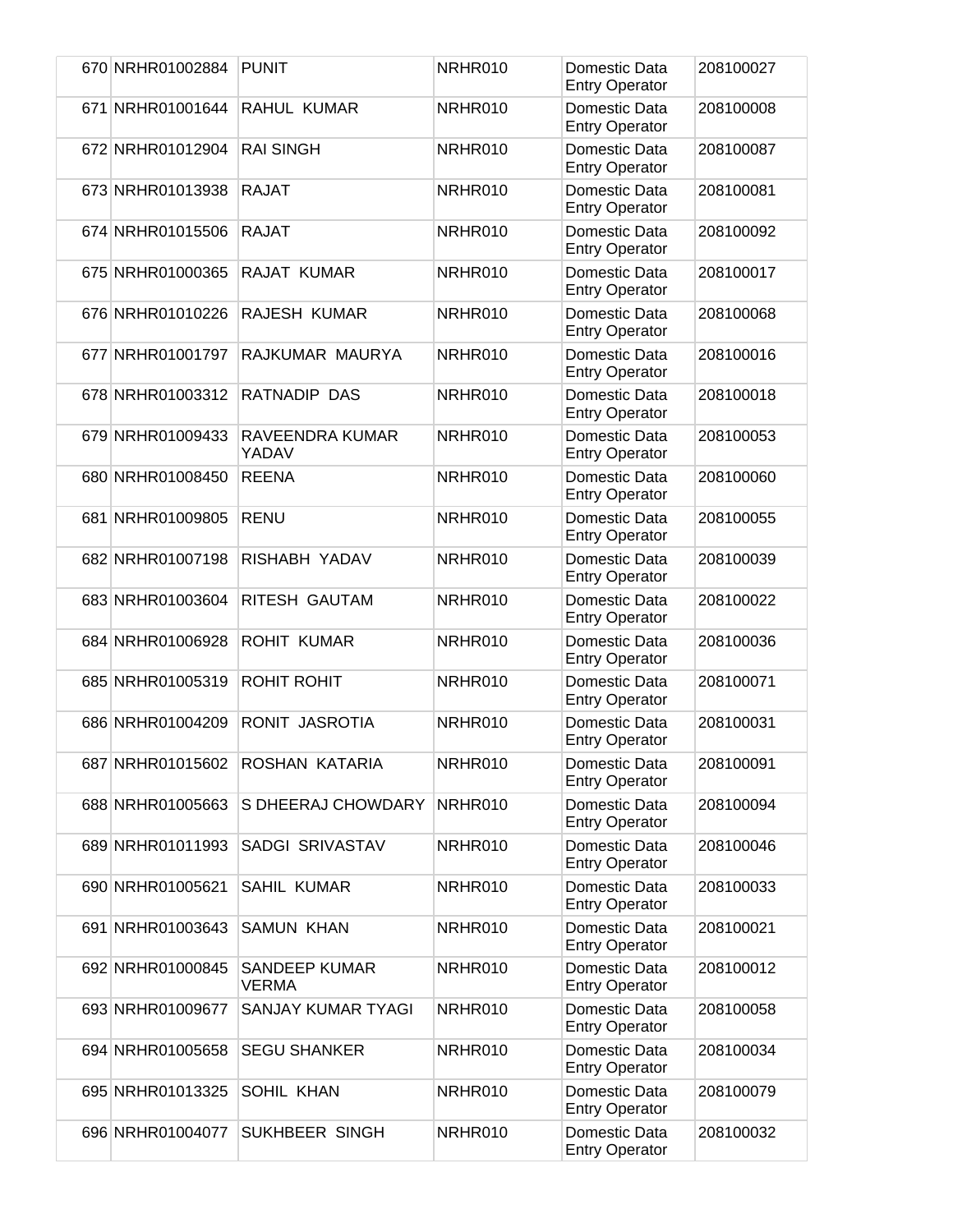| 697 NRHR01002405 | <b>SUKHCHAIN SINGH</b>      | NRHR010            | Domestic Data<br><b>Entry Operator</b> | 208100010 |
|------------------|-----------------------------|--------------------|----------------------------------------|-----------|
| 698 NRHR01013549 | <b>SURAJ KUMAR</b>          | NRHR010            | Domestic Data<br><b>Entry Operator</b> | 208100085 |
| 699 NRHR01005039 | <b>TALIM KHAN</b>           | NRHR010            | Domestic Data<br><b>Entry Operator</b> | 208100020 |
| 700 NRHR01013710 | TANYA SHARMA                | NRHR010            | Domestic Data<br><b>Entry Operator</b> | 208100080 |
| 701 NRHR01011274 | <b>VIKAS</b>                | NRHR010            | Domestic Data<br><b>Entry Operator</b> | 208100074 |
| 702 NRHR01011630 | <b>VIKASH KUMAR</b>         | NRHR010            | Domestic Data<br><b>Entry Operator</b> | 208100072 |
| 703 NRHR01015671 | <b>VIPIN SINGH TOMAR</b>    | NRHR010            | Domestic Data<br><b>Entry Operator</b> | 208100090 |
| 704 NRHR01013223 | <b>VISHAL KUMAR MEENA</b>   | NRHR010            | Domestic Data<br><b>Entry Operator</b> | 208100086 |
| 705 NRHR01012668 | YOGESH KUMAR                | NRHR010            | Domestic Data<br><b>Entry Operator</b> | 208100082 |
| 706 NRHR0208887  | AAMISH ANSARI               | NRHR02             | Electrical                             | 208200051 |
| 707 NRHR0213698  | AASHISH KUMAR               | NRHR02             | Electrical                             | 208200085 |
| 708 NRHR0206724  | AJAY AJAY DEV               | NRHR02             | Electrical                             | 208200034 |
| 709 NRHR0202212  | AMAN KUMAR                  | NRHR02             | Electrical                             | 208200011 |
| 710 NRHR0205830  | AMAN MANN                   | NRHR02             | Electrical                             | 208200036 |
| 711 NRHR0208780  | <b>AMAN SINGH</b>           | NRHR02             | Electrical                             | 208200059 |
| 712 NRHR0210922  | AMARJEET                    | NRHR02             | Electrical                             | 208200052 |
| 713 NRHR0200330  | <b>AMIT KUMAR</b>           | NRHR02             | Electrical                             | 208200005 |
| 714 NRHR0203910  | <b>ANIL</b>                 | NRHR02             | Electrical                             | 208200022 |
| 715 NRHR0215266  | <b>ANIL KUMAR SAHU</b>      | NRHR02             | Electrical                             | 208200087 |
| 716 NRHR0203602  | ANUJ KUSHAWAHA              | NRHR02             | Electrical                             | 208200020 |
| 717 NRHR0210429  | <b>ASHISH</b>               | NRHR <sub>02</sub> | Electrical                             | 208200055 |
| 718 NRHR0206284  | <b>ASHISH KUMAR</b>         | NRHR02             | Electrical                             | 208200032 |
| 719 NRHR0205493  | <b>ASHOK KUMAR</b>          | NRHR02             | Electrical                             | 208200038 |
| 720 NRHR0209958  | ATUL ROHILLA ROHILLA NRHR02 |                    | Electrical                             | 208200060 |
| 721 NRHR0209273  | <b>BHUPENDER SINGH</b>      | NRHR02             | Electrical                             | 208200062 |
| 722 NRHR0211970  | <b>DEEPAK PRAJAPATI</b>     | NRHR02             | Electrical                             | 208200043 |
| 723 NRHR0214313  | DEEPAK KUMAR GUPTA          | NRHR02             | Electrical                             | 208200086 |
| 724 NRHR0212676  | <b>DEEPANSHU</b>            | NRHR02             | Electrical                             | 208200084 |
| 725 NRHR0212719  | <b>DEEPANSHU</b>            | NRHR02             | Electrical                             | 208200073 |
| 726 NRHR0211399  | <b>DIPPU KUMAR</b>          | NRHR02             | Electrical                             | 208200044 |
| 727 NRHR0205997  | <b>GOURAV</b>               | NRHR02             | Electrical                             | 208200029 |
| 728 NRHR0203346  | <b>GULAB SINGH</b>          | NRHR02             | Electrical                             | 208200023 |
| 729 NRHR0201648  | <b>HEMANT RAJ</b>           | NRHR02             | Electrical                             | 208200015 |
| 730 NRHR0209562  | <b>HIMANSHU</b>             | NRHR02             | Electrical                             | 208200070 |
| 731 NRHR0201671  | JITENDRA PAL SINGH          | NRHR02             | Electrical                             | 208200017 |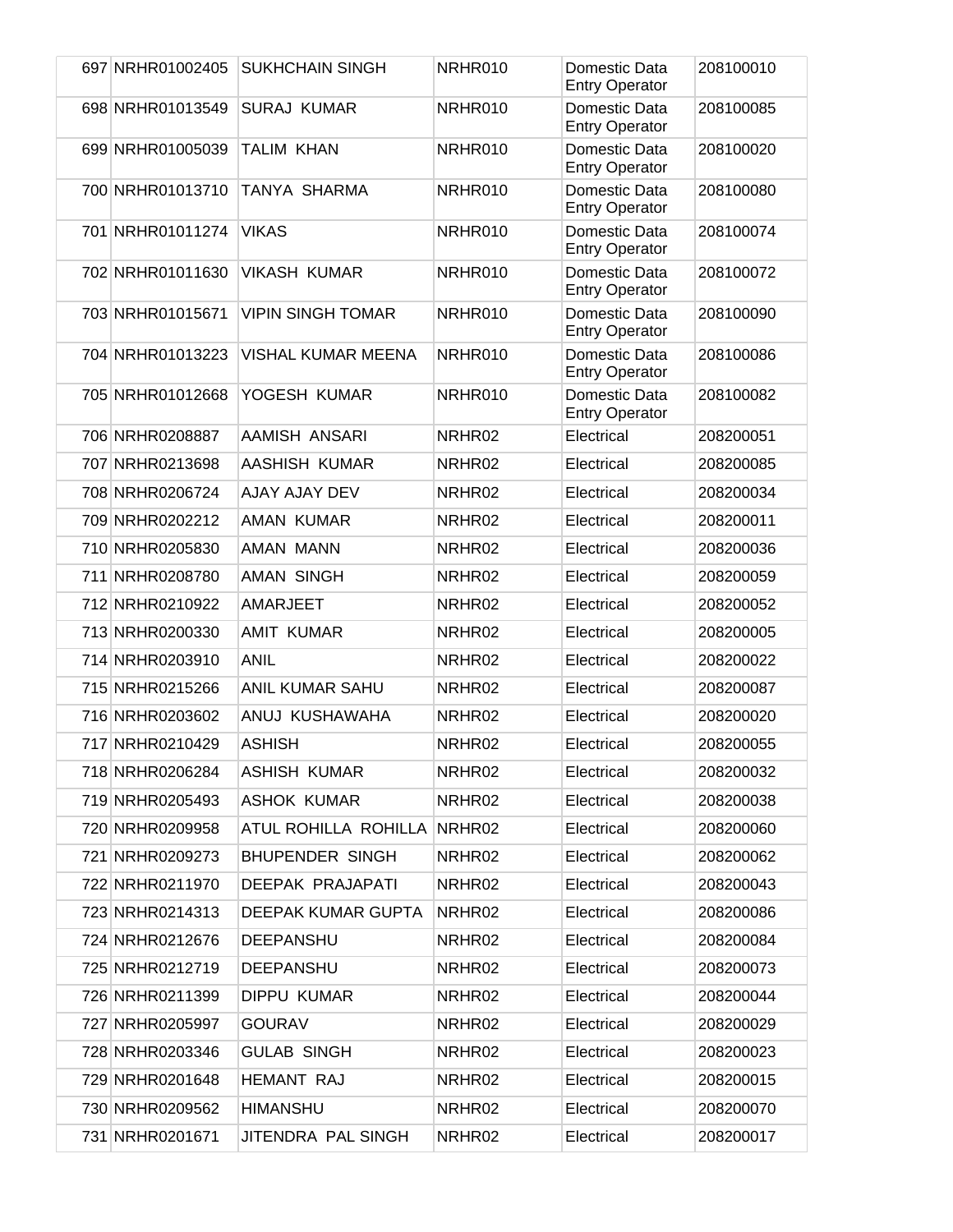| 732 NRHR0205436 | <b>KAMAL</b>              | NRHR02 | Electrical | 208200037 |
|-----------------|---------------------------|--------|------------|-----------|
| 733 NRHR0200600 | <b>KAMAL</b>              | NRHR02 | Electrical | 208200008 |
| 734 NRHR0206497 | <b>KAPIL DEV</b>          | NRHR02 | Electrical | 208200033 |
| 735 NRHR0202904 | <b>KARTIK</b>             | NRHR02 | Electrical | 208200027 |
| 736 NRHR0209112 | KHALID MOHAMMED           | NRHR02 | Electrical | 208200061 |
| 737 NRHR0205633 | <b>LALIT SINGH</b>        | NRHR02 | Electrical | 208200092 |
| 738 NRHR0205946 | MANEESH VISHVKARMA NRHR02 |        | Electrical | 208200093 |
| 739 NRHR0215454 | <b>MANISH</b>             | NRHR02 | Electrical | 208200090 |
| 740 NRHR0215505 | <b>MANPRIT SINGH</b>      | NRHR02 | Electrical | 208200097 |
| 741 NRHR0211516 | <b>MOHIT</b>              | NRHR02 | Electrical | 208200065 |
| 742 NRHR0201483 | <b>MOHIT</b>              | NRHR02 | Electrical | 208200003 |
| 743 NRHR0200380 | <b>MOHIT SHARMA</b>       | NRHR02 | Electrical | 208200006 |
| 744 NRHR0214691 | <b>MOHIT SHARMA</b>       | NRHR02 | Electrical | 208200081 |
| 745 NRHR0203392 | <b>MUKESH</b>             | NRHR02 | Electrical | 208200024 |
| 746 NRHR0209010 | <b>MUKESH KUMAR</b>       | NRHR02 | Electrical | 208200039 |
| 747 NRHR0200761 | <b>MUNISH KUMAR</b>       | NRHR02 | Electrical | 208200091 |
| 748 NRHR0212771 | <b>NAV PREET RAI</b>      | NRHR02 | Electrical | 208200082 |
| 749 NRHR0207898 | NAVJYOT KUMAR             | NRHR02 | Electrical | 208200067 |
| 750 NRHR0206726 | <b>NEET NITIKA RAVISH</b> | NRHR02 | Electrical | 208200031 |
| 751 NRHR0201631 | NIKUL KUMAR               | NRHR02 | Electrical | 208200004 |
| 752 NRHR0214181 | OM SINGH PRAJAPATI        | NRHR02 | Electrical | 208200076 |
| 753 NRHR0212418 | PARAS VERMA               | NRHR02 | Electrical | 208200040 |
| 754 NRHR0210328 | <b>PAWAN</b>              | NRHR02 | Electrical | 208200042 |
| 755 NRHR0207065 | PRAVEEN KUMAR             | NRHR02 | Electrical | 208200028 |
| 756 NRHR0214945 | <b>PUNEET</b>             | NRHR02 | Electrical | 208200078 |
| 757 NRHR0207735 | <b>RAHUL</b>              | NRHR02 | Electrical | 208200057 |
| 758 NRHR0211186 | <b>RAHUL</b>              | NRHR02 | Electrical | 208200072 |
| 759 NRHR0210282 | RAHUL GUPTA               | NRHR02 | Electrical | 208200053 |
| 760 NRHR0201617 | RAJ TIWARI                | NRHR02 | Electrical | 208200007 |
| 761 NRHR0201317 | RAJAN KUMAR               | NRHR02 | Electrical | 208200014 |
| 762 NRHR0205712 | RAJARAM VERMA             | NRHR02 | Electrical | 208200069 |
| 763 NRHR0202556 | RAJAT KUMAR               | NRHR02 | Electrical | 208200009 |
| 764 NRHR0207558 | RAJESH KUMAR              | NRHR02 | Electrical | 208200035 |
| 765 NRHR0209008 | RAVI VISHWAKARMA          | NRHR02 | Electrical | 208200094 |
| 766 NRHR0212490 | RAVI YADAV                | NRHR02 | Electrical | 208200064 |
| 767 NRHR0209387 | <b>RINKU</b>              | NRHR02 | Electrical | 208200056 |
| 768 NRHR0203694 | <b>ROBIN KUMAR</b>        | NRHR02 | Electrical | 208200026 |
| 769 NRHR0201562 | <b>ROHIT</b>              | NRHR02 | Electrical | 208200010 |
| 770 NRHR0210239 | <b>ROHIT KUMAR</b>        | NRHR02 | Electrical | 208200066 |
| 771 NRHR0201807 | <b>SACHIN</b>             | NRHR02 | Electrical | 208200012 |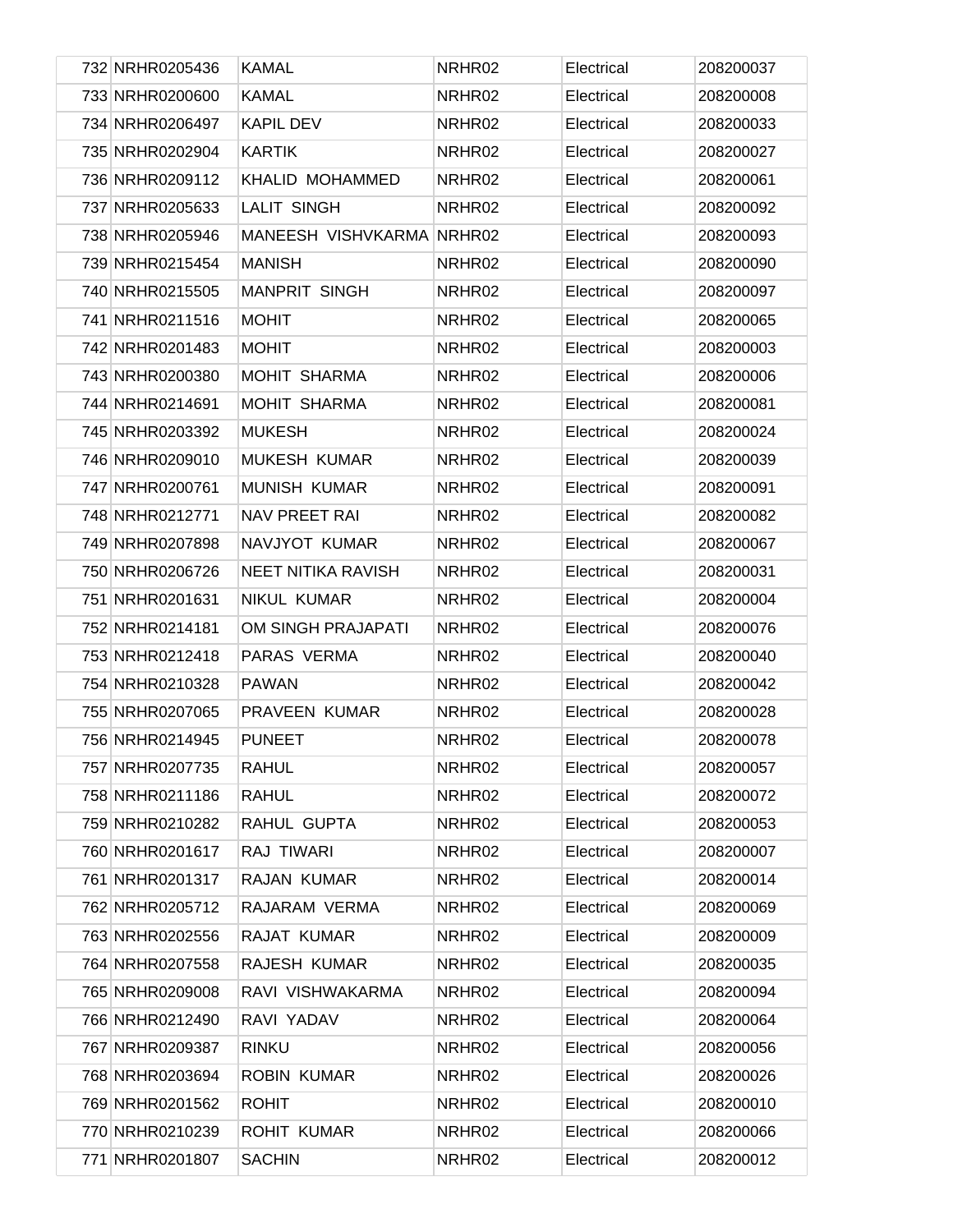| 772 NRHR0214222 | <b>SACHINDRA</b>              | NRHR02 | Electrical                     | 208200079 |
|-----------------|-------------------------------|--------|--------------------------------|-----------|
| 773 NRHR0203652 | SAGAR DATANA                  | NRHR02 | Electrical                     | 208200021 |
| 774 NRHR0210321 | <b>SAHIL</b>                  | NRHR02 | Electrical                     | 208200049 |
| 775 NRHR0214836 | <b>SAHIL MANN</b>             | NRHR02 | Electrical                     | 208200074 |
| 776 NRHR0202458 | SAJITH MOHAN NC               | NRHR02 | Electrical                     | 208200002 |
| 777 NRHR0201150 | <b>SAWAN</b>                  | NRHR02 | Electrical                     | 208200054 |
| 778 NRHR0207666 | <b>SHEELENDER</b>             | NRHR02 | Electrical                     | 208200045 |
| 779 NRHR0200444 | <b>SHIV KUMAR</b>             | NRHR02 | Electrical                     | 208200013 |
| 780 NRHR0208430 | <b>SHIVAM</b>                 | NRHR02 | Electrical                     | 208200063 |
| 781 NRHR0211925 | SHIVAM GUPTA                  | NRHR02 | Electrical                     | 208200046 |
| 782 NRHR0210322 | SHOBHIT AWASTHI               | NRHR02 | Electrical                     | 208200041 |
| 783 NRHR0206701 | SOHAN SINGH                   | NRHR02 | Electrical                     | 208200030 |
| 784 NRHR0202442 | SOURABH KUMAR                 | NRHR02 | Electrical                     | 208200001 |
| 785 NRHR0213079 | <b>SUBHASH CHAND</b><br>YADAV | NRHR02 | Electrical                     | 208200075 |
| 786 NRHR0214393 | <b>SUDEEP KUMAR</b>           | NRHR02 | Electrical                     | 208200096 |
| 787 NRHR0210372 | <b>SUMIT KUMAR SAHU</b>       | NRHR02 | Electrical                     | 208200050 |
| 788 NRHR0201388 | <b>SUNIL KUMAR</b>            | NRHR02 | Electrical                     | 208200016 |
| 789 NRHR0214051 | <b>SURESH KUMAR</b>           | NRHR02 | Electrical                     | 208200080 |
| 790 NRHR0211958 | <b>TALIB SHAH</b>             | NRHR02 | Electrical                     | 208200047 |
| 791 NRHR0210574 | <b>TARUN</b>                  | NRHR02 | Electrical                     | 208200095 |
| 792 NRHR0211361 | <b>UMESH</b>                  | NRHR02 | Electrical                     | 208200071 |
| 793 NRHR0200871 | <b>UMESH</b>                  | NRHR02 | Electrical                     | 208200018 |
| 794 NRHR0212884 | <b>UPENDER</b>                | NRHR02 | Electrical                     | 208200077 |
| 795 NRHR0209171 | <b>VARUN SINGH</b>            | NRHR02 | Electrical                     | 208200058 |
| 796 NRHR0213547 | <b>VINEET JASWAL</b>          | NRHR02 | Electrical                     | 208200083 |
| 797 NRHR0204998 | <b>VINOD</b>                  | NRHR02 | Electrical                     | 208200019 |
| 798 NRHR0211188 | <b>VISHAL</b>                 | NRHR02 | Electrical                     | 208200068 |
| 799 NRHR0215123 | <b>VISHAL</b>                 | NRHR02 | Electrical                     | 208200089 |
| 800 NRHR0211803 | YOGESH CHOUDHARY              | NRHR02 | Electrical                     | 208200048 |
| 801 NRHR0215337 | YOGESH SHARMA                 | NRHR02 | Electrical                     | 208200088 |
| 802 NRHR0203633 | YOUDHRAJ                      | NRHR02 | Electrical                     | 208200025 |
| 803 NRHR0310323 | <b>ABHISHEK KUMAR</b>         | NRHR03 | Telecom and<br>Instrumentation | 208300023 |
| 804 NRHR0303473 | <b>AKSHAY KUMAR</b>           | NRHR03 | Telecom and<br>Instrumentation | 208300008 |
| 805 NRHR0314255 | <b>AMIT</b>                   | NRHR03 | Telecom and<br>Instrumentation | 208300028 |
| 806 NRHR0306522 | <b>ANKIT</b>                  | NRHR03 | Telecom and<br>Instrumentation | 208300015 |
| 807 NRHR0301900 | ARPIT MORIYA                  | NRHR03 | Telecom and<br>Instrumentation | 208300006 |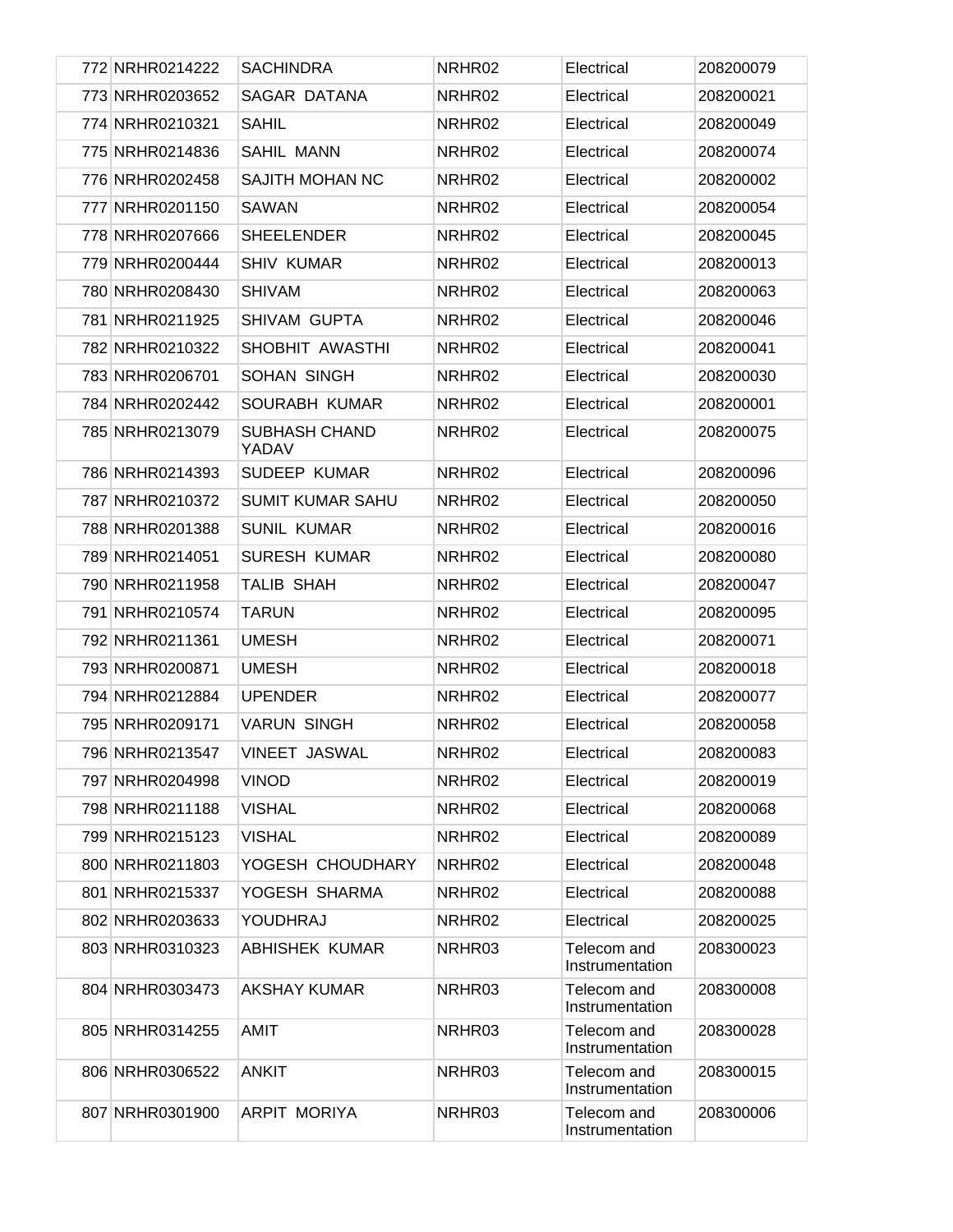|  | 808 NRHR0300796 | ASHISH KUMAR               | NRHR03 | Telecom and<br>Instrumentation | 208300003 |
|--|-----------------|----------------------------|--------|--------------------------------|-----------|
|  | 809 NRHR0304641 | <b>ASHOK</b>               | NRHR03 | Telecom and<br>Instrumentation | 208300010 |
|  | 810 NRHR0313558 | <b>BHUPINDER</b>           | NRHR03 | Telecom and<br>Instrumentation | 208300032 |
|  | 811 NRHR0312040 | <b>DEPENDER</b>            | NRHR03 | Telecom and<br>Instrumentation | 208300019 |
|  | 812 NRHR0308821 | <b>DHEERAJ</b>             | NRHR03 | Telecom and<br>Instrumentation | 208300026 |
|  | 813 NRHR0302297 | <b>DIVYANSH</b>            | NRHR03 | Telecom and<br>Instrumentation | 208300002 |
|  | 814 NRHR0307785 | <b>GOURAV</b>              | NRHR03 | Telecom and<br>Instrumentation | 208300022 |
|  | 815 NRHR0300321 | <b>IMRAN ANSARI</b>        | NRHR03 | Telecom and<br>Instrumentation | 208300004 |
|  | 816 NRHR0303040 | <b>KAUSHAL KUMAR PASI</b>  | NRHR03 | Telecom and<br>Instrumentation | 208300007 |
|  | 817 NRHR0313053 | <b>KUMARI SURUCHI</b>      | NRHR03 | Telecom and<br>Instrumentation | 208300031 |
|  | 818 NRHR0306708 | <b>MOHD TARIF</b>          | NRHR03 | Telecom and<br>Instrumentation | 208300025 |
|  | 819 NRHR0306686 | <b>MOHIT</b>               | NRHR03 | Telecom and<br>Instrumentation | 208300016 |
|  | 820 NRHR0310377 | NANDINI VERMA              | NRHR03 | Telecom and<br>Instrumentation | 208300027 |
|  | 821 NRHR0303594 | <b>NARAYAN</b>             | NRHR03 | Telecom and<br>Instrumentation | 208300011 |
|  | 822 NRHR0309588 | <b>NIKHIL SAHU</b>         | NRHR03 | Telecom and<br>Instrumentation | 208300024 |
|  | 823 NRHR0303541 | <b>PARMESH KUMAR</b>       | NRHR03 | Telecom and<br>Instrumentation | 208300012 |
|  | 824 NRHR0302573 | PRAKHAR TYAGI              | NRHR03 | Telecom and<br>Instrumentation | 208300005 |
|  | 825 NRHR0306500 | <b>RAVI</b>                | NRHR03 | Telecom and<br>Instrumentation | 208300017 |
|  | 826 NRHR0309978 | <b>ROHIT</b>               | NRHR03 | Telecom and<br>Instrumentation | 208300018 |
|  | 827 NRHR0304137 | <b>SAGAR</b>               | NRHR03 | Telecom and<br>Instrumentation | 208300013 |
|  | 828 NRHR0312865 | SAHIL                      | NRHR03 | Telecom and<br>Instrumentation | 208300030 |
|  | 829 NRHR0305158 | SAHIL RAWAT                | NRHR03 | Telecom and<br>Instrumentation | 208300009 |
|  | 830 NRHR0306889 | SAMEER KHAN                | NRHR03 | Telecom and<br>Instrumentation | 208300014 |
|  | 831 NRHR0300122 | SANDEEP KUMAR              | NRHR03 | Telecom and<br>Instrumentation | 208300001 |
|  | 832 NRHR0310350 | SIMRAN SHRIVASTAV          | NRHR03 | Telecom and<br>Instrumentation | 208300021 |
|  | 833 NRHR0312879 | <b>SURJEET</b>             | NRHR03 | Telecom and<br>Instrumentation | 208300029 |
|  | 834 NRHR0310903 | VISHAL KUMAR SONKAR NRHR03 |        | Telecom and<br>Instrumentation | 208300020 |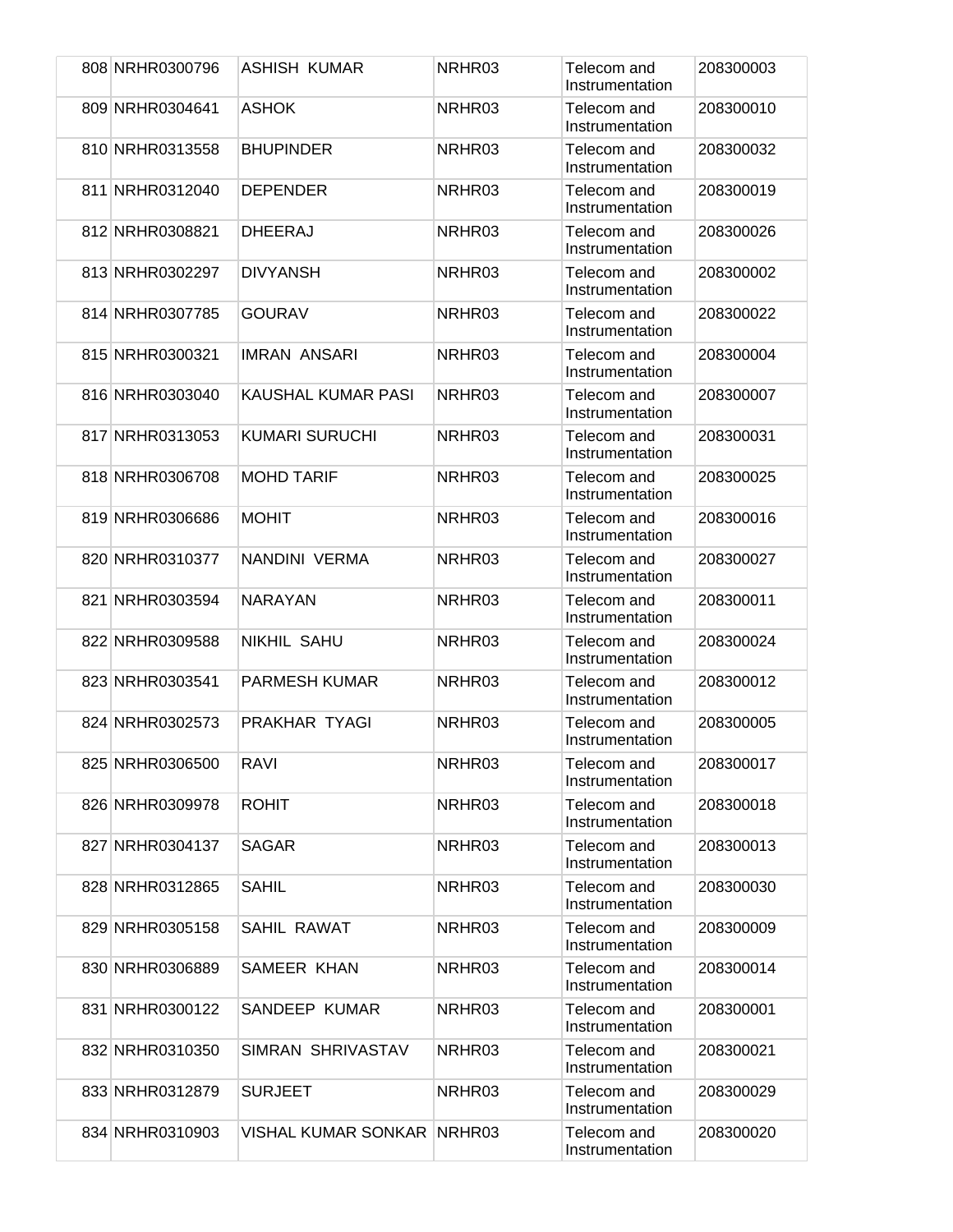| 835 NRHR0615218 | AAKASH GOSWAMI           | NRHR06 | Human Resource        | 208600051 |
|-----------------|--------------------------|--------|-----------------------|-----------|
| 836 NRHR0608822 | <b>ABHISHEK PRAKASH</b>  | NRHR06 | Human Resource        | 208600036 |
| 837 NRHR0609735 | AKSHAY KUMAR             | NRHR06 | Human Resource        | 208600033 |
| 838 NRHR0613385 | AMANDEEP SINGH           | NRHR06 | Human Resource        | 208600047 |
| 839 NRHR0612466 | <b>AMIT KUMAR</b>        | NRHR06 | Human Resource        | 208600034 |
| 840 NRHR0600407 | AMZAD KHAN               | NRHR06 | Human Resource        | 208600013 |
| 841 NRHR0603331 | <b>ANIL KUMAR</b>        | NRHR06 | Human Resource        | 208600020 |
| 842 NRHR0600628 | <b>ANKIT KUMAR SINGH</b> | NRHR06 | Human Resource        | 208600005 |
| 843 NRHR0605120 | <b>ANUJ SAINI</b>        | NRHR06 | Human Resource        | 208600017 |
| 844 NRHR0612693 | <b>ARTI</b>              | NRHR06 | Human Resource        | 208600049 |
| 845 NRHR0600694 | <b>BALJEET SINGH</b>     | NRHR06 | Human Resource        | 208600001 |
| 846 NRHR0600589 | <b>BHARTI</b>            | NRHR06 | Human Resource        | 208600014 |
| 847 NRHR0615420 | <b>DEEPAK</b>            | NRHR06 | Human Resource        | 208600050 |
| 848 NRHR0600014 | <b>DEEPAK CHAUHAN</b>    | NRHR06 | <b>Human Resource</b> | 208600007 |
| 849 NRHR0601414 | DEEPAK SHARMA            | NRHR06 | Human Resource        | 208600002 |
| 850 NRHR0611017 | <b>DEVENDER</b>          | NRHR06 | Human Resource        | 208600035 |
| 851 NRHR0613596 | DUSHYANT GAHALYAN        | NRHR06 | Human Resource        | 208600048 |
| 852 NRHR0601509 | <b>GAURAV PATHANIA</b>   | NRHR06 | Human Resource        | 208600009 |
| 853 NRHR0602756 | <b>GIRIJESH KUMAR</b>    | NRHR06 | Human Resource        | 208600015 |
| 854 NRHR0614902 | <b>GIRRAJ DHAKAD</b>     | NRHR06 | Human Resource        | 208600042 |
| 855 NRHR0601245 | <b>HARISH</b>            | NRHR06 | Human Resource        | 208600012 |
| 856 NRHR0612519 | <b>KARAN</b>             | NRHR06 | Human Resource        | 208600028 |
| 857 NRHR0602878 | KULDEEP SINGH            | NRHR06 | Human Resource        | 208600023 |
| 858 NRHR0608891 | LITLENDRA DEEP           | NRHR06 | Human Resource        | 208600039 |
| 859 NRHR0601021 | <b>MANISHA PANDEY</b>    | NRHR06 | Human Resource        | 208600006 |
| 860 NRHR0614697 | <b>MITESH KUMAR</b>      | NRHR06 | Human Resource        | 208600045 |
| 861 NRHR0600565 | <b>NAVRATAN</b>          | NRHR06 | Human Resource        | 208600004 |
| 862 NRHR0602078 | NITIN KUMAR              | NRHR06 | Human Resource        | 208600003 |
| 863 NRHR0608061 | PARAS DAHIYA             | NRHR06 | Human Resource        | 208600030 |
| 864 NRHR0612827 | PARVEEN KAUR             | NRHR06 | Human Resource        | 208600043 |
| 865 NRHR0607371 | <b>PARVEZ</b>            | NRHR06 | Human Resource        | 208600026 |
| 866 NRHR0602100 | POONAM KUMARI            | NRHR06 | Human Resource        | 208600010 |
| 867 NRHR0610512 | PRIYANKA JHA             | NRHR06 | Human Resource        | 208600029 |
| 868 NRHR0612134 | RAHUL KANOJIYA           | NRHR06 | Human Resource        | 208600037 |
| 869 NRHR0605097 | RAJAT DOGRA              | NRHR06 | Human Resource        | 208600016 |
| 870 NRHR0608601 | RAJENDRA SINGH           | NRHR06 | Human Resource        | 208600032 |
| 871 NRHR0603432 | RAMANDEEP SINGH          | NRHR06 | Human Resource        | 208600022 |
| 872 NRHR0603769 | RAO SHAKIR               | NRHR06 | Human Resource        | 208600019 |
| 873 NRHR0609107 | <b>RAVI</b>              | NRHR06 | Human Resource        | 208600027 |
| 874 NRHR0612665 | <b>RENU</b>              | NRHR06 | Human Resource        | 208600044 |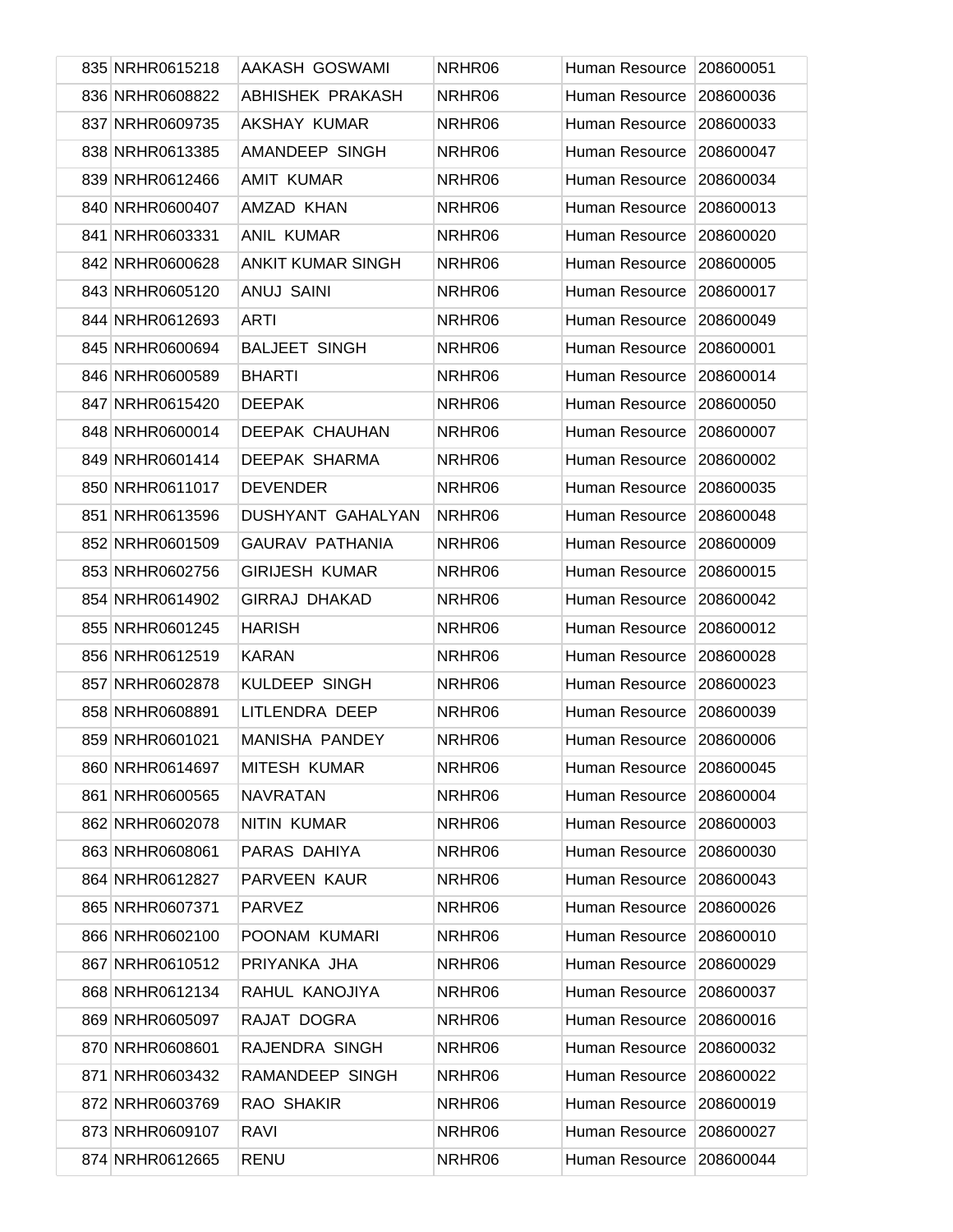| 875 NRHR0613555 | <b>RIZWAN ANSARI</b>                    | NRHR06 | Human Resource             | 208600041 |
|-----------------|-----------------------------------------|--------|----------------------------|-----------|
| 876 NRHR0600603 | <b>ROBIN SINGH MOR</b>                  | NRHR06 | Human Resource             | 208600008 |
| 877 NRHR0605933 | <b>SACHIN SINGH</b>                     | NRHR06 | Human Resource             | 208600025 |
| 878 NRHR0615016 | <b>SAKSHAM PUNJ</b>                     | NRHR06 | Human Resource             | 208600046 |
| 879 NRHR0606025 | <b>SHIVANI</b>                          | NRHR06 | Human Resource             | 208600024 |
| 880 NRHR0600247 | <b>SHOBHIT KUMAR</b><br><b>TRIPATHI</b> | NRHR06 | Human Resource             | 208600011 |
| 881 NRHR0613097 | <b>SUBHAM KUMAR</b>                     | NRHR06 | Human Resource             | 208600040 |
| 882 NRHR0604073 | <b>SUMIT GOYAT</b>                      | NRHR06 | Human Resource             | 208600018 |
| 883 NRHR0602597 | <b>VIMAL PAL</b>                        | NRHR06 | Human Resource             | 208600021 |
| 884 NRHR0609841 | <b>VIPUL SHARMA</b>                     | NRHR06 | Human Resource             | 208600031 |
| 885 NRHR0609877 | <b>VISHAL</b>                           | NRHR06 | Human Resource             | 208600038 |
| 886 NRHR0615103 | <b>VISHESH TYAGI</b>                    | NRHR06 | Human Resource             | 208600052 |
| 887 NRHR0706904 | <b>ADITI SINHA</b>                      | NRHR07 | Accounts/Finance           | 208700013 |
| 888 NRHR0707704 | ADITYA KAUSHIK                          | NRHR07 | Accounts/Finance           | 208700020 |
| 889 NRHR0704754 | <b>AJAY SINGH CHOUHAN</b>               | NRHR07 | Accounts/Finance           | 208700009 |
| 890 NRHR0707495 | AMAN                                    | NRHR07 | Accounts/Finance           | 208700010 |
| 891 NRHR0706570 | ANKUSH                                  | NRHR07 | Accounts/Finance           | 208700022 |
| 892 NRHR0712809 | <b>CHETNA</b>                           | NRHR07 | Accounts/Finance           | 208700028 |
| 893 NRHR0710343 | <b>CHITRANJAN</b>                       | NRHR07 | Accounts/Finance           | 208700024 |
| 894 NRHR0700335 | <b>DHARMENDER</b>                       | NRHR07 | Accounts/Finance           | 208700001 |
| 895 NRHR0714690 | <b>DIPTI SHARMA</b>                     | NRHR07 | Accounts/Finance           | 208700027 |
| 896 NRHR0715134 | <b>GAUTAM CHOUDHARY</b>                 | NRHR07 | Accounts/Finance           | 208700029 |
| 897 NRHR0703947 | <b>MITANSHU JAIN</b>                    | NRHR07 | Accounts/Finance 208700005 |           |
| 898 NRHR0714582 | <b>MOHIT KUMAR</b>                      | NRHR07 | Accounts/Finance 208700026 |           |
| 899 NRHR0709920 | MOHIT SANDHU                            | NRHR07 | Accounts/Finance 208700023 |           |
| 900 NRHR0715094 | <b>NARINDER SINGH</b>                   | NRHR07 | Accounts/Finance 208700030 |           |
| 901 NRHR0708661 | <b>NAVEEN KUMAR</b>                     | NRHR07 | Accounts/Finance 208700019 |           |
| 902 NRHR0706530 | <b>NEERAJ</b>                           | NRHR07 | Accounts/Finance 208700014 |           |
| 903 NRHR0701990 | NILESH DILIP INGLE                      | NRHR07 | Accounts/Finance 208700002 |           |
| 904 NRHR0709074 | PARAMJEET                               | NRHR07 | Accounts/Finance 208700021 |           |
| 905 NRHR0703936 | RAMAN SHARMA                            | NRHR07 | Accounts/Finance 208700003 |           |
| 906 NRHR0709180 | <b>RAVINDER SINGH</b>                   | NRHR07 | Accounts/Finance 208700016 |           |
| 907 NRHR0712537 | RISHABH DEV SHARMA                      | NRHR07 | Accounts/Finance 208700015 |           |
| 908 NRHR0704290 | SANJAY CHAUHAN                          | NRHR07 | Accounts/Finance 208700004 |           |
| 909 NRHR0708729 | SANJEEV KUMAR                           | NRHR07 | Accounts/Finance 208700017 |           |
| 910 NRHR0706716 | SHIVAM SHARMA                           | NRHR07 | Accounts/Finance 208700008 |           |
| 911 NRHR0703524 | <b>SIJIN G RAJAN</b>                    | NRHR07 | Accounts/Finance 208700006 |           |
| 912 NRHR0708492 | SOHIT YADAV                             | NRHR07 | Accounts/Finance 208700018 |           |
| 913 NRHR0706748 | <b>SURTA</b>                            | NRHR07 | Accounts/Finance 208700012 |           |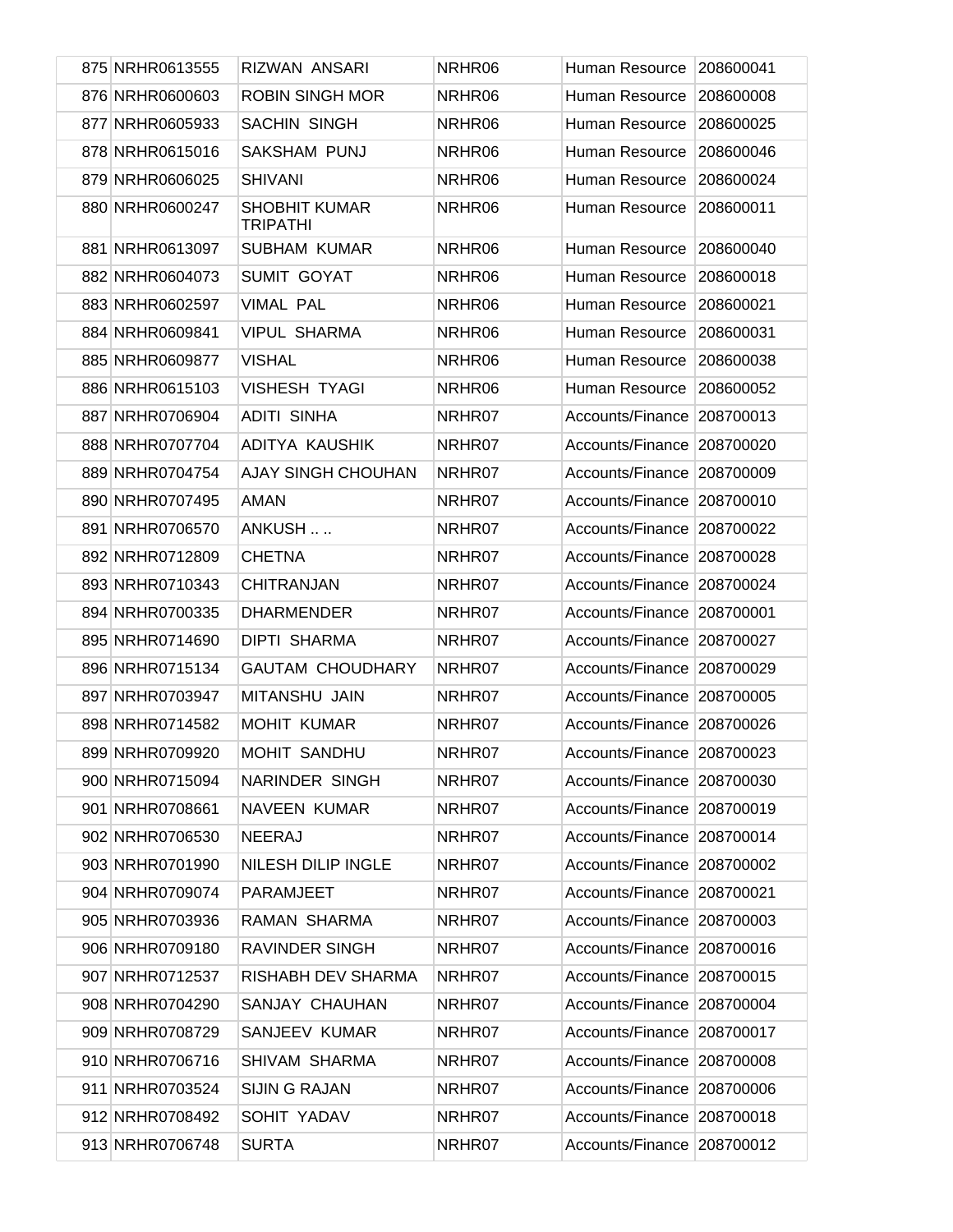| 914 NRHR0711221 | <b>TANNU</b>                     | NRHR07 | Accounts/Finance       | 208700025 |
|-----------------|----------------------------------|--------|------------------------|-----------|
| 915 NRHR0706082 | VARSHA SHARMA                    | NRHR07 | Accounts/Finance       | 208700011 |
| 916 NRHR0706917 | <b>VARUN SONI</b>                | NRHR07 | Accounts/Finance       | 208700007 |
| 917 NRHR0907181 | AADIRAM PAL                      | NRHR09 | Data Entry<br>Operator | 208900139 |
| 918 NRHR0903424 | AAFTAB AALAM                     | NRHR09 | Data Entry<br>Operator | 208900097 |
| 919 NRHR0901333 | <b>ABHISHEK</b>                  | NRHR09 | Data Entry<br>Operator | 208900046 |
| 920 NRHR0905446 | <b>ABHISHEK</b>                  | NRHR09 | Data Entry<br>Operator | 208900127 |
| 921 NRHR0904685 | <b>ABHISHEK</b>                  | NRHR09 | Data Entry<br>Operator | 208900100 |
| 922 NRHR0911141 | <b>ABHISHEK DAHIYA</b>           | NRHR09 | Data Entry<br>Operator | 208900179 |
| 923 NRHR0906191 | <b>ABHISHEK SHARMA</b>           | NRHR09 | Data Entry<br>Operator | 208900138 |
| 924 NRHR0900142 | ABHISHEK SAMDHYAN                | NRHR09 | Data Entry<br>Operator | 208900001 |
| 925 NRHR0908466 | <b>ADARSH</b>                    | NRHR09 | Data Entry<br>Operator | 208900199 |
| 926 NRHR0908441 | <b>ADITI</b>                     | NRHR09 | Data Entry<br>Operator | 208900188 |
| 927 NRHR0902486 | ADITYA GAUTAM                    | NRHR09 | Data Entry<br>Operator | 208900059 |
| 928 NRHR0915593 | <b>AJAY</b>                      | NRHR09 | Data Entry<br>Operator | 208900282 |
| 929 NRHR0902413 | AJAY                             | NRHR09 | Data Entry<br>Operator | 208900051 |
| 930 NRHR0908654 | AJAY CHOUHAN                     | NRHR09 | Data Entry<br>Operator | 208900195 |
| 931 NRHR0906802 | <b>AKANSH</b>                    | NRHR09 | Data Entry<br>Operator | 208900134 |
| 932 NRHR0912185 | AKSHAY KUMAR                     | NRHR09 | Data Entry<br>Operator | 208900167 |
| 933 NRHR0904069 | <b>AKSHAY VITTHAL</b><br>RAJMANE | NRHR09 | Data Entry<br>Operator | 208900080 |
| 934 NRHR0909681 | ALTAF ALI                        | NRHR09 | Data Entry<br>Operator | 208900194 |
| 935 NRHR0905012 | ALTAPH KHAN                      | NRHR09 | Data Entry<br>Operator | 208900065 |
| 936 NRHR0912705 | AMAN                             | NRHR09 | Data Entry<br>Operator | 208900259 |
| 937 NRHR0912976 | AMAN BHADOURIYA                  | NRHR09 | Data Entry<br>Operator | 208900258 |
| 938 NRHR0915213 | <b>AMAN KUMAR</b>                | NRHR09 | Data Entry<br>Operator | 208900275 |
| 939 NRHR0911083 | AMAN PREET KAUR                  | NRHR09 | Data Entry<br>Operator | 208900153 |
| 940 NRHR0901760 | AMIT CHAUHAN                     | NRHR09 | Data Entry<br>Operator | 208900041 |
| 941 NRHR0901416 | <b>AMIT KUMAR</b>                | NRHR09 | Data Entry<br>Operator | 208900028 |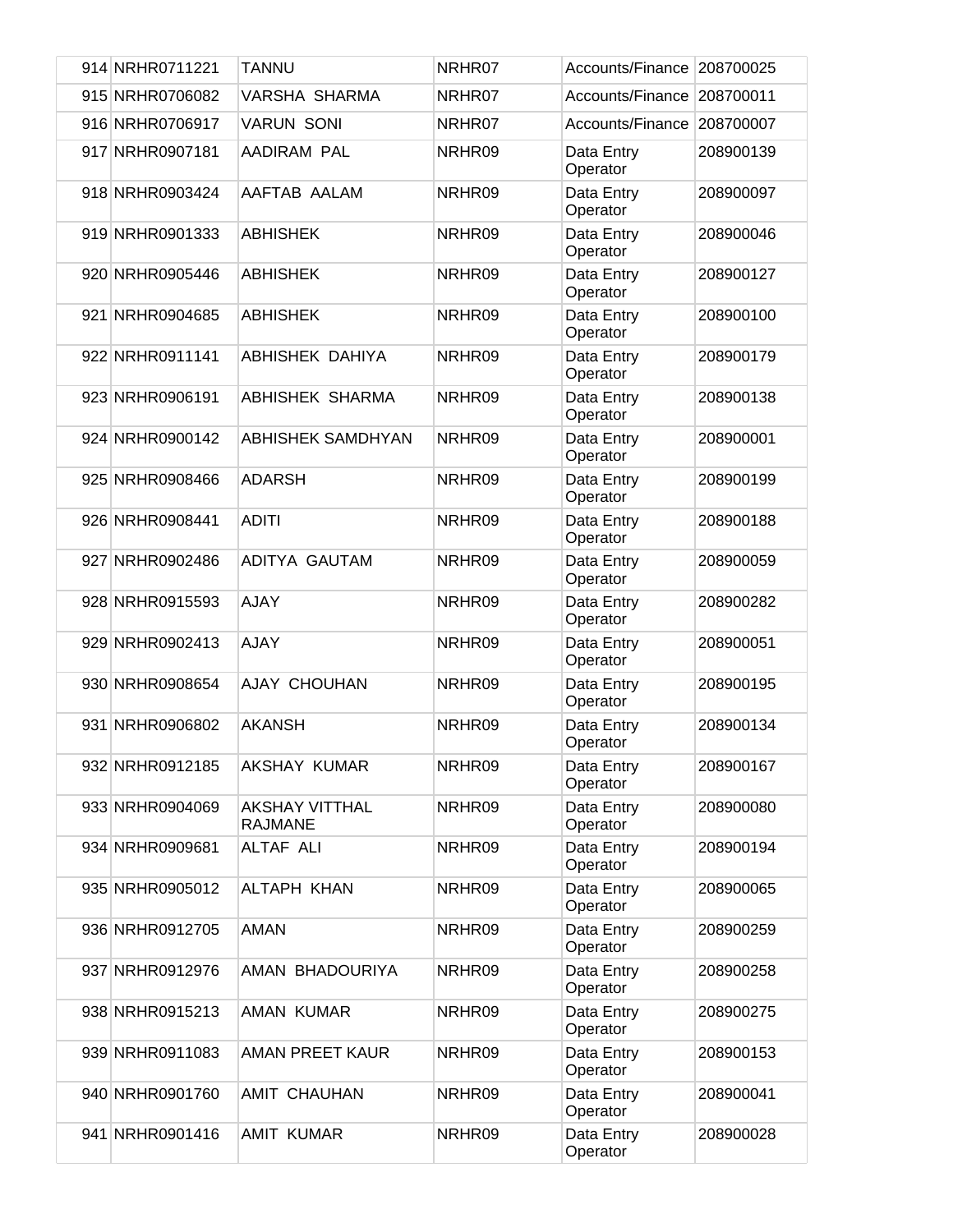| 942 NRHR0909241 | <b>AMIT SHUKLA</b>   | NRHR09 | Data Entry<br>Operator | 208900177 |
|-----------------|----------------------|--------|------------------------|-----------|
| 943 NRHR0903132 | AMMAR SIDDIQUI       | NRHR09 | Data Entry<br>Operator | 208900067 |
| 944 NRHR0903564 | <b>ANIKET</b>        | NRHR09 | Data Entry<br>Operator | 208900085 |
| 945 NRHR0909302 | ANIKET JHAKHRA       | NRHR09 | Data Entry<br>Operator | 208900211 |
| 946 NRHR0900024 | <b>ANIL KUMAR</b>    | NRHR09 | Data Entry<br>Operator | 208900014 |
| 947 NRHR0903479 | <b>ANITA DEVI</b>    | NRHR09 | Data Entry<br>Operator | 208900089 |
| 948 NRHR0902829 | <b>ANJALI</b>        | NRHR09 | Data Entry<br>Operator | 208900035 |
| 949 NRHR0909339 | <b>ANJEET</b>        | NRHR09 | Data Entry<br>Operator | 208900192 |
| 950 NRHR0906513 | <b>ANKIT</b>         | NRHR09 | Data Entry<br>Operator | 208900113 |
| 951 NRHR0906311 | <b>ANKIT</b>         | NRHR09 | Data Entry<br>Operator | 208900115 |
| 952 NRHR0902629 | <b>ANKIT</b>         | NRHR09 | Data Entry<br>Operator | 208900063 |
| 953 NRHR0901626 | <b>ANKIT DUBEY</b>   | NRHR09 | Data Entry<br>Operator | 208900023 |
| 954 NRHR0902712 | <b>ANKIT KUMAR</b>   | NRHR09 | Data Entry<br>Operator | 208900285 |
| 955 NRHR0900259 | ANUJ KUMAR           | NRHR09 | Data Entry<br>Operator | 208900015 |
| 956 NRHR0900351 | ANUJ KUMAR           | NRHR09 | Data Entry<br>Operator | 208900008 |
| 957 NRHR0911367 | ANUJ OAD             | NRHR09 | Data Entry<br>Operator | 208900159 |
| 958 NRHR0902785 | ANURAG DARPAN        | NRHR09 | Data Entry<br>Operator | 208900064 |
| 959 NRHR0911506 | <b>ARJUN</b>         | NRHR09 | Data Entry<br>Operator | 208900156 |
| 960 NRHR0909838 | ARMANUL HAQUE        | NRHR09 | Data Entry<br>Operator | 208900198 |
| 961 NRHR0915230 | <b>ARUN</b>          | NRHR09 | Data Entry<br>Operator | 208900288 |
| 962 NRHR0912092 | ARUN KUMAR           | NRHR09 | Data Entry<br>Operator | 208900175 |
| 963 NRHR0915193 | ARYAN KUMAR          | NRHR09 | Data Entry<br>Operator | 208900273 |
| 964 NRHR0900007 | <b>ASHEESH KUMAR</b> | NRHR09 | Data Entry<br>Operator | 208900013 |
| 965 NRHR0903701 | <b>ASHISH</b>        | NRHR09 | Data Entry<br>Operator | 208900086 |
| 966 NRHR0912739 | <b>ASHISH</b>        | NRHR09 | Data Entry<br>Operator | 208900266 |
| 967 NRHR0903172 | <b>ASHISH</b>        | NRHR09 | Data Entry<br>Operator | 208900069 |
| 968 NRHR0902422 | <b>ASHISH DHOBI</b>  | NRHR09 | Data Entry<br>Operator | 208900031 |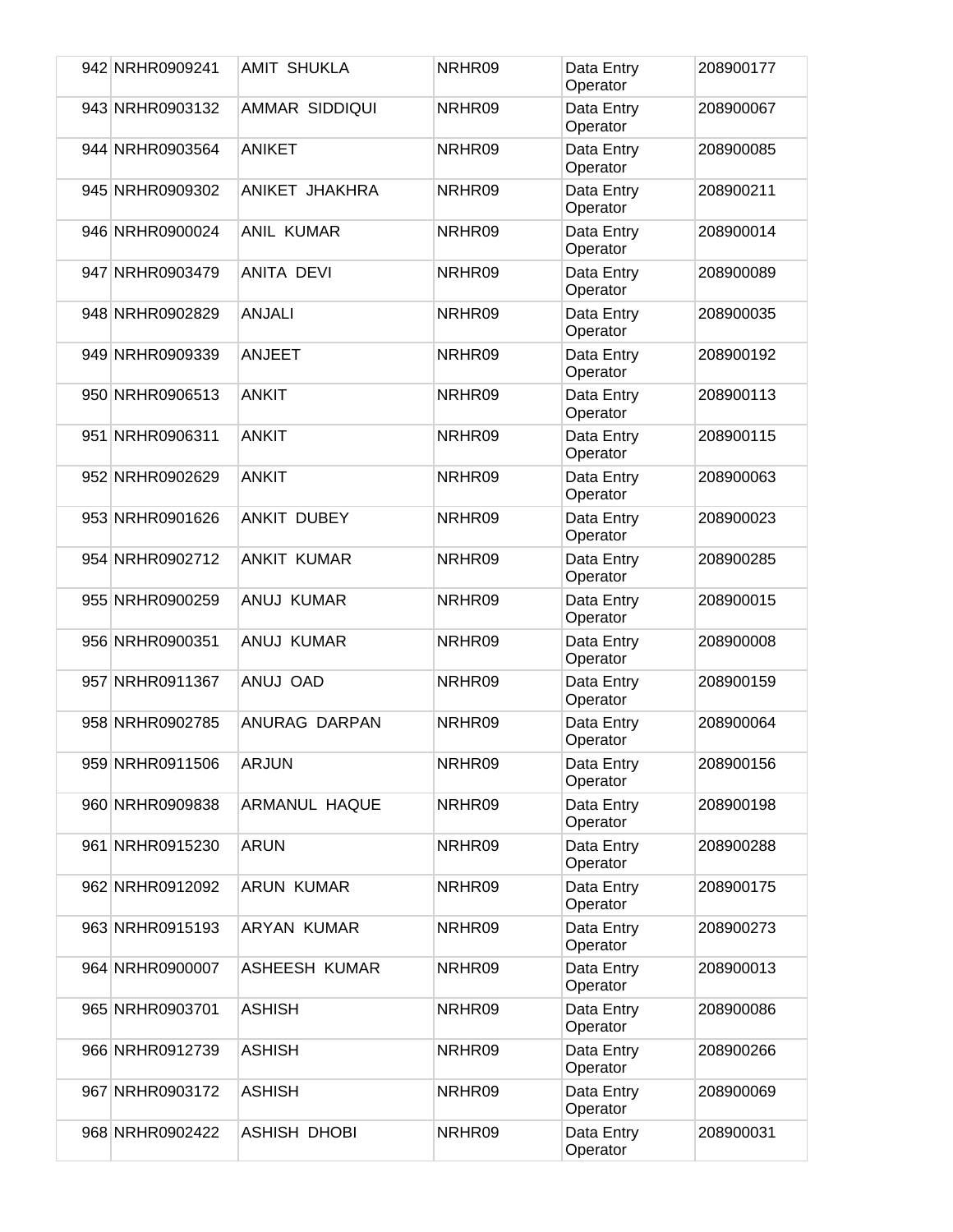| 969 NRHR0900283 | ASHISH KUMAR                                  | NRHR09 | Data Entry<br>Operator | 208900004 |
|-----------------|-----------------------------------------------|--------|------------------------|-----------|
| 970 NRHR0900912 | <b>ASHISH INDER SINGH</b>                     | NRHR09 | Data Entry<br>Operator | 208900016 |
| 971 NRHR0908047 | <b>ASHWANI</b>                                | NRHR09 | Data Entry<br>Operator | 208900204 |
| 972 NRHR0900644 | <b>ASHWANI</b>                                | NRHR09 | Data Entry<br>Operator | 208900018 |
| 973 NRHR0915650 | <b>ASHWANI KUMAR</b>                          | NRHR09 | Data Entry<br>Operator | 208900289 |
| 974 NRHR0907379 | <b>ASMITA MOTIMOHAN</b><br><b>KHANDEKAR</b>   | NRHR09 | Data Entry<br>Operator | 208900114 |
| 975 NRHR0905434 | <b>AVINASH</b>                                | NRHR09 | Data Entry<br>Operator | 208900121 |
| 976 NRHR0903946 | <b>AVINASH KUMAR</b>                          | NRHR09 | Data Entry<br>Operator | 208900074 |
| 977 NRHR0902768 | AYUSHI JENA                                   | NRHR09 | Data Entry<br>Operator | 208900103 |
| 978 NRHR0914612 | <b>BABU</b>                                   | NRHR09 | Data Entry<br>Operator | 208900241 |
| 979 NRHR0910694 | <b>BHUPENDER SHARMA</b>                       | NRHR09 | Data Entry<br>Operator | 208900158 |
| 980 NRHR0907425 | <b>BIJENDER</b>                               | NRHR09 | Data Entry<br>Operator | 208900147 |
| 981 NRHR0903808 | <b>CHANDER PARKASH</b>                        | NRHR09 | Data Entry<br>Operator | 208900062 |
| 982 NRHR0907436 | <b>CHETAN BANGER</b>                          | NRHR09 | Data Entry<br>Operator | 208900119 |
| 983 NRHR0909904 | <b>CHETAN SHARMA</b>                          | NRHR09 | Data Entry<br>Operator | 208900206 |
| 984 NRHR0902199 | <b>CHINTU SAH</b>                             | NRHR09 | Data Entry<br>Operator | 208900053 |
| 985 NRHR0902181 | <b>CHITWAN SHARMA</b>                         | NRHR09 | Data Entry<br>Operator | 208900034 |
| 986 NRHR0911060 | <b>CHRISTOPHER</b><br><b>CALLEGHAN GARVIN</b> | NRHR09 | Data Entry<br>Operator | 208900152 |
| 987 NRHR0912129 | <b>DAISY</b>                                  | NRHR09 | Data Entry<br>Operator | 208900150 |
| 988 NRHR0913280 | <b>DEEPAK</b>                                 | NRHR09 | Data Entry<br>Operator | 208900249 |
| 989 NRHR0907505 | <b>DEEPAK CHAUHAN</b>                         | NRHR09 | Data Entry<br>Operator | 208900137 |
| 990 NRHR0909756 | DEEPAK FULWARIYA                              | NRHR09 | Data Entry<br>Operator | 208900163 |
| 991 NRHR0913326 | DEEPAK HUTTHY                                 | NRHR09 | Data Entry<br>Operator | 208900233 |
| 992 NRHR0910883 | DEEPAK KUMAR SONI                             | NRHR09 | Data Entry<br>Operator | 208900182 |
| 993 NRHR0911688 | <b>DEEPANSHU</b>                              | NRHR09 | Data Entry<br>Operator | 208900216 |
| 994 NRHR0909505 | DIVYA SALUJA                                  | NRHR09 | Data Entry<br>Operator | 208900197 |
| 995 NRHR0909141 | DIVYANSH YADAV                                | NRHR09 | Data Entry<br>Operator | 208900184 |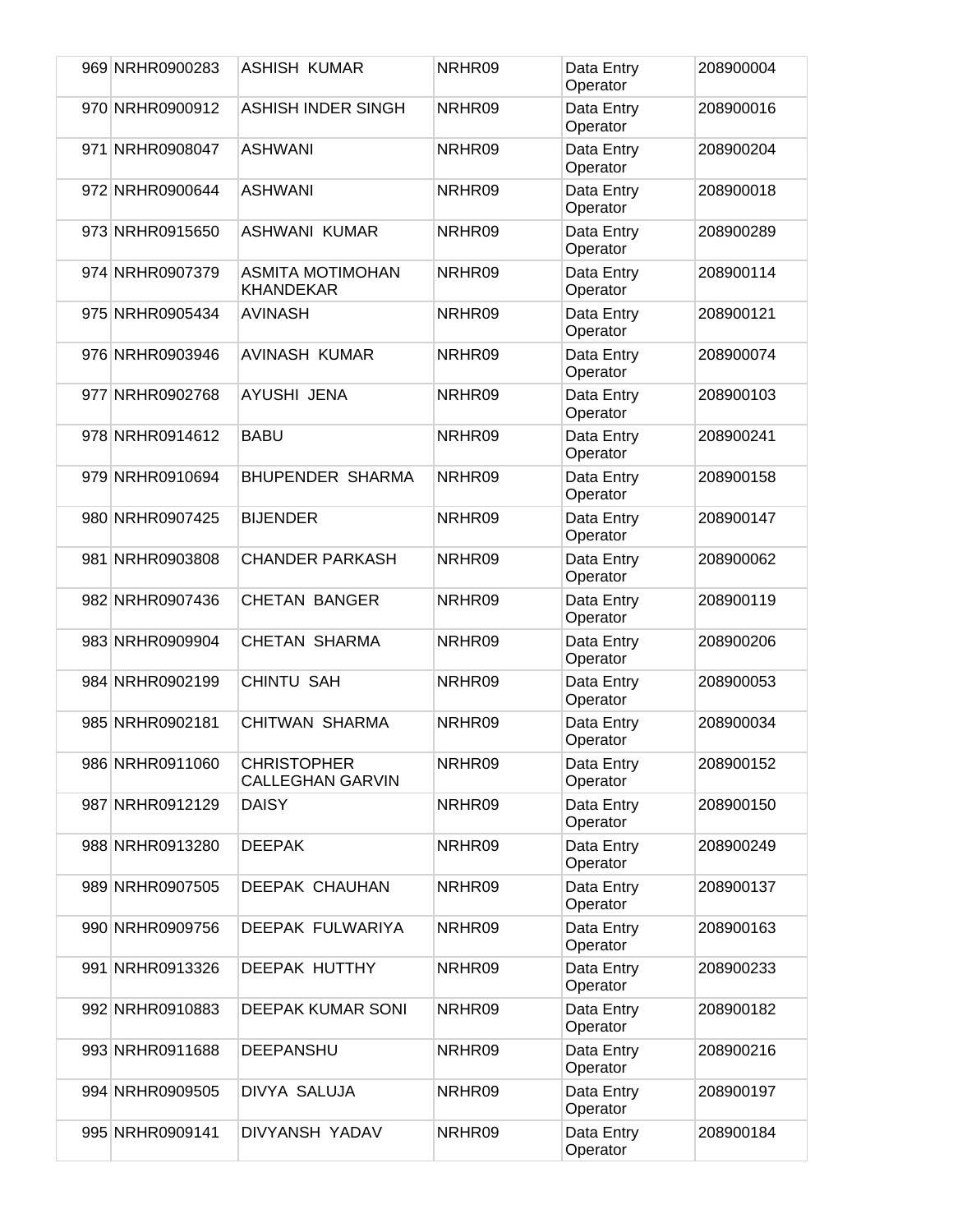| 996 NRHR0910873  | <b>GOPAL ANZI</b>       | NRHR09 | Data Entry<br>Operator | 208900173 |
|------------------|-------------------------|--------|------------------------|-----------|
| 997 NRHR0912631  | <b>GOURAV KUMAR</b>     | NRHR09 | Data Entry<br>Operator | 208900245 |
| 998 NRHR0915513  | <b>GULSHAN</b>          | NRHR09 | Data Entry<br>Operator | 208900281 |
| 999 NRHR0900406  | <b>GUNJA</b>            | NRHR09 | Data Entry<br>Operator | 208900276 |
| 1000 NRHR0913835 | <b>GURLEEN SINGH</b>    | NRHR09 | Data Entry<br>Operator | 208900274 |
| 1001 NRHR0911748 | <b>GURPREET SINGH</b>   | NRHR09 | Data Entry<br>Operator | 208900215 |
| 1002 NRHR0910406 | <b>HASANPREET SINGH</b> | NRHR09 | Data Entry<br>Operator | 208900219 |
| 1003 NRHR0913066 | <b>HIMANSHI</b>         | NRHR09 | Data Entry<br>Operator | 208900229 |
| 1004 NRHR0913377 | <b>HIMANSHU DIWAKAR</b> | NRHR09 | Data Entry<br>Operator | 208900232 |
| 1005 NRHR0907840 | HIMANSHU MANDAL         | NRHR09 | Data Entry<br>Operator | 208900181 |
| 1006 NRHR0915130 | HIMANSHU MAURYA         | NRHR09 | Data Entry<br>Operator | 208900270 |
| 1007 NRHR0907223 | <b>HIMANSHU TYAGI</b>   | NRHR09 | Data Entry<br>Operator | 208900133 |
| 1008 NRHR0904609 | <b>HITESH KUMAR</b>     | NRHR09 | Data Entry<br>Operator | 208900102 |
| 1009 NRHR0909515 | <b>HITESH KUMAR</b>     | NRHR09 | Data Entry<br>Operator | 208900202 |
| 1010 NRHR0905789 | <b>JAGDEV KUMAR</b>     | NRHR09 | Data Entry<br>Operator | 208900120 |
| 1011 NRHR0912789 | JAGTAR SINGH            | NRHR09 | Data Entry<br>Operator | 208900251 |
| 1012 NRHR0905578 | <b>JAHANVI SINGH</b>    | NRHR09 | Data Entry<br>Operator | 208900131 |
| 1013 NRHR0914814 | <b>JANKIT PUNIA</b>     | NRHR09 | Data Entry<br>Operator | 208900231 |
| 1014 NRHR0901321 | <b>JASWANT CHAUHAN</b>  | NRHR09 | Data Entry<br>Operator | 208900045 |
| 1015 NRHR0913884 | <b>JATIN</b>            | NRHR09 | Data Entry<br>Operator | 208900268 |
| 1016 NRHR0914530 | <b>JATIN KHORWAL</b>    | NRHR09 | Data Entry<br>Operator | 208900237 |
| 1017 NRHR0902736 | <b>JAY KAUSHAL</b>      | NRHR09 | Data Entry<br>Operator | 208900092 |
| 1018 NRHR0914397 | <b>JYOTI</b>            | NRHR09 | Data Entry<br>Operator | 208900234 |
| 1019 NRHR0903445 | KAJAL RANI              | NRHR09 | Data Entry<br>Operator | 208900088 |
| 1020 NRHR0913567 | <b>KANHAIYA</b>         | NRHR09 | Data Entry<br>Operator | 208900244 |
| 1021 NRHR0909698 | <b>KARAMJEET SINGH</b>  | NRHR09 | Data Entry<br>Operator | 208900154 |
| 1022 NRHR0900418 | <b>KARANDEEP SINGH</b>  | NRHR09 | Data Entry<br>Operator | 208900038 |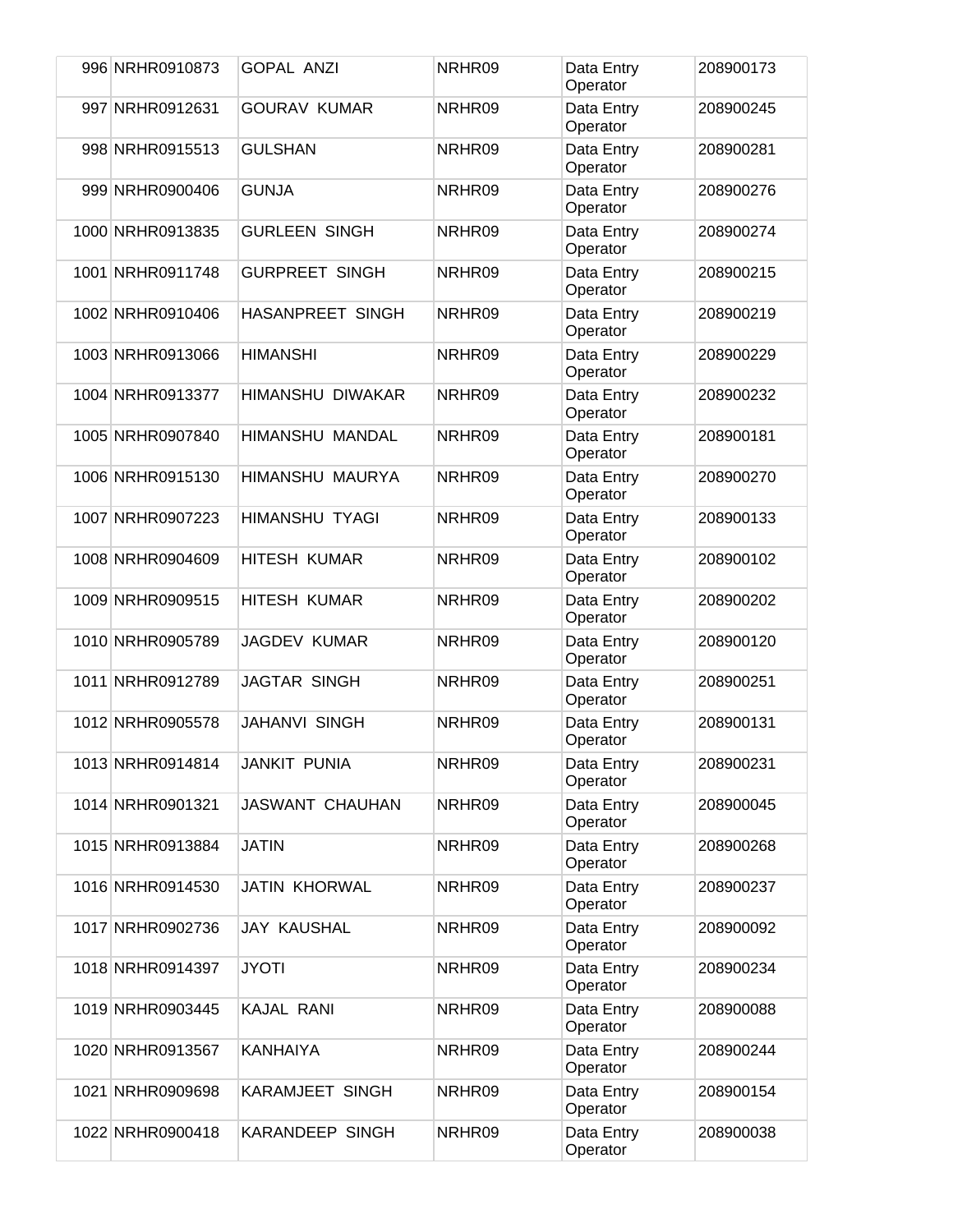| 1023 NRHR0908841 | KASHIF ALI                            | NRHR09 | Data Entry<br>Operator | 208900207 |
|------------------|---------------------------------------|--------|------------------------|-----------|
| 1024 NRHR0911744 | KASHISH SINGHANIA                     | NRHR09 | Data Entry<br>Operator | 208900164 |
| 1025 NRHR0904501 | KAUSHAL KUMAR                         | NRHR09 | Data Entry<br>Operator | 208900087 |
| 1026 NRHR0900645 | KHUSHBOO SAHU                         | NRHR09 | Data Entry<br>Operator | 208900049 |
| 1027 NRHR0910012 | KISHOR KUMAR                          | NRHR09 | Data Entry<br>Operator | 208900201 |
| 1028 NRHR0908468 | <b>KM DEEPTI</b>                      | NRHR09 | Data Entry<br>Operator | 208900200 |
| 1029 NRHR0907143 | <b>KRIPA SHANKAR</b><br>KANNAUJIYA    | NRHR09 | Data Entry<br>Operator | 208900116 |
| 1030 NRHR0906648 | KRISHNA RAV                           | NRHR09 | Data Entry<br>Operator | 208900112 |
| 1031 NRHR0910416 | KULDEEP KAUR                          | NRHR09 | Data Entry<br>Operator | 208900190 |
| 1032 NRHR0900731 | KULDEEP SINGH                         | NRHR09 | Data Entry<br>Operator | 208900033 |
| 1033 NRHR0904884 | <b>KULWINDER SINGH</b>                | NRHR09 | Data Entry<br>Operator | 208900076 |
| 1034 NRHR0906643 | <b>KUSH KUMAR VATS</b>                | NRHR09 | Data Entry<br>Operator | 208900111 |
| 1035 NRHR0902520 | LAKHAN                                | NRHR09 | Data Entry<br>Operator | 208900060 |
| 1036 NRHR0912946 | <b>LAKSHITA DEEP SINGH</b>            | NRHR09 | Data Entry<br>Operator | 208900236 |
| 1037 NRHR0903763 | LOKESH JUREL                          | NRHR09 | Data Entry<br>Operator | 208900101 |
| 1038 NRHR0909680 | <b>LOVEPREET SINGH</b>                | NRHR09 | Data Entry<br>Operator | 208900193 |
| 1039 NRHR0906306 | <b>MAMTA</b>                          | NRHR09 | Data Entry<br>Operator | 208900110 |
| 1040 NRHR0906953 | <b>MANGAL</b>                         | NRHR09 | Data Entry<br>Operator | 208900118 |
| 1041 NRHR0913009 | <b>MANISH</b>                         | NRHR09 | Data Entry<br>Operator | 208900247 |
| 1042 NRHR0911337 | <b>MANISH</b>                         | NRHR09 | Data Entry<br>Operator | 208900227 |
| 1043 NRHR0901669 | <b>MANISH</b>                         | NRHR09 | Data Entry<br>Operator | 208900050 |
| 1044 NRHR0909525 | <b>MANISH SHARMA</b>                  | NRHR09 | Data Entry<br>Operator | 208900203 |
| 1045 NRHR0904581 | <b>MANISH KUMAR</b><br><b>MAHAWAR</b> | NRHR09 | Data Entry<br>Operator | 208900098 |
| 1046 NRHR0903092 | <b>MANISH KUMAR</b><br>MAURYA         | NRHR09 | Data Entry<br>Operator | 208900066 |
| 1047 NRHR0913036 | <b>MANISHA RANI</b>                   | NRHR09 | Data Entry<br>Operator | 208900261 |
| 1048 NRHR0908874 | <b>MANOJ KUMAR</b>                    | NRHR09 | Data Entry<br>Operator | 208900189 |
| 1049 NRHR0914525 | <b>MANPREET SINGH</b>                 | NRHR09 | Data Entry<br>Operator | 208900286 |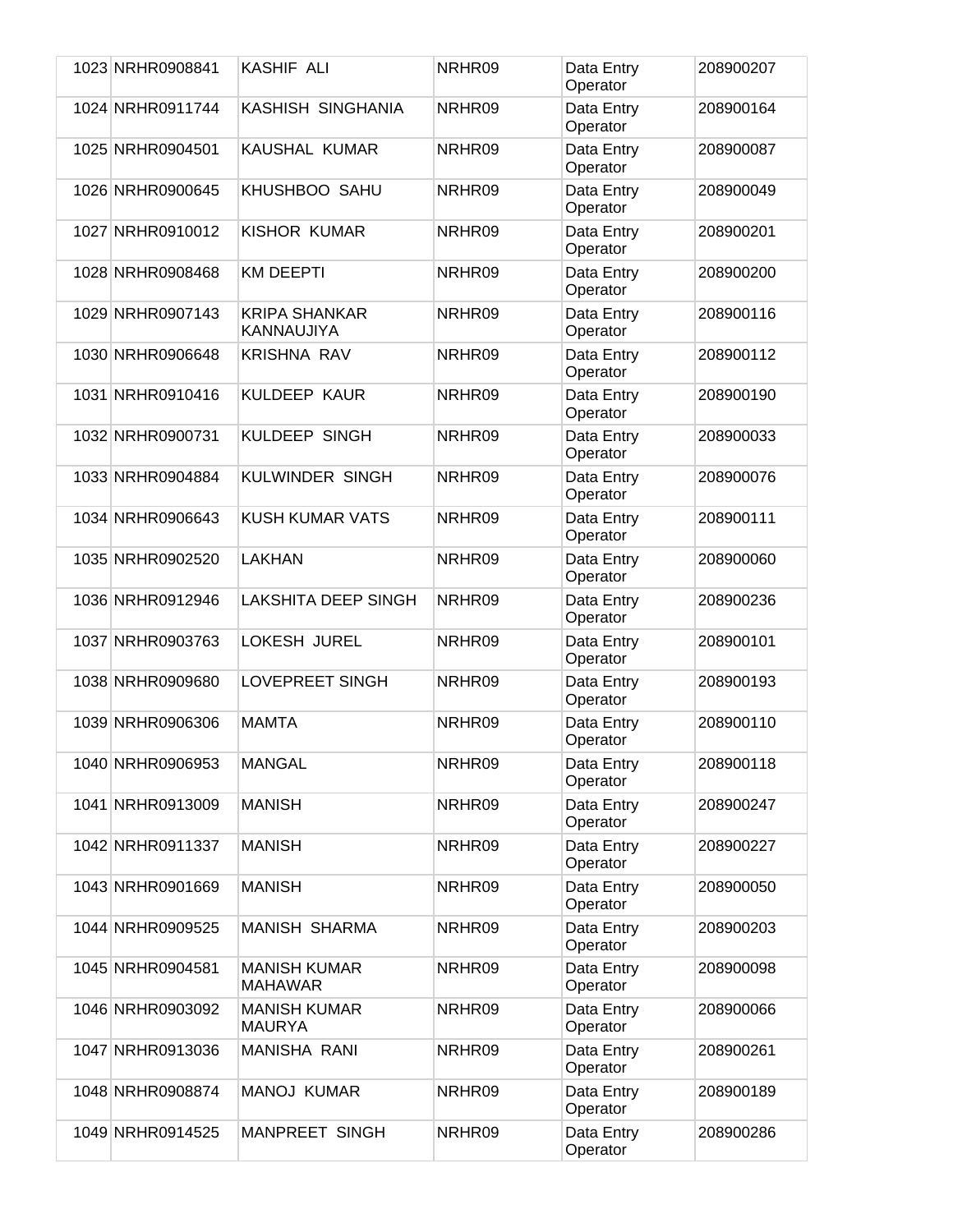| 1050 NRHR0907901 | <b>MANTHAN</b>            | NRHR09 | Data Entry<br>Operator | 208900183 |
|------------------|---------------------------|--------|------------------------|-----------|
| 1051 NRHR0914543 | <b>MASUM RANA MIAH</b>    | NRHR09 | Data Entry<br>Operator | 208900265 |
| 1052 NRHR0901330 | <b>MAUHAR SINGH</b>       | NRHR09 | Data Entry<br>Operator | 208900020 |
| 1053 NRHR0901123 | <b>MAYANK SAINI</b>       | NRHR09 | Data Entry<br>Operator | 208900024 |
| 1054 NRHR0900300 | <b>MEGHA</b>              | NRHR09 | Data Entry<br>Operator | 208900017 |
| 1055 NRHR0910690 | <b>MOHD SHOAIB</b>        | NRHR09 | Data Entry<br>Operator | 208900172 |
| 1056 NRHR0900372 | <b>MOHIT</b>              | NRHR09 | Data Entry<br>Operator | 208900036 |
| 1057 NRHR0914387 | <b>MOHIT SHARMA</b>       | NRHR09 | Data Entry<br>Operator | 208900252 |
| 1058 NRHR0903923 | <b>MONIKA</b>             | NRHR09 | Data Entry<br>Operator | 208900090 |
| 1059 NRHR0902868 | <b>MUKUL KUMAR</b>        | NRHR09 | Data Entry<br>Operator | 208900099 |
| 1060 NRHR0912943 | <b>MUNENDRA</b>           | NRHR09 | Data Entry<br>Operator | 208900256 |
| 1061 NRHR0910581 | NADEEM KHAN               | NRHR09 | Data Entry<br>Operator | 208900180 |
| 1062 NRHR0905834 | NATWAR SINGH              | NRHR09 | Data Entry<br>Operator | 208900129 |
| 1063 NRHR0904223 | <b>NAVEEN</b>             | NRHR09 | Data Entry<br>Operator | 208900068 |
| 1064 NRHR0901099 | <b>NAVEEN KUMAR</b>       | NRHR09 | Data Entry<br>Operator | 208900025 |
| 1065 NRHR0910455 | <b>NAVEEN KUMAR YADAV</b> | NRHR09 | Data Entry<br>Operator | 208900166 |
| 1066 NRHR0911475 | <b>NEERAJ</b>             | NRHR09 | Data Entry<br>Operator | 208900157 |
| 1067 NRHR0901065 | NILESH YADAV              | NRHR09 | Data Entry<br>Operator | 208900026 |
| 1068 NRHR0906159 | NIRAJ KUMAR               | NRHR09 | Data Entry<br>Operator | 208900130 |
| 1069 NRHR0907140 | <b>NISHA</b>              | NRHR09 | Data Entry<br>Operator | 208900146 |
| 1070 NRHR0914839 | NISHA MATHPAL             | NRHR09 | Data Entry<br>Operator | 208900248 |
| 1071 NRHR0905970 | <b>NITIN KUMAR</b>        | NRHR09 | Data Entry<br>Operator | 208900128 |
| 1072 NRHR0910819 | NITIN TYAGI               | NRHR09 | Data Entry<br>Operator | 208900176 |
| 1073 NRHR0911696 | OM SHIVA                  | NRHR09 | Data Entry<br>Operator | 208900214 |
| 1074 NRHR0900740 | <b>PANKAJ</b>             | NRHR09 | Data Entry<br>Operator | 208900055 |
| 1075 NRHR0900398 | PANKAJ KUMAR              | NRHR09 | Data Entry<br>Operator | 208900047 |
| 1076 NRHR0914391 | PARAS SINGHAL             | NRHR09 | Data Entry<br>Operator | 208900264 |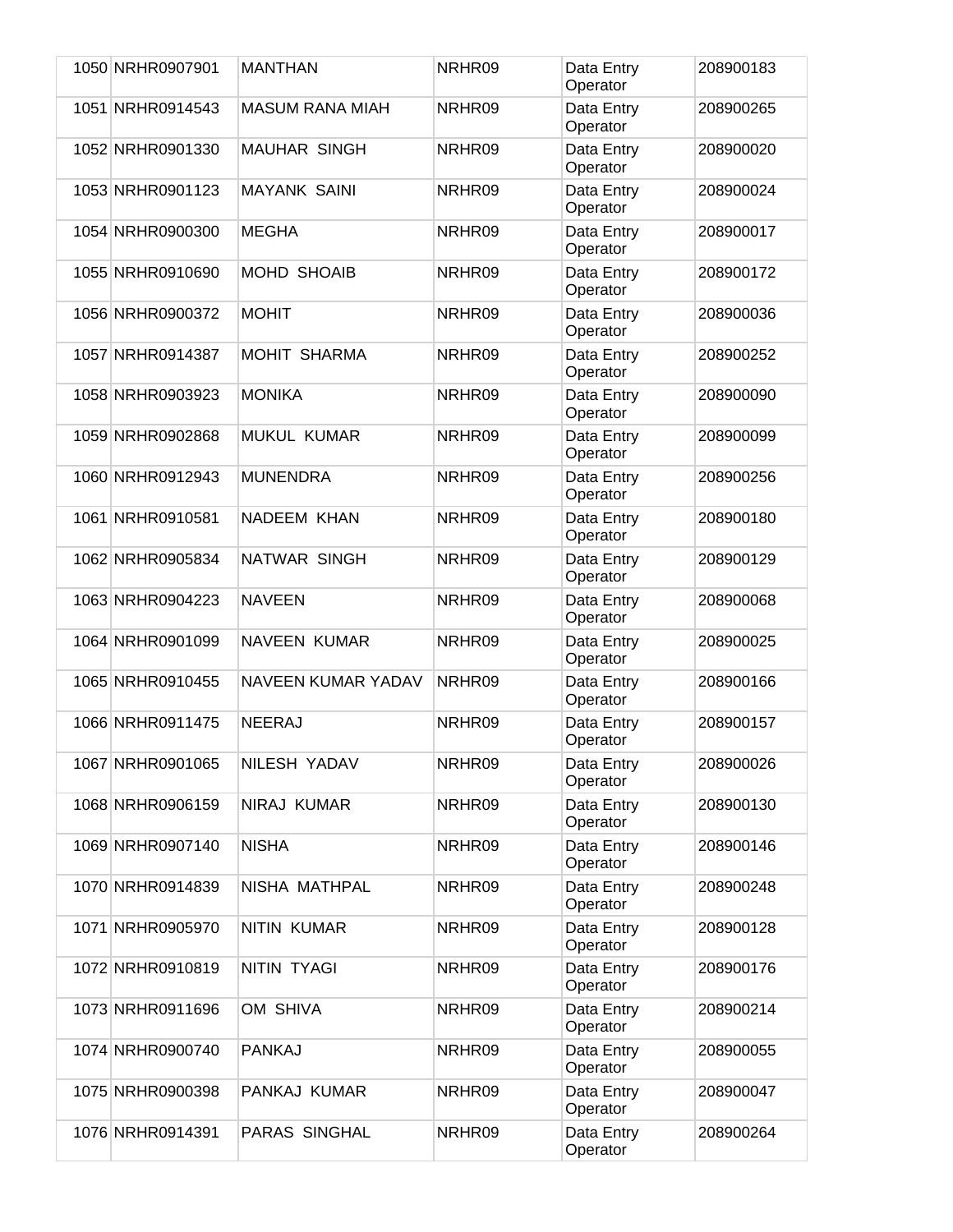| 1077 NRHR0904983 | <b>PARMINDER SINGH</b>               | NRHR09 | Data Entry<br>Operator | 208900106 |
|------------------|--------------------------------------|--------|------------------------|-----------|
| 1078 NRHR0911312 | <b>PAWAN KUMAR RAI</b>               | NRHR09 | Data Entry<br>Operator | 208900225 |
| 1079 NRHR0901726 | <b>POOJA</b>                         | NRHR09 | Data Entry<br>Operator | 208900005 |
| 1080 NRHR0902094 | <b>PRADEEP KUMAR</b><br><b>VERMA</b> | NRHR09 | Data Entry<br>Operator | 208900011 |
| 1081 NRHR0912533 | <b>PRAGATI</b>                       | NRHR09 | Data Entry<br>Operator | 208900161 |
| 1082 NRHR0906123 | PRASHANT BOKADIA                     | NRHR09 | Data Entry<br>Operator | 208900135 |
| 1083 NRHR0910568 | PRIYANK MITTAL                       | NRHR09 | Data Entry<br>Operator | 208900187 |
| 1084 NRHR0902866 | PRIYANKA DEVI                        | NRHR09 | Data Entry<br>Operator | 208900091 |
| 1085 NRHR0905320 | PRIYANSHU KUMAR                      | NRHR09 | Data Entry<br>Operator | 208900144 |
| 1086 NRHR0915170 | PROTAP SIJALI                        | NRHR09 | Data Entry<br>Operator | 208900271 |
| 1087 NRHR0903655 | PUNEET ARORA                         | NRHR09 | Data Entry<br>Operator | 208900072 |
| 1088 NRHR0902737 | PUNEET KHANNA                        | NRHR09 | Data Entry<br>Operator | 208900093 |
| 1089 NRHR0913482 | RAGHAV SHARMA                        | NRHR09 | Data Entry<br>Operator | 208900267 |
| 1090 NRHR0915217 | <b>RAHUL</b>                         | NRHR09 | Data Entry<br>Operator | 208900279 |
| 1091 NRHR0901847 | <b>RAHUL</b>                         | NRHR09 | Data Entry<br>Operator | 208900042 |
| 1092 NRHR0912331 | RAHUL BANTHOTRA                      | NRHR09 | Data Entry<br>Operator | 208900155 |
| 1093 NRHR0908568 | RAHUL KUMAR                          | NRHR09 | Data Entry<br>Operator | 208900169 |
| 1094 NRHR0904120 | RAHUL YADAV                          | NRHR09 | Data Entry<br>Operator | 208900077 |
| 1095 NRHR0906448 | RAJAT KUMAR                          | NRHR09 | Data Entry<br>Operator | 208900122 |
| 1096 NRHR0900155 | RAJEEV KUMAR VERMA                   | NRHR09 | Data Entry<br>Operator | 208900030 |
| 1097 NRHR0912471 | RAJENDRA KUMAR                       | NRHR09 | Data Entry<br>Operator | 208900223 |
| 1098 NRHR0908452 | RAJU KUMAR                           | NRHR09 | Data Entry<br>Operator | 208900151 |
| 1099 NRHR0900518 | <b>RAKESH KUMAR</b><br>SHARMA        | NRHR09 | Data Entry<br>Operator | 208900048 |
| 1100 NRHR0900775 | <b>RAMAN KUMAR</b>                   | NRHR09 | Data Entry<br>Operator | 208900058 |
| 1101 NRHR0910531 | RAMESH KUMAR                         | NRHR09 | Data Entry<br>Operator | 208900185 |
| 1102 NRHR0904740 | <b>RANJEET</b>                       | NRHR09 | Data Entry<br>Operator | 208900108 |
| 1103 NRHR0913104 | RAVI                                 | NRHR09 | Data Entry<br>Operator | 208900228 |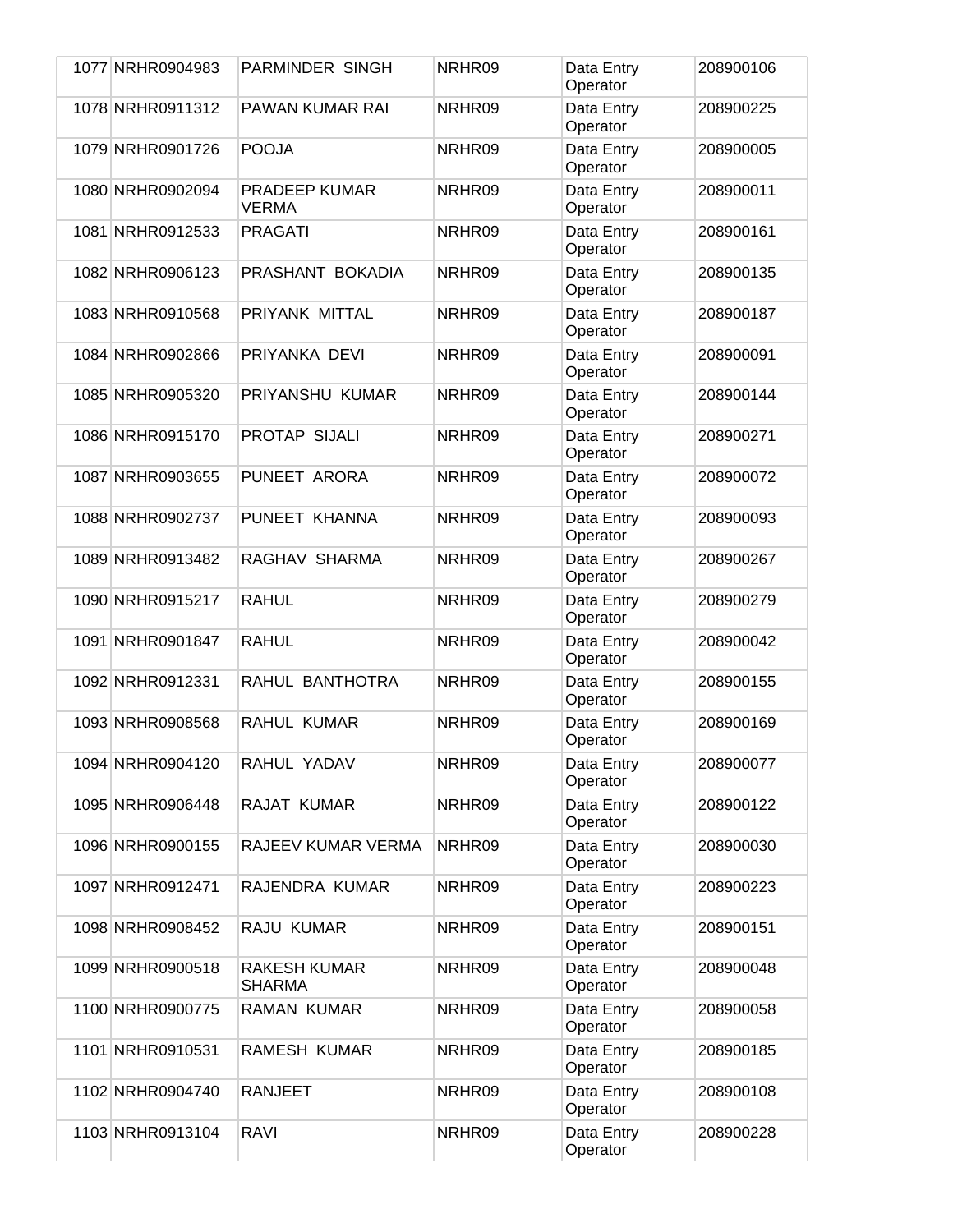| 1104 NRHR0902714 | RAVI KANT               | NRHR09 | Data Entry<br>Operator | 208900075 |
|------------------|-------------------------|--------|------------------------|-----------|
| 1105 NRHR0900030 | RAVI KUMAR              | NRHR09 | Data Entry<br>Operator | 208900027 |
| 1106 NRHR0913263 | RAVI PAL                | NRHR09 | Data Entry<br>Operator | 208900255 |
| 1107 NRHR0912504 | <b>REETI</b>            | NRHR09 | Data Entry<br>Operator | 208900160 |
| 1108 NRHR0904844 | <b>REMANT</b>           | NRHR09 | Data Entry<br>Operator | 208900104 |
| 1109 NRHR0908396 | RINKY KUMARI            | NRHR09 | Data Entry<br>Operator | 208900208 |
| 1110 NRHR0900434 | RISHABH PANWAR          | NRHR09 | Data Entry<br>Operator | 208900039 |
| 1111 NRHR0901815 | <b>RISHI DUBEY</b>      | NRHR09 | Data Entry<br>Operator | 208900012 |
| 1112 NRHR0907683 | <b>RITESH PAL SINGH</b> | NRHR09 | Data Entry<br>Operator | 208900212 |
| 1113 NRHR0901348 | <b>RITIK SINGHAL</b>    | NRHR09 | Data Entry<br>Operator | 208900056 |
| 1114 NRHR0901185 | <b>RITIK SINGHAL</b>    | NRHR09 | Data Entry<br>Operator | 208900037 |
| 1115 NRHR0902445 | RITU DEVI               | NRHR09 | Data Entry<br>Operator | 208900052 |
| 1116 NRHR0900170 | <b>ROHAN KUMAR</b>      | NRHR09 | Data Entry<br>Operator | 208900040 |
| 1117 NRHR0900805 | ROHAN VERMA             | NRHR09 | Data Entry<br>Operator | 208900019 |
| 1118 NRHR0903061 | ROHAN H DATWANI         | NRHR09 | Data Entry<br>Operator | 208900073 |
| 1119 NRHR0902064 | <b>ROHIN</b>            | NRHR09 | Data Entry<br>Operator | 208900010 |
| 1120 NRHR0904944 | <b>ROHIT</b>            | NRHR09 | Data Entry<br>Operator | 208900095 |
| 1121 NRHR0912225 | <b>ROHIT</b>            | NRHR09 | Data Entry<br>Operator | 208900148 |
| 1122 NRHR0901600 | SABIR KHAN              | NRHR09 | Data Entry<br>Operator | 208900007 |
| 1123 NRHR0914143 | <b>SACHIN</b>           | NRHR09 | Data Entry<br>Operator | 208900250 |
| 1124 NRHR0902163 | <b>SACHIN KUMAR</b>     | NRHR09 | Data Entry<br>Operator | 208900054 |
| 1125 NRHR0903807 | <b>SAGAR</b>            | NRHR09 | Data Entry<br>Operator | 208900278 |
| 1126 NRHR0911308 | SAGAR KIRAR             | NRHR09 | Data Entry<br>Operator | 208900224 |
| 1127 NRHR0902889 | SAGAR SINGH             | NRHR09 | Data Entry<br>Operator | 208900078 |
| 1128 NRHR0900729 | <b>SAHIL</b>            | NRHR09 | Data Entry<br>Operator | 208900032 |
| 1129 NRHR0908299 | <b>SAMEEN</b>           | NRHR09 | Data Entry<br>Operator | 208900210 |
| 1130 NRHR0912828 | SANDEEP KAUR            | NRHR09 | Data Entry<br>Operator | 208900246 |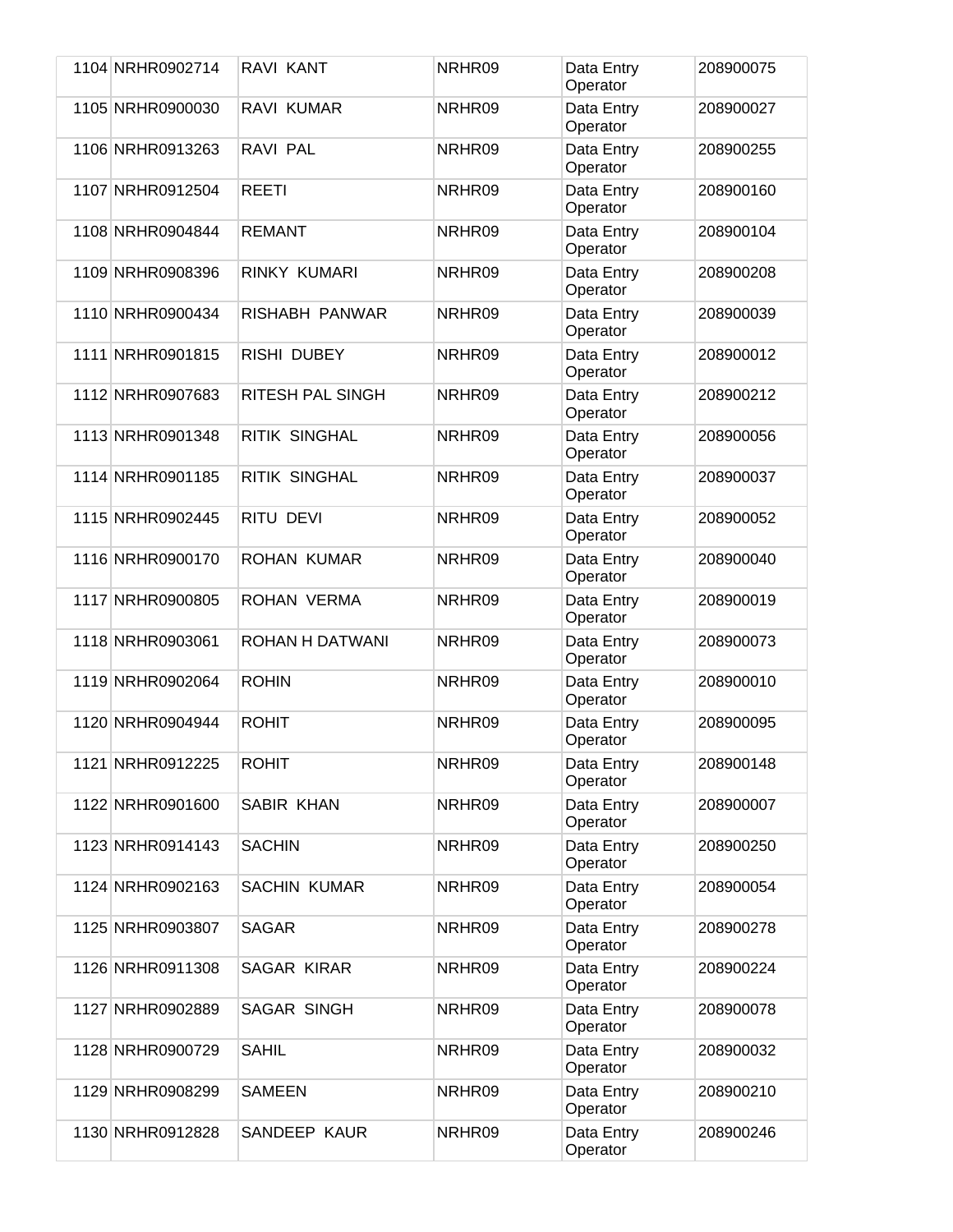| 1131 NRHR0915276 | SANDEEP KHATANA                                                           | NRHR09 | Data Entry<br>Operator | 208900283 |
|------------------|---------------------------------------------------------------------------|--------|------------------------|-----------|
| 1132 NRHR0903253 | <b>SANDEEP KUMAR</b>                                                      | NRHR09 | Data Entry<br>Operator | 208900079 |
| 1133 NRHR0900151 | SANDEEP KUMAR                                                             | NRHR09 | Data Entry<br>Operator | 208900002 |
| 1134 NRHR0913186 | SANDEEP SINGH                                                             | NRHR09 | Data Entry<br>Operator | 208900263 |
| 1135 NRHR0905388 | <b>SANJANA</b>                                                            | NRHR09 | Data Entry<br>Operator | 208900141 |
| 1136 NRHR0914904 | <b>SANJAY KUMAR</b>                                                       | NRHR09 | Data Entry<br>Operator | 208900260 |
| 1137 NRHR0901532 | SANKET PRADEEP<br><b>WASNIK</b>                                           | NRHR09 | Data Entry<br>Operator | 208900057 |
| 1138 NRHR0908175 | SARTHAK DIXIT                                                             | NRHR09 | Data Entry<br>Operator | 208900170 |
| 1139 NRHR0914539 | <b>SAURABH SINGH</b>                                                      | NRHR09 | Data Entry<br>Operator | 208900238 |
| 1140 NRHR0902067 | <b>SHAIKH SAMIR</b><br><b>RASHIDSAB</b>                                   | NRHR09 | Data Entry<br>Operator | 208900029 |
| 1141 NRHR0910208 | SHAILESH YADAV                                                            | NRHR09 | Data Entry<br>Operator | 208900213 |
| 1142 NRHR0907099 | <b>SHANI KUMAR</b>                                                        | NRHR09 | Data Entry<br>Operator | 208900117 |
| 1143 NRHR0914129 | <b>SHANI PRASAD TIWARI</b>                                                | NRHR09 | Data Entry<br>Operator | 208900253 |
| 1144 NRHR0906136 | <b>SHARAD KUMAR</b>                                                       | NRHR09 | Data Entry<br>Operator | 208900140 |
| 1145 NRHR0902924 | SHARUTI AGGARWAL                                                          | NRHR09 | Data Entry<br>Operator | 208900107 |
| 1146 NRHR0912319 | SHASHANK GUPTA                                                            | NRHR09 | Data Entry<br>Operator | 208900162 |
| 1147 NRHR0901879 | <b>SHASHANK KUMAR</b>                                                     | NRHR09 | Data Entry<br>Operator | 208900043 |
| 1148 NRHR0903864 | SHASHI KUMAR                                                              | NRHR09 | Data Entry<br>Operator | 208900082 |
| 1149 NRHR0910577 | <b>SHASHWAT</b>                                                           | NRHR09 | Data Entry<br>Operator | 208900218 |
| 1150 NRHR0915150 | SHISHPAL GADHWAL                                                          | NRHR09 | Data Entry<br>Operator | 208900280 |
| 1151 NRHR0903603 | SHIVA BALIYAN                                                             | NRHR09 | Data Entry<br>Operator | 208900071 |
| 1152 NRHR0914446 | <b>SHIVAM</b>                                                             | NRHR09 | Data Entry<br>Operator | 208900235 |
| 1153 NRHR0912291 | <b>SHIVAM KUMAR</b>                                                       | NRHR09 | Data Entry<br>Operator | 208900220 |
| 1154 NRHR0900890 | SHIVANI DIXIT                                                             | NRHR09 | Data Entry<br>Operator | 208900022 |
| 1155 NRHR0909694 | SHIVARAJ YALLAPPA<br><b>JAGALIYAVAR</b><br>YALLAPPA<br><b>JAGALIYAVAR</b> | NRHR09 | Data Entry<br>Operator | 208900168 |
| 1156 NRHR0914291 | <b>SHRAVAN KUMAR</b>                                                      | NRHR09 | Data Entry<br>Operator | 208900269 |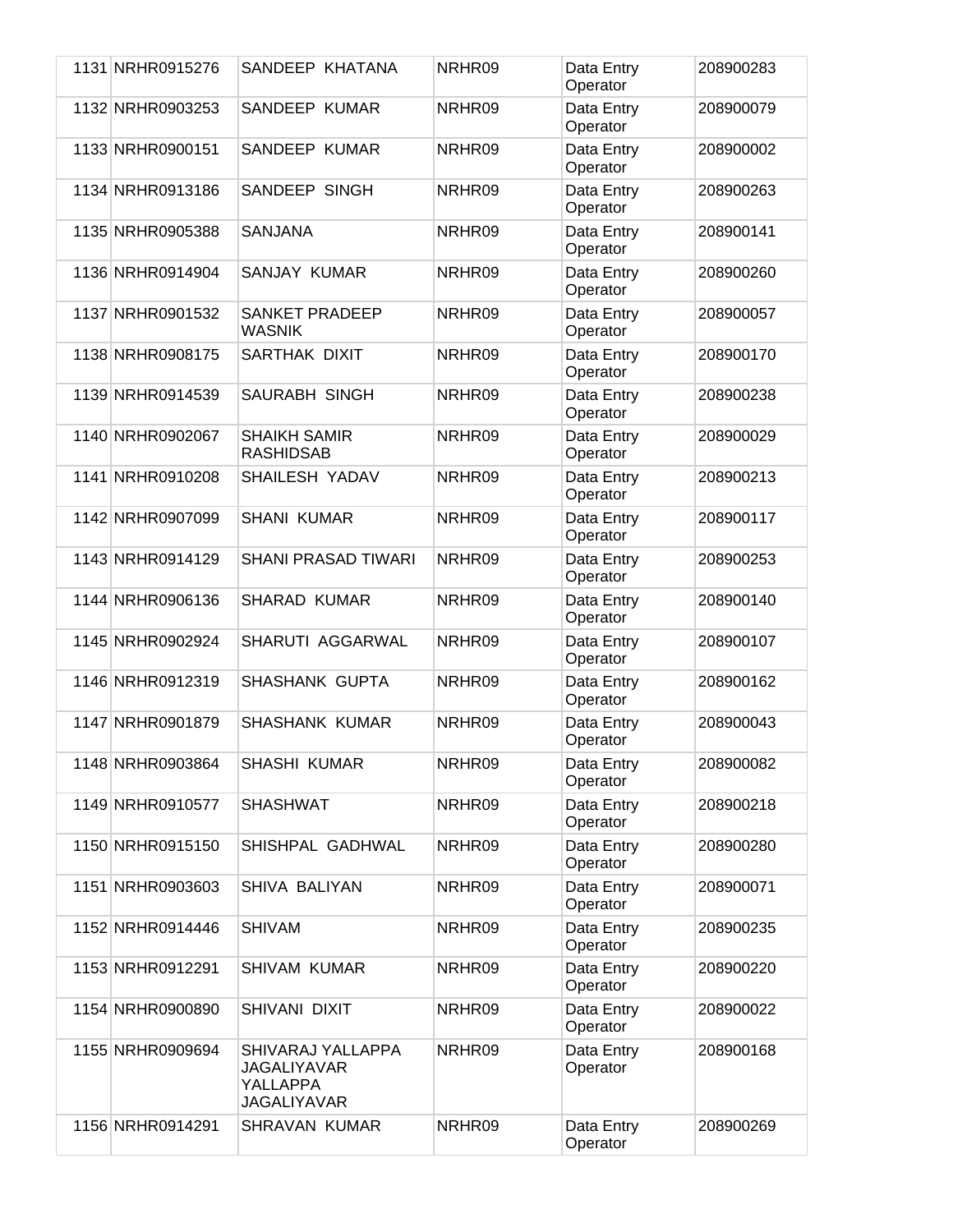| 1157 NRHR0915001 | <b>SHUBHAM</b>                         | NRHR09 | Data Entry<br>Operator | 208900287 |
|------------------|----------------------------------------|--------|------------------------|-----------|
| 1158 NRHR0902663 | <b>SHUBHAM KUMAR</b>                   | NRHR09 | Data Entry<br>Operator | 208900081 |
| 1159 NRHR0914536 | <b>SHUBHAM SARAN</b>                   | NRHR09 | Data Entry<br>Operator | 208900240 |
| 1160 NRHR0900230 | SIDDHARTH SHUKLA                       | NRHR09 | Data Entry<br>Operator | 208900003 |
| 1161 NRHR0904966 | <b>SIMRAN</b>                          | NRHR09 | Data Entry<br>Operator | 208900105 |
| 1162 NRHR0909552 | SNEHA TRIPATHI                         | NRHR09 | Data Entry<br>Operator | 208900196 |
| 1163 NRHR0900631 | <b>SONA SINGH</b>                      | NRHR09 | Data Entry<br>Operator | 208900021 |
| 1164 NRHR0913441 | SONU                                   | NRHR09 | Data Entry<br>Operator | 208900242 |
| 1165 NRHR0903249 | SOURABH RAJARAM<br><b>YESUGADE</b>     | NRHR09 | Data Entry<br>Operator | 208900094 |
| 1166 NRHR0903413 | <b>SUMIT KUMAR</b>                     | NRHR09 | Data Entry<br>Operator | 208900096 |
| 1167 NRHR0909693 | <b>SUMIT TANWAR</b>                    | NRHR09 | Data Entry<br>Operator | 208900205 |
| 1168 NRHR0905957 | <b>SUMIT DIGAMBER</b><br><b>ADHAV</b>  | NRHR09 | Data Entry<br>Operator | 208900123 |
| 1169 NRHR0902041 | <b>SUNIL KUMAR</b>                     | NRHR09 | Data Entry<br>Operator | 208900009 |
| 1170 NRHR0915528 | <b>SURAJ</b>                           | NRHR09 | Data Entry<br>Operator | 208900290 |
| 1171 NRHR0909284 | <b>SURAJ</b>                           | NRHR09 | Data Entry<br>Operator | 208900174 |
| 1172 NRHR0902708 | <b>SURAJ PAL</b>                       | NRHR09 | Data Entry<br>Operator | 208900084 |
| 1173 NRHR0909661 | <b>SURAJ RAGHOBA</b><br><b>SATPUTE</b> | NRHR09 | Data Entry<br>Operator | 208900171 |
| 1174 NRHR0906243 | <b>SURENDRA KUMAR</b><br><b>SAGAR</b>  | NRHR09 | Data Entry<br>Operator | 208900145 |
| 1175 NRHR0911575 | <b>SURESH KUMAR SAINI</b>              | NRHR09 | Data Entry<br>Operator | 208900191 |
| 1176 NRHR0907167 | <b>SUSHANT KUMAR SINGH NRHR09</b>      |        | Data Entry<br>Operator | 208900132 |
| 1177 NRHR0903890 | SUSHIL KASHYAP                         | NRHR09 | Data Entry<br>Operator | 208900083 |
| 1178 NRHR0903338 | <b>SWAPNIL RAMESH</b><br><b>BHAGAT</b> | NRHR09 | Data Entry<br>Operator | 208900109 |
| 1179 NRHR0905602 | <b>TARUN</b>                           | NRHR09 | Data Entry<br>Operator | 208900124 |
| 1180 NRHR0910489 | TRIDIP RAJBONGSHI                      | NRHR09 | Data Entry<br>Operator | 208900178 |
| 1181 NRHR0909855 | <b>TUSHAR SHUKLA</b>                   | NRHR09 | Data Entry<br>Operator | 208900284 |
| 1182 NRHR0905177 | <b>TYAGI AMAN NEERAJ</b>               | NRHR09 | Data Entry<br>Operator | 208900143 |
| 1183 NRHR0911698 | <b>VAISHNAV TRIPATI</b>                | NRHR09 | Data Entry<br>Operator | 208900217 |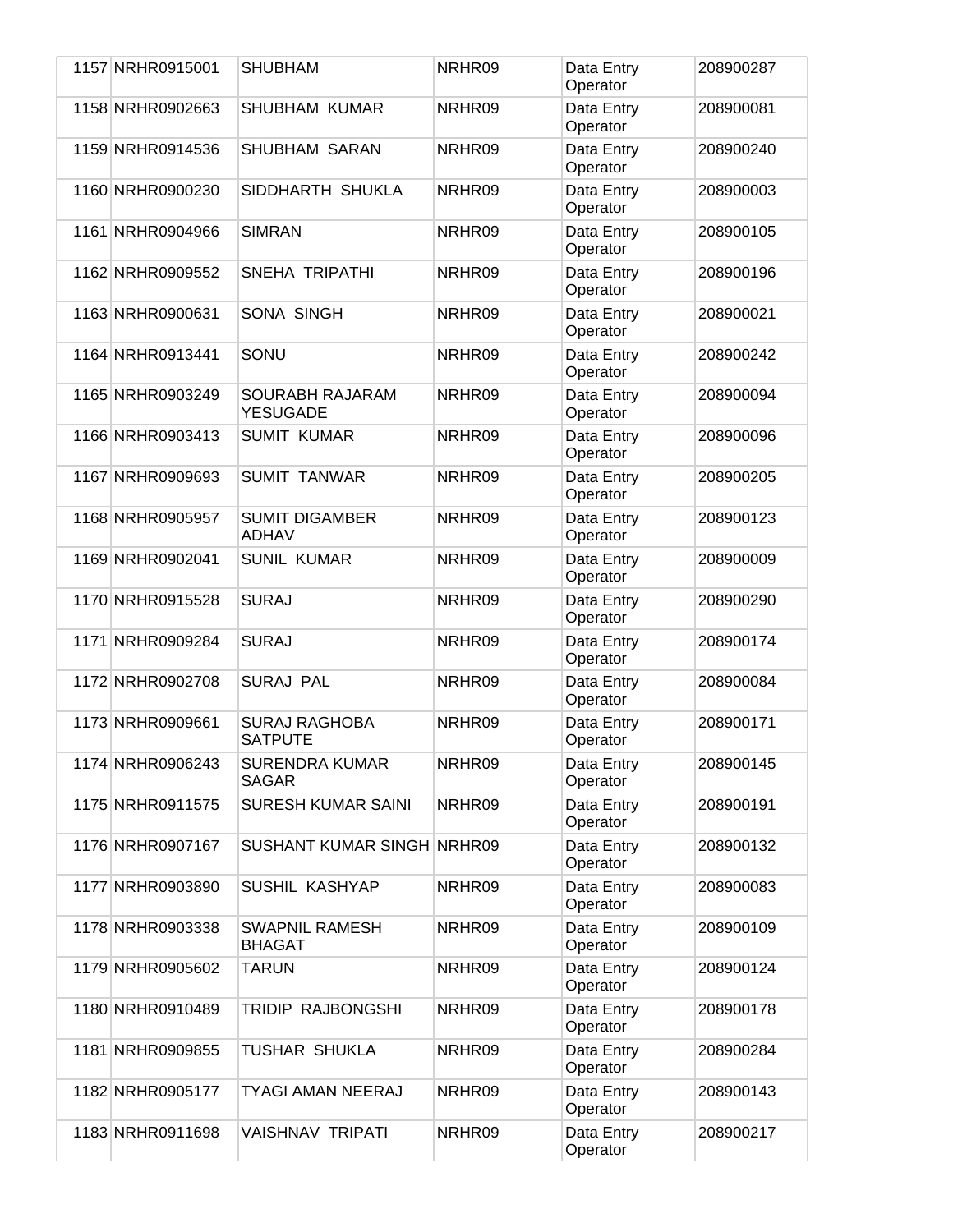| 1184 NRHR0914470 | <b>VIBHOR KUMAR MISHRA</b>        | NRHR09 | Data Entry<br>Operator | 208900262 |
|------------------|-----------------------------------|--------|------------------------|-----------|
| 1185 NRHR0907559 | <b>VIDYANAND KUMAR</b>            | NRHR09 | Data Entry<br>Operator | 208900136 |
| 1186 NRHR0903759 | <b>VIJAY KUMAR</b>                | NRHR09 | Data Entry<br>Operator | 208900070 |
| 1187 NRHR0915281 | <b>VIKAS</b>                      | NRHR09 | Data Entry<br>Operator | 208900272 |
| 1188 NRHR0909804 | <b>VIKASH</b>                     | NRHR09 | Data Entry<br>Operator | 208900149 |
| 1189 NRHR0907755 | <b>VIKASH DHANIYA</b>             | NRHR09 | Data Entry<br>Operator | 208900222 |
| 1190 NRHR0910145 | <b>VINAY SHARMA</b>               | NRHR09 | Data Entry<br>Operator | 208900165 |
| 1191 NRHR0912953 | <b>VISHAL</b>                     | NRHR09 | Data Entry<br>Operator | 208900257 |
| 1192 NRHR0901401 | <b>VISHAL CHAUDHARY</b>           | NRHR09 | Data Entry<br>Operator | 208900277 |
| 1193 NRHR0902528 | <b>VISHAL KUMAR</b>               | NRHR09 | Data Entry<br>Operator | 208900006 |
| 1194 NRHR0914244 | <b>VISHAL SINGH</b>               | NRHR09 | Data Entry<br>Operator | 208900230 |
| 1195 NRHR0907260 | <b>VISHNU KUMAR GURJAR NRHR09</b> |        | Data Entry<br>Operator | 208900126 |
| 1196 NRHR0911509 | <b>VIVEK</b>                      | NRHR09 | Data Entry<br>Operator | 208900221 |
| 1197 NRHR0905610 | <b>VIVEK SINGH</b>                | NRHR09 | Data Entry<br>Operator | 208900125 |
| 1198 NRHR0909647 | <b>VIVEK SINGH</b>                | NRHR09 | Data Entry<br>Operator | 208900186 |
| 1199 NRHR0914220 | <b>VIVEK SINGH</b>                | NRHR09 | Data Entry<br>Operator | 208900243 |
| 1200 NRHR0900886 | YADAV PAWAN<br><b>NARENDRA</b>    | NRHR09 | Data Entry<br>Operator | 208900061 |
| 1201 NRHR0909785 | YASH KAUSHIK                      | NRHR09 | Data Entry<br>Operator | 208900209 |
| 1202 NRHR0914549 | YASH GEHLOT                       | NRHR09 | Data Entry<br>Operator | 208900254 |
| 1203 NRHR0914577 | <b>YOGENDER</b>                   | NRHR09 | Data Entry<br>Operator | 208900239 |
| 1204 NRHR0906299 | YOGENDRA SINGH                    | NRHR09 | Data Entry<br>Operator | 208900142 |
| 1205 NRHR0900383 | YOGESH KUMAR<br><b>SHARMA</b>     | NRHR09 | Data Entry<br>Operator | 208900044 |
| 1206 NRHR0912498 | YOGESH SHARMA II                  | NRHR09 | Data Entry<br>Operator | 208900226 |
| 1207 NRPB0109704 | AMANDEEP VERMA                    | NRPB01 | Mechanical             | 221100013 |
| 1208 NRPB0112786 | <b>ASHUTOSH</b>                   | NRPB01 | Mechanical             | 221100024 |
| 1209 NRPB0105817 | AZHAR.                            | NRPB01 | Mechanical             | 221100008 |
| 1210 NRPB0111760 | <b>BAKHSHISH SINGH</b>            | NRPB01 | Mechanical             | 221100015 |
| 1211 NRPB0113062 | <b>BALWINDER SINGH</b>            | NRPB01 | Mechanical             | 221100023 |
| 1212 NRPB0100563 | <b>DUSHYANT</b>                   | NRPB01 | Mechanical             | 221100001 |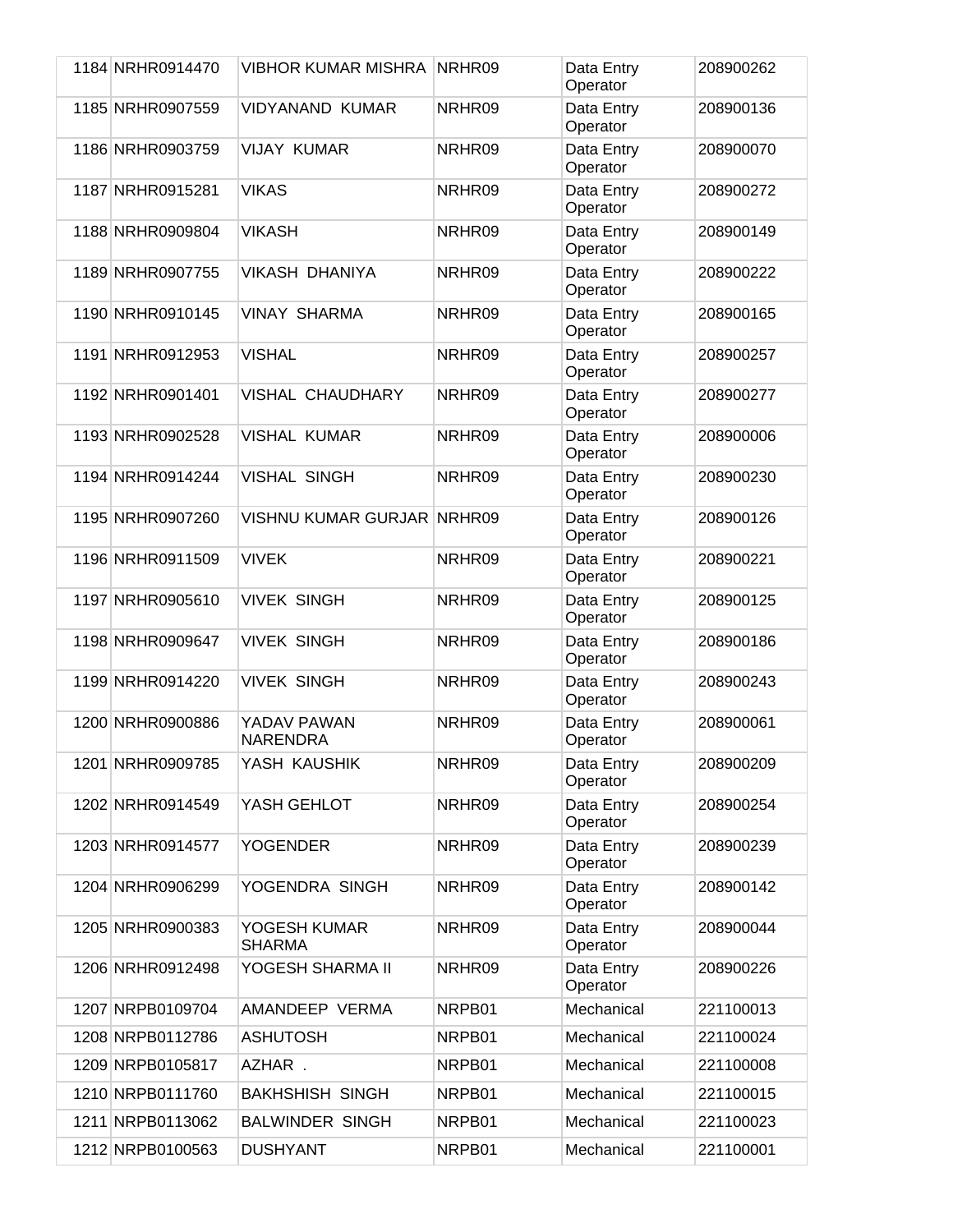| 1213 NRPB0103486 | <b>GURMEET SINGH</b>                         | NRPB01 | Mechanical | 221100005 |
|------------------|----------------------------------------------|--------|------------|-----------|
| 1214 NRPB0110595 | <b>GURPINDER SINGH</b>                       | NRPB01 | Mechanical | 221100014 |
| 1215 NRPB0104313 | <b>GURPREET SINGH</b>                        | NRPB01 | Mechanical | 221100003 |
| 1216 NRPB0107062 | <b>GURPREET SINGH</b>                        | NRPB01 | Mechanical | 221100006 |
| 1217 NRPB0103706 | <b>HARSHDEEP SINGH</b><br><b>HARSH SINGH</b> | NRPB01 | Mechanical | 221100002 |
| 1218 NRPB0111673 | HITENDER SINGH RANA                          | NRPB01 | Mechanical | 221100021 |
| 1219 NRPB0109248 | <b>JASPREET SINGH</b>                        | NRPB01 | Mechanical | 221100011 |
| 1220 NRPB0115658 | <b>JUGRAJ SINGH</b>                          | NRPB01 | Mechanical | 221100026 |
| 1221 NRPB0112142 | KRISHNA KHURANA                              | NRPB01 | Mechanical | 221100018 |
| 1222 NRPB0113862 | KULWINDER SINGH                              | NRPB01 | Mechanical | 221100022 |
| 1223 NRPB0109572 | <b>OMKAR MISHRA</b>                          | NRPB01 | Mechanical | 221100012 |
| 1224 NRPB0112610 | PARDEEP KUMAR                                | NRPB01 | Mechanical | 221100025 |
| 1225 NRPB0107614 | RAHUL RAJ                                    | NRPB01 | Mechanical | 221100010 |
| 1226 NRPB0107996 | RAMAN KUMAR MISHRA                           | NRPB01 | Mechanical | 221100016 |
| 1227 NRPB0110860 | RAVINDER SINGH                               | NRPB01 | Mechanical | 221100020 |
| 1228 NRPB0102602 | <b>SARVESH KUMAR</b>                         | NRPB01 | Mechanical | 221100004 |
| 1229 NRPB0110900 | SOBIN SONTRA                                 | NRPB01 | Mechanical | 221100019 |
| 1230 NRPB0108267 | <b>SUDHANSHU KUMAR</b><br><b>TIWARI</b>      | NRPB01 | Mechanical | 221100017 |
| 1231 NRPB0107162 | SUKHVEER SINGH                               | NRPB01 | Mechanical | 221100009 |
| 1232 NRPB0106162 | <b>SURAJPAL</b>                              | NRPB01 | Mechanical | 221100007 |
| 1233 NRPB0211718 | <b>ABHISHEK KUMAR</b>                        | NRPB02 | Electrical | 221200024 |
| 1234 NRPB0215529 | ADITYA BHATTI                                | NRPB02 | Electrical | 221200031 |
| 1235 NRPB0202962 | AMAN                                         | NRPB02 | Electrical | 221200012 |
| 1236 NRPB0200078 | AMANDEEP SINGH                               | NRPB02 | Electrical | 221200001 |
| 1237 NRPB0215356 | AMIT                                         | NRPB02 | Electrical | 221200030 |
| 1238 NRPB0200782 | <b>ANKUR KUMAR</b>                           | NRPB02 | Electrical | 221200006 |
| 1239 NRPB0205362 | <b>BIKRAMJIT SINGH</b>                       | NRPB02 | Electrical | 221200019 |
| 1240 NRPB0204306 | <b>BOOTA SINGH</b>                           | NRPB02 | Electrical | 221200013 |
| 1241 NRPB0211413 | <b>GURDITTA SINGH</b>                        | NRPB02 | Electrical | 221200023 |
| 1242 NRPB0202289 | <b>GURMEET SINGH</b>                         | NRPB02 | Electrical | 221200002 |
| 1243 NRPB0203494 | <b>GURPREET SINGH</b>                        | NRPB02 | Electrical | 221200015 |
| 1244 NRPB0201561 | <b>HARI KRISHAN DUTTA</b>                    | NRPB02 | Electrical | 221200008 |
| 1245 NRPB0205917 | <b>JASPAL KHAN</b>                           | NRPB02 | Electrical | 221200017 |
| 1246 NRPB0201810 | <b>JASWINDER SINGH</b>                       | NRPB02 | Electrical | 221200003 |
| 1247 NRPB0214065 | JITENDER SINGH                               | NRPB02 | Electrical | 221200027 |
| 1248 NRPB0203917 | <b>JOGI RANA</b>                             | NRPB02 | Electrical | 221200010 |
| 1249 NRPB0213272 | MR. GURWINDER SINGH                          | NRPB02 | Electrical | 221200029 |
| 1250 NRPB0201503 | NAND KISHORE                                 | NRPB02 | Electrical | 221200004 |
| 1251 NRPB0211965 | PARMINDER SINGH                              | NRPB02 | Electrical | 221200022 |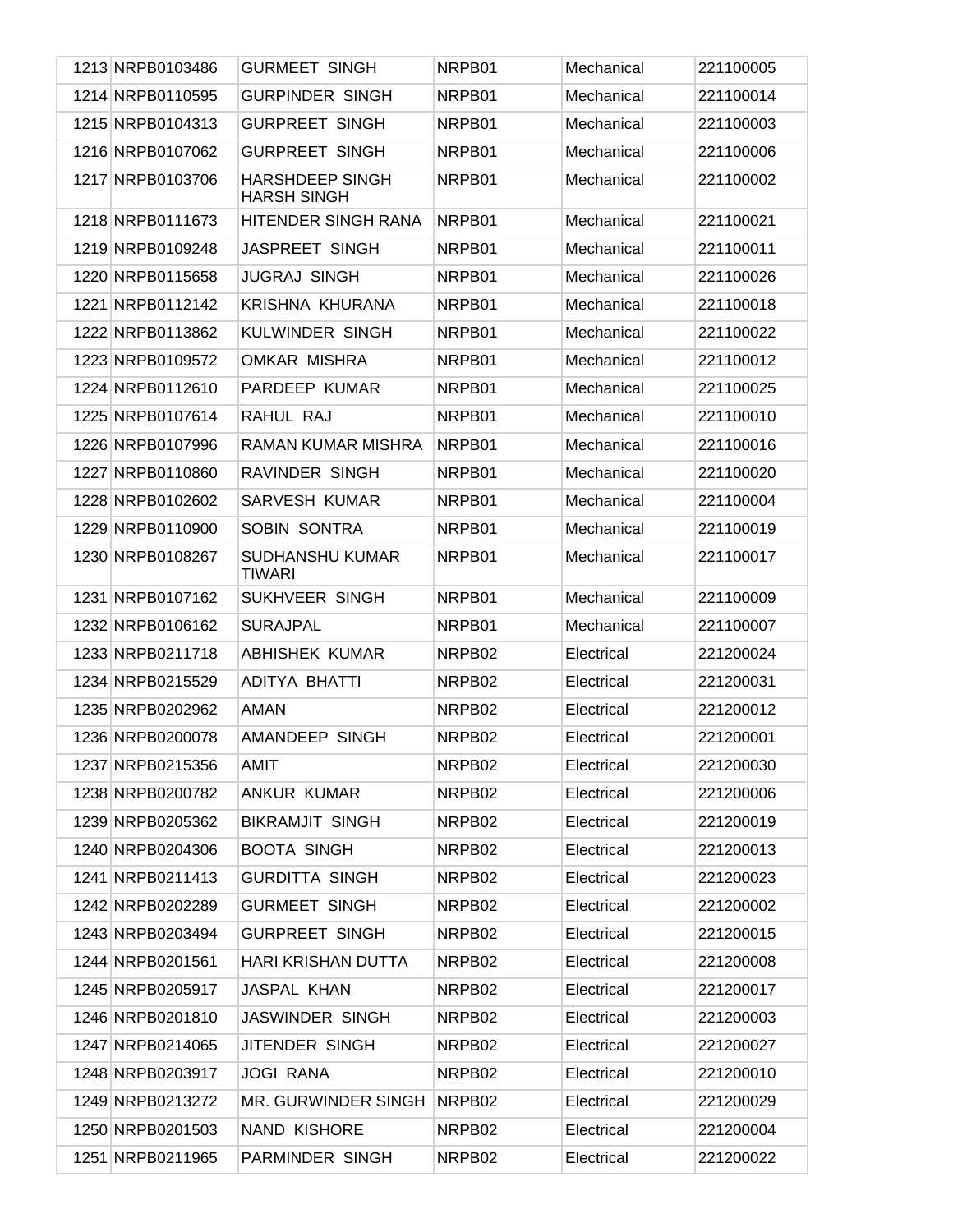| 1252 NRPB0203435 | PAWAN KUMAR MISHRA                      | NRPB02 | Electrical                     | 221200014 |
|------------------|-----------------------------------------|--------|--------------------------------|-----------|
| 1253 NRPB0204490 | RAJNISH KUMAR SINGH                     | NRPB02 | Electrical                     | 221200011 |
| 1254 NRPB0206430 | RAVINDER SINGH                          | NRPB02 | Electrical                     | 221200021 |
| 1255 NRPB0213746 | RONIT PATHANIA                          | NRPB02 | Electrical                     | 221200028 |
| 1256 NRPB0211089 | SAKSHAM GUPTA                           | NRPB02 | Electrical                     | 221200026 |
| 1257 NRPB0211058 | SAKSHAM GUPTA                           | NRPB02 | Electrical                     | 221200025 |
| 1258 NRPB0200733 | <b>SANDEEP</b>                          | NRPB02 | Electrical                     | 221200007 |
| 1259 NRPB0206064 | SHAMSHAD ALI                            | NRPB02 | Electrical                     | 221200018 |
| 1260 NRPB0201728 | SIYARAM SWAMI                           | NRPB02 | Electrical                     | 221200005 |
| 1261 NRPB0206037 | <b>SUKHDEV SINGH</b>                    | NRPB02 | Electrical                     | 221200020 |
| 1262 NRPB0207462 | <b>VIKASH KUMAR</b>                     | NRPB02 | Electrical                     | 221200016 |
| 1263 NRPB0202166 | <b>VISHAL KUMAR</b>                     | NRPB02 | Electrical                     | 221200009 |
| 1264 NRPB0300425 | AKASH PANDEY                            | NRPB03 | Telecom and<br>Instrumentation | 221300006 |
| 1265 NRPB0306127 | AMAL S                                  | NRPB03 | Telecom and<br>Instrumentation | 221300004 |
| 1266 NRPB0311610 | AYUSH KOUNDAL                           | NRPB03 | Telecom and<br>Instrumentation | 221300005 |
| 1267 NRPB0303403 | <b>MANOJ KUMAR</b>                      | NRPB03 | Telecom and<br>Instrumentation | 221300002 |
| 1268 NRPB0303400 | NIRMALA RANI                            | NRPB03 | Telecom and<br>Instrumentation | 221300001 |
| 1269 NRPB0307563 | SAHIL SHARMA                            | NRPB03 | Telecom and<br>Instrumentation | 221300003 |
| 1270 NRRJ0100001 | AAKASH KUMAR                            | NRRJ01 | Mechanical                     | 222100001 |
| 1271 NRRJ0101408 | AJAY MEENA                              | NRRJ01 | Mechanical                     | 222100004 |
| 1272 NRRJ0113957 | <b>AMAR NATH YOGI</b>                   | NRRJ01 | Mechanical                     | 222100014 |
| 1273 NRRJ0110746 | <b>ANKIT SHARMA</b>                     | NRRJ01 | Mechanical                     | 222100009 |
| 1274 NRRJ0101400 | <b>BADRI LAL SEN</b>                    | NRRJ01 | Mechanical                     | 222100002 |
| 1275 NRRJ0102299 | <b>BHAIROO SINGH</b><br><b>PRAJAPAT</b> | NRRJ01 | Mechanical                     | 222100003 |
| 1276 NRRJ0110281 | <b>GULSHAN SHARMA</b>                   | NRRJ01 | Mechanical                     | 222100008 |
| 1277 NRRJ0109843 | KHEMARAM KUMAWAT                        | NRRJ01 | Mechanical                     | 222100010 |
| 1278 NRRJ0104819 | <b>MOHAMMED SAKLEN</b>                  | NRRJ01 | Mechanical                     | 222100007 |
| 1279 NRRJ0115029 | NILESH RAJENDRA<br>SONAWANE             | NRRJ01 | Mechanical                     | 222100016 |
| 1280 NRRJ0113946 | RAHUL KUMAR PATEL                       | NRRJ01 | Mechanical                     | 222100015 |
| 1281 NRRJ0113120 | RANTU PAL                               | NRRJ01 | Mechanical                     | 222100012 |
| 1282 NRRJ0115439 | RJJAK KHAN                              | NRRJ01 | Mechanical                     | 222100017 |
| 1283 NRRJ0103565 | ROHAN KUMAR<br><b>MAHAWAR</b>           | NRRJ01 | Mechanical                     | 222100006 |
| 1284 NRRJ0112721 | <b>RUPESH KUMAR</b>                     | NRRJ01 | Mechanical                     | 222100013 |
| 1285 NRRJ0110132 | <b>SUMER SINGH</b><br><b>HINDONIA</b>   | NRRJ01 | Mechanical                     | 222100011 |
| 1286 NRRJ0101813 | SUPRIYO SARKAR                          | NRRJ01 | Mechanical                     | 222100005 |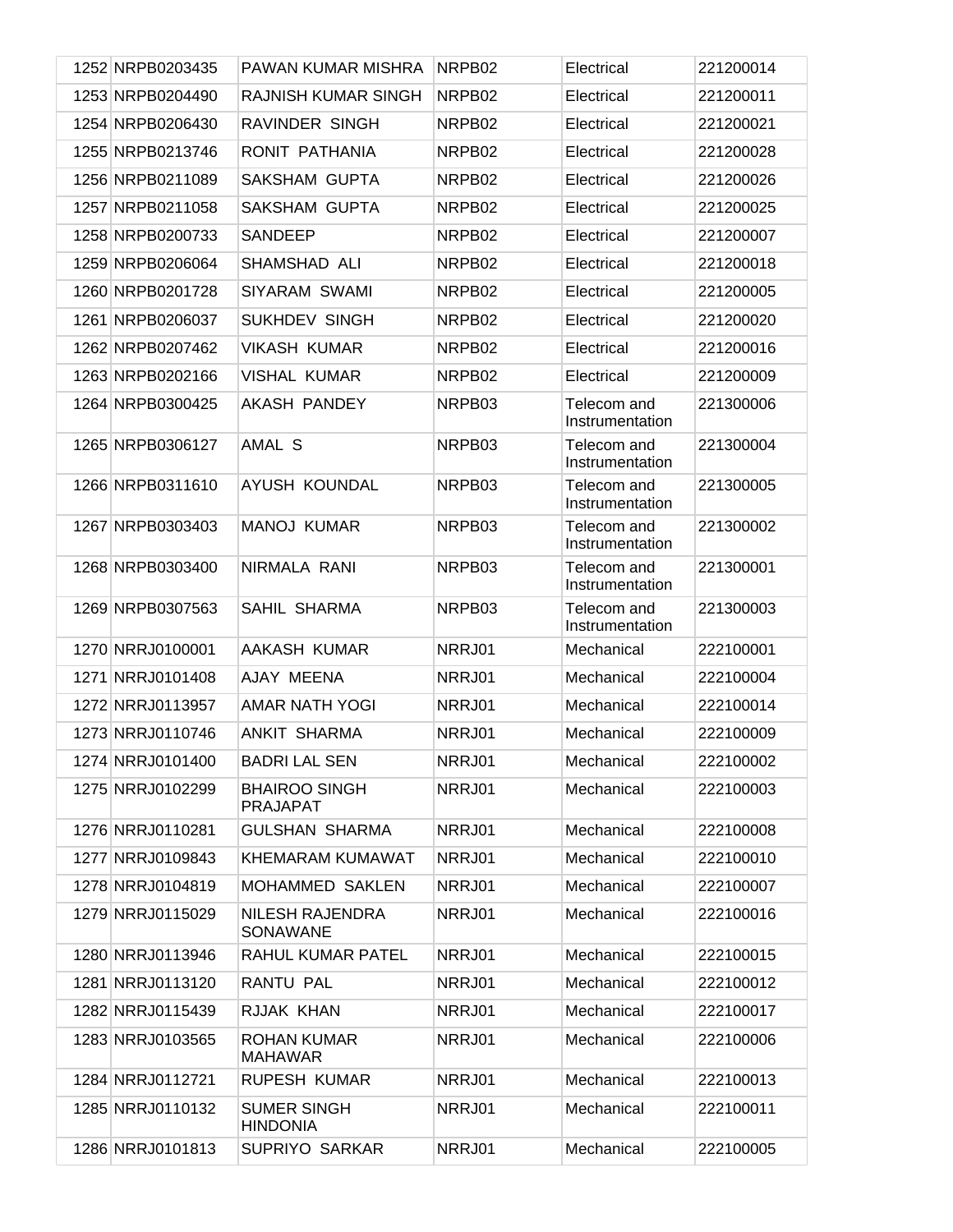| 1287 NRRJ0211779 | <b>AARTI SUTHAR</b>                            | NRRJ02 | Electrical                     | 222200010 |
|------------------|------------------------------------------------|--------|--------------------------------|-----------|
| 1288 NRRJ0209517 | <b>ANIL KUMAR</b>                              | NRRJ02 | Electrical                     | 222200015 |
| 1289 NRRJ0212672 | ANOOP SHARMA                                   | NRRJ02 | Electrical                     | 222200022 |
| 1290 NRRJ0211088 | <b>ARPIT SINGH</b>                             | NRRJ02 | Electrical                     | 222200014 |
| 1291 NRRJ0205269 | <b>ASHARAM</b>                                 | NRRJ02 | Electrical                     | 222200006 |
| 1292 NRRJ0212392 | <b>ASHOK KUMAR MEENA</b>                       | NRRJ02 | Electrical                     | 222200019 |
| 1293 NRRJ0213310 | ASHUTOSH PARASHAR                              | NRRJ02 | Electrical                     | 222200020 |
| 1294 NRRJ0212468 | <b>DEEPAK JANGID</b>                           | NRRJ02 | Electrical                     | 222200011 |
| 1295 NRRJ0201558 | <b>DEEPAK NAGAR</b>                            | NRRJ02 | Electrical                     | 222200005 |
| 1296 NRRJ0214353 | HANSRAJ SWAMI                                  | NRRJ02 | Electrical                     | 222200023 |
| 1297 NRRJ0207252 | <b>HASNEN ALI</b>                              | NRRJ02 | Electrical                     | 222200009 |
| 1298 NRRJ0212147 | <b>JAGAN KUMAR</b>                             | NRRJ02 | Electrical                     | 222200012 |
| 1299 NRRJ0213581 | KARNA RAM KARNA RAM NRRJ02<br><b>KARNA RAM</b> |        | Electrical                     | 222200021 |
| 1300 NRRJ0201032 | <b>KARODI LAL MEENA</b>                        | NRRJ02 | Electrical                     | 222200003 |
| 1301 NRRJ0214753 | KUNAL KUMAWAT                                  | NRRJ02 | Electrical                     | 222200024 |
| 1302 NRRJ0212289 | <b>MAHIM</b>                                   | NRRJ02 | Electrical                     | 222200017 |
| 1303 NRRJ0204579 | MAUZAM KHAN PATHAN                             | NRRJ02 | Electrical                     | 222200007 |
| 1304 NRRJ0202403 | OMENDRA MINA                                   | NRRJ02 | Electrical                     | 222200004 |
| 1305 NRRJ0210437 | PAWAN KUMAR                                    | NRRJ02 | Electrical                     | 222200016 |
| 1306 NRRJ0212371 | PAWAN KUMAR JOSHI                              | NRRJ02 | Electrical                     | 222200013 |
| 1307 NRRJ0215627 | RAJA KUMAR PASWAN                              | NRRJ02 | Electrical                     | 222200028 |
| 1308 NRRJ0214787 | RAJENDRA MEENA                                 | NRRJ02 | Electrical                     | 222200025 |
| 1309 NRRJ0215463 | SHAHJAD MANSURI                                | NRRJ02 | Electrical                     | 222200027 |
| 1310 NRRJ0200068 | <b>SHYOJI RAM MEENA</b>                        | NRRJ02 | Electrical                     | 222200001 |
| 1311 NRRJ0200130 | SHYOJI RAM MEENA                               | NRRJ02 | Electrical                     | 222200002 |
| 1312 NRRJ0208486 | <b>SUMAN</b>                                   | NRRJ02 | Electrical                     | 222200018 |
| 1313 NRRJ0207227 | <b>VINOD KUMAR GAUR</b>                        | NRRJ02 | Electrical                     | 222200008 |
| 1314 NRRJ0212853 | <b>VISHAL CHAUHAN</b>                          | NRRJ02 | Electrical                     | 222200026 |
| 1315 NRRJ0302554 | ANIL KUMAR PANWAR                              | NRRJ03 | Telecom and<br>Instrumentation | 222300001 |
| 1316 NRRJ0304631 | <b>ANKIT RAWAT</b>                             | NRRJ03 | Telecom and<br>Instrumentation | 222300002 |
| 1317 NRRJ0312217 | <b>DEEP SINGH RAWAT</b>                        | NRRJ03 | Telecom and<br>Instrumentation | 222300003 |
| 1318 NRRJ0313176 | <b>MANGAL RAM GURJAR</b>                       | NRRJ03 | Telecom and<br>Instrumentation | 222300008 |
| 1319 NRRJ0309651 | <b>MANOJ KUMAR MEENA</b>                       | NRRJ03 | Telecom and<br>Instrumentation | 222300005 |
| 1320 NRRJ0308500 | POOJA CHOPRA                                   | NRRJ03 | Telecom and<br>Instrumentation | 222300006 |
| 1321 NRRJ0308485 | <b>SACHIN</b>                                  | NRRJ03 | Telecom and<br>Instrumentation | 222300004 |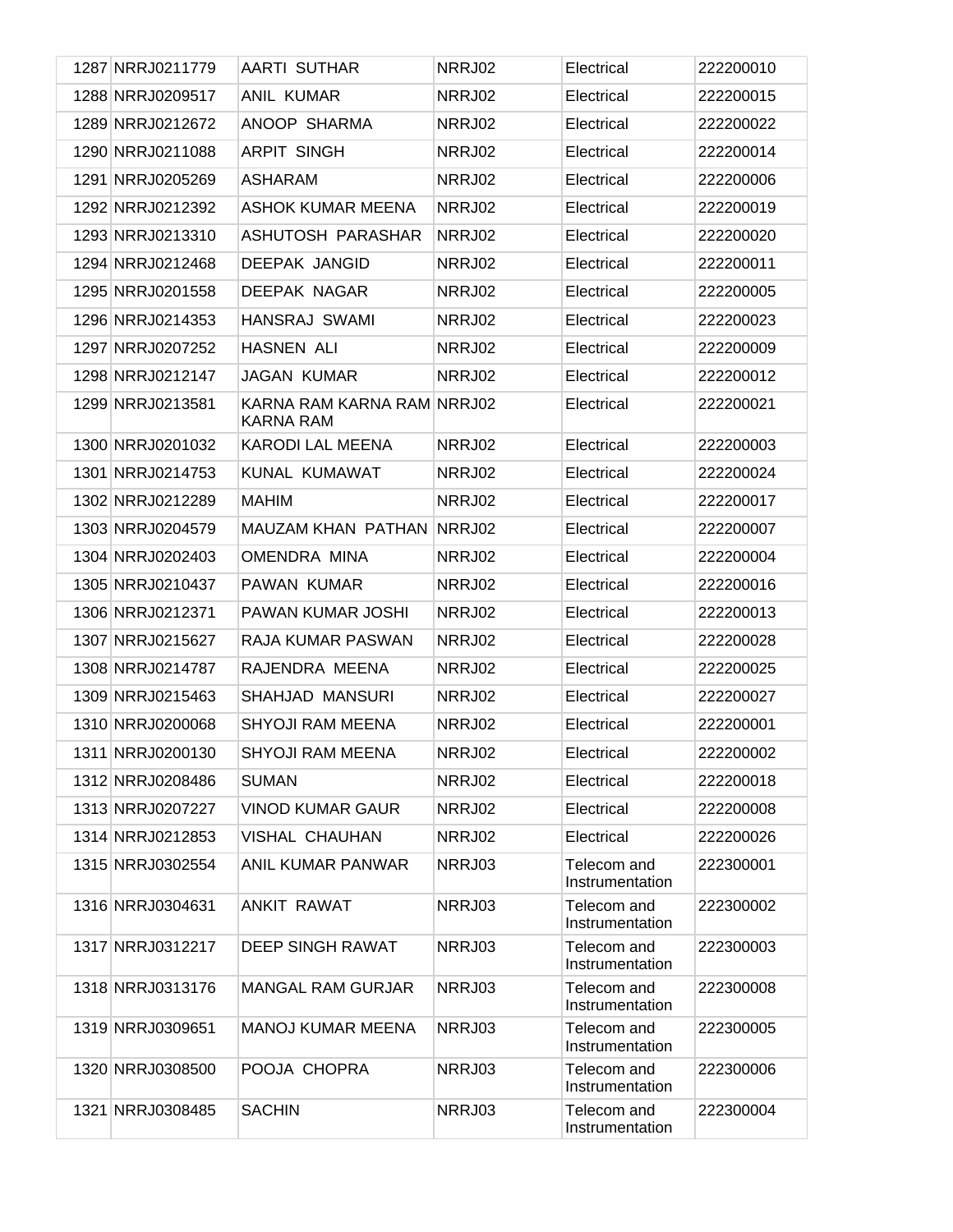| 1322 NRRJ0315077 | VIDYOTMA UPADHYAY                     | NRRJ03 | Telecom and<br>Instrumentation | 222300007 |
|------------------|---------------------------------------|--------|--------------------------------|-----------|
| 1323 NRUK0113269 | ANAND KUMAR                           | NRUK01 | Mechanical                     | 228100012 |
| 1324 NRUK0111279 | <b>DEEPAK GHIDODE</b>                 | NRUK01 | Mechanical                     | 228100010 |
| 1325 NRUK0107668 | DIVYANSHU KUMAR                       | NRUK01 | Mechanical                     | 228100006 |
| 1326 NRUK0112420 | KULDEEP SINGH KHATRI NRUK01           |        | Mechanical                     | 228100013 |
| 1327 NRUK0103810 | <b>MANI SINGH NEGI</b>                | NRUK01 | Mechanical                     | 228100003 |
| 1328 NRUK0100669 | MOHAMMAD ASIF                         | NRUK01 | Mechanical                     | 228100001 |
| 1329 NRUK0110291 | <b>MUKESH CHANDRA</b><br><b>BHATT</b> | NRUK01 | Mechanical                     | 228100008 |
| 1330 NRUK0106514 | PRINCE KUMAR                          | NRUK01 | Mechanical                     | 228100005 |
| 1331 NRUK0107166 | RAKESH KUMAR                          | NRUK01 | Mechanical                     | 228100004 |
| 1332 NRUK0115261 | <b>RENU</b>                           | NRUK01 | Mechanical                     | 228100014 |
| 1333 NRUK0103250 | RISHABH JAIN                          | NRUK01 | Mechanical                     | 228100002 |
| 1334 NRUK0113844 | <b>SAGAR</b>                          | NRUK01 | Mechanical                     | 228100011 |
| 1335 NRUK0109868 | <b>VASEEM AHMAD</b>                   | NRUK01 | Mechanical                     | 228100009 |
| 1336 NRUK0108313 | <b>VIKKY KUMAR</b>                    | NRUK01 | Mechanical                     | 228100007 |
| 1337 NRUK0209596 | AKASH SINGH                           | NRUK02 | Electrical                     | 228200018 |
| 1338 NRUK0207576 | AMAN KUMAR                            | NRUK02 | Electrical                     | 228200010 |
| 1339 NRUK0213290 | AMAN KUMAR                            | NRUK02 | Electrical                     | 228200022 |
| 1340 NRUK0210313 | ANSHUL KUMAR                          | NRUK02 | Electrical                     | 228200014 |
| 1341 NRUK0208268 | ANURAG VERMA                          | NRUK02 | Electrical                     | 228200016 |
| 1342 NRUK0211701 | AYUSH SEMWAL                          | NRUK02 | Electrical                     | 228200017 |
| 1343 NRUK0207488 | DEEPAK KUMAR                          | NRUK02 | Electrical                     | 228200008 |
| 1344 NRUK0205208 | <b>GURU PREET SINGH</b>               | NRUK02 | Electrical                     | 228200009 |
| 1345 NRUK0211451 | <b>HARENDRA SINGH</b>                 | NRUK02 | Electrical                     | 228200020 |
| 1346 NRUK0200073 | <b>HARSH KASHYAP</b>                  | NRUK02 | Electrical                     | 228200001 |
| 1347 NRUK0201297 | KALPESH GANGWAR                       | NRUK02 | Electrical                     | 228200003 |
| 1348 NRUK0213853 | KM TWINKLE GANGONIA NRUK02            |        | Electrical                     | 228200021 |
| 1349 NRUK0207308 | <b>MANOJ</b>                          | NRUK02 | Electrical                     | 228200011 |
| 1350 NRUK0201786 | MOHD NADEEM                           | NRUK02 | Electrical                     | 228200002 |
| 1351 NRUK0212460 | RAJAT BODH                            | NRUK02 | Electrical                     | 228200012 |
| 1352 NRUK0211406 | <b>RITU SAINI</b>                     | NRUK02 | Electrical                     | 228200015 |
| 1353 NRUK0212401 | SAJID ALAM                            | NRUK02 | Electrical                     | 228200013 |
| 1354 NRUK0203387 | <b>SHANKY</b>                         | NRUK02 | Electrical                     | 228200006 |
| 1355 NRUK0201516 | SHUBHAM PAL                           | NRUK02 | Electrical                     | 228200005 |
| 1356 NRUK0206104 | <b>UTKARSH BISHT</b>                  | NRUK02 | Electrical                     | 228200007 |
| 1357 NRUK0213449 | <b>VIJAY SINGH</b>                    | NRUK02 | Electrical                     | 228200019 |
| 1358 NRUK0200207 | <b>VIKASH TOMAR</b>                   | NRUK02 | Electrical                     | 228200004 |
| 1359 NRUK0306325 | AMANDEEP AWASTHI                      | NRUK03 | Telecom and<br>Instrumentation | 228300003 |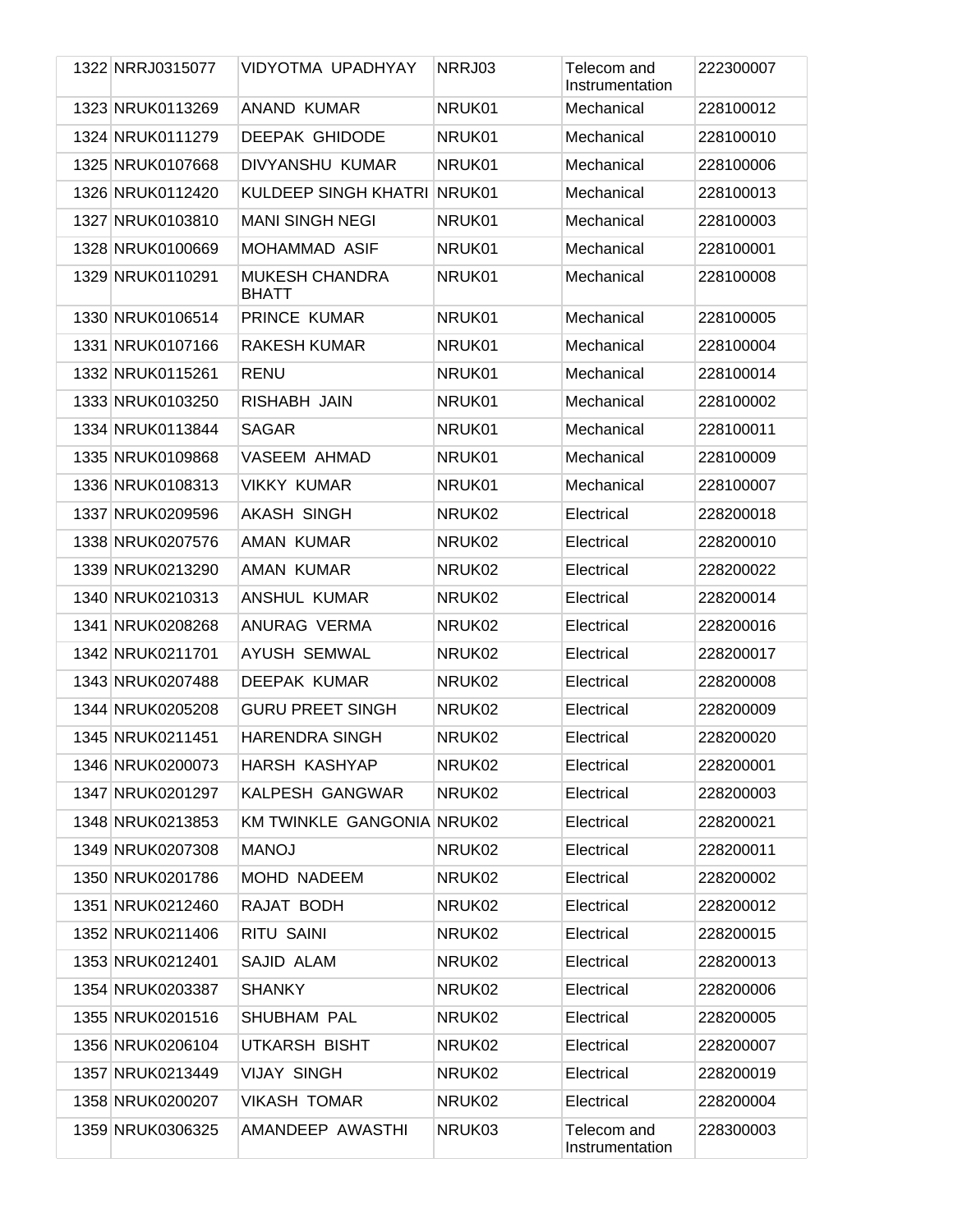| 1360 NRUK0306377 | <b>BRIJESH KUMAR</b><br><b>CHAUDHARY</b>      | NRUK03 | Telecom and<br>Instrumentation | 228300006 |
|------------------|-----------------------------------------------|--------|--------------------------------|-----------|
| 1361 NRUK0307073 | <b>GAURAV KUMAR</b>                           | NRUK03 | Telecom and<br>Instrumentation | 228300005 |
| 1362 NRUK0307853 | <b>LOKESH ADHIKARI</b>                        | NRUK03 | Telecom and<br>Instrumentation | 228300008 |
| 1363 NRUK0305731 | NAMAN BHATIA                                  | NRUK03 | Telecom and<br>Instrumentation | 228300007 |
| 1364 NRUK0302133 | PRADEEP NEGI                                  | NRUK03 | Telecom and<br>Instrumentation | 228300001 |
| 1365 NRUK0302563 | SAURABH KUMAR                                 | NRUK03 | Telecom and<br>Instrumentation | 228300002 |
| 1366 NRUK0307536 | <b>SHUBHAM KUMAR</b>                          | NRUK03 | Telecom and<br>Instrumentation | 228300004 |
| 1367 NRUK0311900 | <b>VISHAL SINGH</b>                           | NRUK03 | Telecom and<br>Instrumentation | 228300009 |
| 1368 NRUP0108251 | AADIL ANSARI                                  | NRUP01 | Mechanical                     | 227100145 |
| 1369 NRUP0111105 | AAKASH GUNJAL                                 | NRUP01 | Mechanical                     | 227100185 |
| 1370 NRUP0105915 | <b>AARTI SINGH</b>                            | NRUP01 | Mechanical                     | 227100090 |
| 1371 NRUP0101554 | <b>ABDUL HAQUE ANSARI</b>                     | NRUP01 | Mechanical                     | 227100031 |
| 1372 NRUP0111299 | <b>ABHAY KANT VAJPAYEE</b>                    | NRUP01 | Mechanical                     | 227100111 |
| 1373 NRUP0102371 | ABHILASH VERMA                                | NRUP01 | Mechanical                     | 227100039 |
| 1374 NRUP0112559 | ABHINAV KUMAR YADAV                           | NRUP01 | Mechanical                     | 227100109 |
| 1375 NRUP0108625 | <b>ABHISHEK AWASTHI</b>                       | NRUP01 | Mechanical                     | 227100102 |
| 1376 NRUP0107895 | ABHISHEK BHARDWAJ                             | NRUP01 | Mechanical                     | 227100238 |
| 1377 NRUP0112910 | ABHISHEK CHAUDHERY                            | NRUP01 | Mechanical                     | 227100220 |
| 1378 NRUP0110818 | ABHISHEK GUPTA                                | NRUP01 | Mechanical                     | 227100191 |
| 1379 NRUP0114405 | ABHISHEK MAURYA                               | NRUP01 | Mechanical                     | 227100206 |
| 1380 NRUP0106689 | <b>ABHISHEK SINGH</b>                         | NRUP01 | Mechanical                     | 227100078 |
| 1381 NRUP0102759 | <b>ABHISHEK VERMA</b>                         | NRUP01 | Mechanical                     | 227100062 |
| 1382 NRUP0105562 | <b>ABHISHEK KUMAR</b><br><b>SINGH</b>         | NRUP01 | Mechanical                     | 227100097 |
| 1383 NRUP0109883 | ABRAR AHMAD                                   | NRUP01 | Mechanical                     | 227100118 |
| 1384 NRUP0107217 | ABU ZAFAR                                     | NRUP01 | Mechanical                     | 227100092 |
| 1385 NRUP0100349 | <b>ADESH KUMAR</b>                            | NRUP01 | Mechanical                     | 227100040 |
| 1386 NRUP0115632 | ADITYA KUMAR                                  | NRUP01 | Mechanical                     | 227100235 |
| 1387 NRUP0103798 | ADITYA KUSHWAHA                               | NRUP01 | Mechanical                     | 227100055 |
| 1388 NRUP0101100 | <b>ADITYA SINGH</b>                           | NRUP01 | Mechanical                     | 227100018 |
| 1389 NRUP0109223 | AJAY KUMAR                                    | NRUP01 | Mechanical                     | 227100147 |
| 1390 NRUP0113035 | <b>AJAY SINGH</b>                             | NRUP01 | Mechanical                     | 227100195 |
| 1391 NRUP0102543 | AJAY DUTT BAJPEI                              | NRUP01 | Mechanical                     | 227100023 |
| 1392 NRUP0114957 | AJAY KUMAR SHARMA<br><b>AJAY KUMAR SHARMA</b> | NRUP01 | Mechanical                     | 227100213 |
| 1393 NRUP0100759 | <b>AJAYPAL</b>                                | NRUP01 | Mechanical                     | 227100028 |
| 1394 NRUP0110550 | <b>AKASH SINGH</b>                            | NRUP01 | Mechanical                     | 227100119 |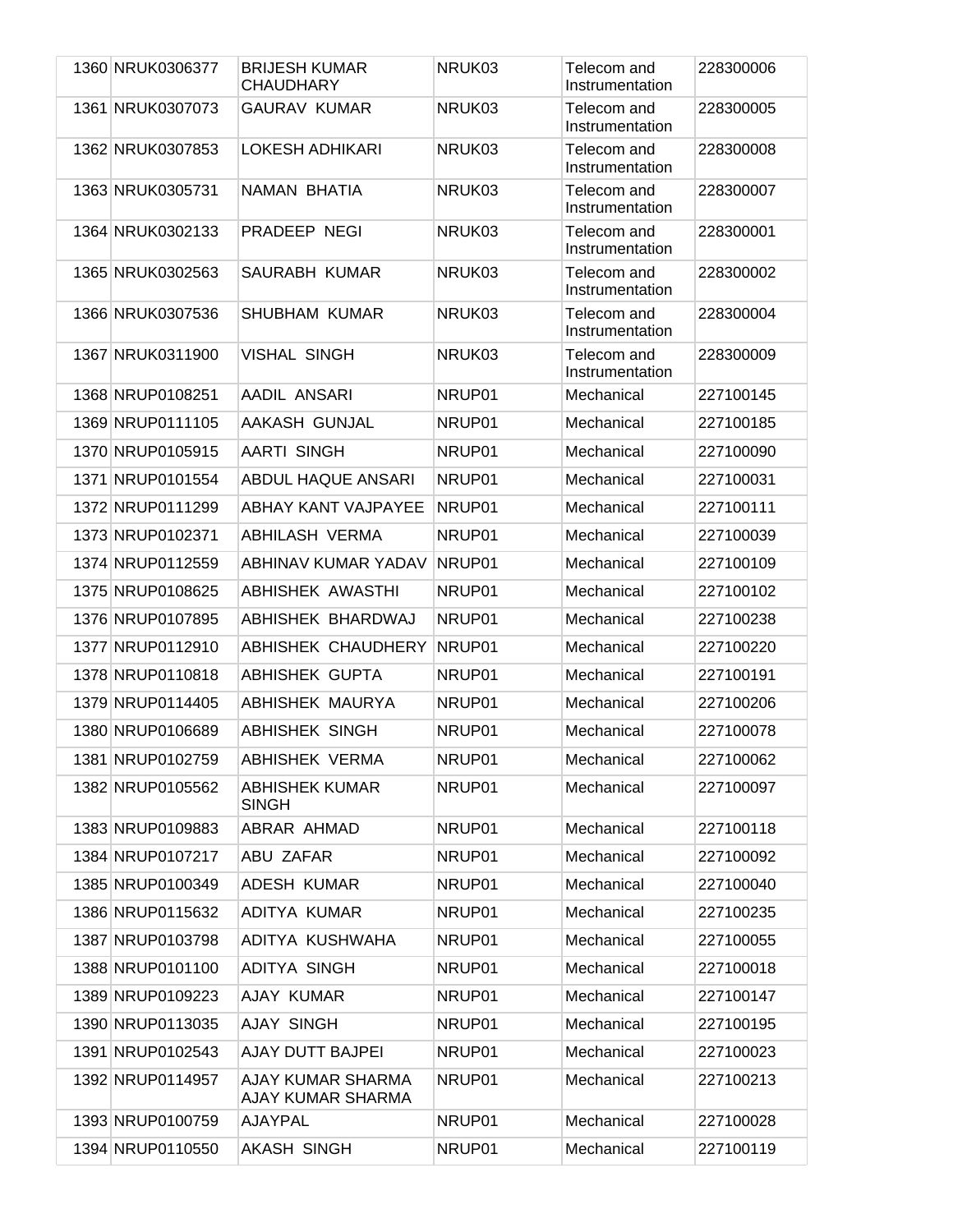| 1395 NRUP0105617 | AKASH KUMAR SAHU                          | NRUP01 | Mechanical | 227100098 |
|------------------|-------------------------------------------|--------|------------|-----------|
| 1396 NRUP0103139 | <b>AKHILESH KUMAR</b><br><b>CHAUDHARY</b> | NRUP01 | Mechanical | 227100043 |
| 1397 NRUP0113082 | <b>AKHILESH KUMAR</b><br><b>GUPTA</b>     | NRUP01 | Mechanical | 227100214 |
| 1398 NRUP0113106 | ALQAMA TANVEER                            | NRUP01 | Mechanical | 227100193 |
| 1399 NRUP0108204 | AMAN KUMAR                                | NRUP01 | Mechanical | 227100179 |
| 1400 NRUP0113693 | <b>AMAN SINGH PATEL</b>                   | NRUP01 | Mechanical | 227100209 |
| 1401 NRUP0112022 | AMAR SAVITA                               | NRUP01 | Mechanical | 227100115 |
| 1402 NRUP0115262 | AMIT KUMAR                                | NRUP01 | Mechanical | 227100236 |
| 1403 NRUP0113314 | AMIT KUMAR                                | NRUP01 | Mechanical | 227100226 |
| 1404 NRUP0108813 | AMRITA PAL                                | NRUP01 | Mechanical | 227100166 |
| 1405 NRUP0100266 | ANAND KUMAR                               | NRUP01 | Mechanical | 227100022 |
| 1406 NRUP0105467 | ANAND KUMAR MAURYA<br><b>MAURYA</b>       | NRUP01 | Mechanical | 227100099 |
| 1407 NRUP0111810 | <b>ANIKET DILIP</b><br><b>SONAWANE</b>    | NRUP01 | Mechanical | 227100123 |
| 1408 NRUP0110210 | <b>ANKIT KUMAR</b>                        | NRUP01 | Mechanical | 227100154 |
| 1409 NRUP0114059 | <b>ANKIT SURYA</b>                        | NRUP01 | Mechanical | 227100194 |
| 1410 NRUP0113734 | <b>ANKUR GAUR</b>                         | NRUP01 | Mechanical | 227100230 |
| 1411 NRUP0104458 | <b>ANKUR SINGH</b>                        | NRUP01 | Mechanical | 227100064 |
| 1412 NRUP0113080 | <b>ANMOL RATN</b><br><b>SRIVASTAV</b>     | NRUP01 | Mechanical | 227100199 |
| 1413 NRUP0102675 | ANOOP GUPTA                               | NRUP01 | Mechanical | 227100050 |
| 1414 NRUP0114701 | ANUJ YADAV                                | NRUP01 | Mechanical | 227100222 |
| 1415 NRUP0114486 | <b>ARJUN SINGH</b>                        | NRUP01 | Mechanical | 227100196 |
| 1416 NRUP0109896 | ARTI PATWA                                | NRUP01 | Mechanical | 227100164 |
| 1417 NRUP0103214 | ASHISH VISHWAKARMA                        | NRUP01 | Mechanical | 227100051 |
| 1418 NRUP0112158 | ASHOK KUMAR VERMA                         | NRUP01 | Mechanical | 227100126 |
| 1419 NRUP0110490 | ASHUTOSH KUMAR                            | NRUP01 | Mechanical | 227100134 |
| 1420 NRUP0114011 | AVINASH YADAV                             | NRUP01 | Mechanical | 227100228 |
| 1421 NRUP0106833 | <b>BHAVY SHARMA</b>                       | NRUP01 | Mechanical | 227100076 |
| 1422 NRUP0100132 | <b>BRAJKISHOR SAHU</b>                    | NRUP01 | Mechanical | 227100014 |
| 1423 NRUP0103880 | <b>CHANDRA BHAN SINGH</b>                 | NRUP01 | Mechanical | 227100056 |
| 1424 NRUP0102532 | DARMESH SEHRA                             | NRUP01 | Mechanical | 227100007 |
| 1425 NRUP0100524 | DAS AMIT KUMAR                            | NRUP01 | Mechanical | 227100037 |
| 1426 NRUP0103350 | <b>DEEPAK</b>                             | NRUP01 | Mechanical | 227100057 |
| 1427 NRUP0100194 | DEEPAK KUMAR                              | NRUP01 | Mechanical | 227100003 |
| 1428 NRUP0112436 | <b>DEEPAK KUMAR</b><br><b>PRAJAPATI</b>   | NRUP01 | Mechanical | 227100106 |
| 1429 NRUP0112695 | <b>DEEPCHANDRA</b>                        | NRUP01 | Mechanical | 227100210 |
| 1430 NRUP0108321 | DEEPU KUMAR                               | NRUP01 | Mechanical | 227100139 |
| 1431 NRUP0102109 | <b>DEV BAKSH</b>                          | NRUP01 | Mechanical | 227100021 |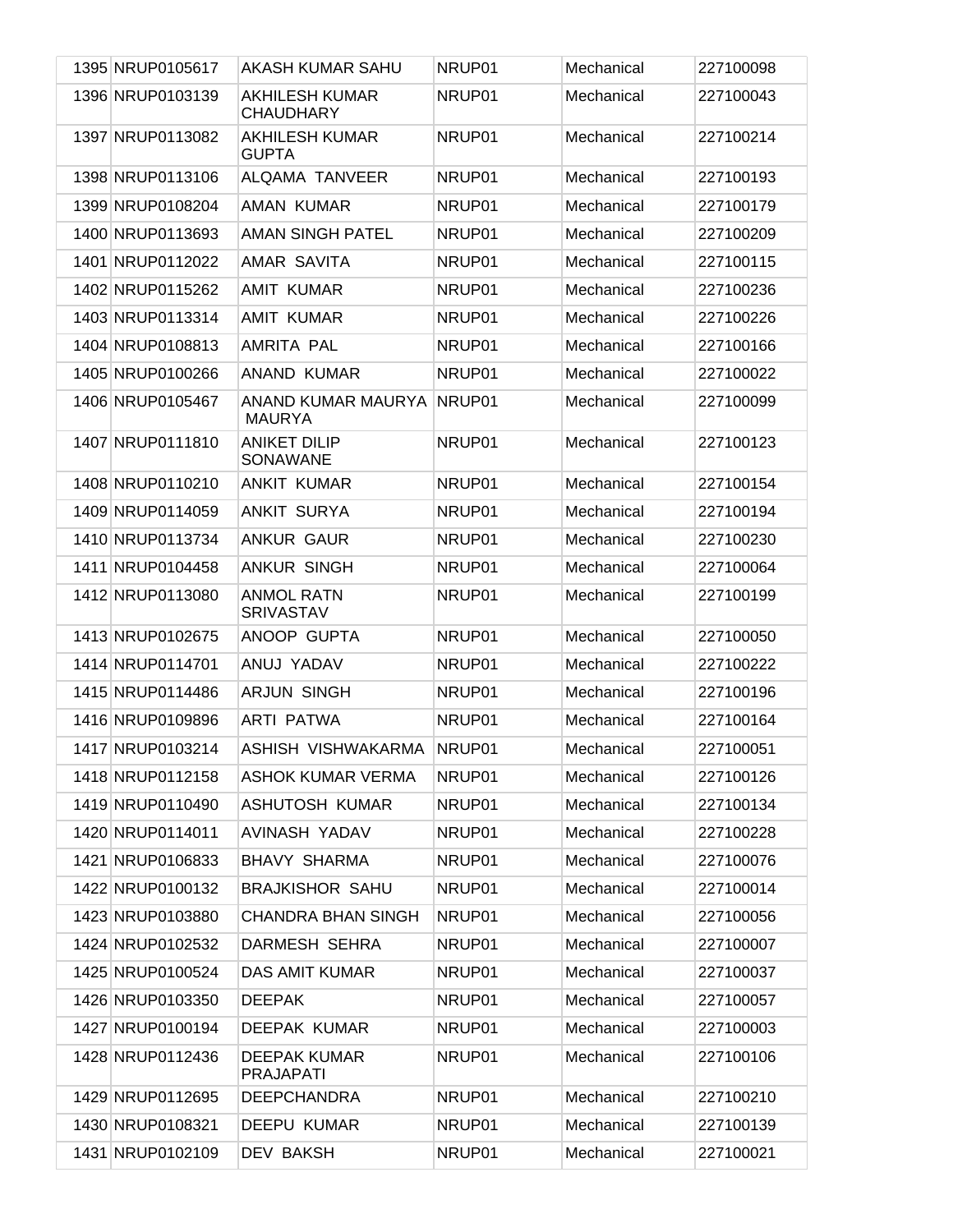| 1432 NRUP0102337 | DEVENDRA SARASWAT                     | NRUP01 | Mechanical | 227100038 |
|------------------|---------------------------------------|--------|------------|-----------|
| 1433 NRUP0107731 | <b>DEVI SINGH</b>                     | NRUP01 | Mechanical | 227100144 |
| 1434 NRUP0101552 | DHARMENDRA KUMAR                      | NRUP01 | Mechanical | 227100025 |
| 1435 NRUP0107990 | <b>DILIP GAUTAM</b>                   | NRUP01 | Mechanical | 227100129 |
| 1436 NRUP0109796 | DINESH KUMAR MOURY                    | NRUP01 | Mechanical | 227100130 |
| 1437 NRUP0115592 | <b>DIVIK MAHESHWARI</b>               | NRUP01 | Mechanical | 227100244 |
| 1438 NRUP0102830 | DIVYANSHU TOMAR                       | NRUP01 | Mechanical | 227100027 |
| 1439 NRUP0110311 | <b>GAGAN DEEP</b>                     | NRUP01 | Mechanical | 227100146 |
| 1440 NRUP0109062 | <b>GAURAV JADOUN</b>                  | NRUP01 | Mechanical | 227100140 |
| 1441 NRUP0114547 | <b>GAURAV SHARMA</b>                  | NRUP01 | Mechanical | 227100242 |
| 1442 NRUP0101453 | <b>GAURAV YADAV</b>                   | NRUP01 | Mechanical | 227100008 |
| 1443 NRUP0115260 | <b>GAURAV KUMAR</b><br><b>PUNDHIR</b> | NRUP01 | Mechanical | 227100231 |
| 1444 NRUP0112074 | <b>GAUTAM GUPTA</b>                   | NRUP01 | Mechanical | 227100121 |
| 1445 NRUP0103733 | <b>GAUTAM KUMAR</b>                   | NRUP01 | Mechanical | 227100060 |
| 1446 NRUP0107354 | <b>GOVIND KUMAR YADAV</b>             | NRUP01 | Mechanical | 227100074 |
| 1447 NRUP0103105 | <b>HARIOM</b>                         | NRUP01 | Mechanical | 227100067 |
| 1448 NRUP0104462 | HARIVILAS 8279919412                  | NRUP01 | Mechanical | 227100071 |
| 1449 NRUP0100121 | <b>HARSHIT SINGH</b>                  | NRUP01 | Mechanical | 227100029 |
| 1450 NRUP0103842 | <b>HEMANT GANGWAR</b>                 | NRUP01 | Mechanical | 227100045 |
| 1451 NRUP0104471 | <b>HEMANT SINGH</b>                   | NRUP01 | Mechanical | 227100072 |
| 1452 NRUP0104912 | <b>HEMANT KUMAR SINGH</b>             | NRUP01 | Mechanical | 227100063 |
| 1453 NRUP0107862 | HIMANSHU YADAV                        | NRUP01 | Mechanical | 227100153 |
| 1454 NRUP0115568 | <b>INDRA KUMAR PAL</b>                | NRUP01 | Mechanical | 227100232 |
| 1455 NRUP0110707 | <b>IRFAN AHAMAD</b>                   | NRUP01 | Mechanical | 227100161 |
| 1456 NRUP0113704 | JAI PRAKASH SHARMA                    | NRUP01 | Mechanical | 227100241 |
| 1457 NRUP0100332 | <b>JITENDAR</b>                       | NRUP01 | Mechanical | 227100004 |
| 1458 NRUP0101836 | JITENDRA                              | NRUP01 | Mechanical | 227100033 |
| 1459 NRUP0108698 | <b>KAMLESH KUMAR</b>                  | NRUP01 | Mechanical | 227100150 |
| 1460 NRUP0100127 | KAPIL PATHAK                          | NRUP01 | Mechanical | 227100002 |
| 1461 NRUP0112136 | KIRTI PRABHAR SINGH                   | NRUP01 | Mechanical | 227100125 |
| 1462 NRUP0114591 | KM DEEPA                              | NRUP01 | Mechanical | 227100202 |
| 1463 NRUP0109987 | <b>KM AMBIKA MALL</b>                 | NRUP01 | Mechanical | 227100168 |
| 1464 NRUP0113294 | <b>KM ANGIRA SINGH</b>                | NRUP01 | Mechanical | 227100218 |
| 1465 NRUP0109660 | <b>KM RUPAM</b>                       | NRUP01 | Mechanical | 227100117 |
| 1466 NRUP0108225 | <b>KRISHAN KANT SINGH</b>             | NRUP01 | Mechanical | 227100180 |
| 1467 NRUP0107980 | <b>KRISHNA KANT GOND</b>              | NRUP01 | Mechanical | 227100181 |
| 1468 NRUP0105526 | <b>KRISHNA MOHAN SINGH</b><br>YADAV   | NRUP01 | Mechanical | 227100095 |
| 1469 NRUP0101048 | KULDEEP KUMAR                         | NRUP01 | Mechanical | 227100015 |
| 1470 NRUP0112585 | KUSH KUMAR                            | NRUP01 | Mechanical | 227100178 |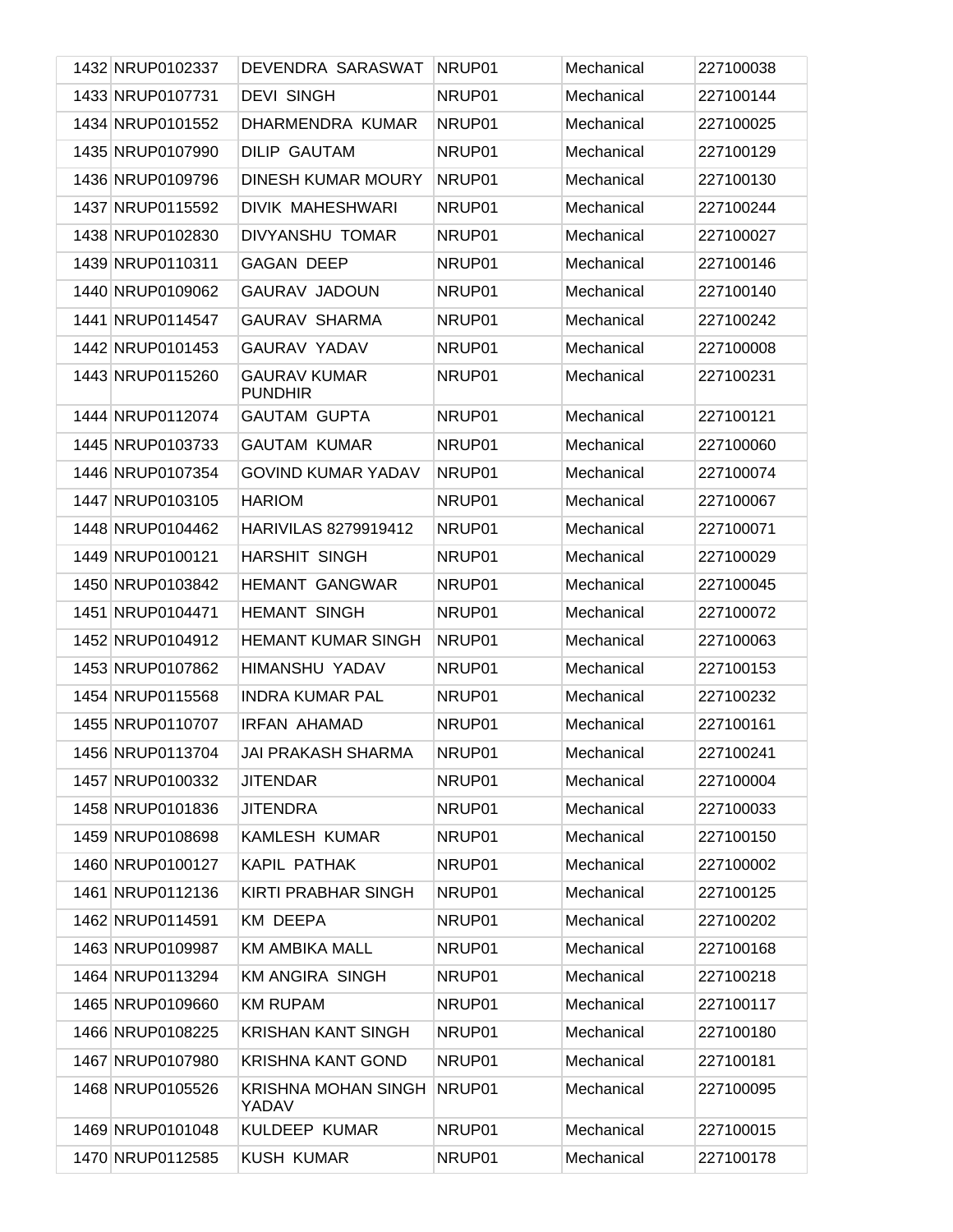| 1471 NRUP0112555 | <b>LALIT KUMAR GOYAL</b>                | NRUP01 | Mechanical | 227100105 |
|------------------|-----------------------------------------|--------|------------|-----------|
| 1472 NRUP0105910 | <b>LOKENDRA</b>                         | NRUP01 | Mechanical | 227100080 |
| 1473 NRUP0109101 | MADHAV CHAUHAN                          | NRUP01 | Mechanical | 227100133 |
| 1474 NRUP0112001 | MALLIKA SINGH                           | NRUP01 | Mechanical | 227100101 |
| 1475 NRUP0111774 | <b>MANEESH KUMAR</b>                    | NRUP01 | Mechanical | 227100174 |
| 1476 NRUP0102338 | <b>MANGESH PATEL</b>                    | NRUP01 | Mechanical | 227100011 |
| 1477 NRUP0108536 | <b>MANISH KUMAR</b>                     | NRUP01 | Mechanical | 227100116 |
| 1478 NRUP0112493 | <b>MANISH RAI</b>                       | NRUP01 | Mechanical | 227100127 |
| 1479 NRUP0111391 | <b>MANOJ KUMAR</b>                      | NRUP01 | Mechanical | 227100187 |
| 1480 NRUP0107155 | MANU UPADHYAY                           | NRUP01 | Mechanical | 227100088 |
| 1481 NRUP0102654 | MARUT NANDAN                            | NRUP01 | Mechanical | 227100053 |
| 1482 NRUP0103467 | MD RIZWAN AHMAD                         | NRUP01 | Mechanical | 227100059 |
| 1483 NRUP0104317 | MIRZA RASHID BEG                        | NRUP01 | Mechanical | 227100041 |
| 1484 NRUP0109138 | <b>MO ASHALAM</b>                       | NRUP01 | Mechanical | 227100152 |
| 1485 NRUP0109790 | <b>MOHAMMAD HUSSAIN</b>                 | NRUP01 | Mechanical | 227100135 |
| 1486 NRUP0108498 | <b>MOHD ABUTALIB</b>                    | NRUP01 | Mechanical | 227100141 |
| 1487 NRUP0107808 | MOHD ASHRAF                             | NRUP01 | Mechanical | 227100183 |
| 1488 NRUP0109605 | <b>MOHD SHABAJ</b>                      | NRUP01 | Mechanical | 227100177 |
| 1489 NRUP0110394 | MOHD FAIZ ANSARI                        | NRUP01 | Mechanical | 227100142 |
| 1490 NRUP0112330 | <b>MONIKA</b>                           | NRUP01 | Mechanical | 227100108 |
| 1491 NRUP0108026 | <b>MUKESH KUMAR</b>                     | NRUP01 | Mechanical | 227100138 |
| 1492 NRUP0106099 | MUKESH KUMAR YADAV                      | NRUP01 | Mechanical | 227100073 |
| 1493 NRUP0114482 | MULAYAM SONKER                          | NRUP01 | Mechanical | 227100207 |
| 1494 NRUP0101965 | MUZEEB URRAHAMAN                        | NRUP01 | Mechanical | 227100024 |
| 1495 NRUP0110028 | NARENDRA KUMAR                          | NRUP01 | Mechanical | 227100155 |
| 1496 NRUP0115643 | NAVANEET CHAUHAN                        | NRUP01 | Mechanical | 227100233 |
| 1497 NRUP0103718 | NAVEEN KUMAR                            | NRUP01 | Mechanical | 227100066 |
| 1498 NRUP0103912 | <b>NEERAJ KUMAR</b><br><b>CHAUDHARY</b> | NRUP01 | Mechanical | 227100052 |
| 1499 NRUP0111640 | <b>NIKANT KUMAR SINGH</b>               | NRUP01 | Mechanical | 227100175 |
| 1500 NRUP0108270 | NILESH YADAV                            | NRUP01 | Mechanical | 227100159 |
| 1501 NRUP0108553 | NITESH SINGH                            | NRUP01 | Mechanical | 227100162 |
| 1502 NRUP0114557 | NITIN VERMA                             | NRUP01 | Mechanical | 227100201 |
| 1503 NRUP0114015 | PANKAJ BHARTI                           | NRUP01 | Mechanical | 227100197 |
| 1504 NRUP0110443 | PAVAN UDHAS                             | NRUP01 | Mechanical | 227100113 |
| 1505 NRUP0105500 | PIYUSH KUMAR                            | NRUP01 | Mechanical | 227100100 |
| 1506 NRUP0109619 | PIYUSH YADAV                            | NRUP01 | Mechanical | 227100149 |
| 1507 NRUP0110758 | POOJA GUPTA                             | NRUP01 | Mechanical | 227100176 |
| 1508 NRUP0105958 | PRAMOD KUMAR PAL                        | NRUP01 | Mechanical | 227100084 |
| 1509 NRUP0105472 | PRAMOD KUMAR RAIYA                      | NRUP01 | Mechanical | 227100079 |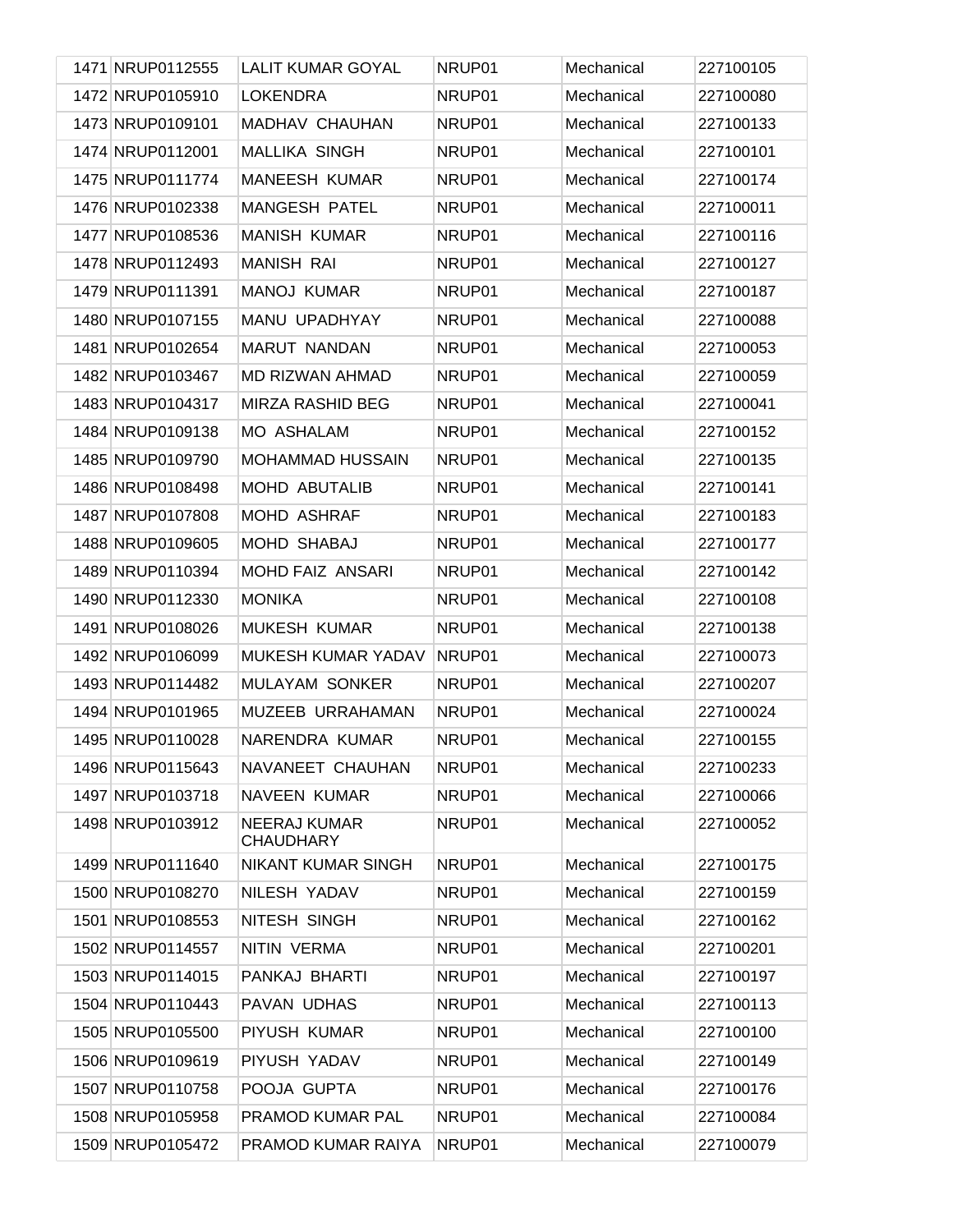| 1510 NRUP0109250 | PRASHANT KUMAR                       | NRUP01 | Mechanical | 227100158 |
|------------------|--------------------------------------|--------|------------|-----------|
| 1511 NRUP0105355 | <b>PRINCE TIWARI</b>                 | NRUP01 | Mechanical | 227100096 |
| 1512 NRUP0107964 | PRIYA SINGH                          | NRUP01 | Mechanical | 227100170 |
| 1513 NRUP0100256 | PRIYAM PAL                           | NRUP01 | Mechanical | 227100005 |
| 1514 NRUP0102964 | PRIYASNA SHUKLA                      | NRUP01 | Mechanical | 227100048 |
| 1515 NRUP0113816 | PULKIT SAINI                         | NRUP01 | Mechanical | 227100221 |
| 1516 NRUP0108476 | PUSHPENDRA KUMAR                     | NRUP01 | Mechanical | 227100103 |
| 1517 NRUP0114741 | RAGHVENDRA PRATAP<br><b>SINGH</b>    | NRUP01 | Mechanical | 227100223 |
| 1518 NRUP0101932 | RAHUL ARORA                          | NRUP01 | Mechanical | 227100035 |
| 1519 NRUP0108619 | RAJ BHARTI                           | NRUP01 | Mechanical | 227100169 |
| 1520 NRUP0105346 | RAJ SINGH                            | NRUP01 | Mechanical | 227100082 |
| 1521 NRUP0109430 | RAJA KUMAR RAJAK                     | NRUP01 | Mechanical | 227100172 |
| 1522 NRUP0113590 | RAJVEER KUSHWAH                      | NRUP01 | Mechanical | 227100216 |
| 1523 NRUP0103301 | RAKESH KUMAR                         | NRUP01 | Mechanical | 227100069 |
| 1524 NRUP0108011 | <b>RAKESH KUMAR</b><br><b>SONKAR</b> | NRUP01 | Mechanical | 227100171 |
| 1525 NRUP0101381 | RAMESH YADAV                         | NRUP01 | Mechanical | 227100016 |
| 1526 NRUP0115075 | <b>RAMNIWAS</b>                      | NRUP01 | Mechanical | 227100225 |
| 1527 NRUP0105461 | RAVI KUMAR                           | NRUP01 | Mechanical | 227100081 |
| 1528 NRUP0113206 | RISHABH GUPTA                        | NRUP01 | Mechanical | 227100211 |
| 1529 NRUP0103269 | RISHABH JAIN                         | NRUP01 | Mechanical | 227100047 |
| 1530 NRUP0108742 | <b>ROBIN KUMAR</b>                   | NRUP01 | Mechanical | 227100165 |
| 1531 NRUP0108465 | <b>ROHIT KUMAR</b>                   | NRUP01 | Mechanical | 227100114 |
| 1532 NRUP0105897 | ROHIT RAJ                            | NRUP01 | Mechanical | 227100075 |
| 1533 NRUP0109649 | ROHIT SHARMA                         | NRUP01 | Mechanical | 227100131 |
| 1534 NRUP0110874 | <b>ROHIT VERMA</b>                   | NRUP01 | Mechanical | 227100124 |
| 1535 NRUP0103903 | <b>SAGAR PATEL</b>                   | NRUP01 | Mechanical | 227100237 |
| 1536 NRUP0100783 | SANDEEP JOSHI                        | NRUP01 | Mechanical | 227100036 |
| 1537 NRUP0100063 | <b>SANDEEP TOMER</b>                 | NRUP01 | Mechanical | 227100234 |
| 1538 NRUP0110080 | SANJAY KUMAR                         | NRUP01 | Mechanical | 227100128 |
| 1539 NRUP0114500 | SANJAY SINGH                         | NRUP01 | Mechanical | 227100198 |
| 1540 NRUP0105841 | <b>SANJAY KUMAR PAL</b>              | NRUP01 | Mechanical | 227100089 |
| 1541 NRUP0107409 | <b>SANJEEV KUMAR</b>                 | NRUP01 | Mechanical | 227100083 |
| 1542 NRUP0108880 | SANJIV VISHWAS                       | NRUP01 | Mechanical | 227100160 |
| 1543 NRUP0108708 | SANJU                                | NRUP01 | Mechanical | 227100239 |
| 1544 NRUP0114606 | SANSKAR BHARADWAJ                    | NRUP01 | Mechanical | 227100212 |
| 1545 NRUP0102008 | SARVESH TIWARI                       | NRUP01 | Mechanical | 227100010 |
| 1546 NRUP0113716 | SATISH KANNAUJIYA                    | NRUP01 | Mechanical | 227100227 |
| 1547 NRUP0113022 | SATYA PRAKASH<br><b>SHRIVASTAVA</b>  | NRUP01 | Mechanical | 227100200 |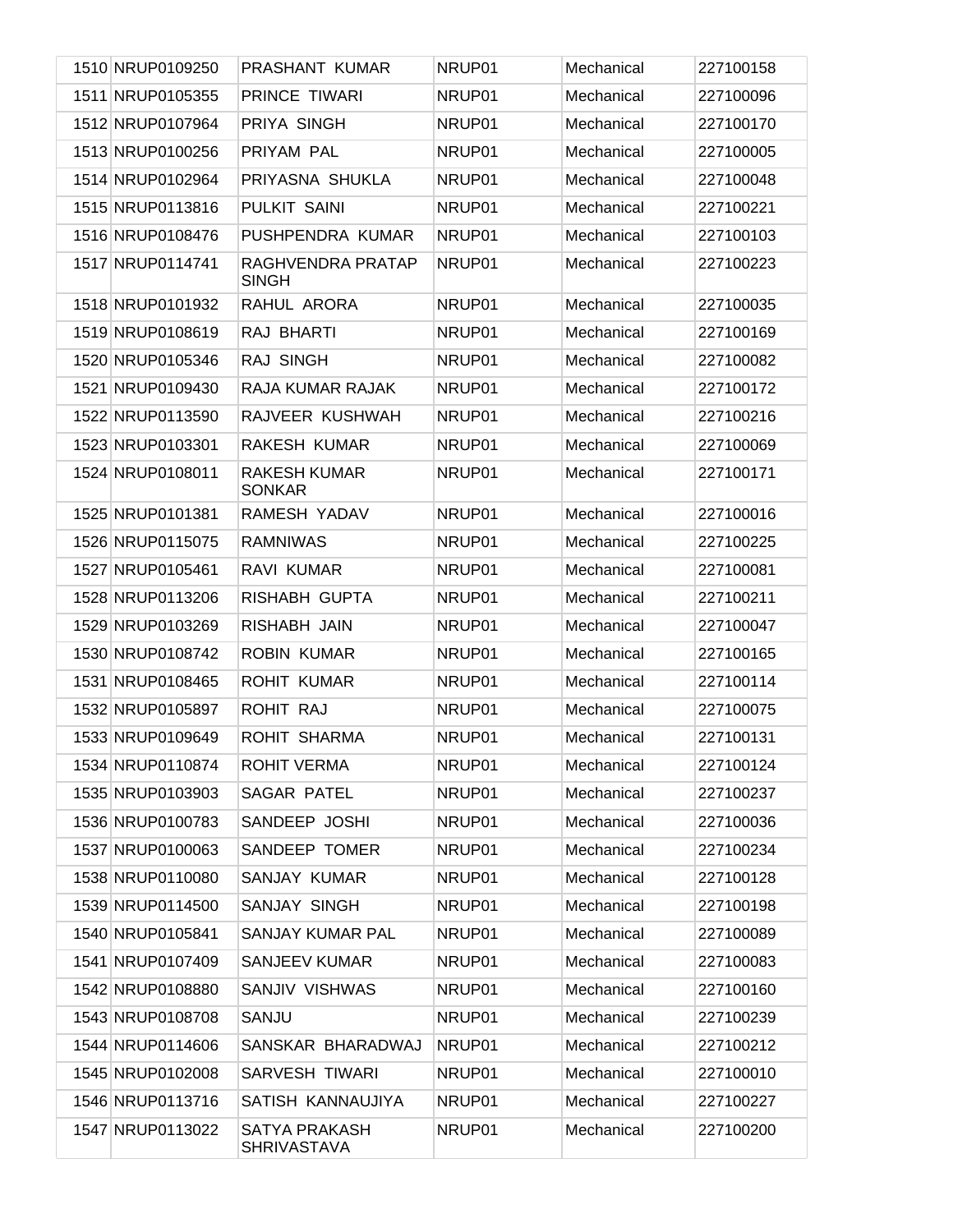| 1548 NRUP0111198 | <b>SATYAM GUPTA</b>                   | NRUP01 | Mechanical | 227100186 |
|------------------|---------------------------------------|--------|------------|-----------|
| 1549 NRUP0107671 | SATYAM KUSHWAHA                       | NRUP01 | Mechanical | 227100143 |
| 1550 NRUP0101897 | SAURABH CHAUHAN                       | NRUP01 | Mechanical | 227100009 |
| 1551 NRUP0102862 | SAURABH KUMAR                         | NRUP01 | Mechanical | 227100068 |
| 1552 NRUP0114693 | SAURABH PAL                           | NRUP01 | Mechanical | 227100205 |
| 1553 NRUP0110095 | SAURABH RAJPUT                        | NRUP01 | Mechanical | 227100184 |
| 1554 NRUP0114544 | <b>SAURABH SINGH</b>                  | NRUP01 | Mechanical | 227100219 |
| 1555 NRUP0101642 | SAURAV PAL                            | NRUP01 | Mechanical | 227100020 |
| 1556 NRUP0103909 | SHARIQ AHMAD                          | NRUP01 | Mechanical | 227100046 |
| 1557 NRUP0109153 | SHASHANK MAURYA                       | NRUP01 | Mechanical | 227100240 |
| 1558 NRUP0100243 | SHEHNAWAZ AHMAD                       | NRUP01 | Mechanical | 227100019 |
| 1559 NRUP0106933 | SHER SINGH                            | NRUP01 | Mechanical | 227100087 |
| 1560 NRUP0113685 | SHESH RAM                             | NRUP01 | Mechanical | 227100217 |
| 1561 NRUP0104990 | SHESHNATH PRAJAPATI NRUP01            |        | Mechanical | 227100065 |
| 1562 NRUP0114315 | SHIKHAGRA SAXENA                      | NRUP01 | Mechanical | 227100204 |
| 1563 NRUP0103379 | <b>SHIVAM</b>                         | NRUP01 | Mechanical | 227100058 |
| 1564 NRUP0112262 | SHIVAM GOND                           | NRUP01 | Mechanical | 227100104 |
| 1565 NRUP0106251 | SHIVAM SAHU                           | NRUP01 | Mechanical | 227100086 |
| 1566 NRUP0112277 | <b>SHIVAM SHUKLA</b>                  | NRUP01 | Mechanical | 227100190 |
| 1567 NRUP0111652 | SHIVAM SRIVASTAVA                     | NRUP01 | Mechanical | 227100122 |
| 1568 NRUP0108347 | SHIVAM VERMA                          | NRUP01 | Mechanical | 227100156 |
| 1569 NRUP0108818 | <b>SHUBHAM</b>                        | NRUP01 | Mechanical | 227100151 |
| 1570 NRUP0109986 | SHUBHAM KASHYAP                       | NRUP01 | Mechanical | 227100112 |
| 1571 NRUP0108922 | <b>SHUBHAM KUMAR</b>                  | NRUP01 | Mechanical | 227100167 |
| 1572 NRUP0114905 | SHUBHAM SHAH                          | NRUP01 | Mechanical | 227100224 |
| 1573 NRUP0109665 | <b>SHUBHAM</b><br><b>VISHWAKARMA</b>  | NRUP01 | Mechanical | 227100173 |
| 1574 NRUP0113468 | SHUBHANSU YADAV                       | NRUP01 | Mechanical | 227100208 |
| 1575 NRUP0101572 | SHUJEET PRASAD                        | NRUP01 | Mechanical | 227100032 |
| 1576 NRUP0100191 | <b>SOHIT KUMAR</b>                    | NRUP01 | Mechanical | 227100034 |
| 1577 NRUP0108623 | SOMESH DUBEY                          | NRUP01 | Mechanical | 227100163 |
| 1578 NRUP0103406 | <b>SONU KUMAR</b>                     | NRUP01 | Mechanical | 227100061 |
| 1579 NRUP0112421 | SUDEEP KUMAR                          | NRUP01 | Mechanical | 227100110 |
| 1580 NRUP0100427 | <b>SUDHANSHU DEO</b><br><b>PANDEY</b> | NRUP01 | Mechanical | 227100017 |
| 1581 NRUP0107399 | <b>SUMIT BAJPAI</b>                   | NRUP01 | Mechanical | 227100077 |
| 1582 NRUP0105168 | <b>SUNIL YADAV</b>                    | NRUP01 | Mechanical | 227100094 |
| 1583 NRUP0100868 | <b>SUNNY KUMAR</b>                    | NRUP01 | Mechanical | 227100012 |
| 1584 NRUP0100092 | <b>SUNNY KUMAR</b>                    | NRUP01 | Mechanical | 227100001 |
| 1585 NRUP0109459 | <b>SURENDRA SINGH</b>                 | NRUP01 | Mechanical | 227100192 |
| 1586 NRUP0110400 | <b>SURYA PRATAP</b>                   | NRUP01 | Mechanical | 227100120 |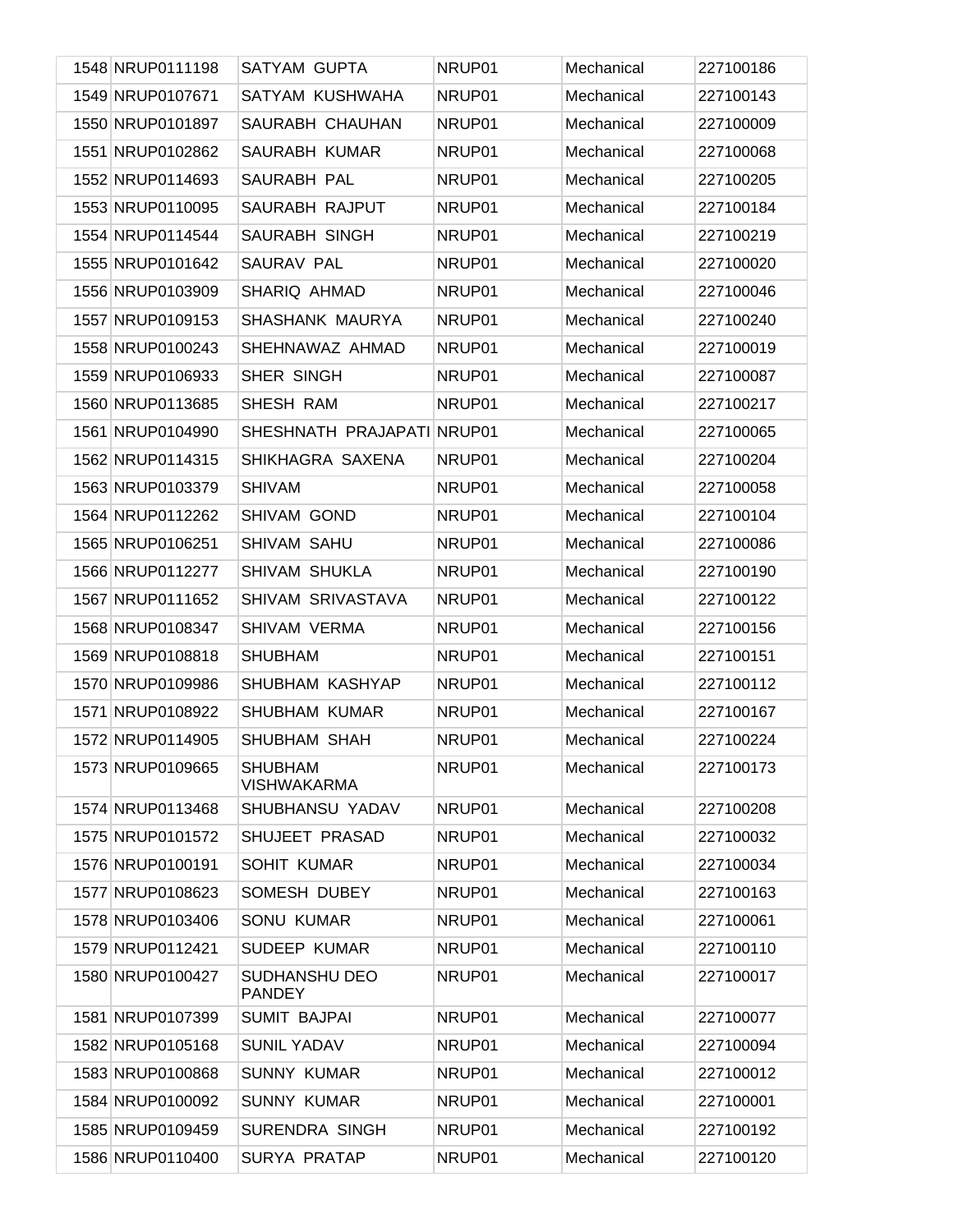| 1587 NRUP0114453 | SUSHAMA CHAUHAN                           | NRUP01             | Mechanical | 227100229 |
|------------------|-------------------------------------------|--------------------|------------|-----------|
| 1588 NRUP0101460 | SWATANTRA KUMAR                           | NRUP01             | Mechanical | 227100026 |
| 1589 NRUP0106260 | <b>SYED MOHD HAMZA</b>                    | NRUP01             | Mechanical | 227100085 |
| 1590 NRUP0100348 | <b>TAHIR KHAN</b>                         | NRUP01             | Mechanical | 227100030 |
| 1591 NRUP0104123 | <b>TASLIM AHMAD</b>                       | NRUP01             | Mechanical | 227100070 |
| 1592 NRUP0110654 | <b>TEJENDRA SINGH</b>                     | NRUP01             | Mechanical | 227100188 |
| 1593 NRUP0114618 | <b>UTKARSH</b>                            | NRUP01             | Mechanical | 227100203 |
| 1594 NRUP0109134 | <b>VEDPRAKASH GAUTAM</b>                  | NRUP01             | Mechanical | 227100136 |
| 1595 NRUP0108638 | <b>VENKATESH PRASAD</b><br><b>BHARGAV</b> | NRUP01             | Mechanical | 227100132 |
| 1596 NRUP0109824 | <b>VIJAY SHANKAR YADAV</b>                | NRUP01             | Mechanical | 227100189 |
| 1597 NRUP0105049 | <b>VIKASH KUMAR</b>                       | NRUP01             | Mechanical | 227100044 |
| 1598 NRUP0106766 | <b>VINEET MISHRA</b>                      | NRUP01             | Mechanical | 227100093 |
| 1599 NRUP0108366 | <b>VINOD KUMAR</b>                        | NRUP01             | Mechanical | 227100157 |
| 1600 NRUP0109943 | <b>VIPIN YADAV</b>                        | NRUP01             | Mechanical | 227100107 |
| 1601 NRUP0100481 | <b>VIRENDRA PRASAD</b>                    | NRUP01             | Mechanical | 227100013 |
| 1602 NRUP0102636 | VISHAL KANNAUJIYA                         | NRUP01             | Mechanical | 227100054 |
| 1603 NRUP0107538 | <b>VISHAL PAL</b>                         | NRUP01             | Mechanical | 227100091 |
| 1604 NRUP0110204 | <b>VISHAL KUMAR GAUR</b>                  | NRUP01             | Mechanical | 227100148 |
| 1605 NRUP0115370 | <b>VISHAL KUMAR PATHAK</b>                | NRUP01             | Mechanical | 227100243 |
| 1606 NRUP0113109 | <b>VISHNU</b>                             | NRUP01             | Mechanical | 227100215 |
| 1607 NRUP0111014 | <b>VISHNU KUMAR</b>                       | NRUP01             | Mechanical | 227100182 |
| 1608 NRUP0104485 | <b>VISHRAM KUMAR</b>                      | NRUP01             | Mechanical | 227100049 |
| 1609 NRUP0109216 | <b>VIVEK SINGH</b>                        | NRUP01             | Mechanical | 227100137 |
| 1610 NRUP0103115 | <b>WALAYAT SIDDIQUI</b>                   | NRUP01             | Mechanical | 227100042 |
| 1611 NRUP0102329 | ZUBAIR ALAM                               | NRUP01             | Mechanical | 227100006 |
| 1612 NRUP0205332 | <b>AASHI</b>                              | NRUP <sub>02</sub> | Electrical | 227200077 |
| 1613 NRUP0208171 | <b>ABDUL MUKEEM</b>                       | NRUP <sub>02</sub> | Electrical | 227200123 |
| 1614 NRUP0205272 | ABDUL WADOOD                              | NRUP <sub>02</sub> | Electrical | 227200036 |
| 1615 NRUP0209407 | <b>ABHAY TIWARI</b>                       | NRUP02             | Electrical | 227200111 |
| 1616 NRUP0203430 | ABHAY KUMAR SAXENA                        | NRUP <sub>02</sub> | Electrical | 227200057 |
| 1617 NRUP0205795 | ABHIMANYU KUMAR                           | NRUP <sub>02</sub> | Electrical | 227200079 |
| 1618 NRUP0214889 | ABHISHEK ANAND                            | NRUP <sub>02</sub> | Electrical | 227200169 |
| 1619 NRUP0204836 | <b>ABHISHEK BAJPAI</b>                    | NRUP <sub>02</sub> | Electrical | 227200048 |
| 1620 NRUP0205630 | <b>ABHISHEK KUMAR</b>                     | NRUP <sub>02</sub> | Electrical | 227200080 |
| 1621 NRUP0206601 | ABHISHEK PIPARIYA                         | NRUP <sub>02</sub> | Electrical | 227200089 |
| 1622 NRUP0202795 | ABHISHEK<br><b>VISHWAKARMA</b>            | NRUP <sub>02</sub> | Electrical | 227200031 |
| 1623 NRUP0209936 | <b>ABHISHEK KUMAR</b><br><b>GUPTA</b>     | NRUP <sub>02</sub> | Electrical | 227200113 |
| 1624 NRUP0203238 | <b>ABHISHEK KUMAR</b><br>YADAV            | NRUP <sub>02</sub> | Electrical | 227200033 |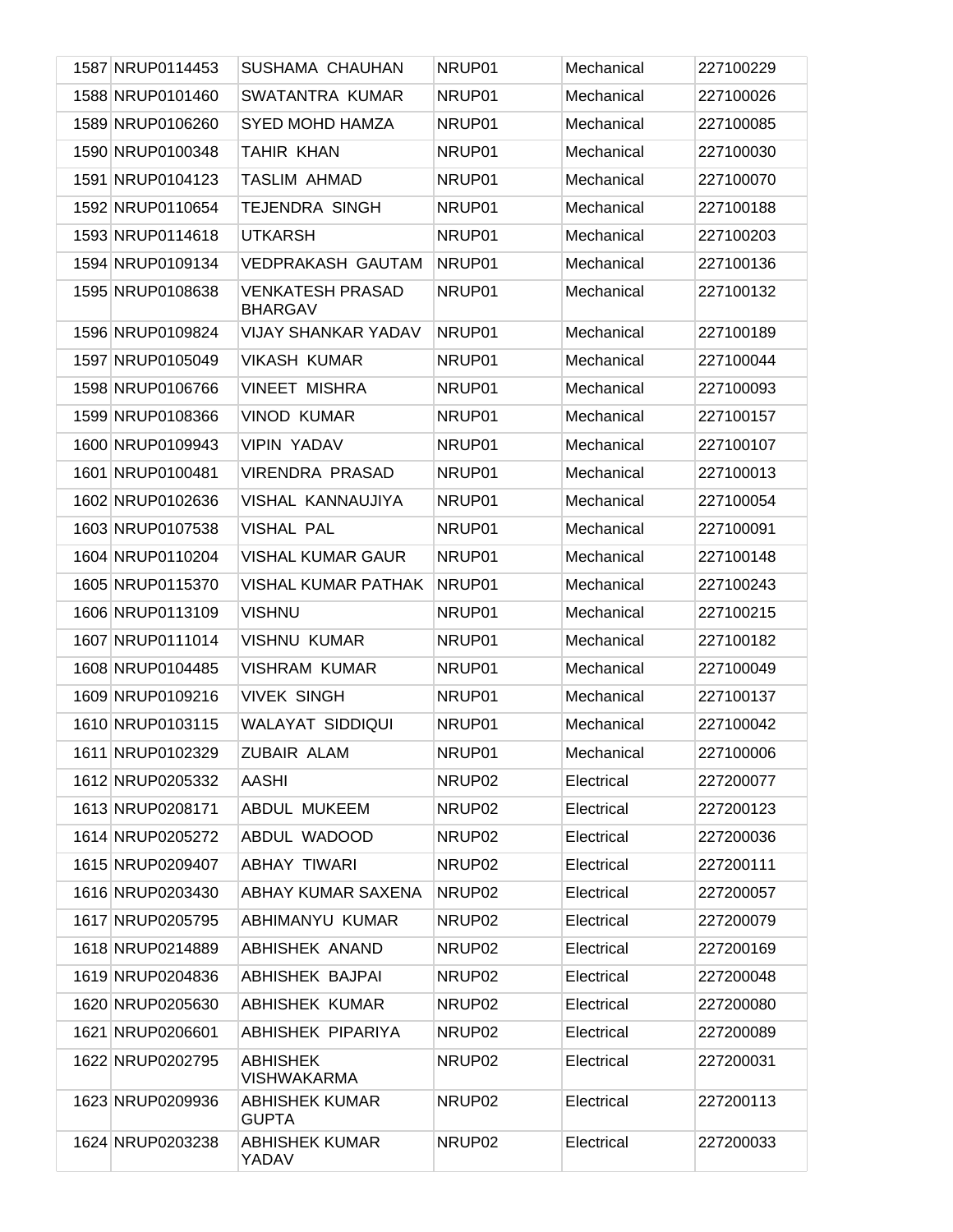| 1625 NRUP0214427 | <b>ADISON KUMAR</b>                      | NRUP <sub>02</sub> | Electrical | 227200172 |
|------------------|------------------------------------------|--------------------|------------|-----------|
| 1626 NRUP0214468 | AFTAB ALAM                               | NRUP <sub>02</sub> | Electrical | 227200157 |
| 1627 NRUP0209128 | <b>AFTAB HUSSAIN</b>                     | NRUP <sub>02</sub> | Electrical | 227200096 |
| 1628 NRUP0203518 | AJITESH SINGH                            | NRUP <sub>02</sub> | Electrical | 227200042 |
| 1629 NRUP0202686 | AKASH KUSHWAHA                           | NRUP <sub>02</sub> | Electrical | 227200028 |
| 1630 NRUP0210013 | <b>AKHILESH</b>                          | NRUP <sub>02</sub> | Electrical | 227200130 |
| 1631 NRUP0209730 | <b>AMAN KUMAR</b>                        | NRUP <sub>02</sub> | Electrical | 227200112 |
| 1632 NRUP0202332 | AMAN VERMA                               | NRUP <sub>02</sub> | Electrical | 227200024 |
| 1633 NRUP0200640 | AMIT CHAUDHARY                           | NRUP <sub>02</sub> | Electrical | 227200018 |
| 1634 NRUP0210351 | AMIT KUMAR                               | NRUP <sub>02</sub> | Electrical | 227200120 |
| 1635 NRUP0215273 | <b>AMIT SINGH</b>                        | NRUP <sub>02</sub> | Electrical | 227200191 |
| 1636 NRUP0206923 | ANAMIKA PAL                              | NRUP <sub>02</sub> | Electrical | 227200082 |
| 1637 NRUP0202539 | ANAND VERMA                              | NRUP <sub>02</sub> | Electrical | 227200001 |
| 1638 NRUP0202257 | ANAND KUMAR<br><b>AGRAHARI</b>           | NRUP <sub>02</sub> | Electrical | 227200026 |
| 1639 NRUP0213418 | ANIL KUMAR YADAV                         | NRUP <sub>02</sub> | Electrical | 227200171 |
| 1640 NRUP0213148 | <b>ANJALI RATHOR</b>                     | NRUP <sub>02</sub> | Electrical | 227200180 |
| 1641 NRUP0204370 | <b>ANKIT TOMAR</b>                       | NRUP <sub>02</sub> | Electrical | 227200037 |
| 1642 NRUP0203294 | <b>ANKIT YADAV</b>                       | NRUP <sub>02</sub> | Electrical | 227200060 |
| 1643 NRUP0208700 | <b>ANKIT PAL</b>                         | NRUP <sub>02</sub> | Electrical | 227200097 |
| 1644 NRUP0212545 | <b>ANKITA KUMARI</b>                     | NRUP <sub>02</sub> | Electrical | 227200139 |
| 1645 NRUP0204926 | <b>ANKLESHWER</b>                        | NRUP <sub>02</sub> | Electrical | 227200050 |
| 1646 NRUP0205473 | ANKUR RAJPUT                             | NRUP <sub>02</sub> | Electrical | 227200071 |
| 1647 NRUP0204543 | <b>ANMOL</b>                             | NRUP <sub>02</sub> | Electrical | 227200039 |
| 1648 NRUP0205589 | <b>ANMOL KUMAR</b>                       | NRUP <sub>02</sub> | Electrical | 227200076 |
| 1649 NRUP0211724 | ANOOP MISHRA                             | NRUP02             | Electrical | 227200114 |
| 1650 NRUP0212763 | ANUBHAV KUMAR                            | NRUP02             | Electrical | 227200152 |
| 1651 NRUP0213733 | ANURAG SINGH                             | NRUP <sub>02</sub> | Electrical | 227200184 |
| 1652 NRUP0214128 | <b>ARUN KUMAR</b><br><b>VISHWAKARMA</b>  | NRUP <sub>02</sub> | Electrical | 227200155 |
| 1653 NRUP0211530 | ARVIND KARDAM                            | NRUP02             | Electrical | 227200118 |
| 1654 NRUP0215402 | <b>ARVIND KUMAR YADAV</b>                | NRUP02             | Electrical | 227200189 |
| 1655 NRUP0213902 | ASHISH KUMAR SINGH                       | NRUP02             | Electrical | 227200163 |
| 1656 NRUP0210136 | ASHUTOSH KUMAR<br><b>SINGH</b>           | NRUP02             | Electrical | 227200143 |
| 1657 NRUP0203258 | AZAM KHAN                                | NRUP02             | Electrical | 227200067 |
| 1658 NRUP0210424 | <b>BALDEV KUMAR</b>                      | NRUP02             | Electrical | 227200119 |
| 1659 NRUP0211366 | <b>BHAN SINGH</b><br><b>KUSHWAHA</b>     | NRUP02             | Electrical | 227200101 |
| 1660 NRUP0204263 | <b>BRAJ KISHOR</b>                       | NRUP02             | Electrical | 227200188 |
| 1661 NRUP0215431 | <b>BRAJ MOHAN SINGH</b><br><b>BAGHEL</b> | NRUP02             | Electrical | 227200190 |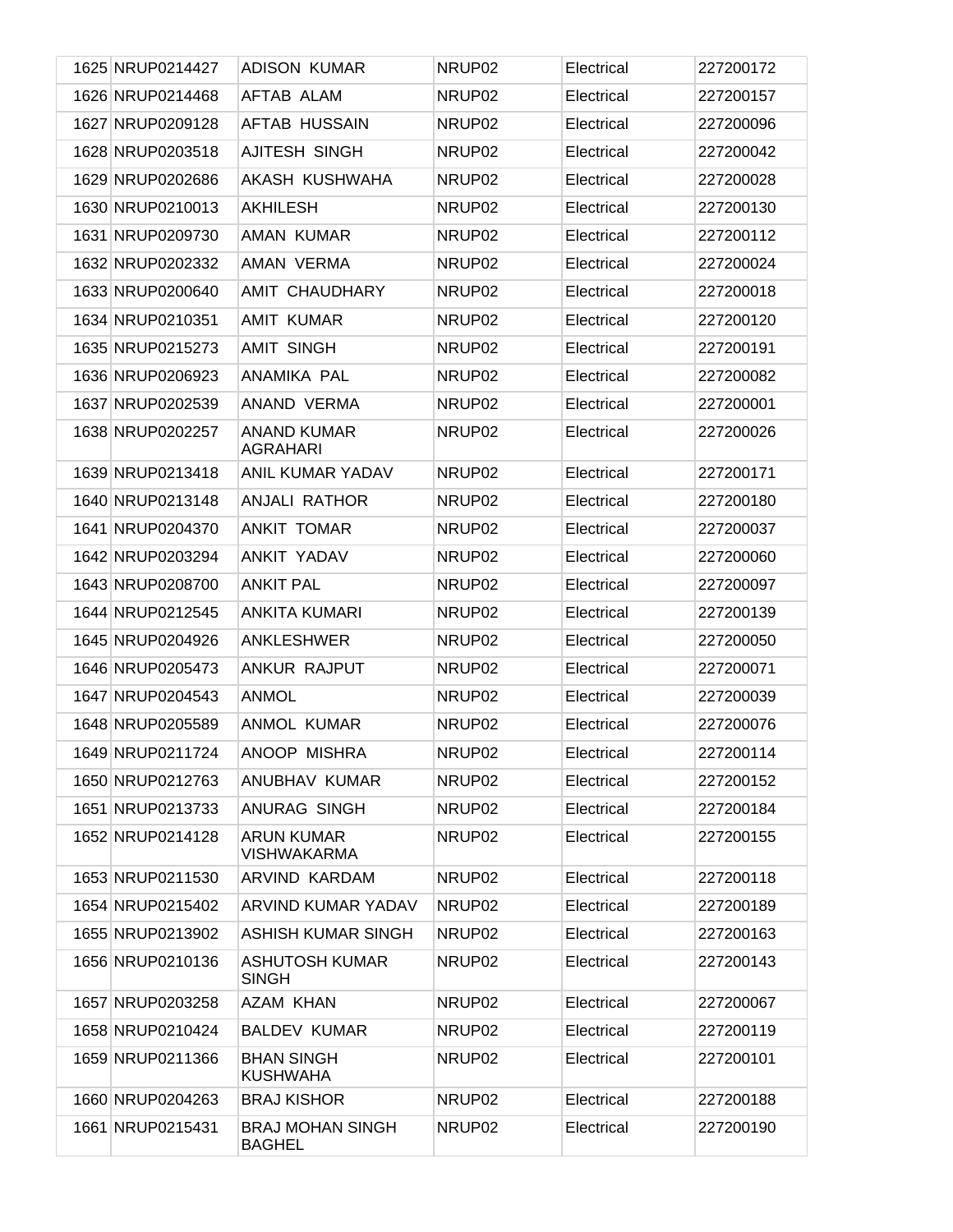| 1662 NRUP0212851 | <b>BRAJESH KUMAR</b>                  | NRUP <sub>02</sub> | Electrical | 227200153 |
|------------------|---------------------------------------|--------------------|------------|-----------|
| 1663 NRUP0203448 | <b>BRIJESH KUMAR</b>                  | NRUP <sub>02</sub> | Electrical | 227200056 |
| 1664 NRUP0206385 | <b>CHANDAN VERMA</b>                  | NRUP <sub>02</sub> | Electrical | 227200078 |
| 1665 NRUP0202476 | <b>CHANDRADEEP KUMAR</b>              | NRUP <sub>02</sub> | Electrical | 227200030 |
| 1666 NRUP0211661 | <b>DEEPAK SINGH</b>                   | NRUP <sub>02</sub> | Electrical | 227200149 |
| 1667 NRUP0202095 | DEEPAK KUMAR PATWA                    | NRUP <sub>02</sub> | Electrical | 227200032 |
| 1668 NRUP0212324 | <b>DEEPU</b>                          | NRUP <sub>02</sub> | Electrical | 227200137 |
| 1669 NRUP0206033 | <b>DEVENDRA SINGH</b><br><b>MEENA</b> | NRUP <sub>02</sub> | Electrical | 227200070 |
| 1670 NRUP0206045 | DHANANJAY TIWARI                      | NRUP <sub>02</sub> | Electrical | 227200073 |
| 1671 NRUP0206291 | DHEER CHANDRA<br><b>SHILPKAR</b>      | NRUP <sub>02</sub> | Electrical | 227200085 |
| 1672 NRUP0205697 | DHEERAJ KUMAR<br>YADAV                | NRUP <sub>02</sub> | Electrical | 227200086 |
| 1673 NRUP0201719 | DILEEP KUMAR                          | NRUP <sub>02</sub> | Electrical | 227200023 |
| 1674 NRUP0208675 | <b>DURGESH</b>                        | NRUP <sub>02</sub> | Electrical | 227200126 |
| 1675 NRUP0214447 | FULESHWER CHHOTOO                     | NRUP <sub>02</sub> | Electrical | 227200183 |
| 1676 NRUP0206803 | <b>FURKAN ALI</b>                     | NRUP <sub>02</sub> | Electrical | 227200084 |
| 1677 NRUP0210069 | <b>GAURAV</b>                         | NRUP <sub>02</sub> | Electrical | 227200135 |
| 1678 NRUP0200004 | <b>GAURAV CHAUHAN</b>                 | NRUP <sub>02</sub> | Electrical | 227200019 |
| 1679 NRUP0204335 | <b>GOKUL SAHU</b>                     | NRUP <sub>02</sub> | Electrical | 227200035 |
| 1680 NRUP0201116 | <b>GYAN PRAKASH GUPTA</b>             | NRUP <sub>02</sub> | Electrical | 227200083 |
| 1681 NRUP0215111 | <b>HARKESH BABU</b>                   | NRUP <sub>02</sub> | Electrical | 227200185 |
| 1682 NRUP0207644 | <b>HARSH AGRAWAL</b>                  | NRUP <sub>02</sub> | Electrical | 227200081 |
| 1683 NRUP0209848 | HIMANSHU SHARMA                       | NRUP <sub>02</sub> | Electrical | 227200197 |
| 1684 NRUP0204066 | <b>JAGDISH</b>                        | NRUP <sub>02</sub> | Electrical | 227200046 |
| 1685 NRUP0210125 | <b>JAGDISH SHARMA</b>                 | NRUP02             | Electrical | 227200195 |
| 1686 NRUP0203870 | <b>JAI NARAYAN SINGH</b>              | NRUP02             | Electrical | 227200034 |
| 1687 NRUP0210618 | <b>JATIN KUMAR MAURYA</b>             | NRUP02             | Electrical | 227200116 |
| 1688 NRUP0212054 | <b>JITENDRA KUMAR</b>                 | NRUP02             | Electrical | 227200146 |
| 1689 NRUP0209991 | JITENDRA KUMAR NIRAJ                  | NRUP02             | Electrical | 227200179 |
| 1690 NRUP0200009 | <b>JITESH PAL SINGH</b>               | NRUP02             | Electrical | 227200003 |
| 1691 NRUP0203272 | <b>KAMAL KUMAR</b>                    | NRUP02             | Electrical | 227200066 |
| 1692 NRUP0201221 | <b>KARAN SINGH</b>                    | NRUP02             | Electrical | 227200005 |
| 1693 NRUP0207001 | KISHAN YADAV                          | NRUP02             | Electrical | 227200075 |
| 1694 NRUP0211783 | <b>KM ASHFIYA</b>                     | NRUP02             | Electrical | 227200106 |
| 1695 NRUP0210627 | KM BHARTI RAIKWAR                     | NRUP02             | Electrical | 227200122 |
| 1696 NRUP0210840 | <b>KM NEHA CHAURASIA</b>              | NRUP02             | Electrical | 227200110 |
| 1697 NRUP0213801 | <b>KRISHNA SONKAR</b>                 | NRUP02             | Electrical | 227200178 |
| 1698 NRUP0211177 | <b>KRISHNA YADAV</b>                  | NRUP02             | Electrical | 227200147 |
| 1699 NRUP0208406 | KRITIKA MISHRA                        | NRUP02             | Electrical | 227200136 |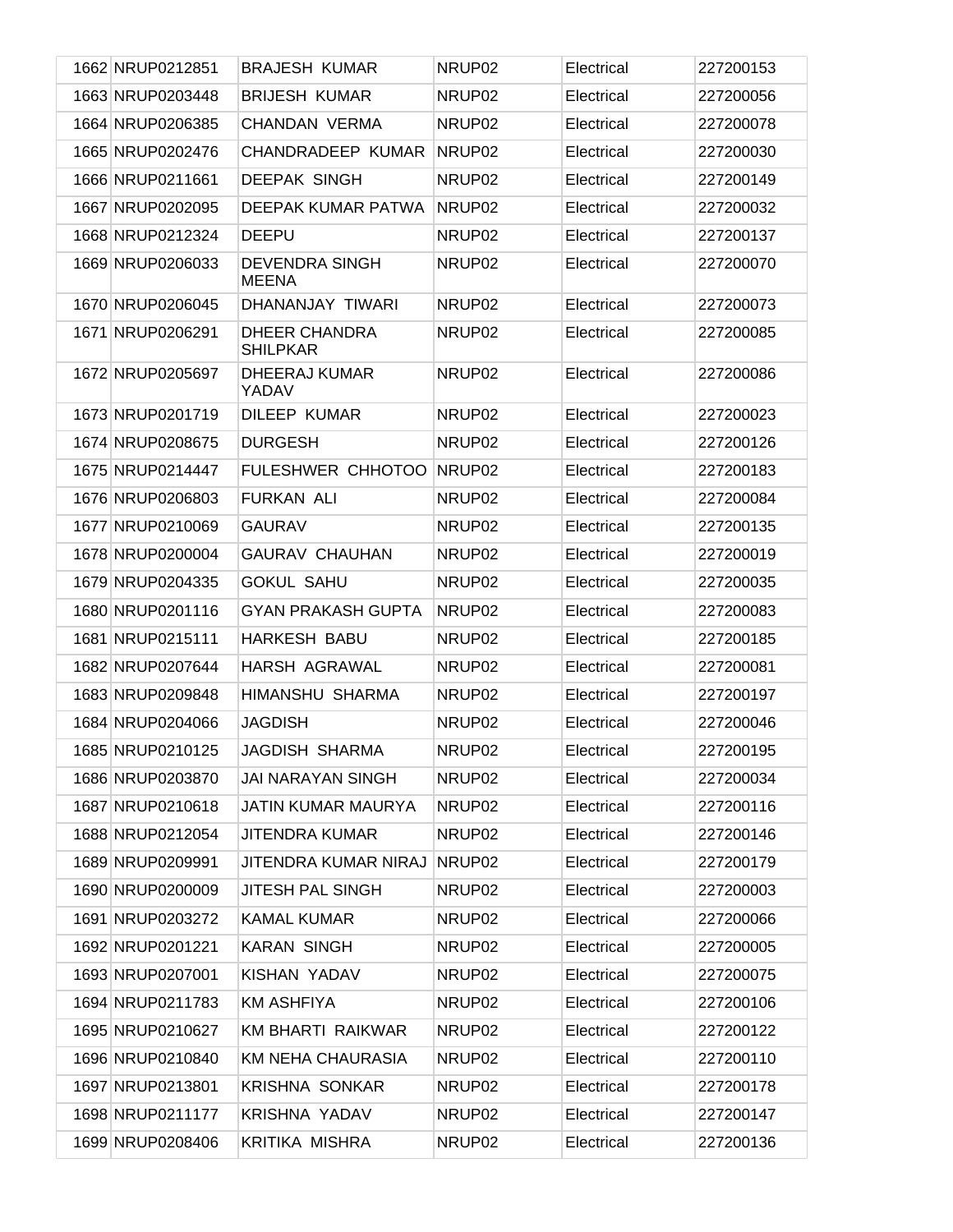| 1700 NRUP0212078 | <b>KULDEEP KUMAR</b>                    | NRUP <sub>02</sub> | Electrical | 227200109 |
|------------------|-----------------------------------------|--------------------|------------|-----------|
| 1701 NRUP0212427 | LAVKUSH SETH                            | NRUP <sub>02</sub> | Electrical | 227200098 |
| 1702 NRUP0210114 | LOKESH KUMAR                            | NRUP <sub>02</sub> | Electrical | 227200142 |
| 1703 NRUP0204493 | LUCKY KUMAR                             | NRUP <sub>02</sub> | Electrical | 227200038 |
| 1704 NRUP0201956 | <b>MANEES KUMAR</b>                     | NRUP <sub>02</sub> | Electrical | 227200192 |
| 1705 NRUP0201038 | <b>MANISH JADON</b>                     | NRUP <sub>02</sub> | Electrical | 227200007 |
| 1706 NRUP0209798 | <b>MANISH KUMAR</b>                     | NRUP <sub>02</sub> | Electrical | 227200128 |
| 1707 NRUP0200715 | <b>MANISH KUMAR</b>                     | NRUP <sub>02</sub> | Electrical | 227200012 |
| 1708 NRUP0213697 | <b>MANISHANKAR PAL</b>                  | NRUP <sub>02</sub> | Electrical | 227200162 |
| 1709 NRUP0210488 | <b>MANOJ KUMAR</b>                      | NRUP <sub>02</sub> | Electrical | 227200194 |
| 1710 NRUP0205414 | <b>MANOJ KUMAR</b>                      | NRUP <sub>02</sub> | Electrical | 227200088 |
| 1711 NRUP0211885 | <b>MOHAMMAD RAMEEZ</b><br><b>HASAN</b>  | NRUP <sub>02</sub> | Electrical | 227200103 |
| 1712 NRUP0209232 | MOHD JAID                               | NRUP <sub>02</sub> | Electrical | 227200125 |
| 1713 NRUP0201228 | <b>MOHD IMRAN MANSURI</b>               | NRUP <sub>02</sub> | Electrical | 227200029 |
| 1714 NRUP0205768 | <b>MOHD KAIF</b>                        | NRUP <sub>02</sub> | Electrical | 227200095 |
| 1715 NRUP0214632 | <b>MOHIT KUMAR</b>                      | NRUP02             | Electrical | 227200159 |
| 1716 NRUP0204095 | <b>MOHIT MISHRA</b>                     | NRUP <sub>02</sub> | Electrical | 227200062 |
| 1717 NRUP0212058 | <b>MOHIT TOMAR</b>                      | NRUP <sub>02</sub> | Electrical | 227200105 |
| 1718 NRUP0201952 | MONU CHAURASIYA                         | NRUP <sub>02</sub> | Electrical | 227200181 |
| 1719 NRUP0201016 | <b>MUKTESH KUMAR</b><br><b>TRIPATHI</b> | NRUP <sub>02</sub> | Electrical | 227200006 |
| 1720 NRUP0207855 | NAIMISH GUPTA                           | NRUP <sub>02</sub> | Electrical | 227200127 |
| 1721 NRUP0200834 | NAVNEET CHAUDHARY                       | NRUP <sub>02</sub> | Electrical | 227200027 |
| 1722 NRUP0211889 | NEERAJ KUMAR                            | NRUP02             | Electrical | 227200167 |
| 1723 NRUP0203768 | <b>NEETESH KUMAR</b>                    | NRUP <sub>02</sub> | Electrical | 227200064 |
| 1724 NRUP0210469 | NIRVIKAR PRAJAPATI                      | NRUP <sub>02</sub> | Electrical | 227200144 |
| 1725 NRUP0210651 | <b>OMKAR</b>                            | NRUP02             | Electrical | 227200145 |
| 1726 NRUP0205103 | PANCHAM YADAV                           | NRUP02             | Electrical | 227200051 |
| 1727 NRUP0206687 | <b>PAWAN</b>                            | NRUP02             | Electrical | 227200072 |
| 1728 NRUP0207841 | PAWAN KUMAR                             | NRUP02             | Electrical | 227200099 |
| 1729 NRUP0213959 | PIYUSH PANDEY                           | NRUP02             | Electrical | 227200161 |
| 1730 NRUP0208080 | PRABAL GUPTA                            | NRUP02             | Electrical | 227200129 |
| 1731 NRUP0206906 | PRATEEK JAISWAL                         | NRUP02             | Electrical | 227200090 |
| 1732 NRUP0210889 | PRDEEP KUMAR                            | NRUP02             | Electrical | 227200107 |
| 1733 NRUP0206919 | PRIYANKA SINGH                          | NRUP02             | Electrical | 227200068 |
| 1734 NRUP0200267 | PRIYANSHU<br><b>KULSHRESTHA</b>         | NRUP02             | Electrical | 227200020 |
| 1735 NRUP0210216 | RAHUL GUPTA                             | NRUP02             | Electrical | 227200134 |
| 1736 NRUP0214907 | RAHUL YADAV                             | NRUP02             | Electrical | 227200170 |
| 1737 NRUP0204764 | RAHUL YADAV                             | NRUP02             | Electrical | 227200058 |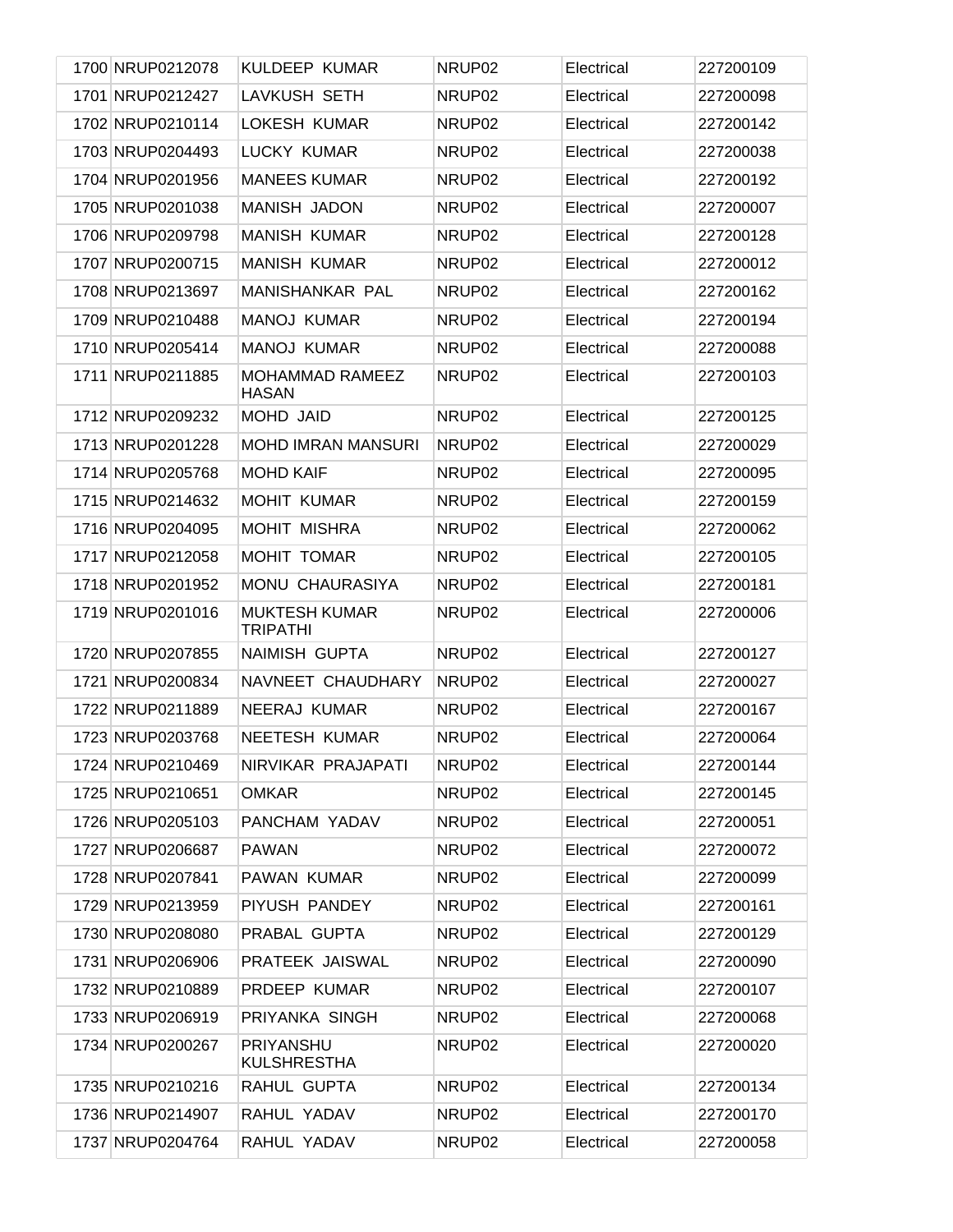| 1738 NRUP0209409 | RAJAN KUMAR SHARMA                        | NRUP <sub>02</sub> | Electrical | 227200132 |
|------------------|-------------------------------------------|--------------------|------------|-----------|
| 1739 NRUP0209325 | RAJARAM VERMA                             | NRUP02             | Electrical | 227200102 |
| 1740 NRUP0205132 | <b>RAKESH KUMAR</b>                       | NRUP02             | Electrical | 227200094 |
| 1741 NRUP0201801 | <b>RAKESH KUMAR</b>                       | NRUP02             | Electrical | 227200022 |
| 1742 NRUP0201675 | RAKESH KUMAR                              | NRUP02             | Electrical | 227200015 |
| 1743 NRUP0206970 | <b>RAMAN KUMAR</b>                        | NRUP02             | Electrical | 227200091 |
| 1744 NRUP0204841 | RAMBABU SAHU                              | NRUP02             | Electrical | 227200055 |
| 1745 NRUP0215140 | <b>RAMHET</b>                             | NRUP02             | Electrical | 227200186 |
| 1746 NRUP0207249 | RANAVIJAY<br><b>VISHWAKARMA</b>           | NRUP02             | Electrical | 227200093 |
| 1747 NRUP0201459 | RAVI PRAKASH SINGH                        | NRUP <sub>02</sub> | Electrical | 227200016 |
| 1748 NRUP0211144 | RINKU VISHWAKARMA                         | NRUP <sub>02</sub> | Electrical | 227200115 |
| 1749 NRUP0214782 | RISHABH KUMAR SINGH                       | NRUP <sub>02</sub> | Electrical | 227200173 |
| 1750 NRUP0214925 | <b>ROHINI SHRIVAS</b>                     | NRUP <sub>02</sub> | Electrical | 227200151 |
| 1751 NRUP0214167 | <b>ROHIT KUMAR</b>                        | NRUP <sub>02</sub> | Electrical | 227200182 |
| 1752 NRUP0203777 | ROHIT MAURYA                              | NRUP <sub>02</sub> | Electrical | 227200043 |
| 1753 NRUP0214250 | <b>ROHIT SINGH</b>                        | NRUP <sub>02</sub> | Electrical | 227200175 |
| 1754 NRUP0200617 | <b>SACHIN KUMAR</b>                       | NRUP02             | Electrical | 227200002 |
| 1755 NRUP0202449 | <b>SACHIN KUMAR</b>                       | NRUP <sub>02</sub> | Electrical | 227200013 |
| 1756 NRUP0203695 | <b>SACHIN YADAV</b>                       | NRUP02             | Electrical | 227200063 |
| 1757 NRUP0211415 | SAMAR SAVITA                              | NRUP <sub>02</sub> | Electrical | 227200104 |
| 1758 NRUP0213906 | SANARJEET KUMAR<br><b>GAUTAM</b>          | NRUP <sub>02</sub> | Electrical | 227200199 |
| 1759 NRUP0213747 | SANDEEP KUMAR                             | NRUP02             | Electrical | 227200164 |
| 1760 NRUP0211007 | <b>SANDIP KUMAR</b><br><b>VISHVAKARMA</b> | NRUP02             | Electrical | 227200108 |
| 1761 NRUP0210735 | SANJAY SAROJ                              | NRUP02             | Electrical | 227200117 |
| 1762 NRUP0210830 | SANTOSH KUMAR                             | NRUP02             | Electrical | 227200148 |
| 1763 NRUP0201852 | SANTOSH KUMAR<br><b>MISHRA</b>            | NRUP02             | Electrical | 227200021 |
| 1764 NRUP0211232 | SARVESH YADAV                             | NRUP02             | Electrical | 227200196 |
| 1765 NRUP0214534 | SAURABH NISHAD                            | NRUP02             | Electrical | 227200176 |
| 1766 NRUP0210138 | SAURABH NIRALA<br><b>PANDEY</b>           | NRUP02             | Electrical | 227200131 |
| 1767 NRUP0204118 | SHATRUDRA PRATAP                          | NRUP02             | Electrical | 227200045 |
| 1768 NRUP0204127 | SHIKSHA SHARMA                            | NRUP02             | Electrical | 227200061 |
| 1769 NRUP0204550 | SHIKSHA SHARMA                            | NRUP02             | Electrical | 227200065 |
| 1770 NRUP0200260 | <b>SHIV KUMAR</b>                         | NRUP02             | Electrical | 227200009 |
| 1771 NRUP0204518 | <b>SHIV KUMAR YADAV</b>                   | NRUP02             | Electrical | 227200047 |
| 1772 NRUP0206420 | <b>SHIV LAL</b>                           | NRUP02             | Electrical | 227200074 |
| 1773 NRUP0200154 | SHIVAM SINGH                              | NRUP02             | Electrical | 227200008 |
| 1774 NRUP0214629 | <b>SHIVANAND</b>                          | NRUP02             | Electrical | 227200177 |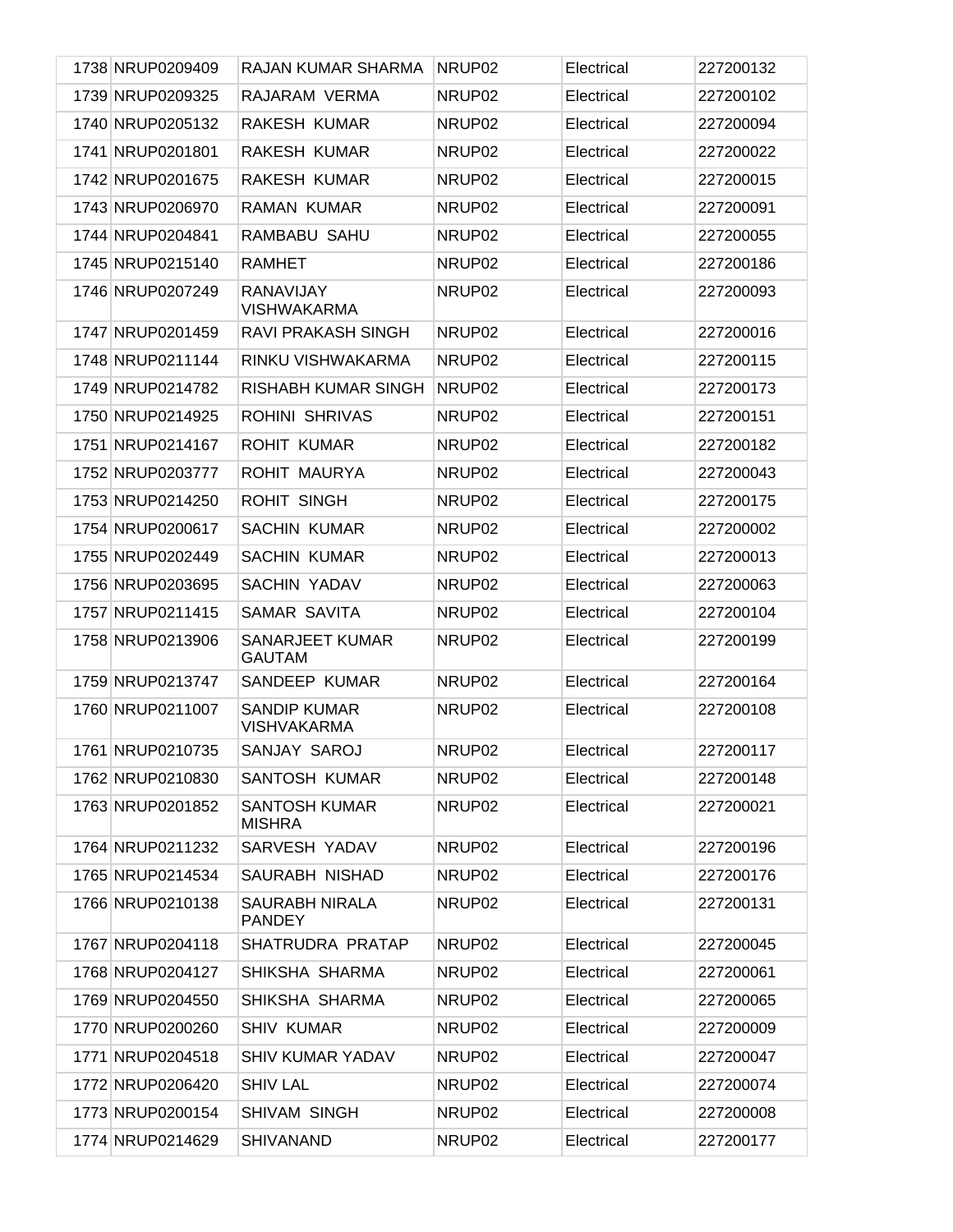| 1775 NRUP0202330 | SHUBAM SHARMA                            | NRUP02             | Electrical                     | 227200011 |
|------------------|------------------------------------------|--------------------|--------------------------------|-----------|
| 1776 NRUP0203878 | <b>SHUBHAM KUMAR</b>                     | NRUP02             | Electrical                     | 227200040 |
| 1777 NRUP0210016 | <b>SHUBHAM VERMA</b>                     | NRUP02             | Electrical                     | 227200100 |
| 1778 NRUP0211655 | SONU PAL                                 | NRUP02             | Electrical                     | 227200150 |
| 1779 NRUP0208724 | SONU KUMAR JAISWAL                       | NRUP02             | Electrical                     | 227200133 |
| 1780 NRUP0200744 | SUBRAT SHARMA                            | NRUP02             | Electrical                     | 227200004 |
| 1781 NRUP0204921 | <b>SUMIT KUMAR</b>                       | NRUP02             | Electrical                     | 227200049 |
| 1782 NRUP0202940 | <b>SUNEEL KUMAR</b>                      | NRUP02             | Electrical                     | 227200053 |
| 1783 NRUP0214058 | <b>SUNIL CHAURASIA</b>                   | NRUP02             | Electrical                     | 227200198 |
| 1784 NRUP0215225 | <b>SURAJ KUMAR YADAV</b>                 | NRUP02             | Electrical                     | 227200187 |
| 1785 NRUP0212431 | <b>SURAJ PRAKASH SINGH</b>               | NRUP02             | Electrical                     | 227200141 |
| 1786 NRUP0209611 | <b>SURYA DEV SINGH</b>                   | NRUP02             | Electrical                     | 227200124 |
| 1787 NRUP0200181 | <b>SUSHIL KUMAR VERMA</b>                | NRUP02             | Electrical                     | 227200010 |
| 1788 NRUP0213002 | <b>SYED MOHAMMAD ALI</b><br><b>RIZVI</b> | NRUP02             | Electrical                     | 227200165 |
| 1789 NRUP0212263 | <b>TANISHQ GOYAL</b>                     | NRUP <sub>02</sub> | Electrical                     | 227200138 |
| 1790 NRUP0205164 | <b>UDIT RAJ SINGH</b>                    | NRUP02             | Electrical                     | 227200069 |
| 1791 NRUP0207337 | <b>UTTAM</b>                             | NRUP <sub>02</sub> | Electrical                     | 227200087 |
| 1792 NRUP0202126 | <b>VED PRAKASH</b>                       | NRUP <sub>02</sub> | Electrical                     | 227200014 |
| 1793 NRUP0200421 | <b>VED PRAKASH SINGH</b>                 | NRUP <sub>02</sub> | Electrical                     | 227200025 |
| 1794 NRUP0209773 | VIJAY                                    | NRUP02             | Electrical                     | 227200158 |
| 1795 NRUP0209663 | <b>VIJAY KUMAR</b><br><b>PRAJAPATI</b>   | NRUP02             | Electrical                     | 227200193 |
| 1796 NRUP0213535 | <b>VIJAY KUMAR VERMA</b>                 | NRUP02             | Electrical                     | 227200166 |
| 1797 NRUP0204590 | <b>VIKAS AWASTHI</b>                     | NRUP02             | Electrical                     | 227200044 |
| 1798 NRUP0203977 | <b>VIKAS PATEL</b>                       | NRUP <sub>02</sub> | Electrical                     | 227200054 |
| 1799 NRUP0210626 | <b>VIMAL RAIKWAR</b>                     | NRUP <sub>02</sub> | Electrical                     | 227200121 |
| 1800 NRUP0204410 | <b>VINAY KUMAR VERMA</b>                 | NRUP02             | Electrical                     | 227200052 |
| 1801 NRUP0214865 | <b>VIPUL</b>                             | NRUP02             | Electrical                     | 227200168 |
| 1802 NRUP0215071 | VISHAL BAGHEL                            | NRUP02             | Electrical                     | 227200156 |
| 1803 NRUP0207030 | <b>VISHAL KUMAR</b>                      | NRUP02             | Electrical                     | 227200092 |
| 1804 NRUP0201531 | <b>VISHAL PAL</b>                        | NRUP02             | Electrical                     | 227200017 |
| 1805 NRUP0214620 | <b>VISHRAM GUPTA</b>                     | NRUP02             | Electrical                     | 227200174 |
| 1806 NRUP0214344 | <b>VIVEK KUMAR</b>                       | NRUP02             | Electrical                     | 227200160 |
| 1807 NRUP0211019 | YASH KUMAR                               | NRUP02             | Electrical                     | 227200140 |
| 1808 NRUP0203285 | YOGENDRA KUMAR                           | NRUP02             | Electrical                     | 227200059 |
| 1809 NRUP0213475 | YOGESH KUMAR                             | NRUP02             | Electrical                     | 227200154 |
| 1810 NRUP0200710 | YOGESH KUMAR                             | NRUP02             | Electrical                     | 227200041 |
| 1811 NRUP0304682 | AAKASH CHAURASIYA                        | NRUP03             | Telecom and<br>Instrumentation | 227300018 |
| 1812 NRUP0308067 | <b>ADARSH DIXIT</b>                      | NRUP03             | Telecom and<br>Instrumentation | 227300047 |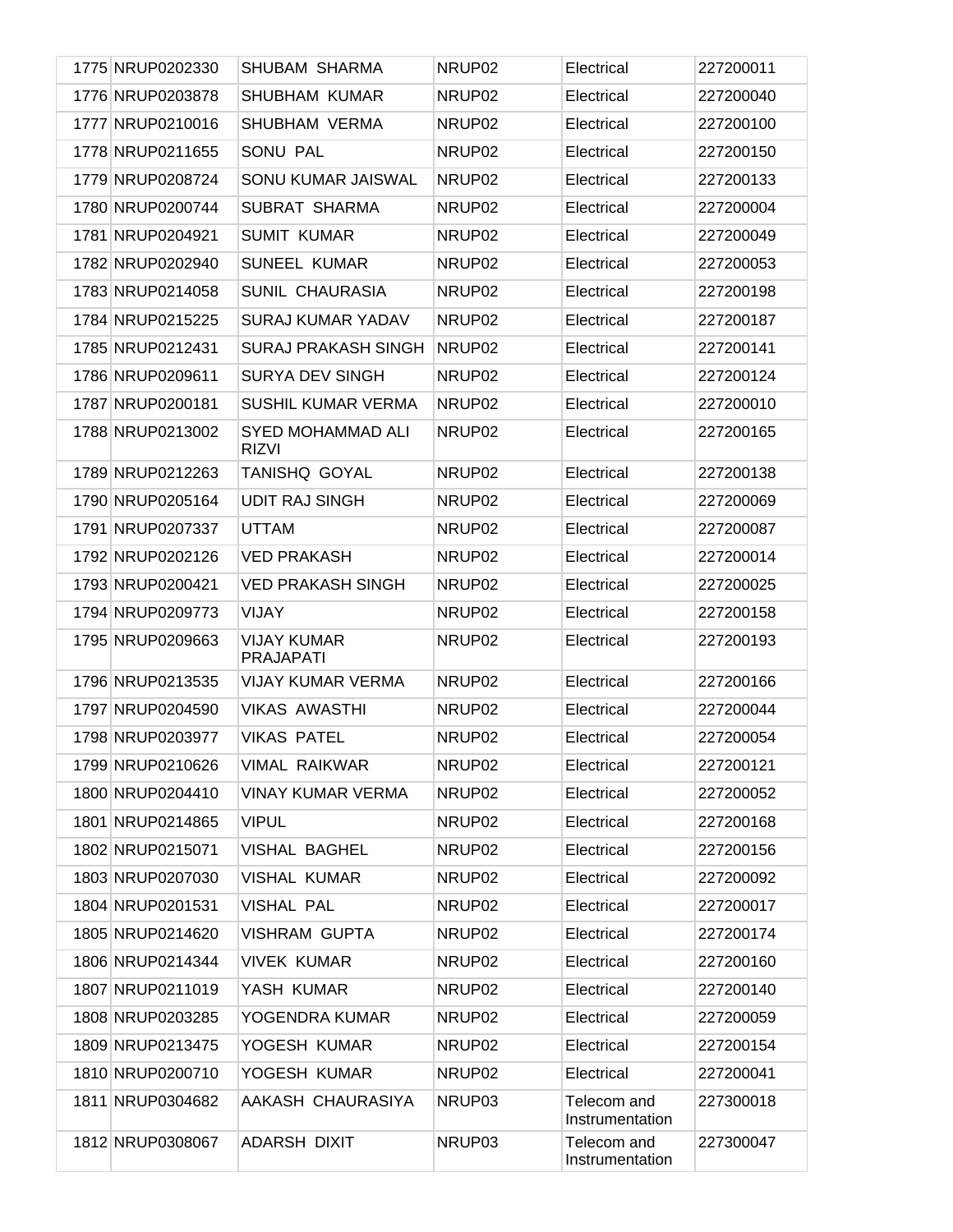| 1813 NRUP0313047 | ADHIK VERMA                                | NRUP03 | Telecom and<br>Instrumentation | 227300072 |
|------------------|--------------------------------------------|--------|--------------------------------|-----------|
| 1814 NRUP0306100 | AKANKSHA UMRAO                             | NRUP03 | Telecom and<br>Instrumentation | 227300026 |
| 1815 NRUP0314571 | <b>AKASH KUMAR</b>                         | NRUP03 | Telecom and<br>Instrumentation | 227300063 |
| 1816 NRUP0308180 | <b>AKASH PATEL</b>                         | NRUP03 | Telecom and<br>Instrumentation | 227300058 |
| 1817 NRUP0310296 | <b>AKHILESH MAURY</b>                      | NRUP03 | Telecom and<br>Instrumentation | 227300042 |
| 1818 NRUP0301168 | AMAR KUMAR GAUTAM                          | NRUP03 | Telecom and<br>Instrumentation | 227300008 |
| 1819 NRUP0306554 | ANKIT KUMAR DHURIYA                        | NRUP03 | Telecom and<br>Instrumentation | 227300033 |
| 1820 NRUP0315185 | <b>ANUJ SINGH</b>                          | NRUP03 | Telecom and<br>Instrumentation | 227300068 |
| 1821 NRUP0309210 | <b>ANUJ KUMAR</b>                          | NRUP03 | Telecom and<br>Instrumentation | 227300050 |
| 1822 NRUP0305631 | ASHISH KUMAR YADAV                         | NRUP03 | Telecom and<br>Instrumentation | 227300031 |
| 1823 NRUP0304373 | ASHMA KHAN                                 | NRUP03 | Telecom and<br>Instrumentation | 227300015 |
| 1824 NRUP0307907 | <b>ASHUTOSH GUPTA</b>                      | NRUP03 | Telecom and<br>Instrumentation | 227300052 |
| 1825 NRUP0300606 | AYUSH KUMAR AWASTHI NRUP03                 |        | Telecom and<br>Instrumentation | 227300006 |
| 1826 NRUP0300455 | <b>BRIJESH KUMAR YADAV</b>                 | NRUP03 | Telecom and<br>Instrumentation | 227300005 |
| 1827 NRUP0310317 | <b>CHANDAN TIWARI</b>                      | NRUP03 | Telecom and<br>Instrumentation | 227300049 |
| 1828 NRUP0311726 | <b>DANISH</b>                              | NRUP03 | Telecom and<br>Instrumentation | 227300044 |
| 1829 NRUP0312261 | DEEPAK CHAUDHARY                           | NRUP03 | Telecom and<br>Instrumentation | 227300038 |
| 1830 NRUP0313474 | <b>DINESH KUMAR</b>                        | NRUP03 | Telecom and<br>Instrumentation | 227300062 |
| 1831 NRUP0306330 | <b>DINESH KUMAR GUPTA</b>                  | NRUP03 | Telecom and<br>Instrumentation | 227300025 |
| 1832 NRUP0307887 | DISHA GUPTA                                | NRUP03 | Telecom and<br>Instrumentation | 227300056 |
| 1833 NRUP0313519 | FIROZ ALAM                                 | NRUP03 | Telecom and<br>Instrumentation | 227300064 |
| 1834 NRUP0301280 | <b>HARI KISUN</b>                          | NRUP03 | Telecom and<br>Instrumentation | 227300012 |
| 1835 NRUP0315523 | HARSH JHA                                  | NRUP03 | Telecom and<br>Instrumentation | 227300071 |
| 1836 NRUP0314438 | HIMANSHI MISHRA                            | NRUP03 | Telecom and<br>Instrumentation | 227300066 |
| 1837 NRUP0304109 | IMAM ALI                                   | NRUP03 | Telecom and<br>Instrumentation | 227300024 |
| 1838 NRUP0305421 | <b>JITENDRA</b>                            | NRUP03 | Telecom and<br>Instrumentation | 227300035 |
| 1839 NRUP0309536 | <b>JITENDRA KUMAR</b><br><b>CHAURASIYA</b> | NRUP03 | Telecom and<br>Instrumentation | 227300051 |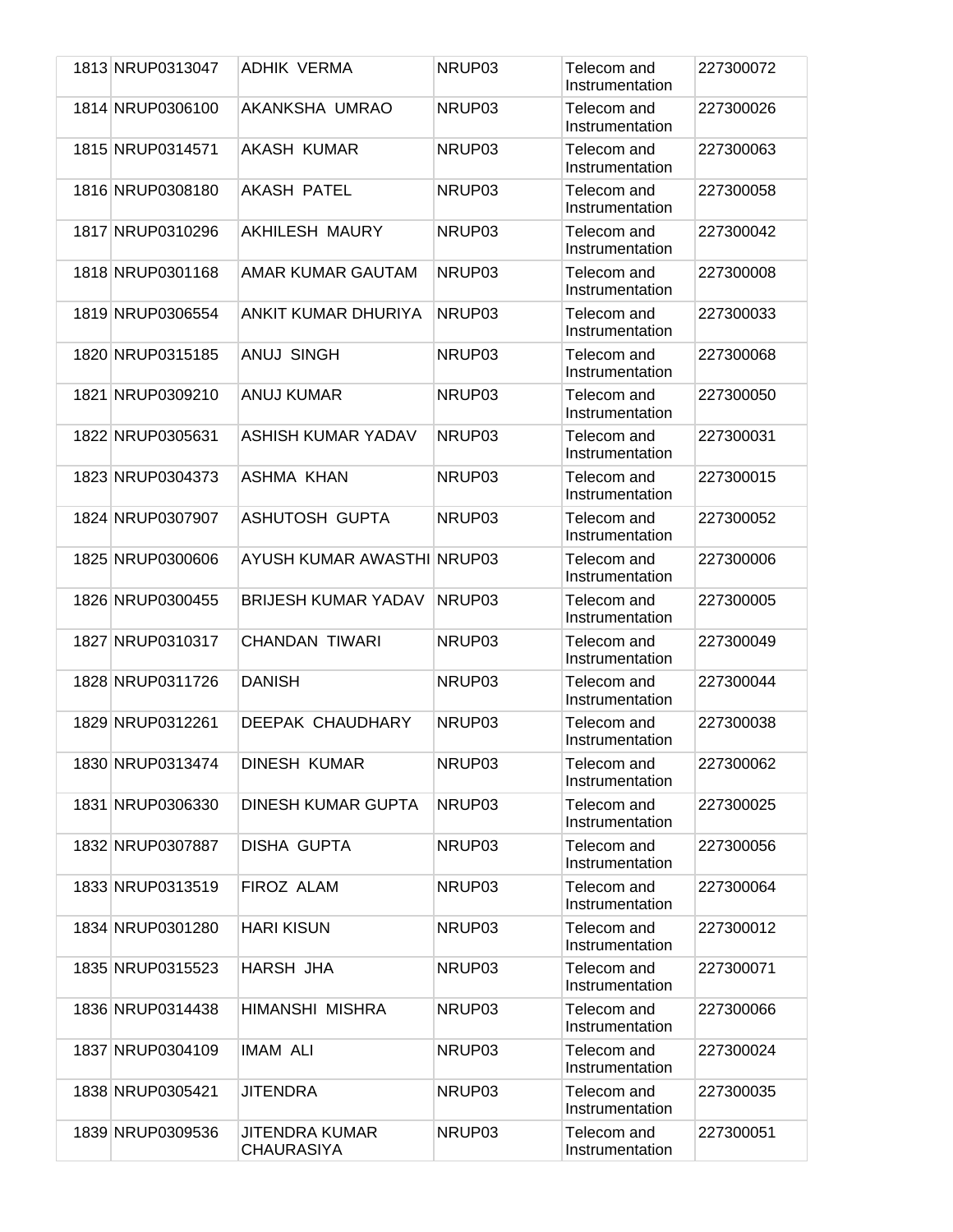| 1840 NRUP0312203 | <b>JITENDRA PRASAD</b><br><b>MAURYA</b> | NRUP03 | Telecom and<br>Instrumentation | 227300055 |
|------------------|-----------------------------------------|--------|--------------------------------|-----------|
| 1841 NRUP0300219 | <b>KARAN PAL SINGH</b>                  | NRUP03 | Telecom and<br>Instrumentation | 227300010 |
| 1842 NRUP0302096 | KHUSHBU KUSHWAHA                        | NRUP03 | Telecom and<br>Instrumentation | 227300013 |
| 1843 NRUP0300453 | <b>KM NAMRATA</b>                       | NRUP03 | Telecom and<br>Instrumentation | 227300007 |
| 1844 NRUP0315572 | KM. GARIMA UPADHYAY                     | NRUP03 | Telecom and<br>Instrumentation | 227300070 |
| 1845 NRUP0303292 | <b>KRISHNA KUMAR</b><br><b>MAURYA</b>   | NRUP03 | Telecom and<br>Instrumentation | 227300019 |
| 1846 NRUP0314644 | LAXMIKANTA GHOSH                        | NRUP03 | Telecom and<br>Instrumentation | 227300069 |
| 1847 NRUP0310647 | MAHIKA MAHIKA MAHIKA NRUP03             |        | Telecom and<br>Instrumentation | 227300054 |
| 1848 NRUP0307200 | <b>MANEESH KUMAR SONI</b>               | NRUP03 | Telecom and<br>Instrumentation | 227300027 |
| 1849 NRUP0303202 | <b>MS ASTHA SINGH</b>                   | NRUP03 | Telecom and<br>Instrumentation | 227300021 |
| 1850 NRUP0300993 | NEERAJ KUMAR                            | NRUP03 | Telecom and<br>Instrumentation | 227300014 |
| 1851 NRUP0312414 | <b>NEHA</b>                             | NRUP03 | Telecom and<br>Instrumentation | 227300041 |
| 1852 NRUP0304428 | NIKITA SAXENA                           | NRUP03 | Telecom and<br>Instrumentation | 227300022 |
| 1853 NRUP0312832 | NILESH KUMAR GUPTA                      | NRUP03 | Telecom and<br>Instrumentation | 227300061 |
| 1854 NRUP0311100 | PINTU KUMAR                             | NRUP03 | Telecom and<br>Instrumentation | 227300057 |
| 1855 NRUP0306808 | POOJA GAUTAM                            | NRUP03 | Telecom and<br>Instrumentation | 227300030 |
| 1856 NRUP0308479 | PREM NARAYAN                            | NRUP03 | Telecom and<br>Instrumentation | 227300037 |
| 1857 NRUP0311446 | PRIYANSHI MISHRA                        | NRUP03 | Telecom and<br>Instrumentation | 227300040 |
| 1858 NRUP0310925 | RAAJ BEE                                | NRUP03 | Telecom and<br>Instrumentation | 227300046 |
| 1859 NRUP0302588 | RAHUL KUMAR                             | NRUP03 | Telecom and<br>Instrumentation | 227300009 |
| 1860 NRUP0306610 | RAHUL KUMAR                             | NRUP03 | Telecom and<br>Instrumentation | 227300036 |
| 1861 NRUP0300044 | RAJESH SINGH                            | NRUP03 | Telecom and<br>Instrumentation | 227300004 |
| 1862 NRUP0301909 | RAJINDER YADAV                          | NRUP03 | Telecom and<br>Instrumentation | 227300002 |
| 1863 NRUP0305379 | RAKESH KUMAR YADAV                      | NRUP03 | Telecom and<br>Instrumentation | 227300034 |
| 1864 NRUP0300503 | <b>RAKSHIT KUMAR</b><br><b>MISHRA</b>   | NRUP03 | Telecom and<br>Instrumentation | 227300011 |
| 1865 NRUP0313399 | RAVI BHASKAR                            | NRUP03 | Telecom and<br>Instrumentation | 227300060 |
| 1866 NRUP0304774 | RUCHI CHAURASIYA                        | NRUP03 | Telecom and<br>Instrumentation | 227300023 |